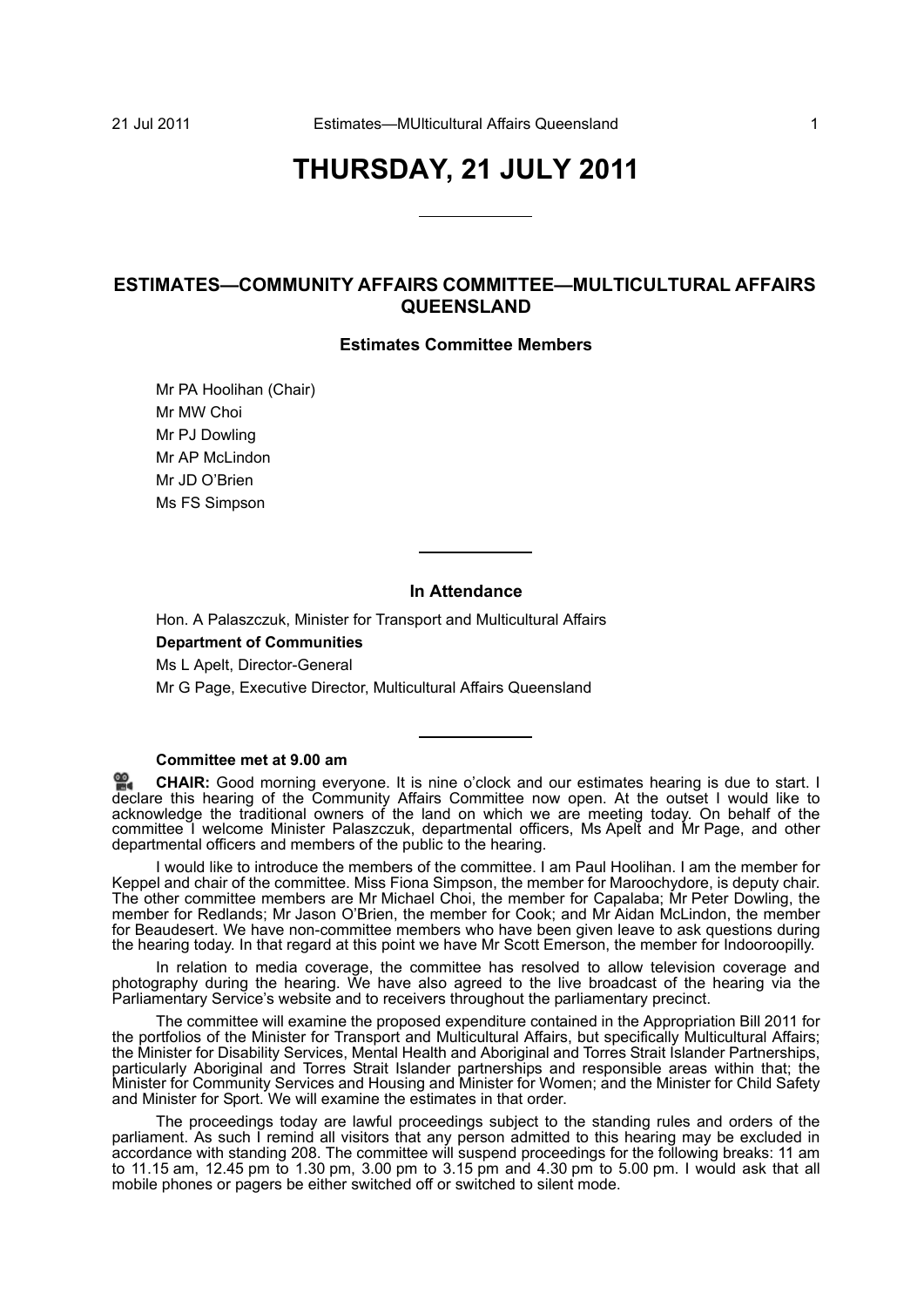For the benefit of Hansard, I would ask departmental officers to identify themselves before answering a question referred to them by the minister. I declare the proposed expenditure for the portfolio of the Minister for Transport and Multicultural Affairs open for examination. The question before the committee is—

#### That the proposed expenditure be agreed to.

As I have indicated, welcome Minister Palaszczuk. If you wish you may make an opening statement. The committee has asked that opening statements be no longer than three minutes.

**Ms PALASZCZUK:** Sure. Thank you very much, Chair. Multiculturalism means many things to many people. In today's world it is not just a commitment to Queensland and Australia through citizenship but it is also about being treated fairly, with mutual respect and understanding regardless of our cultural, religious, ethnic and linguistic backgrounds and that we can express and promote our cultures within our shared laws, values aspirations and responsibilities. I am pleased to announce to the committee that earlier this week—on Tuesday, 19 July—the Premier and I launched the new Queensland multicultural policy, A multicultural future for all of us. The Queensland government has invested significant time and resources into making sure that this policy has built on the implementation and review of the previous multicultural policy. We held 31 community forums across our state and met with over 1,000 people. Many community leaders and their organisations also provided valuable contributions to help shape this new plan.

Today, one in six Queenslanders were born overseas. In fact, in the past 12 months—from 31 December 2010—more than 41 per cent of our population growth here in Queensland was the result of overseas migration. Skilled migrants arriving in Queensland are predominantly from India, China, the UK, South Africa, the Philippines and Malaysia. Our new and emerging communities in Queensland are from Burma, Iraq and Afghanistan, not to mention the Nepalese community now settling in and around Cairns. Managing and supporting this population growth positively is a key focal point for the Queensland government.

The new policy outlines how Queensland can continue to meet the challenges and derive benefits from our increasingly diverse population. In order to implement this new policy funding for Multicultural Affairs Queensland will be increased by \$500,000. This funding is over and above that published in the Multicultural Affairs section of the SDS. This funding will be used to support programs and activities announced in the new Queensland multicultural policy, including a \$200,000 increase to bring funding for the multicultural assistance grants round up to a record \$1 million. This additional funding will mean that even more organisations will be able to showcase their cultural traditions and celebrate their heritage with Queenslanders of all backgrounds. Developing this policy has been about cementing Queensland's position as a welcoming and inclusive place for people of all cultural and linguistic backgrounds and religious beliefs. In addition to the announcement of the new multicultural policy the Queensland government's Language Services Policy has been updated. This updated policy provides departments with a set of best practice guidelines for providing language services to Queenslanders who have difficulty communicating in English.

To cap off an extraordinary week, I am also pleased to announce today to the committee here that nominations for the Queensland Multicultural Awards are now open. This year's awards are offered across six categories: outstanding volunteer, community organisation, private enterprise, public sector, education and media. The ceremony will take place in early November and I encourage all interested Queenslanders to nominate. On a final note, the 2011 Queensland Multicultural Festival will be held on Sunday, 16 October. This is one of the Queensland government's signature events and I look forward to it being bigger and better than previous years.

**CHAIR:** Thank you, minister. We will now commence questioning. I call the member for Indooroopilly.

**Mr EMERSON:** My first question is to the director-general. In this year's budget there is a significant underspend for Multicultural Affairs Queensland—from a target of \$9.3 million in 2010-11 to an actual spend of \$8.2 million. Why was that?

**Ms Apelt:** In fact, the budget documents do not represent an underspend. What we see behind those budget figures that are carried over between 2009-10 and 2010-11 is that there is a shared service arrangement with the corporate service costs for the Department of Communities. Those costs are apportioned across each of the different service areas. Of course, with any corporate apportionment it is not exactly a precise science at the time that the SDS is put together but, as the year progresses, budget adjustments are made accordingly. So there has been no underspend in the program or policy or service delivery dollars for Multicultural Affairs Queensland but there has been a distribution of the corporate apportionment costs for the Department of Communities.

**Mr EMERSON:** So \$9.2 million or \$9.3 million was spent somewhere; is that what you are saying?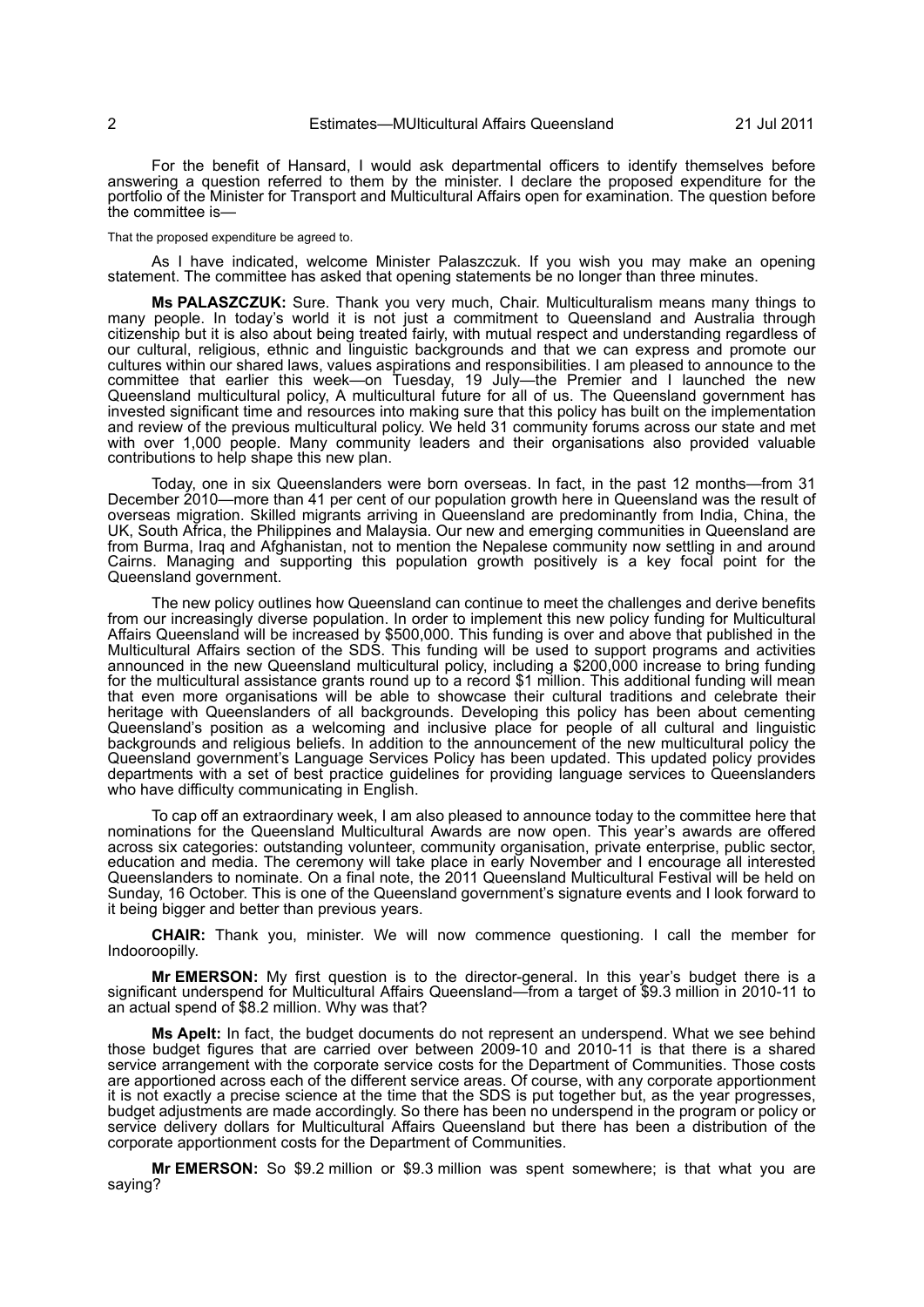# **Ms Apelt:** Absolutely.

**Mr EMERSON:** So in terms of that \$8.2 million, when we get to 2011-2012 for the target for the current financial year, as dealing with this budget, it has gone down to \$8 million. So why is it continuing to fall?

**Ms Apelt:** The explanation for the budget variation is that the program dollars remain constant. As the minister has indicated, there is a post-budget adjustment of \$500,000. So that takes the revised budget up \$8.532 million. Some of the carryover funds through some of the grants program have already been spent. So we now have the budget back to the zero base.

**Mr EMERSON:** I think that is referring to the deferrals you have mentioned in the note there. So the deferrals would have gone into the spending for the current year; is that correct?

**Ms Apelt:** Deferrals, as you would appreciate with any grants program, are a very typical part of any cash management of a budget. So what you will see in the budget from year to year, there is a proportion for deferrals where a budget allocation has been made—typically grants to non-government organisations—and by the time the grant agreement is signed sometimes some of that money actually defers over into the next financial year.

## **Mr EMERSON:** I appreciate that.

**Ms Apelt:** So that money is committed and the money is spent.

**Mr EMERSON:** Sure. My concern is that when you look at these budget figures, even if you take in the fact of the deferrals, the deferrals should show up if they are deferred to the next year into the next year's budget and target and spending. What I am not seeing here is that occurring or, if they are, it is not clear from the numbers. What we see here is that the target spending for 2010-11 was \$9.3 million and then the actual was \$8.25 million. Fair enough. If you deferred them—there was an underspend or deferral of those grants as you say—that extra money should be appearing in this year's budget. But what we see is that it is down to \$8 million. So the extra money deferred from the last year underspend—or not spent—should have been appearing in this budget. But, in fact, what we are seeing here is a further decline in the target spending.

**Ms Apelt:** No. I am very happy to provide a more detailed briefing of the budget figures, if that is helpful. There has not been a decline in the actual program budget. In fact, the revised budget has increased by \$500,000. I think it is also important to put this budget spend for Multicultural Affairs Queensland in proportion with the whole-of-government spend for Multicultural Affairs Queensland, which is in the order of \$80 million. So in terms of what you are referring to as the decrease from the 2010-11 budget to the 2011-12 estimate, this is primarily due to no expected Commonwealth funding in 2011-12, which previously had been in the order of \$0.036 million.

**Mr EMERSON:** I am looking at the state contribution, not the overall cost. So when I look at the state contribution, which excludes the federal numbers, I am referring to that state contribution. The federal numbers have no relevance to what the answer is here. The state contribution is the one in the budget figures here. I am not talking about something that the government may have done subsequent to these figures; I am talking about what the government did and in these figures here it shows a continual fall.

**Ms Apelt:** I think, as I mentioned earlier, when you have a department like the Department of Communities, which is the whole entity, Multicultural Affairs Queensland, which has a full-time equivalent staff of 33, is quite a small proportion of the overall resource allocation for the Department of Communities. So Multicultural Affairs Queensland does make a contribution to the shared services arrangement for corporate support across the agency. So the balancing item in each of the carryover figures from year to year tends to be the corporate apportionment and that is what you are seeing here as being the balancing item. The actual program dollars, I need to reiterate—the program dollars, the grants program, the money going out to the communities for service delivery—has not decreased.

**Mr EMERSON:** Even if you take out the corporate side of things here, again, that target estimate figure would include—and correct me here—the deferred grants from last year. So what you had not spend last year for grants would be included in this figure; is that correct?

**Ms Apelt:** That is typically the case, but I think you will find in this instance the deferrals for grants from last year is actually very small compared with previous years.

**Mr EMERSON:** And how much was that?

**Ms Apelt:** I can get those figures for you.

**Mr EMERSON:** Why were they deferred?

**Ms Apelt:** Why were they deferred? The experience of working with the allocation of grants to primarily not-for-profit organisations is that many of these organisations are very small organisations that do not have a lot of resourcing themselves. In order to be able to finish a funding agreement and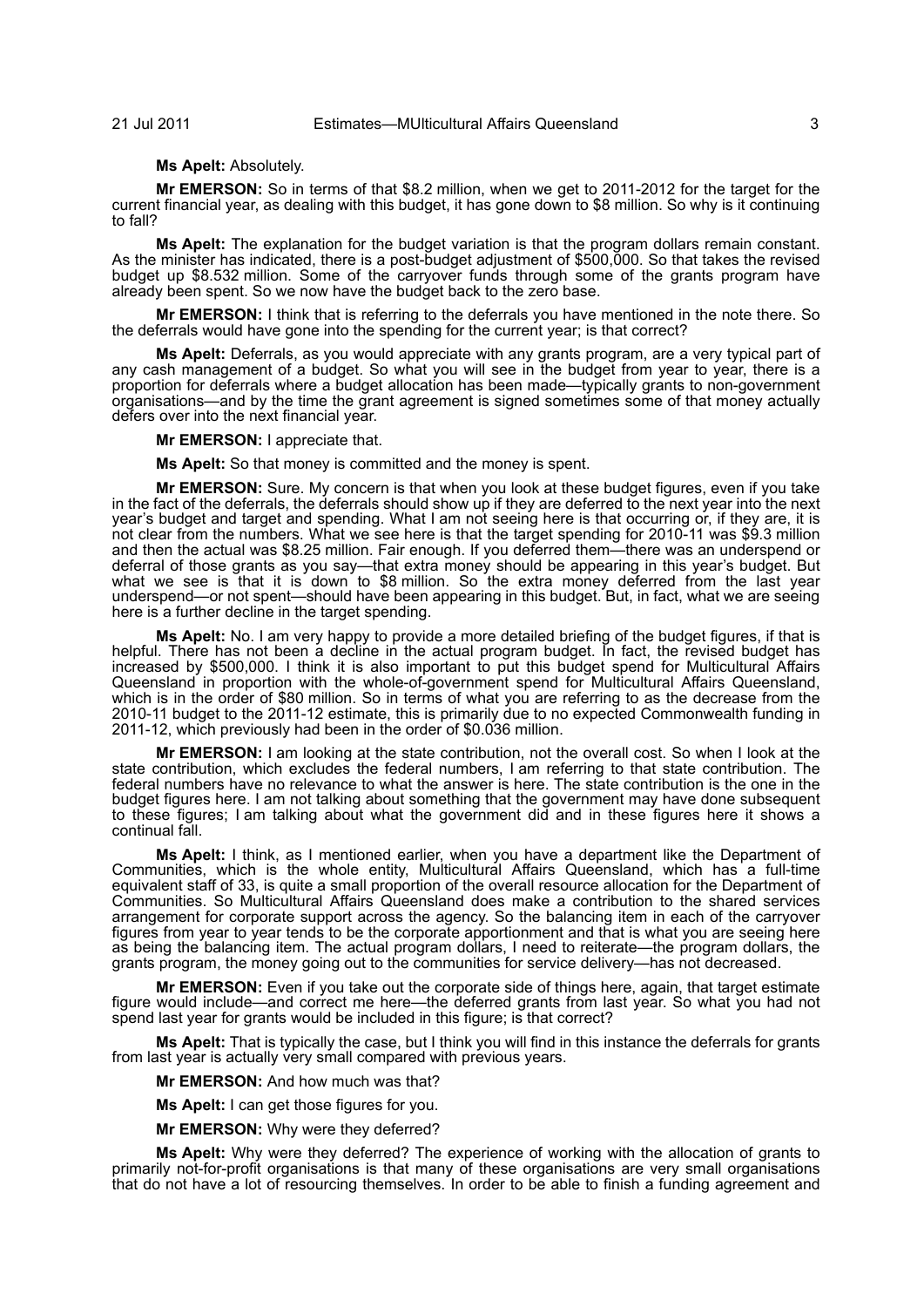negotiate the finer details of the grant sometimes that takes some time for a number of organisations. We respect that, and appreciate that some organisations are less equipped than others in order to finalise a grant, and therefore we keep the grant within the budget, we carry it over, and we allocate it when the organisation is ready to receive it. That is not an unusual situation.

**Mr EMERSON:** The budget also shows as a new measure the \$1.8 million to \$2 million on translation and interpreter services.

**Ms Apelt:** Yes.

**Mr EMERSON:** This is a question on notice. The total amount expended on interpreting and translation services in 2010-11 was \$2.16 million. So is this new measure in addition to that or is this a rearrangement of those figures?

**Ms Apelt:** This is a new measure.

**Mr EMERSON:** I appreciate that, but the question was whether this is in addition.

**CHAIR:** I would ask the member to ensure that the person being asked the question is allowed to answer the question before you interrupt, please.

**Mr EMERSON:** Certainly, Mr Chair.

**Ms Apelt:** The purpose of the new measure is so that we get a true picture of what the overall spend is for interpreter and translation services for government. For example, the Queensland Health alone spends \$5.1 million in interpreter and translation services. The previous way of capturing this data was not getting a full picture. So while the Department of Communities contributes \$2.16 million for interpreter and translation services, the new measure will also capture the spend from other government organisations which is in the order of \$9.68 million. The new measure really will provide greater transparency for the public on what the overall government spend is.

**Mr EMERSON:** That is fine, but the question I am asking here is is this additional money or is this just a new way of looking at what money is being spent?

**Ms Apelt:** It is a more accurate way of capturing the actual spend for interpreter and translation services by government.

**Mr EMERSON:** The figure here, and it is not particularly precise because it says \$1.8 million to \$2 million, seems a pretty broad figure.

**Ms Apelt:** Yes.

**Mr EMERSON:** But even in that case, the only figures the department has given us in questions on notice say that in 2010-11 the total amount expended was \$2.16 million. So that is a cut of at least \$160,000. Why has that occurred?

**Ms Apelt:** I think you need to appreciate the way the interpreter and translation spend happens. It is a demand driven expense. Each year we make an estimation of what we think the demand might be. But, of course, when you look at a department the size of Health, for example, the demand for translation and interpreter services will go up and down according to what the demand is within that portfolio. As we know with the document, it is a budget estimates document, and so interpreter and translation services is a very good example of where an estimation is made pre budget and then adjustments are made post budget based on the actuals.

**Mr EMERSON:** Can I turn to the minister then. Minister, you have just heard how this budget is about estimating what the spend will be in the coming year. Just this week you have announced an extra half a million dollars recurring.

**Ms PALASZCZUK:** That's correct.

**Mr EMERSON:** Given the fact that it is only four weeks or so since the budget when you announced what you expect to spend in 2011-12, why suddenly are you announcing another half a million dollars? Four weeks after you have put that forward to this place and to this committee which is scrutinising the government's spending, why are you suddenly putting another half a million dollars up?

**Ms PALASZCZUK:** Because we have just announced a new multicultural policy. The Department of Communities is a huge organisation. As the director-general has indicated to you, Multicultural Affairs Queensland has a budget of around \$8 million estimated for 2011-12. There is an extra \$500,000 now, as part of our new multicultural policy, which now takes that budget up to \$8.532 million. I need to put this in context. I think you have lost sight of the fact that the whole-of-government spend for Multicultural Affairs is over \$80 million. It is an increase of some 20 to 30 per cent from previous years. This government's commitment to Multicultural Affairs is significant. I find it quite ironic today that you have asked me one question about the whole Multicultural Affairs budget. You have not asked any questions about the Multicultural Affairs policy. I am more than happy to advise the committee about what the additional \$500,000 will be spent on as part of the policy.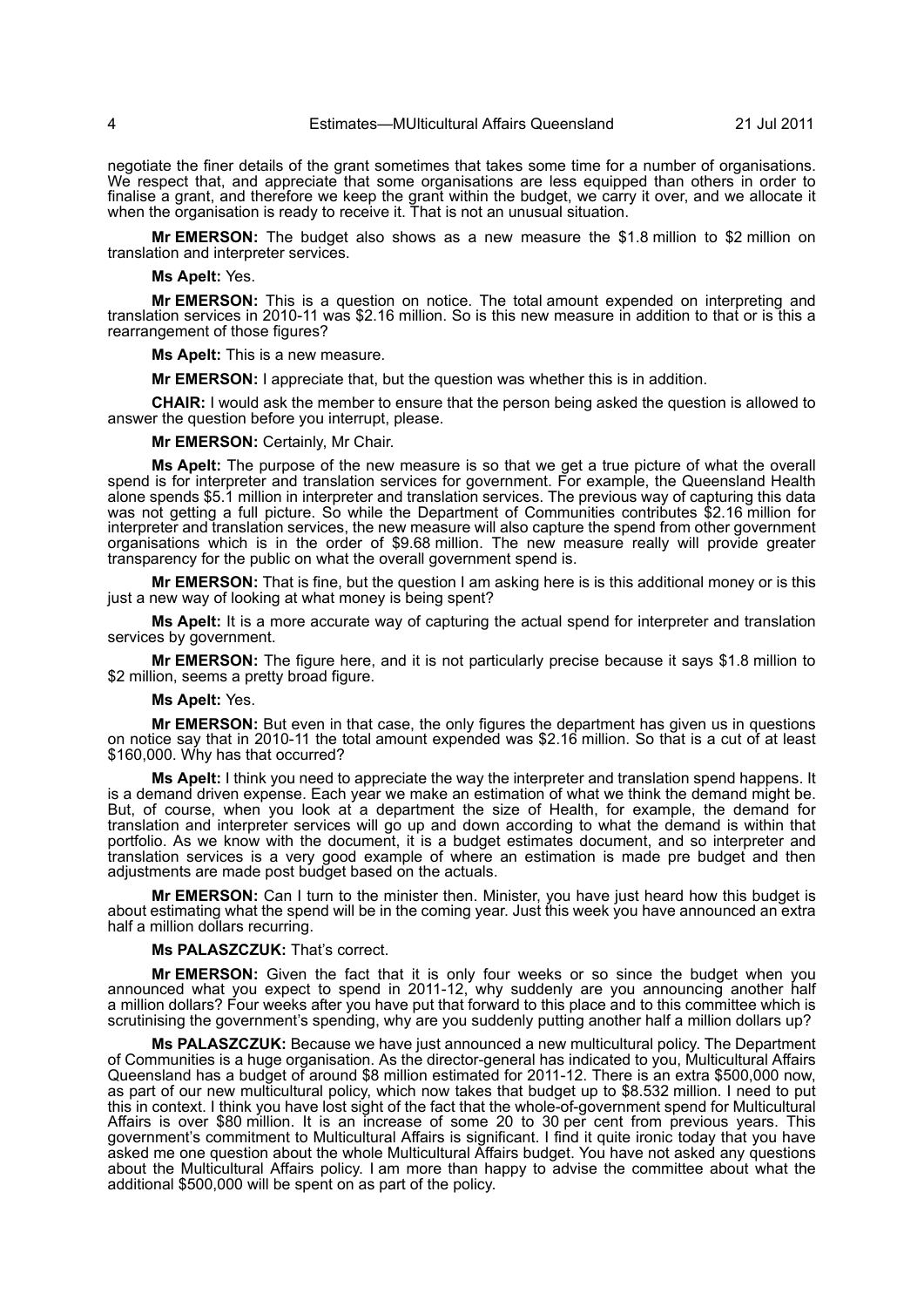I announced in the opening statement that \$200,000 would basically be for increasing our grants. As the director-general said, our money goes out for grants to a whole lot of community organisations. We have been able to continually increase the number of organisations that benefit from these grants. There were 127 people who applied last year; 125 people have expended that money. They also provide reports to the department and the department has the opportunity to analyse the reports to make sure that the money was spent in accordance with their funding agreements. We are also expending \$100,000 for the Migration Heritage Partnership Initiative and \$50,000 for interpreter scholarships. This is really important. This is for our new and emerging communities. This is to make sure that we have people for those new and emerging communities who can use their knowledge and skills to provide assistance to those people most in need. Then we also have a remaining \$150,000 to further implement the new multicultural policy throughout the state.

I just want to congratulate the department. I want to congratulate the director-general and the head of Multicultural Affairs Queensland, Michael Hogan, and also Garry Page. They have been working tirelessly on this policy. The policy has been very, very well received by the community. In fact, Chair, it might be worthwhile for me just to highlight what the peak organisation, the Ethnic Communities Council of Queensland, said about this policy. I am quite sure the shadow minister might be interested to know. We still have not heard what the opposition thinks about the Multicultural Affairs policy. There is still silence. It has been out there for a couple of days. We are still yet to hear what you say about it.

**Mr EMERSON:** I can tell you, Minister, since you are asking me a question now. I am happy to answer that if you like.

**Ms PALASZCZUK:** Happy to know whether or not you support it.

**CHAIR:** We are not hear to argue the point. The minister is making a point.

**Mr EMERSON:** I thought she was encouraging me to answer the question.

**CHAIR:** Member for Indooroopilly, please do not talk over the top of me. You are here by leave of this committee and you can be asked to leave by this committee. Minister, I did have a question, but you have foreshadowed parts of that so I will allow you to continue with that answer.

**Ms PALASZCZUK:** I just wanted to point out to the committee what the Ethnic Communities Council of Queensland said. The peak body came out and said, in relation to Queensland's new multicultural policy, that it was 'the greatest single initiative by any Queensland government since the launch of Australia's very first multicultural policy nearly 40 years ago'. That is the what the Ethnic Communities Council of Queensland, the peak body, has said. Also we had comments from QCOSS in relation to our new multicultural policy. QCOSS president, Karyn Walsh, stated—

It is particularly encouraging that the policy includes a whole-of-government multicultural action plan,

# She further stated—

This renewed commitment to multiculturalism is important—as is the increase in funding to community groups and the move to recognise multicultural Queenslanders through specific legislation,

I just wanted to say to the chair that Multicultural Affairs Queensland, as the director-general said, is a small branch. There are about 33 people. They do amazing work right across the spectrum. But this again does not reflect the fact that over \$80 million is being spent by the Queensland government on multicultural services right across this state.

**CHAIR:** The question from me related to the policy which you mentioned in your opening statement. It was mentioned in the SDS at 3-6 that consultation was continuing. Could you give us some of the highlights of the policy and how that will be implemented?

**Ms PALASZCZUK:** I just wanted to say, too, that the consultation was very well attended throughout the state. We were able to hold over 30 forums right across Queensland. I was able to attend many of these forums personally to hear what communities had to say. Also we had over 1,000 people attend or provide submissions. We also had the peak community groups as well provide their input about what they wanted to see. What we have been able to do is to respond. What we are seeing is that people are settling and embracing multiculturalism right across this state.

Many, many years ago the main settlement areas were in South-East Queensland, but what we are now seeing is a vibrant culture now emerging right across the state. I know this because I have actually witnessed this firsthand. We are seeing, for example, as I said to you, the Nepalese community settling in around Cairns. We are also seeing growth in settlements in Townsville and also growth in settlements in Mackay. This is a document and a policy that responds to the needs of those communities right across the state. As part of the multicultural policy, the government has made a firm commitment that there will be multicultural recognition legislation as well. This is very important. This is something that came across very loud and very clear from the groups that we consulted.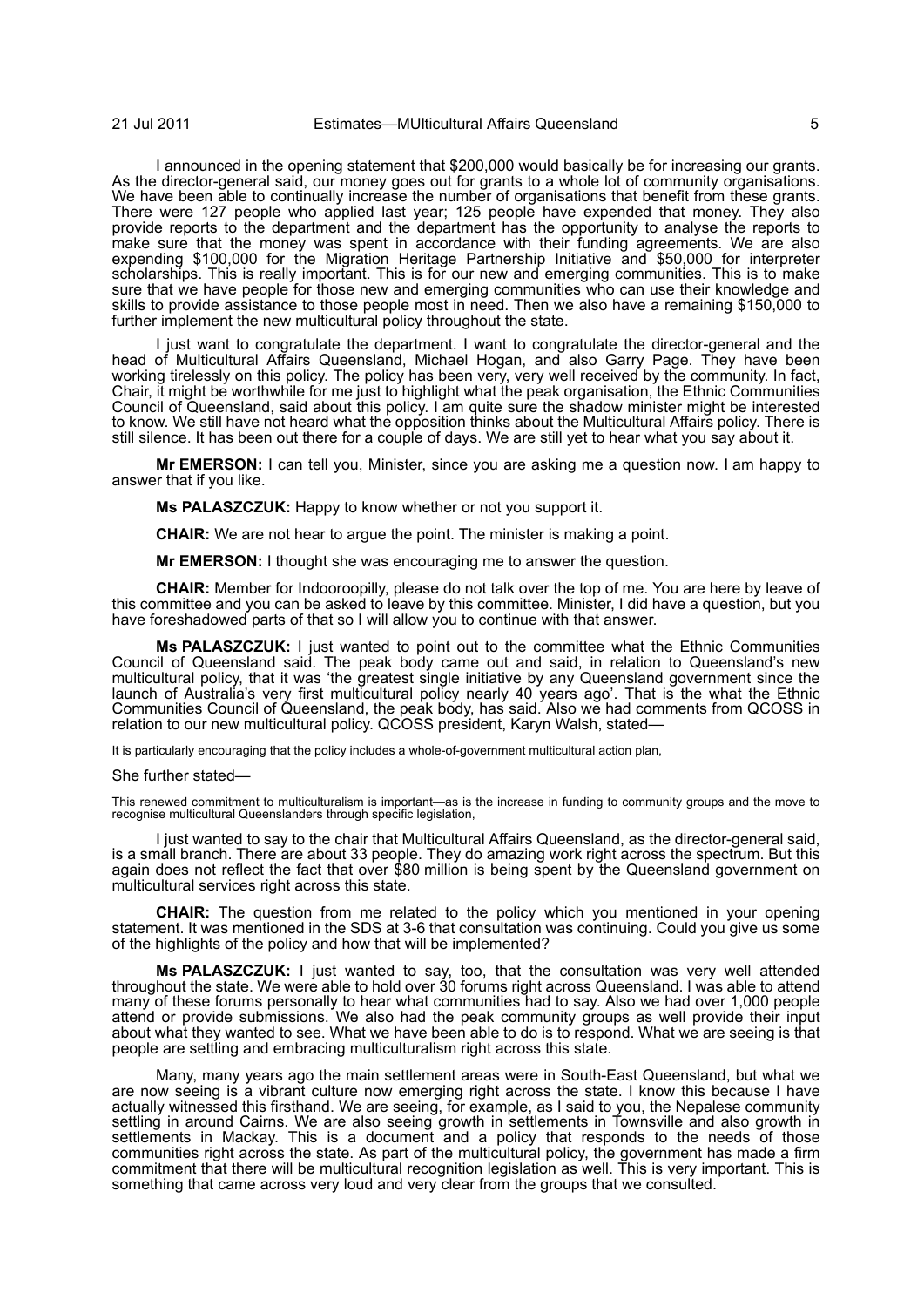I went through and outlined the extra money for the grants programs which means that more and more groups will be able to benefit. I also mentioned the partnerships we are going to have with the State Library and the Queensland Museum, as well as those interpreter services. This is about providing a response for service delivery right across the state as well in the areas where people need it the most in terms of employment and accessing the skills that they need to gain a job. For example, the Department of Employment and Training spends around \$10 million a year trying to get people those skills that they need to access a job. In education we are making sure that people have the skills that they need for language. Then we also have Health. We need to make sure that people do have access to health services.

As the director-general said, there is a very, very strong commitment in terms of making sure that people have access to translation and interpreter services. We have also announced a renewed language services policy which is part of the multicultural future for all of us. We also have clear action plans. As part of our recognition legislation, departments will be required to provide updates on how they are implementing multicultural affairs in their specific agencies.

**CHAIR:** That answers the following question that I had. I understand the member for Cook has a question in relation to that action plan.

**Mr O'BRIEN:** I do. I want to ask you a general question and then a specific question if I get time. I do want to know what contribution the Department of Transport makes to the whole-of-government multicultural policy action plan.

**Ms PALASZCZUK:** That is also very important. As I mentioned, employment is very important; they need the education and skills. Health is very important, but also transport. The public transport system is very, very important for people who are settling in our country, settling in Queensland, to try to get around to the different things they need to do, whether that is shopping or to go for jobs. What Transport has been able to do in particular is to ensure that, for example, with our TransLink website, that it is in different languages so that people are actually able to get the information they need from the website. In relation to Queensland Rail, it has a great program where their staff who can speak another language have that identifiable on their shirts. That is going to be very, very helpful.

The department is also making sure that with the rollout of new Queensland driver's licences that that is in different languages as well to assist people. Also, for example, the Mackay City Council, as part of our grants program, are able to run a safe driving initiative program partnering with TAFE Queensland. We are very committed to making sure that we have in transport areas information available in different languages. As I said previously, that is also central to our multicultural policy.

**Mr O'BRIEN:** This is, in fact, a specific question that I wanted to raise with you. I was going to write to you about this but since we are here today I thought I might as well raise it. I had two constituents approach me, John and Thongmai Gibbon, who gave some positive feedback about the website and the Department of Transport's foreign language licensing instruction that is on the website, but what they have said is that the Thai language is not a language that is yet available on the website. I just hope that you take that feedback on board. I was going to write to you about that. There is a growing Thai population in Queensland. I would hope that in the future the Thai language will be a language that you would be able to rollout on the website as well.

**Ms PALASZCZUK:** I think that is a very good point and that is also what we need to do. I am very committed to listening to what the community is saying and if there is a need for a particular language we will provide that. Thank you very much for raising that with me. We will ensure that we get that up on our website.

**Mr O'BRIEN:** Minister, can you quickly tell us about what your department has done with the community's response following the recent flooding?

**Ms PALASZCZUK:** I thank all of the multicultural communities that assisted during the summer of floods and cyclone. I make special mention of the Department of Communities, which was able to put out information in different languages to people in need. That was very important with the cyclone happening up north, especially around the Cairns and Townsville region, where it was needed most. In terms of the recovery, the Department of Communities has made a very conscious effort to make sure that, with our community recovery efforts, there has been translation into different languages. My thanks to Director-General Linda Apelt.

**CHAIR:** The time allocated for the consideration of the estimates of expenditure in the portfolio of the Minister for Transport and Multicultural Affairs has expired. I thank you for your attendance. I hope that your director-general mends quickly.

# **Ms PALASZCZUK:** Thank you.

**CHAIR:** There will be a short break for the changeover from the Minister for Transport to the Minister for Disability Services, Mental Health and Aboriginal and Torres Strait Islander Partnerships.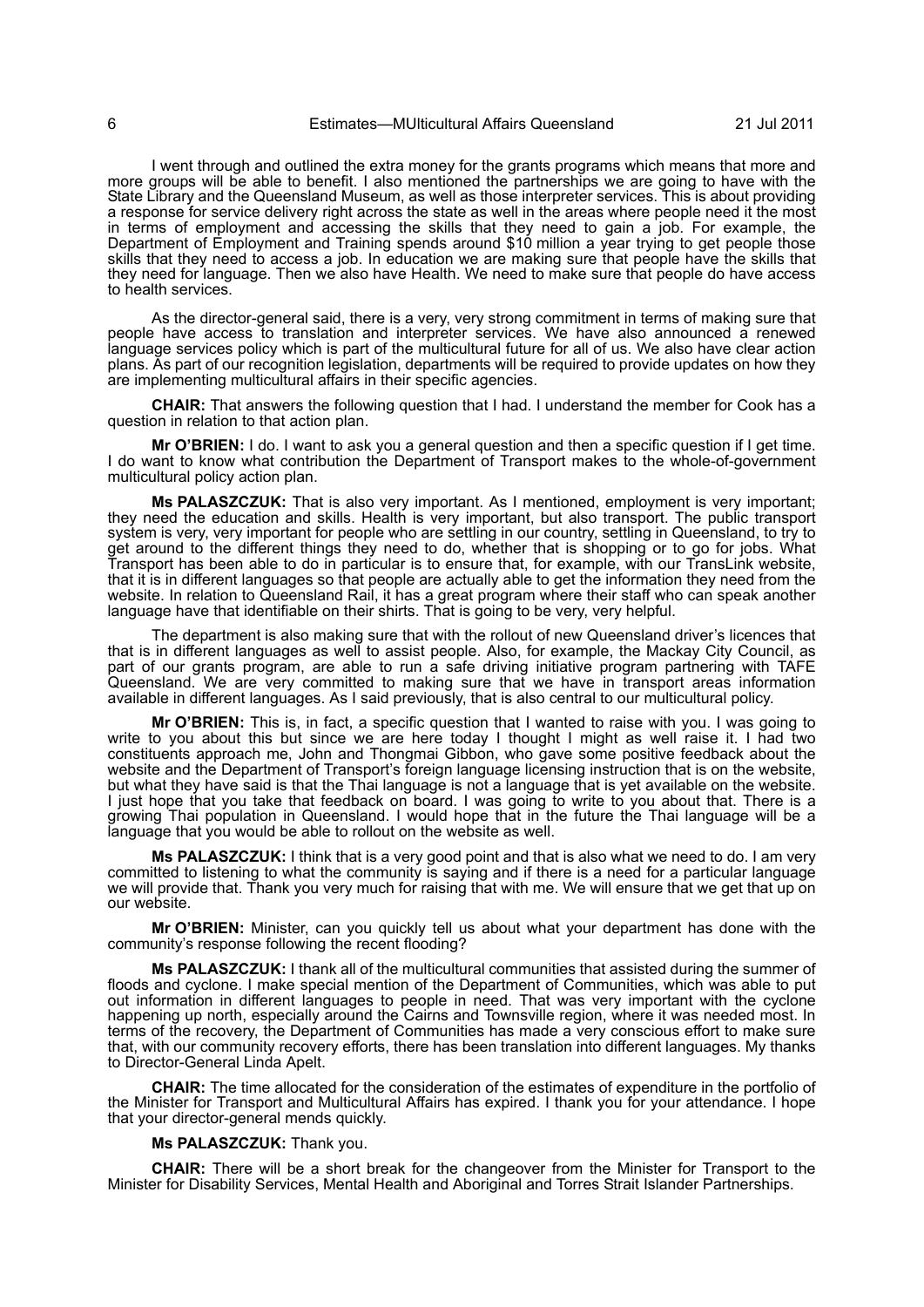21 Jul 2011 Estimates—Family Responsibilities Commission & A&TSI Services 7

# **ESTIMATES—COMMUNITY AFFAIRS COMMITTEE—FAMILY RESPONSIBILITIES COMMISSION AND ABORIGINAL AND TORRES STRAIT ISLAND SERVICES**

# **In Attendance**

Hon. CW Pitt, Minister for Disability Services, Mental Health and Aboriginal and Torres Strait Islander Partnerships

# **Department of Communities**

Ms L Apelt, Director-General

Mr T Hayes, Associate Director-General, Regional Service Delivery Operations

Mr R Weatherall, Deputy Director-General, Aboriginal and Torres Strait Islander Services

Mr J Marsh, Assistant Chief Finance Officer

# **Family Responsibilities Commission**

Mr R Curtin, Commissioner (Acting)

**CHAIR:** [Welcome, Minister and senior officers who are appearing today. I now declare the](http://www.parliament.qld.gov.au/docs/find.aspx?id=0Mba20110721_093452) [pro](http://www.parliament.qld.gov.au/docs/find.aspx?id=0Mba20110721_093452)posed expenditure for the Minister for Disability Services, Mental Health and Aboriginal and Torres [Strait Islander Partnerships open for examination. The question before the committee is—](http://www.parliament.qld.gov.au/docs/find.aspx?id=0Mba20110721_093452)

That the proposed expenditure be agreed to.

I remind all of those participating in the hearing today that these proceedings are similar to parliament to the extent that the public cannot participate in the proceedings. In this regard, I remind members of the public that under the standing orders the public may be admitted to or excluded from the hearing at the discretion of the committee. I ask that all mobile phones and pagers be either switched off or switched to silent mode. For the benefit of Hansard, I ask departmental officers to identify themselves before answering a question referred to them by the minister.

I welcome the minister, the Hon. Curtis Pitt. If you wish, you may make an opening statement. The committee has asked that opening statements be no longer than three minutes.

**Mr PITT:** Thank you, Mr Chair. Firstly, I respectfully acknowledge the traditional owners of the land on which we meet today, the Turrbal people to the north of the Brisbane River and the Jagera people to the south of the river, and elders past and present.

The partnership between the Queensland government and Aboriginal and Torres Strait Islander Queenslanders is absolutely vital. We share a common goal: to build stronger and more resilient communities that will stand up to the scrutiny of future generations. I could speak of the billions of dollars that are being invested into Aboriginal and Torres Strait Islander communities, but it is not about figures; it is about people. Aboriginal and Torres Strait Islander people will tell you that they want a hand up, not a handout. That is why we are working hard to build better homes, create economic opportunities and improve health outcomes.

Our programs are working. Earlier this year, the ABC's *Four Corners* highlighted changes that have taken place over time in Aurukun. It showed how our groundbreaking programs have helped turn the community around. School attendance is up and levels of violence are down. Aurukun was held up as a beacon of hope, an example of what can be achieved when people embrace reform with courage and conviction.

In May, I chaired the first round-table meeting of Indigenous mayors in Cherbourg. This government is committed to the round-table process. It is about full, frank and fearless discussion with elected representatives speaking on behalf of their communities and no beating around the bush.

There is a range of exciting employment opportunities in Aboriginal and Torres Strait Islander communities across Queensland, untapped potential and possible future partnerships between councils and the resources industry. We need to grasp every single opportunity that is out there and work with communities, councils and industry so that we can create real job opportunities, bring skills to the table and offer young people hope for the future.

Closing the gap is not a simple task. It is all too easy to get caught up in the targets, the ambitions and the statistics. Closing the gap is not about the change in numbers; it is about people. It is about young people who know that education is the key and who are keen to open the door to a world of learning. We want to get in early and engage with children and young people, encourage healthy and active lifestyles and provide opportunities that will see them on the right path. We want to get at-risk kids into jobs, to strike up partnerships with mining, construction and tourism companies. We want to get back to basics.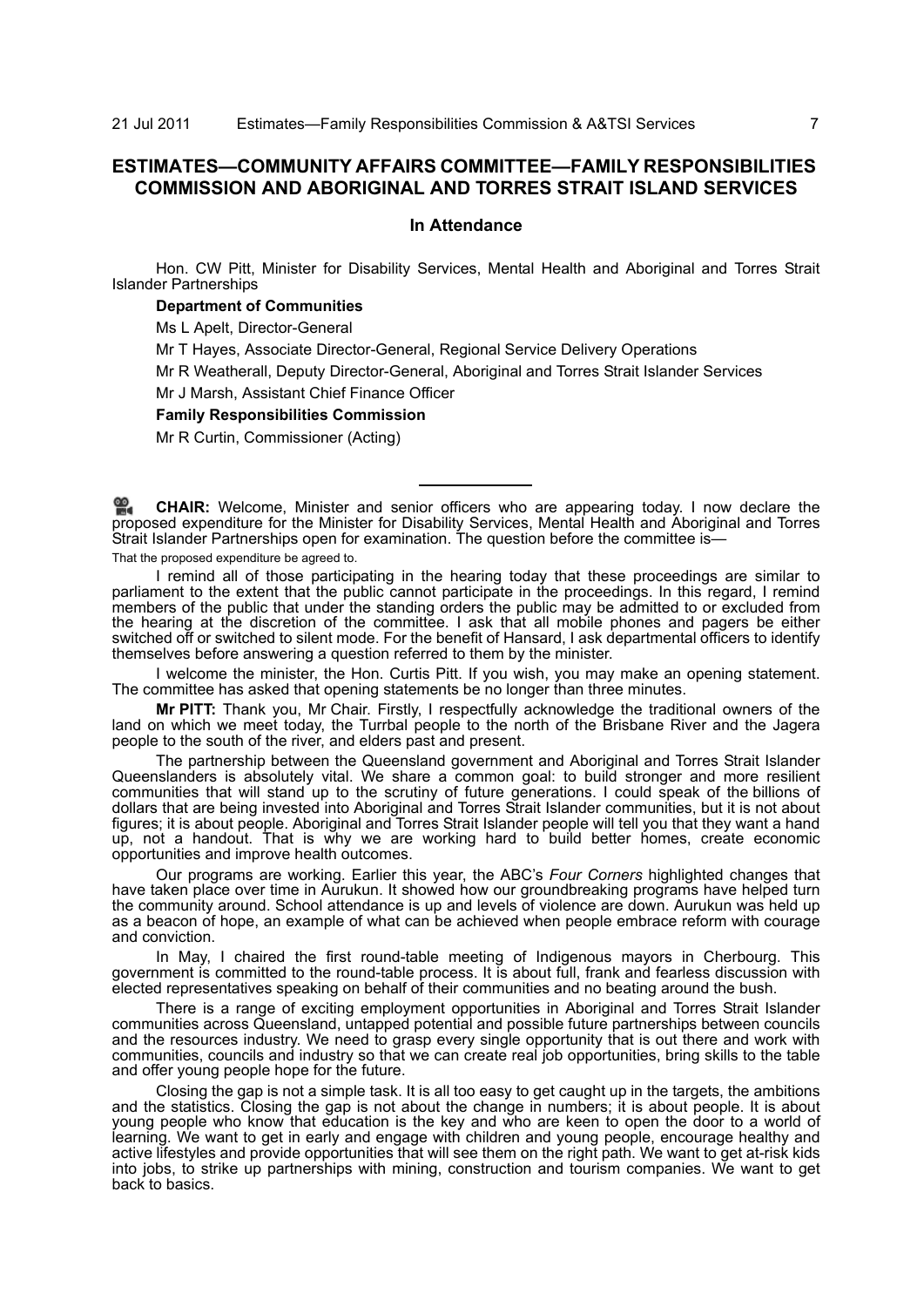Today I will launch our latest strategy aimed at Aboriginal and Torres Strait Islander Queenslanders living in urban and regional centres. Called LEAP—Learning Earning Active Place—it is a grassroots call to action. It is all about community based actions to help close the gap. I want all Queenslanders to get behind LEAP—young and old, city and country, Aboriginal and Torres Strait Islander Queenslanders and non-Indigenous Queenslanders. Thank you.

**CHAIR:** Thank you, Minister. I remind honourable members of standing order 117 in relation to restrictions on questions that name at-risk children. In accordance with the standing orders, members should ensure that questions concerning a child subject to the Child Protection Act 1999 or the Juvenile Justice Act 1992 are asked in a non-identifying manner or do not refer to information that if published may lead to the identification of a child. We will commence questioning in relation to the Family Responsibilities Commission. I call the member for Moggill.

**Dr FLEGG:** Thank you, Mr Chairman. My question is to the acting commissioner, Mr Rod Curtin. Welcome and thank you for being here today. Mr Curtin, the Family Responsibilities Commission is overseeing its program in Aurukun, Hope Vale, Coen and Mossman Gorge. On my figures, there are about 2,200 residents in total in those communities. According to this year's SDS, the budget is run at about \$4.5 million for the year. There appears to be a budget overrun of about \$1.2 million. The estimated actual is about \$1.2 million above the budget figure. Can you explain whether that is, in fact, a budget overrun and the reason for it? What effect, if any, would that have on the overall budget for the Family Responsibilities Commission over its entire life?

**Acting Commissioner Curtin:** I will answer the question for the honourable member as best I can in my position. I am the Deputy Commissioner with the Family Responsibilities Commission. I am sitting in the estimates committee as the acting commissioner as Commissioner Glasgow is currently away on leave.

There are a number of factors that lead to that position. Firstly, using the school terms, in term 3 there was an issue within Aurukun that saw a fairly rapid decrease in school attendance. That required the commissioner to undertake an increased number of conferences. In fact, the commissioner sat continually in conference in Aurukun during the period through October and November to the end of year. You will see in the published quarterly reports that 399 conferences were held in Aurukun in that time and an additional 207 conferences. There was a cost to that which, as I understand it, was dealt with by the commissioner at board level in relation to the additional expenditure component. The figure, in that regard, is around the sum of about \$130,000-odd.

In relation to another matter—and, again, this is as best as I can inform the committee—as the member would understand, this was a greenfields operation with regard to the establishment of the Family Responsibilities Commission. I understand that there was a significant cost that was created by the implementation—that would be the best word—of, euphemistically, the CRM, which is the recording data system that operates to deal with the enormous amount of data dealt with by the Family Responsibilities Commission. Because it deals with other service providers that provide ongoing information throughout the operation of the Family Responsibilities Commission, I am advised that that amounted to an additional \$394,000.

Further, as part of the recommendations the Family Responsibilities Commission staffing was extended to include the position of principal case manager and there was the rollout of what is known as the Active Family Pathways program. That is serviced by Active Family Pathways support officers. There was additional funding required of \$260,000 in that regard. That will require a payment extension.

As well as that, there has not been taken into the figures a balance amount, which was the original federal government grant of \$3.5 million, which this year will be \$500,000. I am not submitting that that comes down to an exact dollar amount. As you can see, there were overrun issues in relation to those three key elements. That other money is to come out of the original \$3.5 million from the federal government budget to see the commission through to its current term end, which is 31 December this year.

**Dr FLEGG:** I notice that in the SDS at page 3-41—I am sure you know where it is—one of the aims at the present time is to develop an exit strategy, because the life of the commission is limited. School attendance notifications were estimated at 1,100 and it turns out that the actual is 1,392; offence notices in relation to the criminal justice system were estimated at 1,300 and the actual appears to be more like 1,987; and the number of conference notices that have been issued was estimated at 1,300 and the actual looks like being 1,734. That is in communities with a total population of 2,200. How on earth could you develop an exit strategy while you still have that enormous amount of activity?

**Acting Commissioner Curtin:** I will answer the question in two parts, if I may. Clearly, when any organisation is faced with a determined period there is a requirement, in my respectful submission, that there be an exit strategy of some kind to deal with that factor. Throughout its life the commission has worked to deal with the aspects of training and development of the local commissioners so that at the end of the term there will be greater opportunities for them in relation to work available within the communities. That training has included, but has not been limited to, annual training sessions—in fact,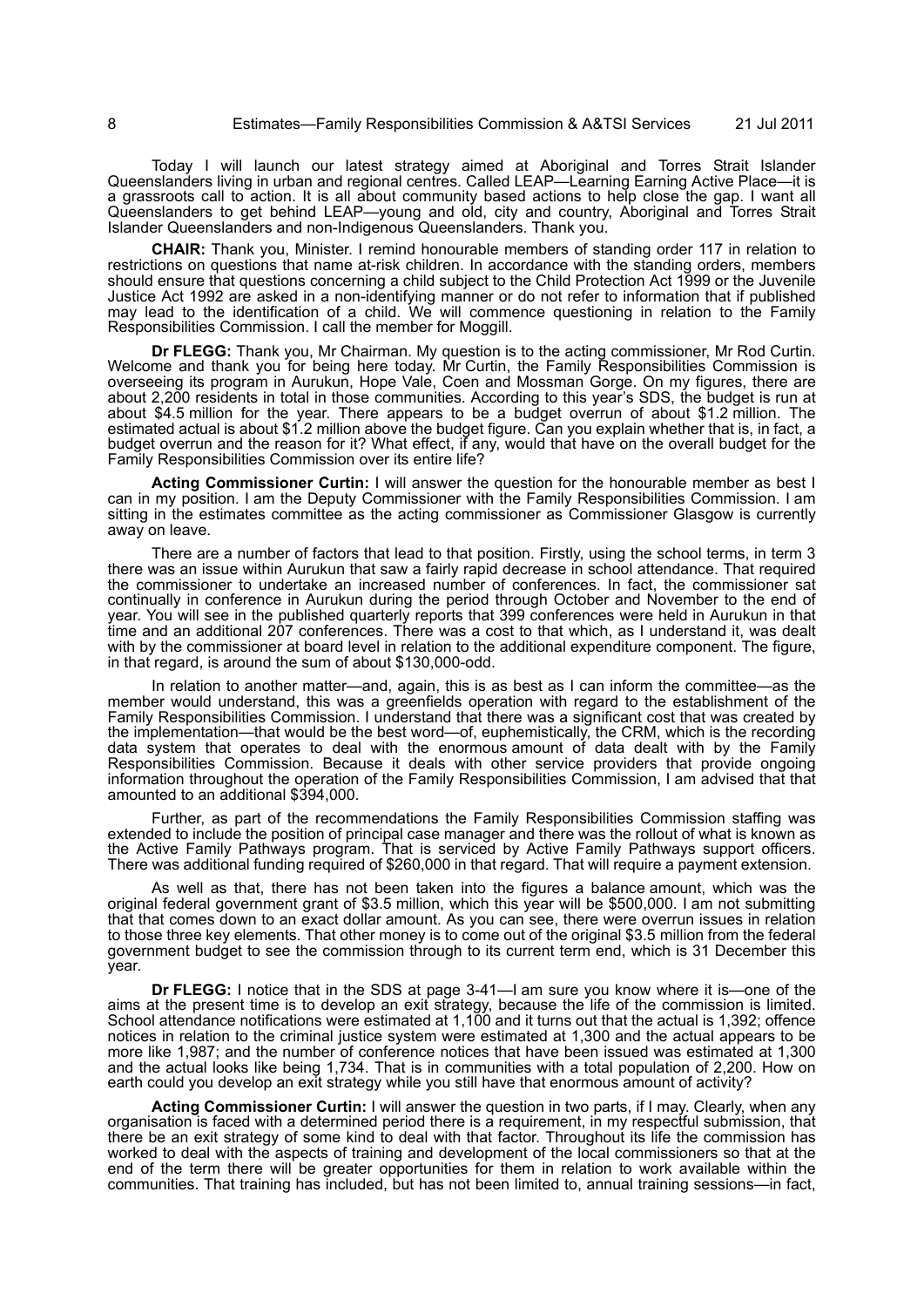# 21 Jul 2011 Estimates—Family Responsibilities Commission & A&TSI Services 9

the local commissioners are at one in Cairns as we speak—where they are exposed to JP training, computer training and developmental training where some of the commissioners go out to other conferences and speak at those conferences.

There has also been that level of ongoing commitment to training with regard to the FRC staff. There is no doubt that it is the commission's role to provide that training to ensure that staff have better prospects of re-entering the workplace, other departments or other areas through that additional training. In relation to your statistical analysis of that, clearly there is more work to be done within the trial communities. There is no shying away from that.

**Dr FLEGG:** Can you tell us how many people have had payments withheld as a result of the commission's activities?

**Acting Commissioner Curtin:** I can indicate that at the end of the 2009-10 year there were 232 people who were subject to conditional income management orders. The estimated actual for the end of the 2010-11 year is 235 people.

**CHAIR:** The member for Capalaba has a question following on from one of your answers.

**Mr CHOI:** My question is for the acting commissioner. As a member of the previous Social Development Committee, I have a very strong interest in the work of the Family Responsibilities Commission. I recall that we discussed at great length school attendance and actions that have been taken to try to improve attendance, and you made mention of that in your answer just now. Can you inform the committee what sort of activities are now being undertaken to improve school attendance? Have those activities or initiatives had a significant impact on the outcome so far?

**Acting Commissioner Curtin:** Perhaps it follows on from the question of the honourable member for Moggill with regard to the cost factors. Regarding Aurukun, when the commissioner went up and undertook that continuous period of conferencing, he did so because statistically the figures had dropped. They were at around 64 per cent in term 2 and by term 3 they had dropped back to somewhere in the mid-fifties. After that period of continuous conferencing, by the end of the term 4 those figures had returned to a figure in the mid-sixties, or 64 per cent. We are able to say that at the end of term 1 those figures had increased to 73.7 per cent. Anecdotally—because we have not got published figures yet—it is my understanding that, having done the last level of conferencing, it looks like they are going to be maintained for the end of term 2 at around that level. That is the first part of my answer.

In relation to other matters, there has always been a very good and close dialogue between the academies at Aurukun, Hope Vale and Coen and the commission. There have been a number of meetings held on a regular basis with the school case managers, who are placed at the school to endeavour to improve school attendance. Those meetings have always been fruitful and are obviously clearly indicating by the figures positive trends towards increased attendance, certainly at Aurukun. Figures can vary. The figures for Hope Vale and Coen have been consistently good and in the high eighties and sometimes creeping into the nineties. I see now, being full and frank before the committee, that there has been a recent dip in relation to the Hope Vale figures. I can speak in more detail about what may have led to that. It may be, again, that the commission has to react and move forward and look at those issues and do more work towards getting those figures for its school attendance back up where they should be or higher. We are always trying to achieve higher figures.

**CHAIR:** Following on from that, the member for Cook has a question.

**Mr O'BRIEN:** It is not following on from that—I probably have two questions. Initially, can you talk more about the details of why you think the numbers are dropping in Hope Vale?

**Acting Commissioner Curtin:** Anecdotally, yes, I can. During my attendance at conference in early June at Hope Vale it was revealed to me by the school case manager that following the first State of Origin game there was a distinct lack of attendance on the Thursday and Friday. I say again to the committee that these figures are anecdotal because they are not published figures. I have to deal in that manner. The figures are around 40 or 45 children did not attend on one day and 33 on the Friday. That information was delivered to me in conference.

One of our local commissioners in Hope Vale is a school case manager as well. As a result of that, we sat down and discussed the strategy with the school case managers about reinforcing the need to attend school and that, whilst they could celebrate and enjoy the game, they should not see that as some leave pass to avoid school. A further meeting was held with the officer in charge of the police station and the commissioner in the commission. Through those discussions he informed us that he would make sure there was additional vigilance in and around that period. As a result of those activities, after the second State of Origin game the numbers—and, again, anecdotally—I have been informed were down to around seven or eight per day.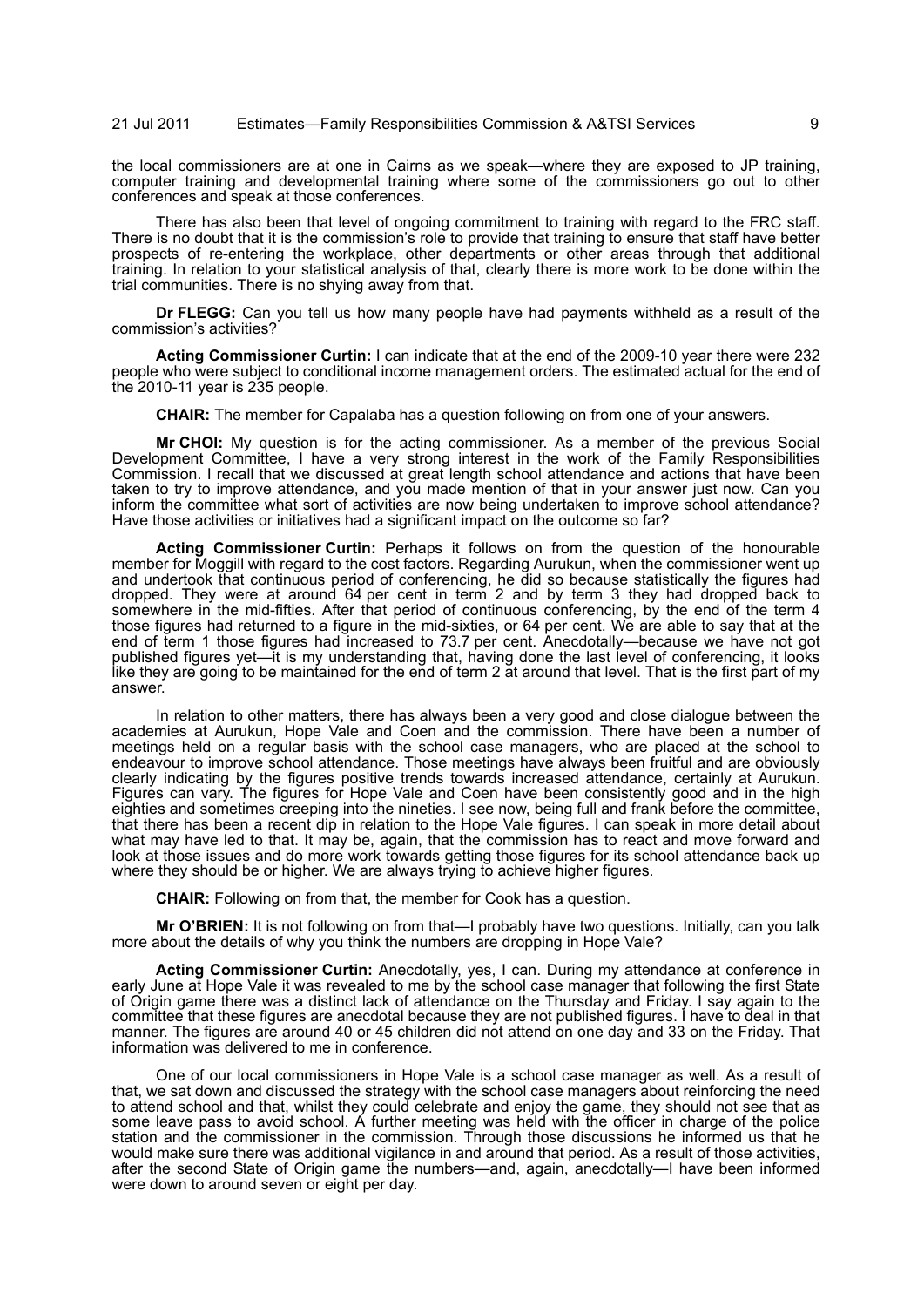It may be that as a result of that incident or it may be another day—because as you know, it simply takes three unexplained absences per term to create a notification of school attendance. As a result of that we may see an increase again—getting back to the question of notifications—out of Hope Vale with regard to school attendance notifications. Generally speaking, attendance at Hope Vale has been quite good.

**Mr O'BRIEN:** I want to go back to a point that you made earlier in response to a question from the member for Moggill about the local commissioners. You talked briefly about some of the training they have been getting. I do know that they have been in Cairns this week attending a conference. Can you give us some details about the training that they undergo, particularly with regard to how they deal with the stress of it all? I understand how much pressure some of these commissioners are under in their community. You mentioned before computer training and things like that. How do they deal with some of the emotional challenges that they face in being commissioners?

**Acting Commissioner Curtin:** A simple answer to that would be stoically. Certainly there are pressures. The role of commissioner is a challenging one. I think that needs to be said. The issues that are raised are challenging. The commission is able to conference on a regular basis but, of course, the local commissioners remain a part of their own community 24 hours a day, seven days a week. We are very fortunate at the commission that a lot of the commissioners hold down other positions of employment within their own communities. As I said, in relation to Aurukun two of the commissioners are, for want of a better word, 'superannuated' former members of Queensland Health. They have worked tirelessly for Queensland Health as a couple for almost 30 years. One of the commissioners is the recognised entity for child safety in the community of Aurukun. Two other members are involved with the justice group. So they have a broad spread of experience within the community and they bring that to the commission. Their work is tireless. They are supported by programs in self-care, resilience and general health. There has been mediation training given as well.

Getting back to their roles, I should have added that in Hope Vale two of the commissioners are associated with the academy. One is a school case manager and one is a teacher at the academy. Another works for the local development office and another is tied up with the land council. Again, they are working. A commissioner in Mossman has been involved in work through the women's group. She has recently resigned but obviously has applied to become a local commissioner, and she will do a very good job.

They are working within their community. They do a tireless job. They are rewarded by the change and response that is coming through their community in relation to community members' attitude towards the commission. Whilst on that point, I should say that there has been—and this is the thing about statistics and attitude and how they can sometimes not necessarily follow each other—a greater awareness of the commission's work. There has been a greater acceptance within the community of the commission's work. Clients now approach the commissioners and the local coordinators to discuss or talk about their problems and issues that they may have, whether they be practical issues such as Centrelink issues, forms that may need to be completed or work within the commission. There have been more clients entering into voluntary income management in relation to their own benefits. There has even been feedback from what I would regard as long-term offenders who have undertaken the Ending Family Violence Program. They have come back on commission days and talked about the benefits they got out of that program.

Going back in a circular fashion perhaps to the member for Capalaba talking about things that had been done, I can say that at the last series of conferences I met and spoke with the coordinator of the parenting program. It is clear that is going to be one of the issues that assists Aurukun in practical ways in getting children to school—and they may sound simple—such as household organisation and having the children organised the day before, having the place tidy so lunches can be prepared and walking the children to school on time. These are visible changes within the community. You now see parents walking their children to school—fathers walking their children into the school grounds.

There was a conference recently where I had a full and frank exchange with one of the clients before the commission in relation to the need for her child, who was in grade 1, to go to school. It is fair to say her body language during the conference was not entirely positive and when she left it may not have been entirely positive. However, the very next day before sitting commenced—the justice centre where we sit is next to the school—that woman was walking her child into the school ground and the following day that woman was walking her child into the school ground.

They are the positives, the visual human side of the commission's work. There are certainly other incidents that I can indicate, without wanting to take up all of the time relating to the member's question. There are positive indicators as well through the Active Family Pathways Program that has been instituted. Under that program, support officers deal on a one-on-one basis with clients who are experiencing grave difficulties in relation to school attendance or general lifestyle issues. One of those clients—I can say again anecdotally—is the mother of seven, ranging in age from 14 years, a year 9 student, down to around seven or nine months old, the baby. Through the work that has been done with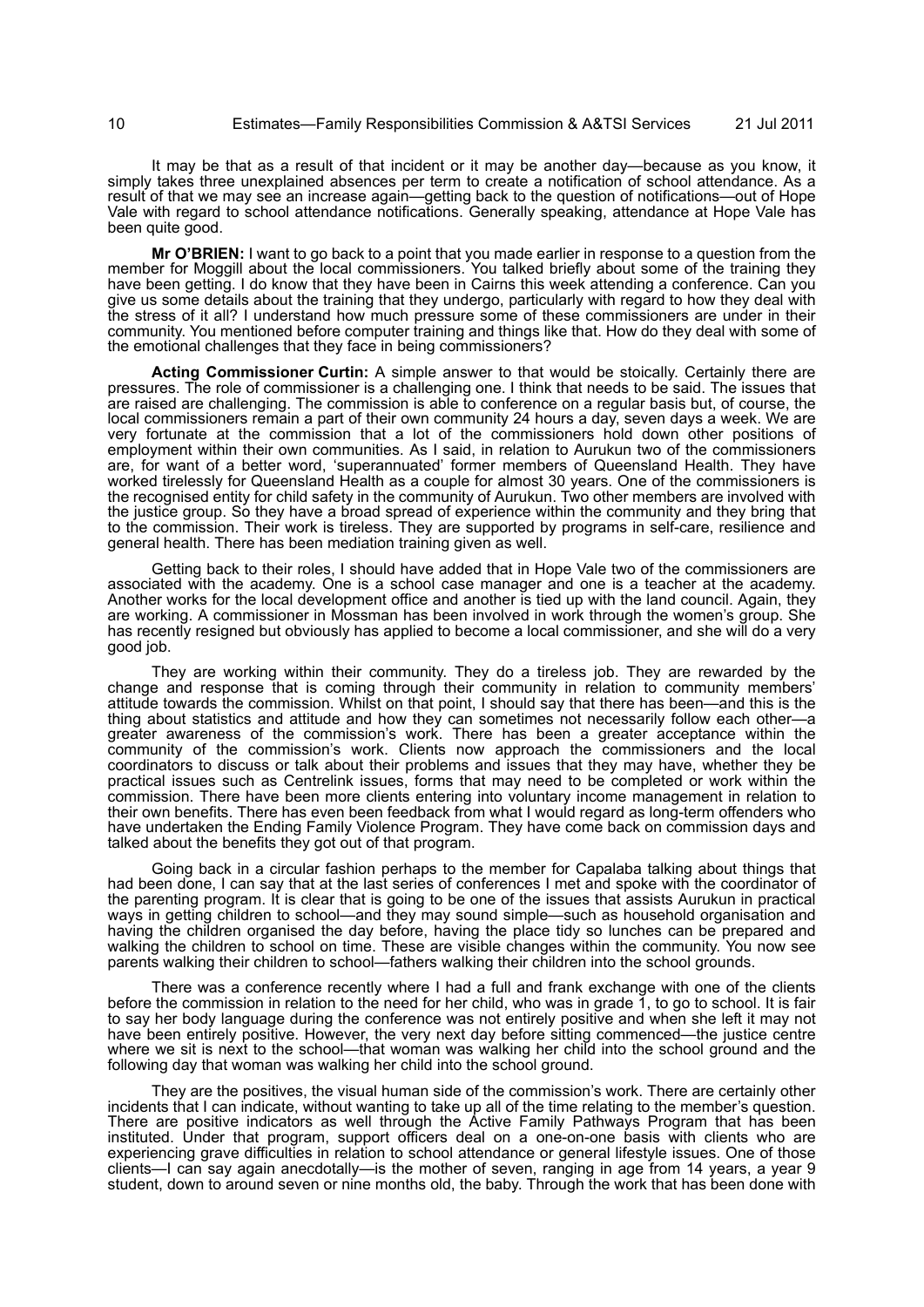# 21 Jul 2011 Estimates—Family Responsibilities Commission & A&TSI Services 11

that client, her son, who is 14—and this has been one of the problem years, the secondary years—has a 93 per cent attendance rate and the support officer has completed with the client application forms for boarding school for that child.

Conversely, there are issues with regard to the attendance of some of the children in lower primary. To assist her with that, the support officer is organising to take her through the parenting program but also to take her over to the day care so there can be some respite for her by her younger children going into day care, which will give her more time with the children who are not attending school, to sit with them in class and improve their level of attendance as well. I hope I have not laboured the committee with too much information.

**CHAIR:** Thank you. I call the member for Moggill.

**Dr FLEGG:** My next question is to the minister. I have spent quite a bit of time reading the quarterly reports and the annual reports of the commission. I can see that on your staff you have some very caring and motivated people but you also have some very frustrated people. I think the extent to which they care about getting this job done is typified by the honesty of some of the remarks in these reports. Quarterly report No. 10 could only be described as a damning assessment of your government, Minister. Let me quote a small part of that report to you. The report states—

Many services continue to lack full functionality with staff turnover and logistical issues preventing ongoing servicing of clients.

#### Then it further states—

... in its final year of operation the full impact of the Commission and service provider referrals will never reach anticipated potential if action is not taken.

Minister, isn't this really an indictment of the government's policy in Indigenous communities where your own commission is saying that they cannot achieve the objectives set out?

**Mr PITT:** I thank the honourable member for the question. I think you have touched on something that is very important—that is, the commission provide the government fearless and frank advice. They do care about what is happening with regard to the Family Responsibilities Commission and more broadly with the Cape York welfare reform. That is why they have the ability to write and call it how it is. They can write to the government by way of a report that says, 'This is what is happening.'

Issues have been raised there which relate to the ability to set up initiatives, to set up programs and those other things that go along with that. The difficulty overall of setting up this initiative has never been underestimated. That is the reason we are extending the trial, first of all—potentially at some stage. That is why we have gone out and we have consulted on this. It goes back to your earlier question about why we are consulting and it also goes back to the idea of having more time to structure an exit strategy if that were to be required. A whole range of those things are interrelated.

There is nothing easy about service delivery in remote areas of Queensland, period. That can be exacerbated sometimes in Aboriginal and Torres Strait Islander communities. So if there are people who work for the Family Responsibilities Commission who feel frustrated, you can suggest that I also would feel frustrated. If there is any lag, if there are services which are not at their full potential, we are constantly working on that. We are working on that because we want to get it done.

This is our policy and our program we are working on in partnership with the federal government and the Cape York institute. We think this is an important program. So we want that advice. We want to hear from them to say, 'This is not working.' Then we can respond to that. There have been some lags in some initial set-ups with regard to the trial, and that is one of the key reasons we want to look at extending a trial—to ensure the trial can be rolled out in full so that we can actually see what the benefits of that would be with that full evaluation.

**Dr FLEGG:** Minister, the Family Responsibilities Commission Act expires at the beginning of next year. The trial, as you describe it, has cost officially \$14.603 million, plus we heard earlier that there have been significant budget overruns. We have 17 Cairns based administrative or bureaucratic staff, plus additional temporary staff. It works out to around \$7,000 for every man, woman and child in those four communities. As the commission comes to an end, we still see school attendance rates in the 50s and 60s that nobody could consider acceptable. We see serious issues with service delivery right throughout every report that is written. We see what is described as a dramatic escalation of violence and mental health issues over the summer holidays.

**CHAIR:** Member for Moggill, could you please get to your question.

**Dr FLEGG:** My question is, Minister, who is going to take responsibility for this large amount of taxpayers' money—nearly \$7,000 for every person in these communities—and quite measurable outcomes that do not stack up?

**Mr PITT:** I refute the fact that the outcomes do not stack up. As the deputy commissioner said, the statistics do not always tell the story. There are plenty of things that happen outside of statistics to say that there are good things happening. I can give you a number of cases that I have been made aware of where we are seeing positive things happening. If you look at the school attendance issue-a question was asked earlier about the actions that are undertaken to try to encourage school attendance—it is the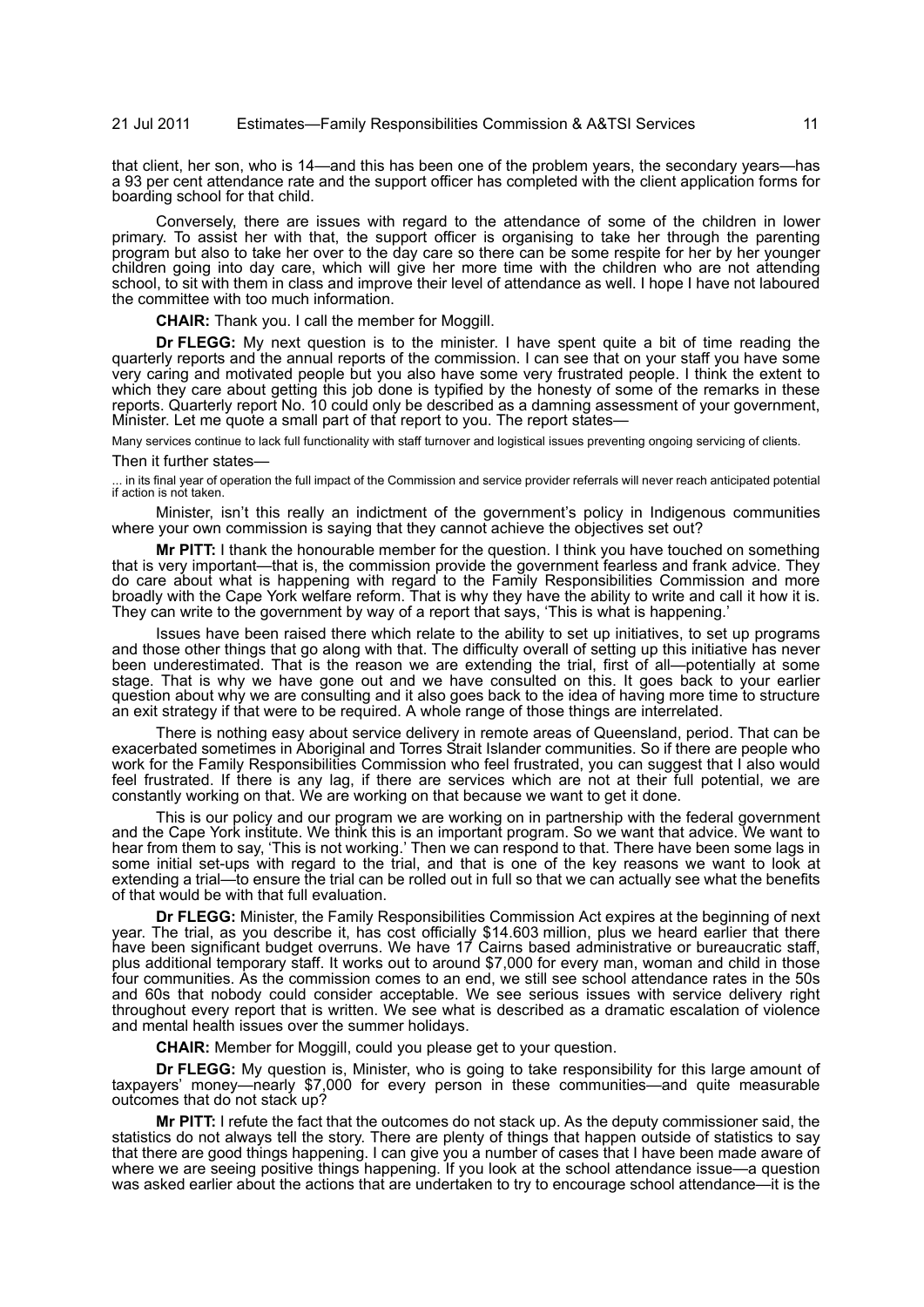little things that are being done which, unless brought to a parent's attention, may be things that they would not have thought to do. It is about saying to a parent, 'It is about maybe walking your kids to the school or walking them to the bus stop, or sometimes sitting in the class with them until they are settled.' These are things you will not find in the report but these are things that are making a difference on the ground.

We are seeing clients who have been asked to attend conferences on a range of matters. We have seen massive turnarounds. There was one client on the cape who was experiencing difficulties getting her three children to attend school last year. The children had 43 combined unexplained absences in term 3 and 19 in term 4. This year the children have totalled only three unexplained absences in term 1 and no unexplained absences in term 2. You have to try to approach this and get one person at a time and one family at a time. This is about rebuilding families and this is important work.

You quite rightly said that this is an expensive model, but we make no apologies for this model being what it is. This is a revolutionary model. It is one that we have done in partnership with people in the cape and in the trial communities, and it is one that we are doing in partnership with the federal government. This is something that is fairly radical and revolutionary, and it is a trial because we want to see what are the best elements of this model that we can go forward with. I put to you what would happen if we were not doing the trial. I think you would see dramatic differences in what is happening. I think you would see a very different scenario in the communities that have been involved.

I have a range of things that people have said to us. You only need to look at the *Four Corners* program on the presentation around the overall Cape York welfare reform trial. With regard to income management, Aurukun resident Kayleen Chevathun said—

They put me on a basic card and income management and it helped me a lot. That's why the kids they're going to school every day now.

This is not me speaking. This is not the deputy commissioner speaking. This is a resident who is coming forward and saying that this process is working. Earlier the deputy commissioner touched on the idea that people are moving to voluntary income management. It is important because they are seeing the benefits of it. I have had people in communities who are not involved in the trial talk about the fact that they would like to have something similar in terms of their ability to manage their own finances and to shore money away. These are things that are happening out of this process under the Family Responsibilities Commission.

I reject outright your assertion that these outcomes are unacceptable. Are the attendance levels acceptable? No, they are not, and that is why we are doing this work and that is why we continue to do this work. It is important because we know that there are issues. We are not shying away from this. This is why we are doing it. I note that at the time of implementation and introduction there was support from the opposition for this model and for this trial. I think this is something that we need to have bipartisan support on, like a range of issues when it comes to Aboriginal and Torres Strait Islander policy in this state.

**CHAIR:** The member for Cook has a question.

**Mr O'BRIEN:** We have talked about analytical evidence and statistical evidence today. I just want to know about some of the more empirical and statistical evidence about community feedback, if you can, Minister, with regard to the Family Responsibilities Commission. Can you give us some details on the progress report on the consultations you have done about the commission's work within these communities?

**Mr PITT:** Thank you very much for the question. You are right: there has been a great deal of work done to get feedback on the trial as to the Family Responsibilities Commission and the work that it is being undertaken. I think you are quite right that there are plenty of people in the community who are doing good work in this regard. Where we have actually looked at community consultations with regard to the Family Responsibilities Commission and an extension of the trial, we can certainly say that we have been consulting with mayors and community leaders on the future of the overall trial. I can say that we have been keen to listen to people from local communities about where we go from here. The federal government has set aside dollars for the future of the Cape York welfare reform trial. The state government has safeguarded money in its budget also. That is \$1.6 million that we have set aside. But we are going forward and we are continuing to have that consultation.

We know that this is important work. We know that there has been some excellent work in terms of school attendances. Between semester 1 in 2008 and semester 1 last year, school attendance rates in Aurukun increased from 43.7 per cent to 62.1 per cent. For the same period, in Mossman Gorge school attendance rates increased from 74.4 per cent to 83.6 per cent, and in Hope Vale the rates rose from 84.4 per cent to 86.5 per cent. As you know, there is a proposal to extend the trial for another year, so it would go forward to the end of December 2012. That proposal has been informed by consultation with stakeholders including community members in each of the trial communities and also importantly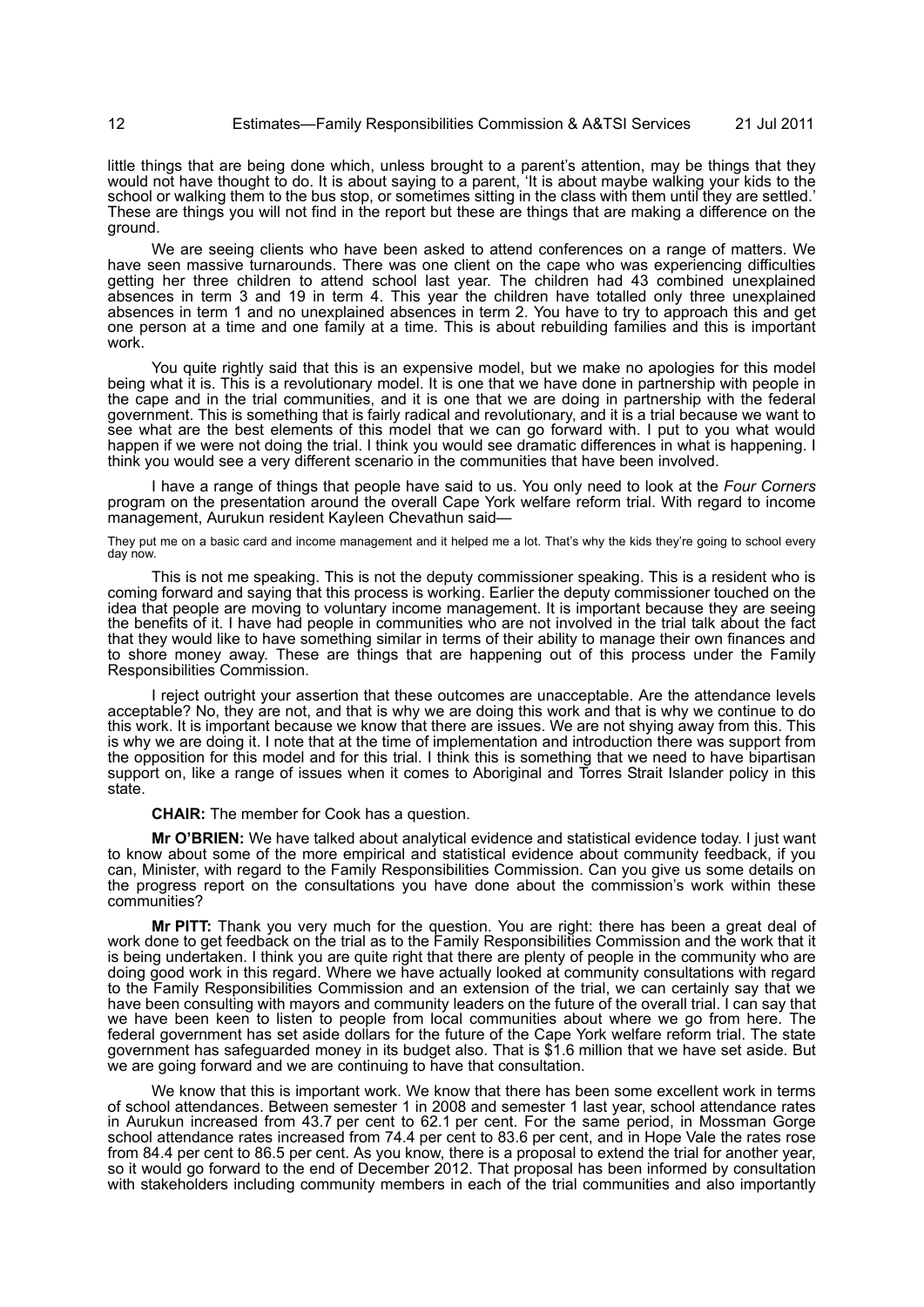with the commission. I had a meeting only last month with the deputy commissioner and the registrar in Cairns. Service providers obviously are being consulted as well. This is all important feedback because, as we said, we want to know what is working and, if we are to consider an extension, we want to make sure that we are tweaking it and being responsive to what we need to do.

**Mr O'BRIEN:** I am happy to keep going. I am happy to share but happy to keep going. I want to ask in particular about parental and social responsibility through the Cape York welfare reforms. I think it builds on the line of questioning from the member for Moggill about who is responsible. In my mind, parents have to be responsible for the upbringing of their kids. I want to know some details about how the commission works in ensuring that parents are taking the responsibility that I think everybody believes they should be taking.

**Mr PITT:** I think you are right, member for Cook. This is all about rebuilding families and making sure that parents and those family units take responsibility. The mechanisms are put in place by the government and the support programs and policies are put in place. What we have, as you have heard from the deputy commissioner, is the Active Family Pathways program. It is an intensive case management framework which is based on a coordination model. Last year the commission identified a number of clients with complex needs who were not progressing with case plans due to the multiple challenges and barriers within the family units. What we are trying to do is maximise our clients' helpseeking behaviour and their adoption of some personal responsibility in relation to their issues. We want to see a comprehensive overview of the clients' life factors with a view to building on their strengths, addressing challenges and coordinating services to support the clients.

As I was saying before with regard to school attendances, it is about making suggestions. Sometimes they are things you will not read in a textbook—suggestions about how we can do things to increase school attendance that parents may not otherwise have thought of. It is about people coming forward for voluntary income management to say, 'We think this is a good model and I'd like to do it. How can I benefit from that and where can we go?' Some people have managed through that process to save up for a range of things and are providing things for their children they have never provided before. Again, these are all things that are happening because we have the Active Family Pathways protocols in place and the programs we are putting forward.

It is also about collaborating with other agencies. The FRC has its direct role, but let us be clear that this commission is a central plank to what is happening in communities—working with wellbeing centres and working with other government agencies to deliver a range of services. The services are there and we want to make sure that people are taking those up. The other important role the commission plays is ensuring that people are aware of those services and can take responsibility for themselves. Ultimately we want the commission to be able to provide the linkages and suggestions and we want people to take those services up and to run with them.

**CHAIR:** I call the member for Moggill.

**Dr FLEGG:** Mr Curtin, I notice that the figure for school enrolment notifications was zero in the budget papers. How hard do you think people have looked for nonenrolment? I cannot really see how we would expect schools to report nonenrolment, because obviously children who are not enrolled at the school have not had contact with the school. Do you think nonenrolment is in fact zero?

**Acting Commissioner Curtin:** Thank you for the question. Enrolment can be a difficult issue. What I can say on that topic is that there are continuous meetings with the school case managers in relation to school attendance. I do take the member's point with regard to the fact that the children are not at school so how can that be followed up. With the communities as they are—with people being aware of families within communities and of where children are placed, and if school age children are in the street when they should not be in the street—these things are brought to the local commissioner's attention. I can say that there have been some issues with regard to this factor and it may serve in some way to answer your point.

Sometimes when children go off to boarding school and then they are excluded or self-excluded from the boarding school and come back into the community, we need to follow them up to make sure they re-enrol in the local school or the high school in Cooktown. That is a process we are working towards now. Clearly, more needs to be done and can be done with regard to following them up to make sure there is an early re-engagement in the school process. They are the figures but I do see your point. Yes, more work is being done by the commission to follow up those issues of enrolment.

As you might be aware from your knowledge of the area, there is a real problem with the tyranny of distance when you have situations with flights. A child may come home from boarding school on the holidays and disengage from boarding school during that time by saying, 'I'm not going back. I don't want to go back,' so that has to be dealt with and then flights need to be arranged for the child to return. If that is not instant, there can be a lag time between that exclusion or self-removal and re-enrolment so we do need to address that to see there is continuity of enrolment with regard to children being enrolled at a school. Can I just make one point, and I do apologise.

**CHAIR:** Commissioner, we have gone over time.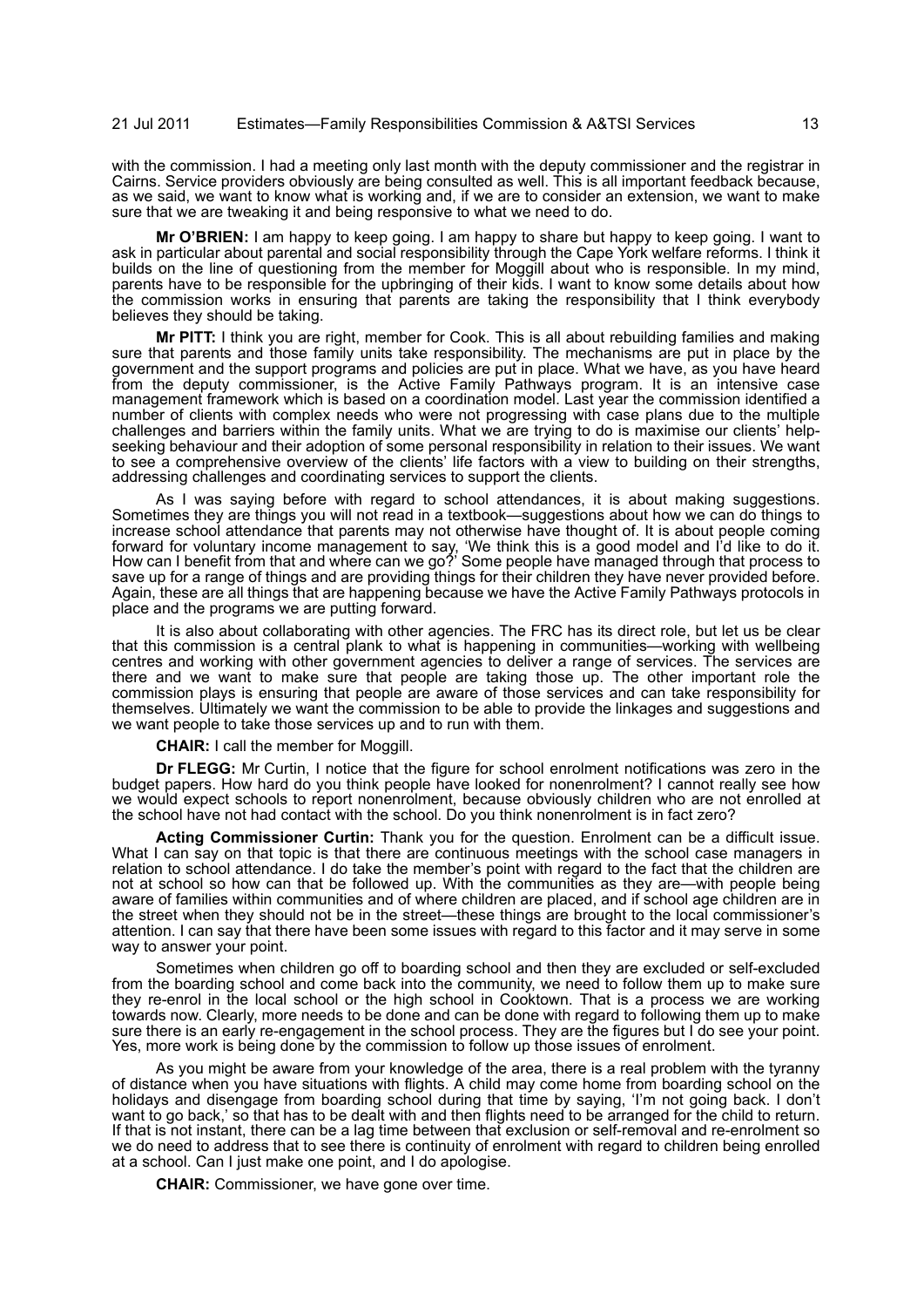**Acting Commissioner Curtin:** I am sorry. It is just in relation to the member's earlier questions with regard to school attendance. One of the key features that has impacted on occasions as well with regard to absences in the communities is the issue of funerals, and I am giving this information because it is a bit two part. Funerals can impact greatly on school attendance. In the case of Aurukun when there was that dip, there were a number of funerals—I think there were four funerals—throughout that term when there was that dip in attendance. The commission has worked very hard to evolve school attendance policies with regard to funerals—being one day for local funerals and three days for boarding schools. I just wanted to make that point.

**CHAIR:** Thank you, Acting Commissioner. I thank the minister and the acting commissioner, and we will now commence questioning in relation to Aboriginal and Torres Strait Islander Services.

**Acting Commissioner Curtin:** Might I be excused?

**CHAIR:** Yes, you may.

**Acting Commissioner Curtin:** I thank honourable members for their questions.

**CHAIR:** And thank you very much for your attendance and contribution, Acting Commissioner. In relation to the Aboriginal and Torres Strait Islander Services, I call the member for Moggill.

**Dr FLEGG:** To the director-general, page 3-4 of the SDS talks about homeownership. Can the director-general explain this to the committee: under the deeds of agreement to lease, how many Indigenous people have actually achieved personal homeownership?

**Ms Apelt:** I think this is a very significant question because the member may be aware that we have had quite a significant consultation process with Indigenous people in the deed of grant in trust communities, in particular around the notion of homeownership. This remains a policy aspiration for a number of people on those communities but certainly not everybody. The consultation in relation to homeownership has been about resolving policy matters around land tenure and also the nature of the leasing arrangement that is often referred to as homeownership.

In terms of the number of people who would have attained homeownership as I might experience homeownership in a freehold planning scheme, the answer to that in those communities where freehold is not the dominant land tenure arrangement is zero. But in terms of the number of people within communities who are interested in continuing to have discussion with government about the possibility of taking on longer term leases over community land in the interests of long-term certainty for perpetual leasing, those discussions are underway and I do not have the exact numbers to hand.

**Dr FLEGG:** I think you answered my next question as well there. Perhaps I better ask this next question to the minister. Recently I visited Aurukun where there is a principally federally funded program of house building in that community. Some pretty serious concerns were expressed to me within the local community and the local government area about how these houses are being built—that they are largely prefabricated in Townsville I think which takes away the opportunity to train apprentices and tradesmen, that because they are all being done at the one time they do not have the time rollover to train local people, and that there was very little local content and very little local job creation. Minister, what is the government doing? This sort of situation has plagued Indigenous communities, and it is similar I think to when the hospital was built on Palm Island. Very little in the way of local work was created in communities—

**CHAIR:** Member for Moggill, perhaps that question should be directed to another minister. The minister is free to answer however he wishes, but it seems to me that it relates to housing or employment rather than Aboriginal services.

**Dr FLEGG:** The question really is in relation to the economic viability and welfare of these communities which I think should come under the minister's concern. These projects are not creating training or employment and I want to ask the minister what he is doing about that.

**Mr PITT:** Mr Chair, I am happy to respond briefly.

**CHAIR:** Very well, Minister.

**Mr PITT:** I thank the honourable member for the question. It gives me an opportunity to talk about our remote program office which is doing absolutely wonderful work. You have raised the issue of matters rolling out all at once. One of the things that the program office is doing—just taking a step back here; and this is in fact its whole purpose for being—is that it is reducing red tape and working right across government in areas that involve planning, infrastructure, housing and a range of others. It is about red tape reduction, but it is also about ensuring we can get land tenure issues resolved which leads to town planning and better infrastructure.

This is important when you look at traditional builds. We could look at this and say, 'We have a bucket of money and we're going to throw it into communities and build houses as quickly as we can.' Obviously, we want to get houses on the ground as quickly as possible, but importantly what the program office is doing is that it is staging works. It is doing a rolling program over two years at this stage that is scoped out and planned which will ensure that there are different stages and timing of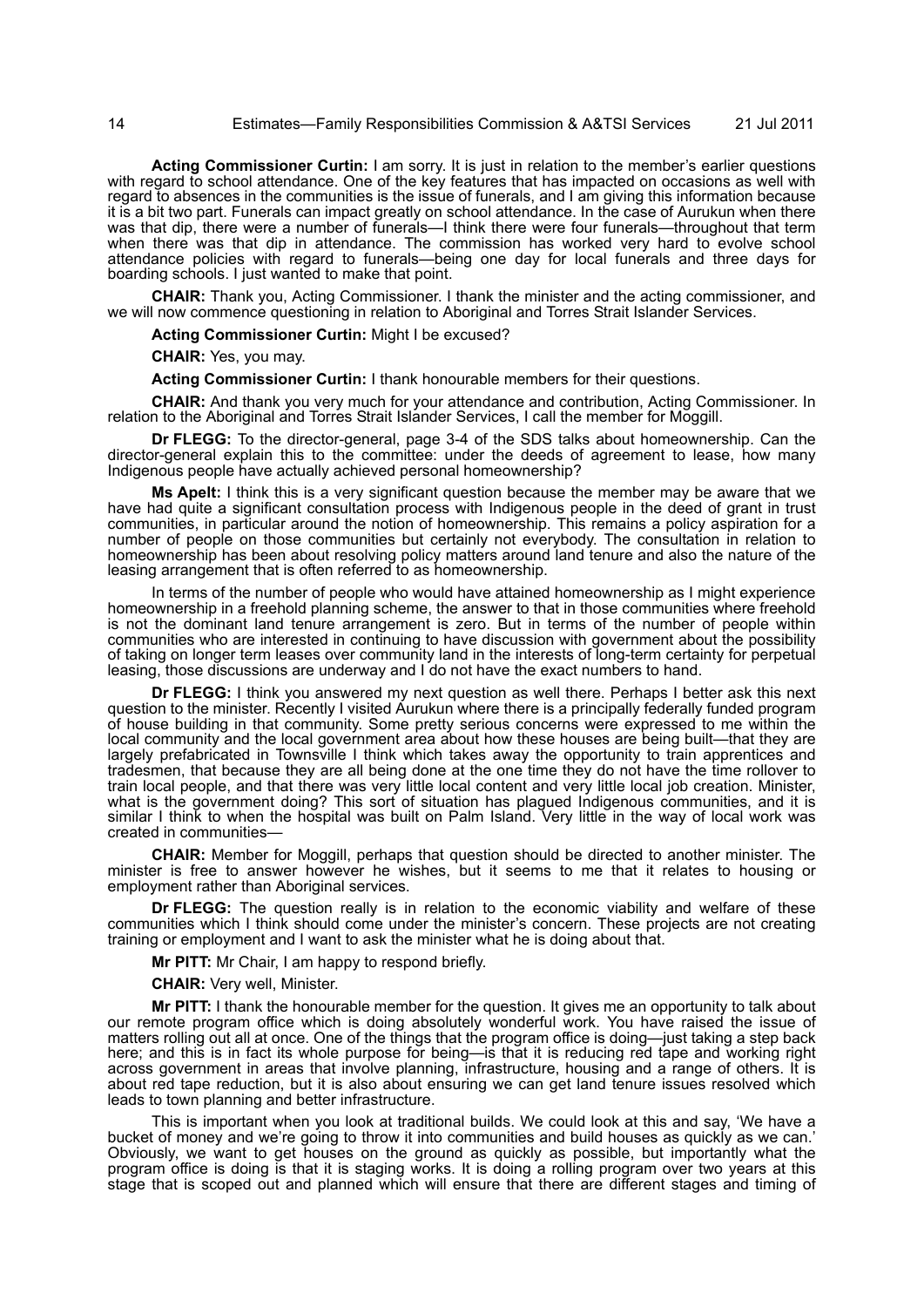builds to allow local people to have the maximum benefit of getting on to those. These works will go over a longer period than two years; they will go over a period of four years, which can in many trades be the life of somebody doing an apprenticeship and then going on to have a full trade and perhaps going into work of their own.

The other important role that the program office has been playing has been dabbling in the space of employment a little bit to talk about and give an audit of current skills. It is looking at people who are actually needing work and matching them with the opportunities of the builds. This is work that is happening, and I am very pleased with the work that is being done.

The matter of housing does rest with the Minister for Housing, but you are correct in the sense that this is a matter of concern to me. It is not directly my portfolio responsibility in that regard but of course I am very interested and I am taking an active interest in this.

**Dr FLEGG:** Page 3-5 of the SDS at dot point No. 5 mentions drug and alcohol problems. Given that we have withdrawn alcohol from a number of these communities that have a high prevalence of alcoholism, can you tell the committee where the nearest comprehensive inpatient drug and alcohol dependency treatment clinic is for residents of Cape York Indigenous communities?

**Mr PITT:** I thank the honourable member for the question. I suppose this is one of those ones I would be very happy to answer in a very fulsome manner if I was given the opportunity, but I am not sure how long I have got. You identify the fact that we have alcohol restrictions in place. On that point, first of all, I want to make sure that we understand exactly why we are doing that work because that actually leads to where we are going in the future. I take you back to 2001 when Justice Tony Fitzgerald did the MCMC report and he said-

When alcohol abuse is causing violence and violence is leading to the incarceration of offenders, the alcohol abuse must cease<br>before violence and incarceration will end. If children are to live happily with their families the conditions necessary for that to occur must be created by the people who live there, who must make good parenting the<br>community norm. The Government's task in such circumstances is to encourage the community to accept

This is still the case today. We are, as you say, limiting the supply of alcohol with the support of the communities, and we should be clear about that. This is not something that has been imposed on all communities. We are doing it with the support of the communities. Woorabinda as a community chose to go dry, and Pormpuraaw and Doomadgee chose to tighten their restrictions in 2008. We are supporting this through a range of new services. Over 80 new services since 2008 have gone into remote communities. We are working with communities, elders, elected representatives, community members and, importantly, community justice groups who have a legislative role in providing advice to government on these matters.

In terms of what we are doing with regard to alcohol and detoxification, Aboriginal and Torres Strait Islander people can access Indigenous specific residential rehab services at Pormpuraaw, Yarrabah, Townsville and Mount Isa; by the way, the Mount Isa facility also accommodates family members. There are also mainstream residential rehabilitation services available in Cairns and Townsville. What I will say though is that we have detoxification and alcohol support across our communities. That service is there; not all of them are residential rehab but those services are there.

We are not just going in and restricting alcohol without providing supports, and those supports do not just relate to detoxification; those supports involve providing diversionary activities and sport and recreation opportunities and a range of other family supports. This is a difficult area. It is not one that is without its challenges but it is important that we continue to do this. We are in this space because we are trying to reduce harm in these communities. It is about making sure that we are protecting the most vulnerable community members—that is, women, children and the elderly.

**CHAIR:** Minister, you mentioned Woorabinda, and I want to follow on from the alcohol management plan or reform program that you mentioned and which is all about improving safety, as you indicated. You dealt with some of the services, but do you have any detail on the outcomes for those communities, the real results? I guess one of my focuses here is Woorabinda, which is an area just outside my electorate, and some of the outcomes from those programs. I note that the next dot point was provision of \$5.7 million in alcohol reform services, so obviously there is quite a substantial amount of service provided and I just wondered about the outcomes for that.

**Mr PITT:** I thank the honourable member for the question. Where we are looking at Woorabinda specifically, since 2006-07 hospital admissions for assault related conditions have decreased steadily, and that has continued after the tightening of alcohol restrictions with the introduction of zero carriage that is, when I referred earlier to the community going dry. It is a bit of an obtuse remark in that sense, but it is about having a zero carriage limit. This happened in July 2008. The rates went from 59.9 per 1,000 persons in 2006-07 to 26.9 per 1,000 persons in 2009-10. Of course, this is not just about those levels of violence, because there is another side to what we measure in terms of our key indicators that is, school attendance. School attendance has remained stable since 2008. It has ranged between 78 per cent and 81 per cent attendance.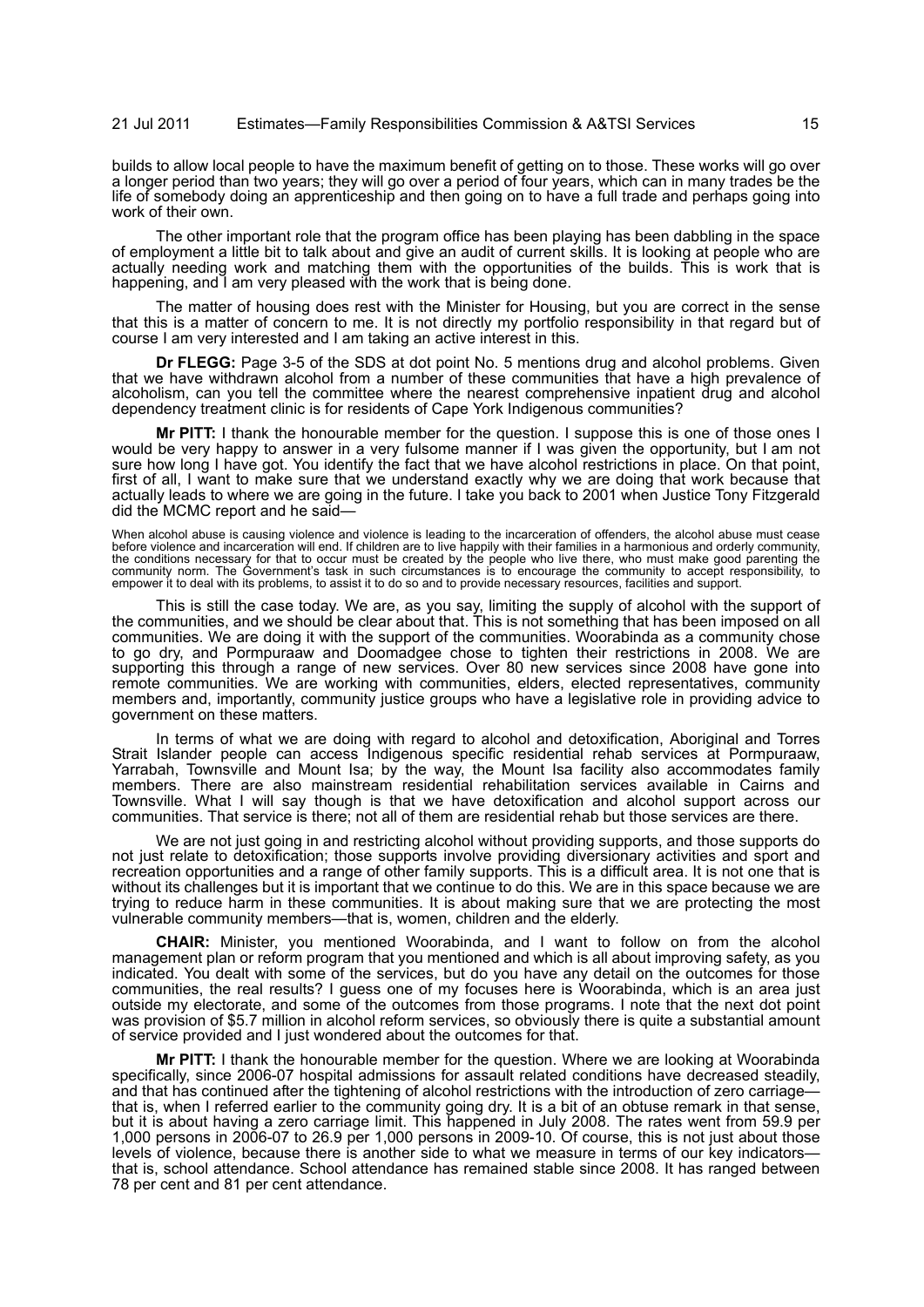So there are things happening. We are making progress, but essentially this is about generational change. We have often said when it comes to our alcohol reforms that we must ensure we have our restrictions in place for as long as is necessary, but that certainly does not mean that alcohol reforms are forever. I take every opportunity I can when I am meeting with community leaders, whether they be men's groups, women's groups, community justice groups and of course the elected representativesthe mayors—when we have our round tables, to impress upon them that this is a two-way street. If there is a sustained reduction in harm, there will be a trigger to remove or lessen alcohol restrictions in those communities. It is very important that we do that.

Overall, they are working. Levels of violence are falling, school attendances are rising and most people are reporting that they do feel safer. But it is important to note that, just as carriage limits are not uniform across the communities, the outcomes are not uniform. In some communities there certainly is more work to do. There was a statement—I cannot remember when, but I think it was a couple of years ago—in the *Guinness Book of Records* about the community of Palm Island being the most violent place on earth outside of a war zone. This is what we are actually dealing with. There is nothing funny about what we are doing and this is very serious work. Yes, this is something that we would rather not have to do, but we have no choice and I can certainly say that we have the support of many community members. Sometimes we hear about people who do not want the restrictions in place. I can certainly say that there are as many, if not more, people who want them in place, and that was evidenced by those communities that have voluntarily considered strengthening restrictions or not having them lessened when given the opportunity.

**CHAIR:** Thank you, Minister. I call the member for Beaudesert.

**Mr McLINDON:** Thank you. My question is to the director-general. In relation to the Aboriginal and Torres Strait Islander services provided—and there is a range of social issues that are obviously confronting the Indigenous community; you only have to look at the rate of Indigenous people in the Townsville prison to see that—a lot of the focus has been on those involved in crime in Indigenous communities. What services are available for those victims of crime and what is their first port of call as a service? What are the financial implications and are they in fact increasing in this budget?

**Ms Apelt:** The member would be aware that the government has been revising an overall justice strategy for Aboriginal and Torres Strait Islander people for the very reasons that you point out. The revisions will take account of a broader range of complexities that contribute to crime in the first instance but also take account of the fact that Indigenous people are more likely to be victims as they are also more likely to be incarcerated. For that reason, there has been quite extensive consultation, and that will continue for some time, in order to make sure that our next iteration of budget initiatives supports the reduction of incarceration of Indigenous people and also a reduction in the proportion of Indigenous people who are victims of crime.

In terms of the services that are already available, across the portfolio of the Department of Communities there is an investment in domestic and family violence services. There is an investment in early intervention and prevention family services which often are of support to people who have been victims of crime. We do support an organisation called Victims of Crime that also provide services to Indigenous people. But I think the point is a very significant one, because this is a key difference going forward with the way that the next iteration of the justice strategy will be designed, if you like.

The other element about the justice strategy is that it will take a very clear focus on a place-byplace basis because we do know that the issues, for example, that the minister has outlined for communities such as Palm Island need to be addressed in a very specific way which might be quite different to the issues that might be identified within the CBD of Brisbane, for example. So the new justice strategy is really listening very hard to the views of people across all of the areas across the state as to how the next response might be tailored so that it is more place specific but also takes account of the dual issues that you point out—that it is not only people who have been perpetrators of crime but it is also those people who have been victims. As the statistics show, in Queensland and Australia at this point in time those people are more likely to be of either Aboriginal or Torres Strait Islander origin.

**Mr McLINDON:** Thank you, Director-General. Just following on from that, Minister—and I see the slogan 'a hand up and not a handout', and its intent sounds reasonable—in 1988 in the electorate of Beaudesert at Mount Barney there was an horrific incident that took place, and that was the gang-rape of a 14-year-old girl who in last year's budget received \$120,000. Minister, will you allocate funding in this budget to give a hand up to this woman, who is seeking truth and justice?

**Mr PITT:** I thank the honourable member for the question. The matters that you refer to are not matters that are covered under Aboriginal and Torres Strait Islander Services. This may well be in the Department of Communities but is not a matter for me; it is a matter, as I understand it, for Minister Struthers. Am I interested in hearing more about it? I am not aware of the case you mention but, as always, if anyone comes to me with a particular example I am always happy to look into it further. But that is not something that would actually sit under my—

**Mr McLINDON:** Minister, that was in relation to the Heiner affair—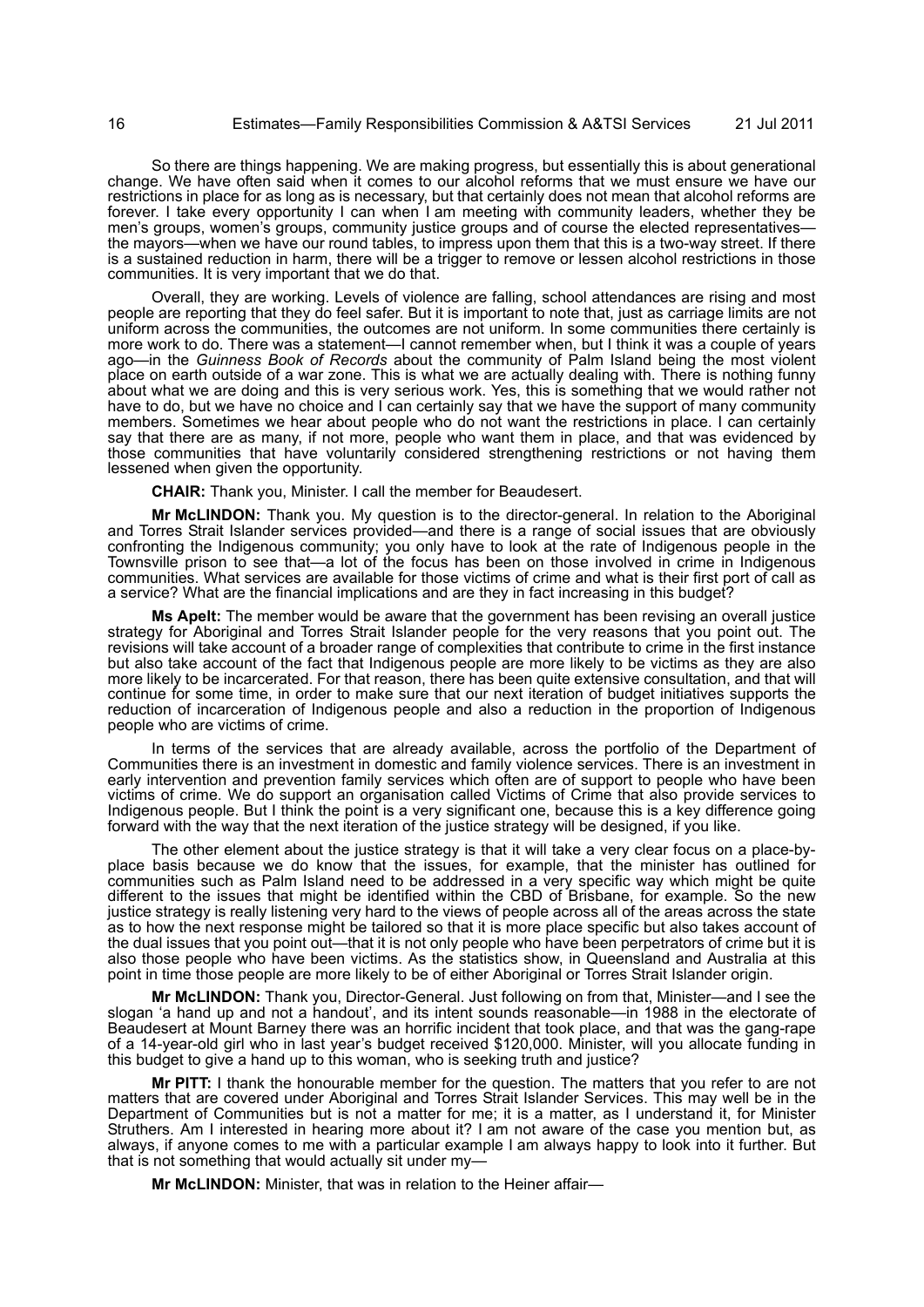# 21 Jul 2011 Estimates—Family Responsibilities Commission & A&TSI Services 17

**Mr O'BRIEN:** Oh, come on!

**Mr McLINDON:**—and what I am suggesting—

**CHAIR:** Member for Beaudesert! Member for Cook! Member for Beaudesert, I think your questioning is out of order. The minister has indicated that it is another minister's responsibility and any questioning along that line I would rule as out of order.

**Mr McLINDON:** Mr Chair, thanks for your response. On that, Mr Chair, can I ask for a point of clarification. Following the director-general saying that Aboriginal and Torres Strait Islander Services actually does provide services for victims of crime, I would beg to differ and would assert that the following question to the minister was perfectly in order. So I seek your clarification. It is directly pertinent and it has budgetary implications within this portfolio, so I would ask for your ruling on that.

**CHAIR:** On the basis of that, the committee will adjourn to discuss the member's proposal.

#### **Proceedings suspended from 10.38 am to 10.54 am**

**CHAIR:** The question that was asked is ruled out of order and will be discontinued. There are six minutes remaining. The member for Moggill.

**Dr FLEGG:** Recently, I was recently in Aurukun—

**Mr O'BRIEN:** Did you stay the night?

**Dr FLEGG:** I am not sure how much accommodation was there.

**Mr O'BRIEN:** There is heaps.

**Dr FLEGG:** The police pointed out to me while I was there that no cars could be left in the town that anyone visiting the town, including government service providers, had to lock their cars in the police compound. Council officers showed me community facilities that had been stoned the night before and there was a significant problem with very young children running riot. I note that the front page of the *Cairns Post* contained that again today.

**CHAIR:** Member for Moggill, you are in fact answering the member for Cook's query. Would you please put your question to the minister.

**Dr FLEGG:** Will the minister tell the committee how on earth, in that sort of lawless environment, you deliver services to the people of Aurukun? Can the minister—

**Mr O'BRIEN:** He is telling the committee—

**CHAIR:** Member for Cook, would you kindly discontinue your interjections.

**Mr O'BRIEN:** He called my constituents lawless.

**CHAIR:** Member for Cook, if you persist I will ask you to remove yourself.

**Dr FLEGG:** We obviously need to deliver health and education, police and other services. How do you provide those sorts of services and keep people safe in a functioning community when it is lawless to the extent that you cannot even leave a car in the community overnight?

**Mr PITT:** I thank the honourable member for the question. The simple answer is with great difficulty. There is no other way to put it. This is one of the challenges that we face. This is the reason we are working very closely with that community, particularly around alcohol management plans. That is why we have other work that we do with local government for night patrols and a range of other things. So there is nothing new about what you are saying.

I have seen today's *Cairns Post* as well. The first thing I did on seeing that report was put a call through to Mayor Neville Pootchemunka to speak to him. Unfortunately, I was not able to reach him so I spoke to the CEO, John Japp, and had a lengthy conversation with him this morning. I wanted to make sure first of all that the report was verified, because you cannot always believe what you read in the paper. But like any other community—and this is what I was mentioning to the CEO this morning— Aboriginal and Torres Strait Islander people, like any other people, have a right to feel safe in the community. This is why we are undertaking the work that we are doing. Improving community safety is one of our priorities and that is why, as one of the measures under our alcohol management reforms, we are working closely with communities, including Aurukun, on community safety planning.

Community safety plans are a significant action as part of our justice strategy that we have in draft form now out for consultation. The aim of the plans is to improve community safety through practical actions. This does not necessarily mean increased streetlighting—and, of course, that is a very important thing; it is about those other things. It is about the underlying causes of why activities may be happening that can lead to people feeling unsafe in their community or can lead to criminal behaviour happening. So those things are about working with the council and working with justice groups and, of course, government service providers who you quite rightly say are experiencing challenging environments to deliver the services which we know are so important.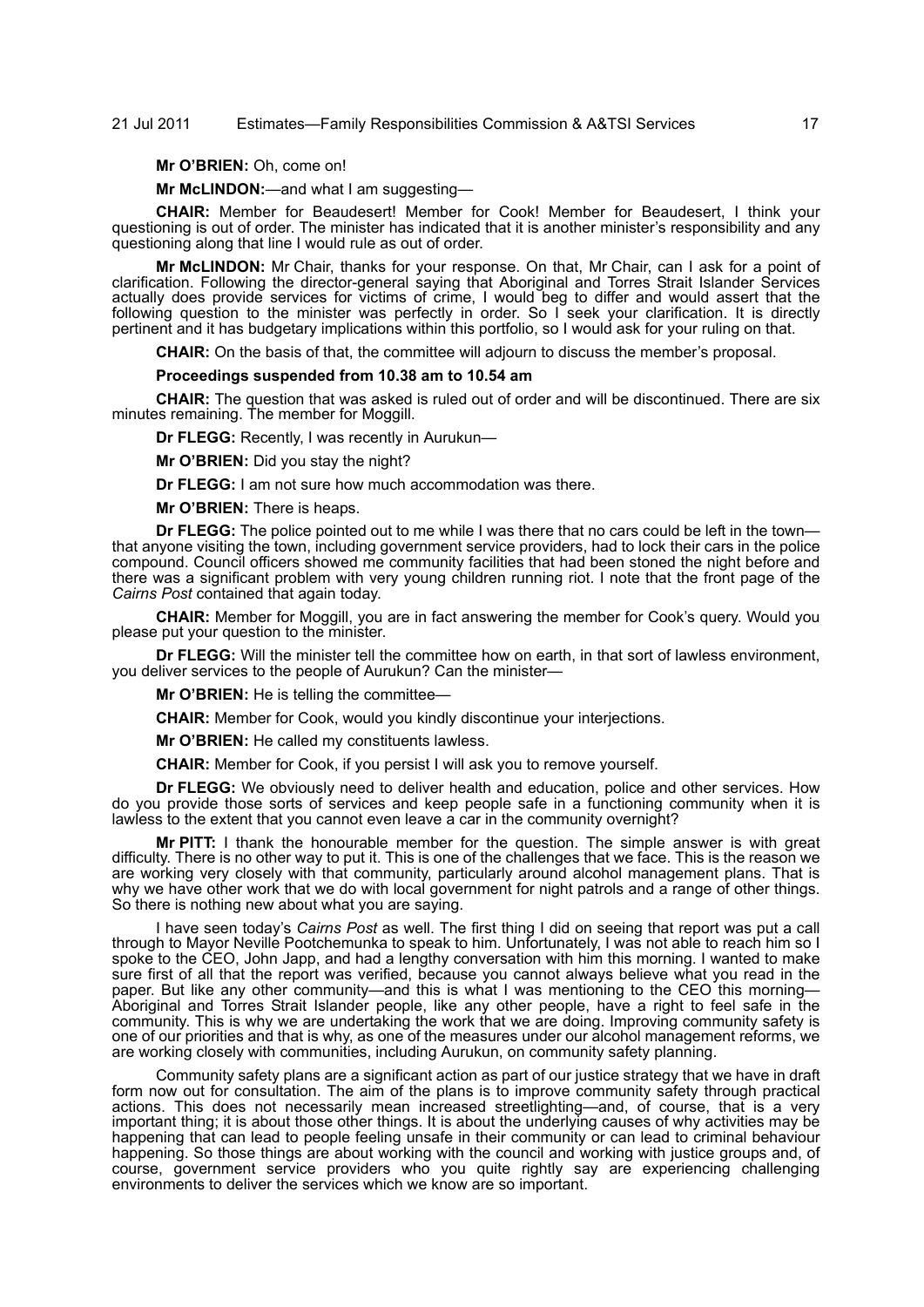These things may be including measures to improve school attendance. You referred directly to Aurukun. Aurukun is one of our communities under the Cape York Welfare Reform trial. It is one of our communities which has the ability for the Family Responsibilities Commission to work in that regard. We know that increased school attendance can lead to a whole range of benefits. That includes children having less time to be otherwise occupied. So diversionary activities like that and things like getting people involved in sport and recreation are all important, but, as I say, there are practical things like streetlighting that we also want to look at.

We have provided some seed funding to all of the communities to look at their community safety planning. This is a small amount to start that process rolling. What we want to do is get out of that process their ideas as to where they think they can do it at the local level. I know, after speaking with the CEO of Aurukun this morning, that they have concerns that this behaviour has been going on for a while. We are not shying away from that. That is a reality.

Of course, as part of my role I speak to all of my cabinet colleagues, including the Minister for Police. We are continuing to work with them on measures that can be put in place. I know that the council has been very proactive in this regard. They are spending I think in the vicinity of around \$800,000 a year on a night patrol. I can only imagine what would be happening if that was not there, because this is stuff that we have to tackle. So I do not refute the fact that there is this sort of behaviour going on. Is it tolerated? No. What is the secret? I do not know the secret, but I know what some of the ingredients are to try to address this and that includes what we are trying to do with our Family Responsibilities Commission and with Cape York Welfare Reform—trying to rebuild families, trying to ensure parents are taking responsibility for their children and their actions as best they can, like you would in any community anywhere in Queensland.

### **Dr FLEGG:** Thank you.

**CHAIR:** The time allocated for the consideration of the estimates of expenditure in the portfolio of the Minister for Disability Services, Mental Health and Aboriginal and Torres Strait Islander Partnerships has expired. Minister, on behalf of the committee I would like to thank you and your departmental officers. I have previously thanked you and the commissioner for your attendance and for your assistance today.

**Mr PITT:** Thank you. Can I just very briefly put on the record an acknowledgement and thankyou to my department for their help with the preparation for estimates today and for the people who have been sitting at the table: Director-General Linda Apelt; Associate Director-General Tony Hayes, Deputy Director of ATSIS Ron Weatherall; Acting Commissioner Rod Curtin; and Chief Financial Officer John Marsh. To the hardworking Hansard staff: as always, we appreciate your efforts. I certainly also want to acknowledge my ministerial office for helping me along the way. I want to thank the chair and the committee members for the spirit in which the estimates hearing has been undertaken today and thank you very much for the opportunity to appear before you.

**CHAIR:** Thank you, Minister. The committee will now break and the hearing will resume at 11.15 am.

# **Proceedings suspended from 11.01 am to 11.19 am**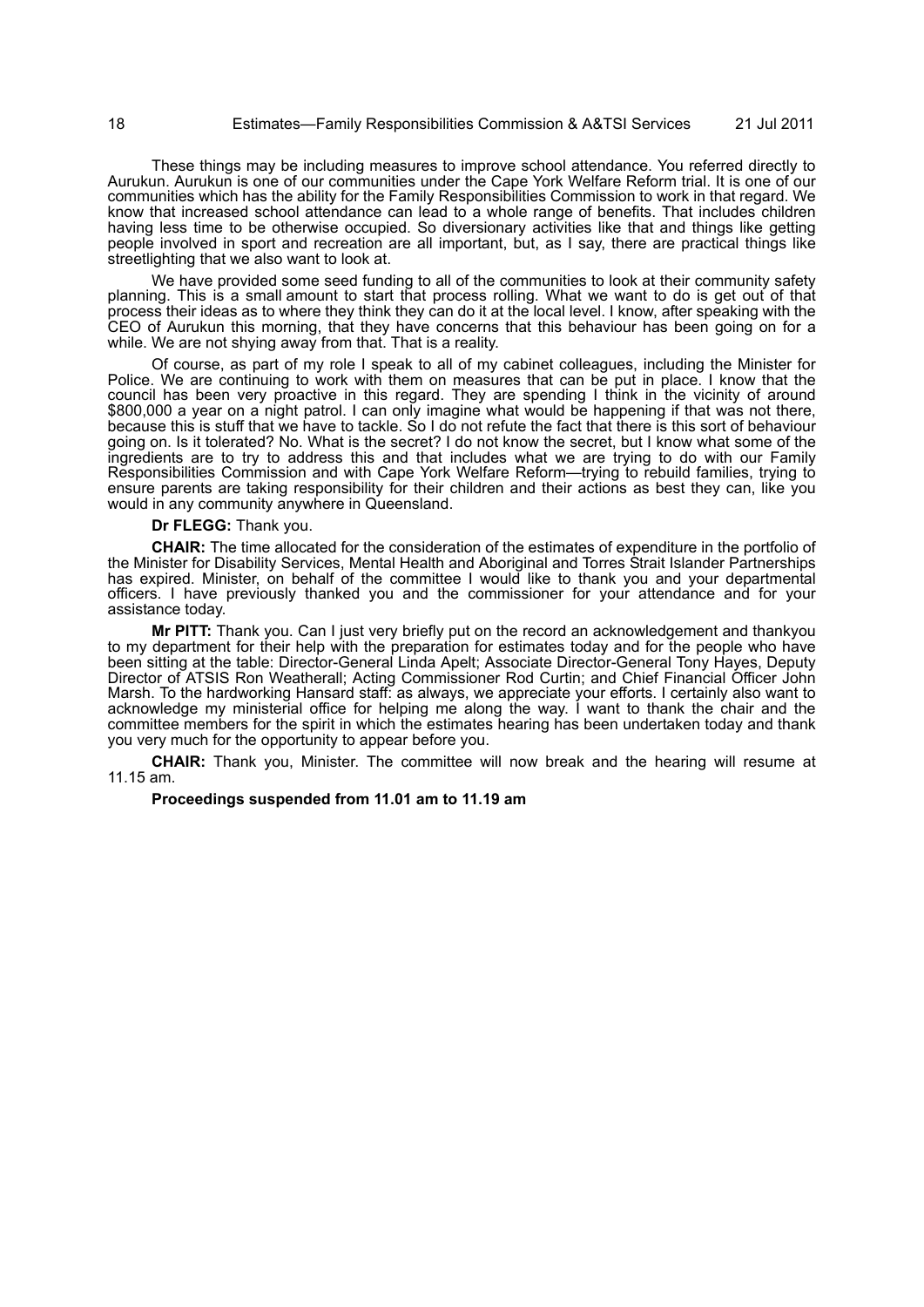# **ESTIMATES—COMMUNITY AFFAIRS COMMITTEE—HOUSING, COMMUNITY SERVICES, WOMEN AND COMMISSION FOR CHILDREN AND YOUNG PEOPLE AND CHILD GUARDIAN**

# **In Attendance**

Hon. KL Struthers, Minister for Community Services and Housing and Minister for Women

Dr D Copeman, Senior Policy Adviser

Ms C Whitton, Senior Policy Adviser

# **Department of Communities**

Ms L Apelt, Director-General

Mr D Short, Finance Programs, Housing Homelessness and Properties

Mr T Hodda, Director, Finance Programs—Child Safety and Community and Sport and Recreation

# **Commission for Children and Young People and Child Guardian**

Ms E Fraser, Commissioner

**CHAIR:** [Good morning, Minister. I now declare the proposed expenditure for the Minister for](http://www.parliament.qld.gov.au/docs/find.aspx?id=0Mba20110721_112006) [Community Services and Housing and Minister for Women open for examination. The question before](http://www.parliament.qld.gov.au/docs/find.aspx?id=0Mba20110721_112006) the committee is—

That the proposed expenditure be agreed to.

As I have indicated in the introduction to other ministers, I would ask that all persons have their mobile phones or pagers turned off or turned to silent. Minister, I would invite you, if you wish, to make an opening statement. The committee has asked that opening statements be no longer than three minutes.

**Ms STRUTHERS:** Thank you, Mr Chairman and members. This year Department of Community staff, in partnership with many non-government organisations, have been at the front line of the community recovery effort. My department alone has deployed around 2,800 staff. It has been a massive effort. This is as much a physical recovery as it is an emotional recovery. Our housing support, financial support and emotional support continue. Community recovery referral and information centres in areas of high need will remain open until December.

Our department has paid over 55,000 emergent assistance grants and over 10,000 essential household grants and structural assistance grants. There has been unprecedented hardship across the state but also a strength of spirit and a giving never seen before in Queensland. Many hundreds of people have been housed by my department and non-government agencies that we work with. We have installed factory built housing, headleased private properties and paid for temporary accommodation. We have done whatever it takes to rehouse people in need. I publicly thank my staff and the nongovernment partners we work with for this mighty effort. It has been a remarkable effort.

We also know that every dollar counts, and we are determined in our efforts to ease cost-of-living pressures. The Bligh government offers the broadest range of concessions for seniors and concession card holders of any state or territory government. We have increased concessions to almost \$1.4 billion across government in this budget.

Finally, today I am pleased to release *Opening doors: Queensland strategy for reducing homelessness 2011-14*. This strategy showcases the outcomes achieved by the new street-to-home initiatives and the youth housing and reintegration services. And if you look across the river you will see the Common Ground project emerging out of the ground in the aptly named Hope Street. The key point to note in this strategy is that youth homelessness is down by 30 per cent since 2001. We are making great progress in that area.

The Bligh government is committed to reducing homelessness and reaching the ambitious national targets agreed by the Council of Australian Governments. With unprecedented state and federal investment in housing, we have delivered well over 5,200 new, additional social housing dwellings, and over 30,700 houses—that is around 50 per cent of our stock—have received upgrades since June 2008. Our government is determined in its efforts to build a fair Queensland. I seek leave to table the strategy for the interest of members.

Leave granted.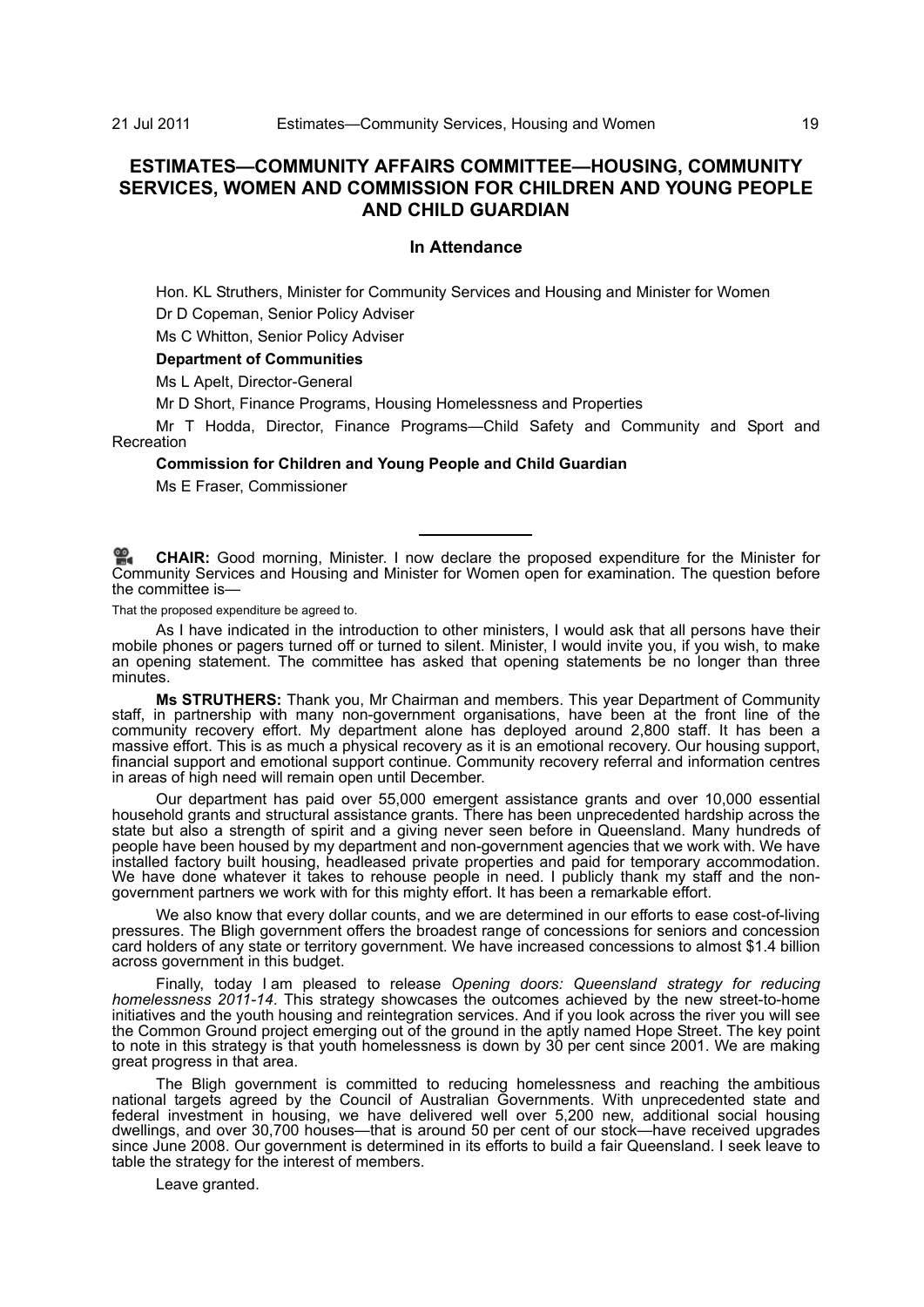**CHAIR:** We will now commence questioning in relation to housing, specifically. At the outset I call the member for Maroochydore.

**Ms SIMPSON:** Nearly half of Queensland's social housing households have at least a principal tenant who is a senior. With pensions increasing under the carbon tax scheme, is the state government planning on taking its 25 per cent of the carbon tax assistance in the form of increased rent?

**Ms STRUTHERS:** I thank the member for the question. The first point I would make in relation to seniors in our public housing is that the benefit of being in public housing, and the reason I as minister and my department are so keen on public housing, is that the actual concession of being in public housing is worth on average around \$7,000 a year to people. It is much higher for seniors. If you take account of the maintenance that is covered by our department and the difference between what they pay in rent and a market rent, many of them are actually receiving more than \$10,000 a year in a concession. I think it is very important to point out to you that already seniors in public housing are getting a great benefit. It is important that they continue to get that.

In relation to a carbon tax, I say to the member that this government is taking the responsible decision of accepting that climate change is a problem. We need to deal with this. We need to take responsible action. The concern I have is that in Ashgrove and in Brisbane you mob say that, yes, climate change is a problem, but when you get on the road beyond Brisbane you are climate change deniers. You have one response for the city folk and one for the country folk. We are taking the responsible decision here of working with our federal colleagues to get the best possible compensation for people in Queensland. Our Premier has gone into bat through COAG. She is continually pushing for appropriate compensation for households and for industry in Queensland. That is the right thing to do.

**Ms SIMPSON:** How much is the state going to profit in regard to this, given that that means you are going to take a slice of the carbon tax compensation package off pensioners? How much of that is going to go back into state coffers? Will you confirm it is around about \$4.3 million?

## **Mr O'Brien** interjected.

**CHAIR:** Member for Cook, I have asked you before not to interject. Before you answer that question, Minister, I would remind all members that a question in relation to the carbon tax is not, strictly speaking, applicable to the appropriation bills 2011-12. The carbon tax is presently not predicated to be introduced until 1 July 2012. Please ensure that any questions of that note relate to the appropriation bills into which we are presently inquiring.

**Ms STRUTHERS:** I thank you for that ruling, but I am very happy to respond to the issues around our public housing tenants, because one of the critical things to put on the record here is that it was a federal Labor government that increased the pensions by \$32 a week—it was a Labor government, after 10 years of this mob being in government federally. Pensioners had no relief, no increase. Let us be reasonable here. It is the federal government and our state Labor government that have acknowledged that every dollar counts to people—every dollar counts. A package at IGA of milk and bread for \$5 matters to these people. That is why we have increased our concessions budget. As I said earlier, we have one of the broadest ranges of concession packages for pensioners and seniors across the nation. We have increased that. In a tough fiscal environment we have managed to increase our concessions budget—so \$230 annually in electricity concession and up to \$120 in water concessions for South-East Queenslanders. This is a government that knows every dollar counts. This is a government that is determined to make sure people on low and fixed incomes have the relief they need.

**Ms SIMPSON:** Minister, are you not just confirming that you intend to profit off the increased cost of living that many of our pensioners are facing and that you are going to take a slice of their pension that they are going to be given a so-called offset for the carbon tax and you are going to take a bigger slice of that through the social housing rent?

**Ms STRUTHERS:** I refer the member to our record on this. When the federal government—the Rudd government, now led by Julia Gillard—introduced an increase to pensions, we quarantined a rent increase on our public tenants. So we did not increase rents. That is our record. Those are the values upon which we operate.

**Ms SIMPSON:** The 12-month moratorium on taking rent from pension increases in 2009 has long passed. Will this pension increase also be factored into new rental calculations with the carbon tax?

**CHAIR:** Member for Maroochydore, I would remind you in relation to repetitious questions. If you continue those questions I will rule them out of order.

**Ms SIMPSON:** I will reword it. The 12-month moratorium in regard to pension rate increases has passed. There has not been an announcement as to the continuance of that moratorium. Will the minister please advise what is occurring with that?

**Ms STRUTHERS:** There will be no calculation of that increase in the assessable income for the calculation of rents. That is ongoing. That is a commitment we have made.

**Ms SIMPSON:** You have no intention to wind up the moratorium?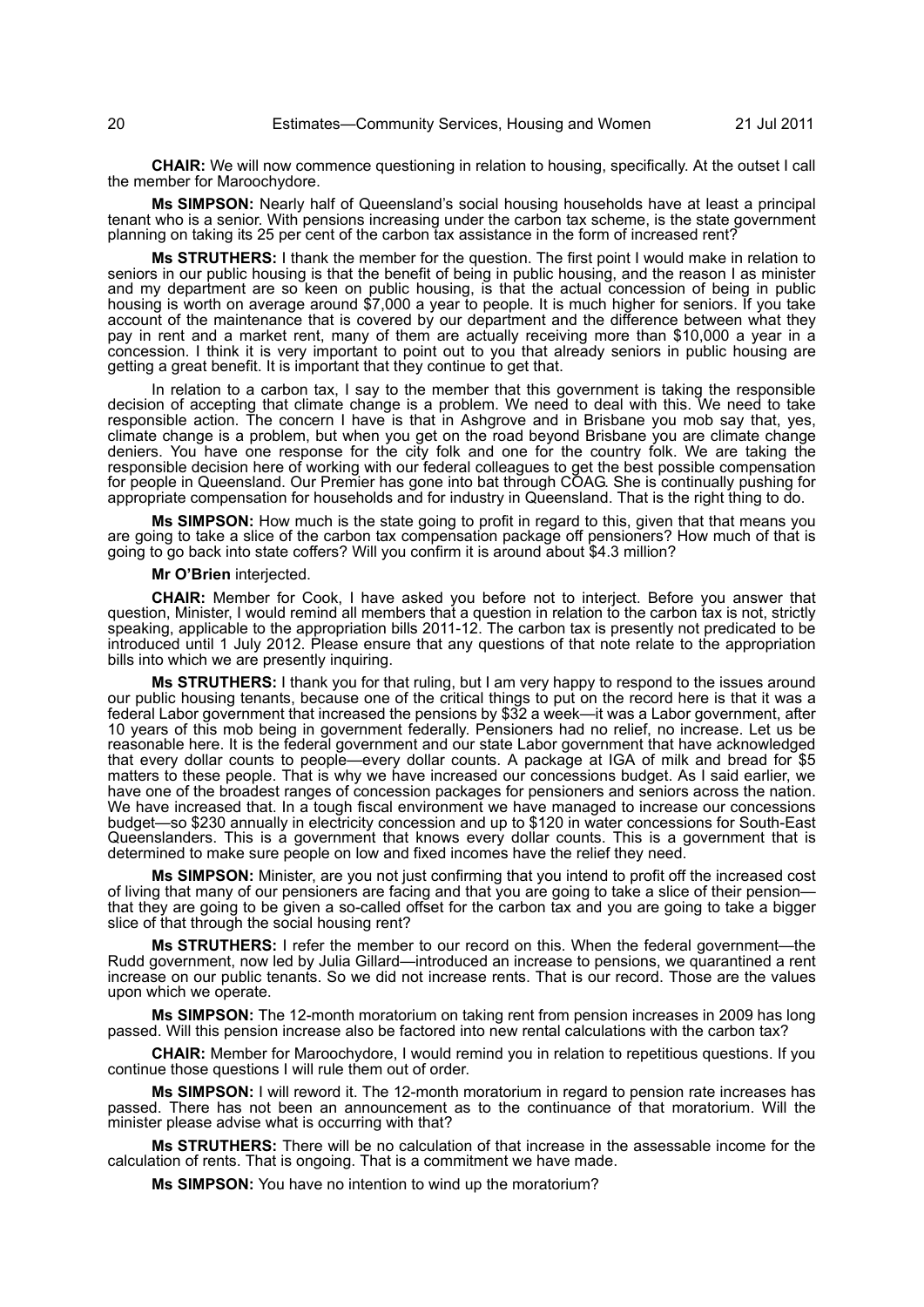# 21 Jul 2011 Estimates—Community Services, Housing and Women 21

**Ms STRUTHERS:** It is ongoing. It is a commitment we have made to quarantine that pension increase in the calculation of rents. So that is a solid policy.

**Ms SIMPSON:** Will that include the increase that comes through as an offset for the carbon tax?

**Ms STRUTHERS:** The member has raised a question about the carbon tax. I understand that you have made a ruling, Mr Chairman. I can speak generally so I am not breaching your ruling. Rents are calculated in public housing at 25 per cent of income. There is certain income that is not assessable for the purpose of rent calculation. Our record is pretty clear on this, and it is a very good record. When the federal government increased the pension by \$32 a week for a lot of pensioners across Queensland that income was not assessable for rent purposes. Our record is strong. Look at the record of your federal colleagues. For 10 years or more they were in government and there was no increase in the pensions during that time.

**Ms SIMPSON:** Is the minister confirming that the government does not intend to take a slice of the increase that will come about via compensation for pensioners?

**CHAIR:** Member for Maroochydore, the minister—

**Ms SIMPSON:** We are still waiting for a yes or no, with respect, Mr Chair.

**CHAIR:** The minister has already answered the question. Will you move on to the next question, please.

**Ms SIMPSON:** I take it that the government does not want to confirm in regard to their future intentions on this matter.

**Ms STRUTHERS:** I will not be verballed by the member for Maroochydore. I am happy to answer. Again I say that we are very determined in our efforts to keep cost-of-living pressures down, particularly for pensioners and seniors across Queensland. We are working on energy efficiency strategies for public housing. We are doing everything possible to keep the costs of living down.

**Ms SIMPSON:** So you will not give a guarantee with respect to rentals, then?

**CHAIR:** Member for Maroochydore, the minister has already answered the question. She volunteered to give a further confirmation. The question has been asked and answered. Will you move on to the next question, please.

**Ms SIMPSON:** Minister, what is the department's estimate of the cost impact of the carbon tax on the building program?

**Ms STRUTHERS:** These are early days yet in relation to any impact of the proposed carbon tax. Our role, first and foremost—and the Premier has led the charge on this—is to go in to bat to get the best possible compensation for householders and businesses affected in Queensland. That is what we have done and we will continue to do that.

**Ms SIMPSON:** Minister, as this is a significant part of the capital stock, with any new building program it would be your duty as the minister to ask the question 'what will be the impact of this new carbon tax?' Have you asked that question?

**Ms STRUTHERS:** Our leader, the Premier of Queensland, Anna Bligh, has led the charge on this. It is Anna Bligh as Premier who sits around the table with the Prime Minister and Premiers from other states and territories to discuss these matters through COAG. She has gone in to bat for Queensland, she will continue to do that and she has our support.

We are unlike your mob: you are all over the shop on carbon tax. As I said earlier, you have one answer for the people of Ashgrove and Brisbane, where you pretend to be sympathetic to climate change issues, but when you are out in the country you are climate change deniers. You have members who say one thing while others say another. You do not have any consistent view on the carbon tax. We are taking the responsible decision of acknowledging that we have serious issues to consider into the future. If we do not take responsible action now, we face significant environmental problems in this country. The future of our children and their children is at stake. These are big issues that need responsible action. They are tough decisions; they are not easy decisions. Our Premier is leading the charge in seeking appropriate compensation. That is the right thing to do.

**Ms SIMPSON:** Director-General, have you and your department investigated the cost impact of the carbon tax on the building program?

**Ms Apelt:** Certainly the department has actually noted the Australian government's Clean Energy Future package. We have also noted, as the minister has identified, the comprehensive compensation package for the majority of Australians. In terms of a detailed analysis as to what the overall impact would be for the delivery of programs across the Department of Communities, we have not undertaken that exercise and, in my view, it would be premature to do so before we have further information to work with.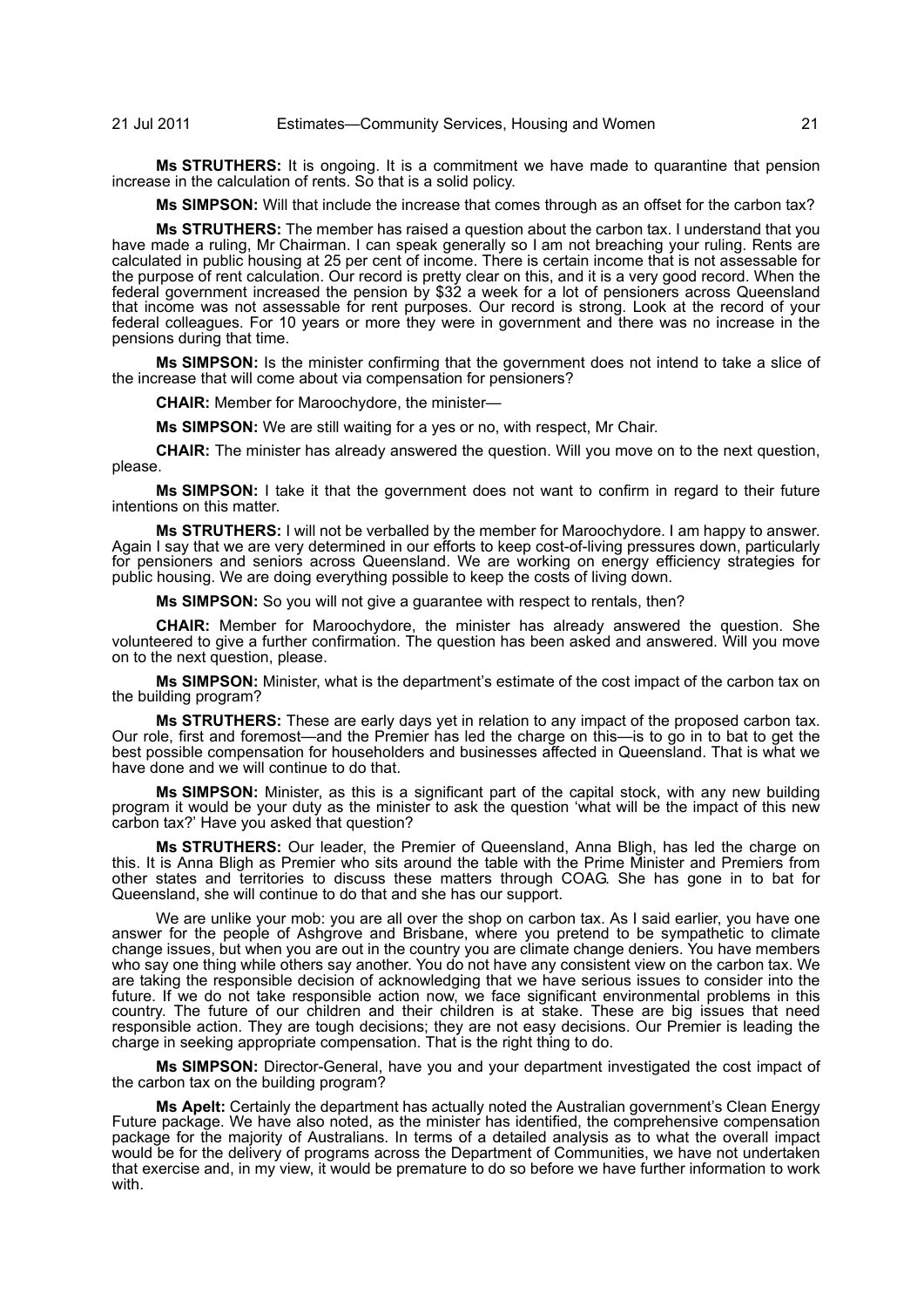**Ms SIMPSON:** Director-General, wouldn't it be the department's and your responsibility, with the government, to be doing some modelling as to the potential impact if you are seeking compensation from the government in respect of the social housing program?

**CHAIR:** Before you answer that, Director-General, I would remind the member for Maroochydore that any question asked has to be relevant to the examination of the appropriation bill being considered. Can you identify how this question will impact on any buildings to be undertaken in the financial year covered by this Appropriation Bill, which is 2011-12?

**Ms SIMPSON:** Most certainly, Mr Chairman. The department has staff who would be undertaking risk assessments in regard to future costs. That work should be undertaken now, rather than after the costs are imposed. My question again is: what modelling has the department done, or isn't it seeking to put up a compensation bid to the federal government?

**Ms Apelt:** As I mentioned earlier, we have not undertaken an exercise of comprehensive modelling because we are yet to receive from the federal government the finer details to enable us to do that. However, when it is appropriate and we are able to do so, we would do the same cost-impact modelling in relation to this issue as we do with other issues.

**Ms SIMPSON:** Minister, as the private sector has estimated it will cost an extra \$8,000 to build the average family home because of the impact of the carbon tax, what are you doing this year as part of your responsibilities to ensure you have the modelling to go in to bat for those who are the most socially disadvantaged, to ensure the housing spend is not gobbled up by the carbon tax?

**Ms STRUTHERS:** I remind the honourable member of what she said on 16 June, as reported in the *Courier-Mail.* The article said that she would not commit to more funding for social housing. That is your response to this. We are doing the responsible thing. It would be premature to instigate any detailed modelling on the impact of a carbon tax proposal that has not yet been bedded down.

**Ms SIMPSON:** As the responsible minister, you have not asked the question in regard to the upcoming costs, which have to be considered at this point in any negotiations with the federal government. Isn't that leaving the most socially disadvantaged at the whim of government?

**Ms STRUTHERS:** At the ministerial council I meet with the federal housing minister and the state and territory ministers to negotiate the national housing agreement. That is the appropriate forum for this sort of modelling to be done nationally. This has national implications. Housing is a national issue. It is an issue of national concern and that is the appropriate forum. We will base decisions around financial impacts on Treasury modelling. Each state Treasury will be working with the federal Treasury to do modelling on housing and other aspects of government service and program delivery. However, our agreement around the National Affordable Housing Agreement, NAHA, will be negotiated and dealt with later this year, and that is the appropriate forum.

**Ms SIMPSON:** Confirming that you do have discussions about the upcoming agreements later this year that will be occurring within this financial year, wouldn't it be responsible of you as the state minister to ensure that your department has done some modelling as to the cost impacts, given that it will mean there will be less social housing delivered?

**Ms STRUTHERS:** At the appropriate time we need to look at the cost impacts on housing and other aspects of our service delivery. That is what we will be doing. We will be working with Queensland Treasury officials and, because of the national implications, working nationally through our appropriate ministerial forums and the appropriate agreements we have with the federal government. I will be absolutely determined in my efforts to go in to bat for Queensland and Queenslanders in relation to any proposed carbon tax and its impacts. I can assure people in Queensland and tenants in our housing that I will certainly be putting a strong case forward around any potential impact there might be in relation to our housing program.

**Ms SIMPSON:** With respect, Minister, you have just confirmed that you have not done any modelling. Thus far, no modelling at all has been done within the department, even though this is a hot topical issue and the private sector knows it will cost an extra \$8,000 to build an average family home. Surely as the Minister for Housing in Queensland, you should have asked the question 'how much is this going to cost the building program?'

**Ms STRUTHERS:** No legislation has been passed around the carbon tax. It would be premature to instigate detailed modelling in relation to this. There are estimates. You have indicated a private sector estimate. Certainly there are ways that we can readily develop estimates of any impact and we will be working with our federal colleagues to do that. As I said, the appropriate forum for discussions with the Commonwealth government, around housing specifically, is discussions around our national housing agreement. Those meetings occur every few months where the federal minister gets together with state and territory ministers. You can be assured that I will be putting forward a strong case in relation to ongoing funding through that national agreement for social housing spend specifically and any impacts on any costs that might impact on the costs of delivering housing.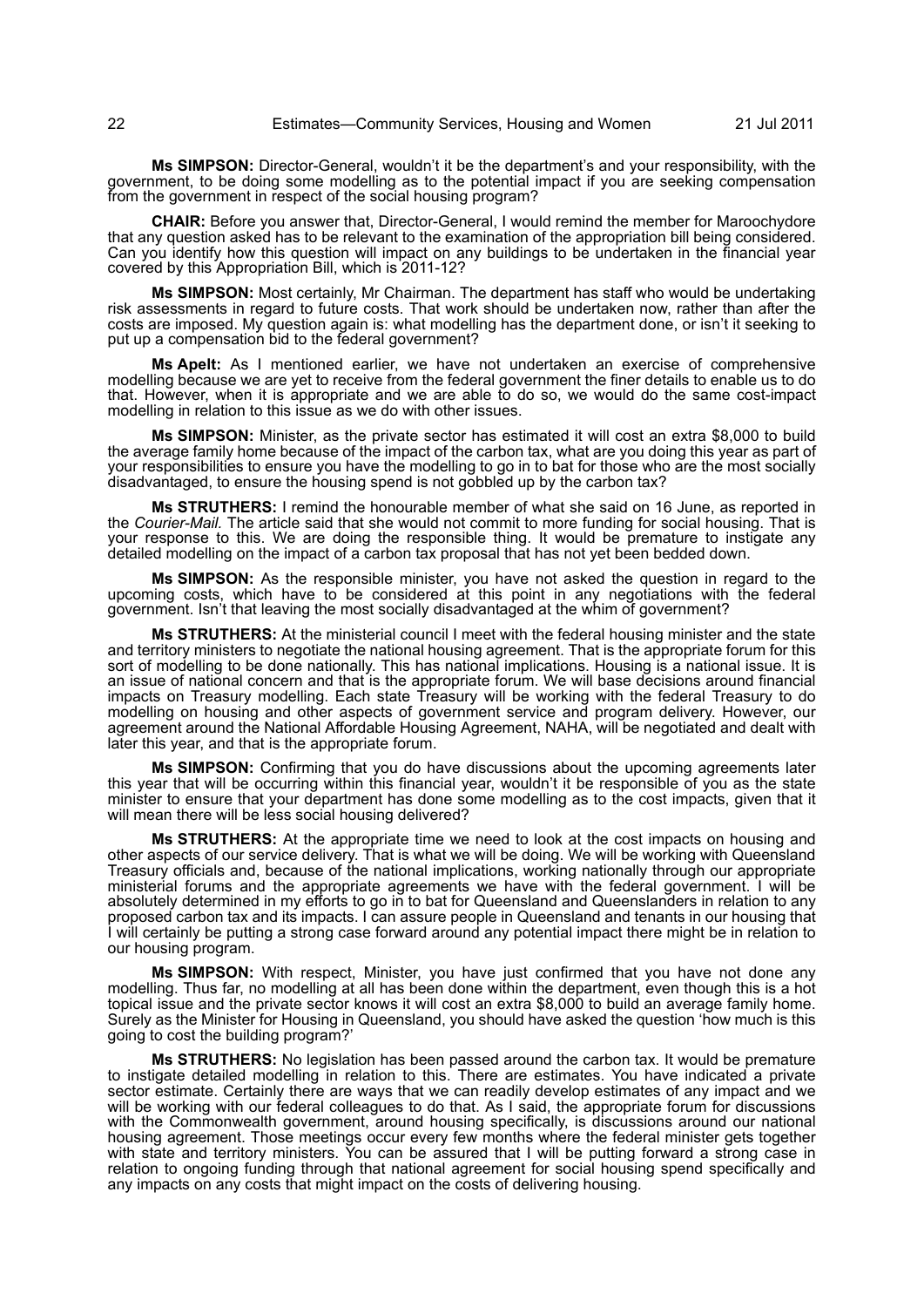I do not know what your memory is like, but I can take you back 10 years or more to the Howard government. I was not the housing minister at that time—and thank goodness, because what a dry old period that was. There was no capital funding. We were starved of capital funding for housing. They are your colleagues. I do not know if you ever wrote to your federal colleagues or raised it in the state parliament. I do not recall hearing it. I have been here 13 years and I have never heard you get up in the chamber and go in to bat for more funding for social housing.

**CHAIR:** Thank you, Minister. Member for Maroochydore, the member for Capalaba has a question that he would like to put to the minister.

**Mr CHOI:** Minister, as you know I am a very strong supporter of social housing. I put on the record my appreciation for your work and that of your department in terms of providing much needed social housing in my electorate of Capalaba. At times, the community may have some pretty inaccurate perceptions about the tenants of social housing. Has this been a challenge to you? How does your department manage those perceptions?

**Ms STRUTHERS:** I acknowledge the member's advocacy for social housing. He can be a bit of a terrier at my heels in relation to projects for his area. I think we work very well with his council to deliver good-quality social housing in the Redlands and the bay area.

From time to time it is a problem that people will make comment about tenants in a negative way. As minister, I am very proud of our tenants. We have 66,000 or so units of accommodation around the state and the vast majority of our tenants do the right thing. Occasionally we get problems, and that is where you will get some media attention, or issues where we have to breach a tenancy agreement or take action. It does concern me that there are some negative views about public housing and social housing.

We are in a new era of social housing. This department offers a range of supports. I think it is important to put on the record that the offer of long-term social housing is one of the tools in our tool kit and it is a very important tool. Along a continuum of action, we are able to provide a lot of assistance in the private market. Throughout the year a lot of our support has been through our new RentConnect service, assistance through bond loans and all that sort of stuff. Our department deals with many thousands of people who seek support and end up being supported in the private market as well.

I thank the honourable member for his interest in and support of public housing tenants. We have great programs that you support such as the garden awards and other things, where people take great pride in their public housing. Certainly we want to see those sorts of things continue.

**CHAIR:** Minister, in terms of affordability rather than the public housing itself, the last dot point on page 3-3 of the SDS refers to \$12.6 million in incentives to investors to provide new affordable dwellings under the National Rental Affordability Scheme. Could you give me an outline of how many properties that would allow to be built under that scheme in Queensland over 12 months? I am also particularly interested—as some of our discussions have carried on—in how many of those will go into my area of Rockhampton and Keppel?

**Ms STRUTHERS:** As I said in response to the earlier question, this is a new era in housing, and the supports that our agency can provide cover a range of areas. One of the new products that we have been able to work on with the federal government is the National Rental Affordability Scheme. NRAS is a stimulus to the private market because it is private investors getting involved in building housing, so it is a win for the construction industry and a win for jobs. It also means that, with those incentives from the state and federal government, we can bring housing to the market at 80 per cent of market rent.

You mentioned the \$12 million or so that we have committed this year. We are actually committing over \$93 million over the next five years, and we will see significant investment in NRAS properties over that time. I will see if we have something specifically on the Keppel electorate. While I am waiting on that, let me say that I visited Maroochydore a couple of weeks ago to meet with a family who were in a new complex in Maroochydore. The young woman, her partner and two kids were very happy to be allocated an NRAS property in Maroochydore, a new three-bedroom apartment coming in at about \$100 below the market rent. Her husband has taken on a course at the Sunshine Coast University and they do not have much income. So this was a real boost for them.

In your area, there are 74 NRAS allocations for the Rockhampton local government area as part of this current round of funding. A 20-unit complex was completed recently by the Queensland Affordable Housing Consortium and that was a 20 two-bedroom complex on Scenic Highway at Yeppoon. You would probably be familiar with that one. That is part of the 74 NRAS allocations for that Rockhampton local government area.

**Mr O'BRIEN:** This morning the member for Moggill was asking the minister for Aboriginal and Torres Strait Islander partnerships questions about Aboriginal employment coming from the BER projects. He seems to have lost interest, but it was an important line of questioning and I would like to pursue it with you if I can. He, like me, is concerned that real jobs come out of the BER stimulus projects and the state government funded housing that is going into Indigenous communities. Are you able to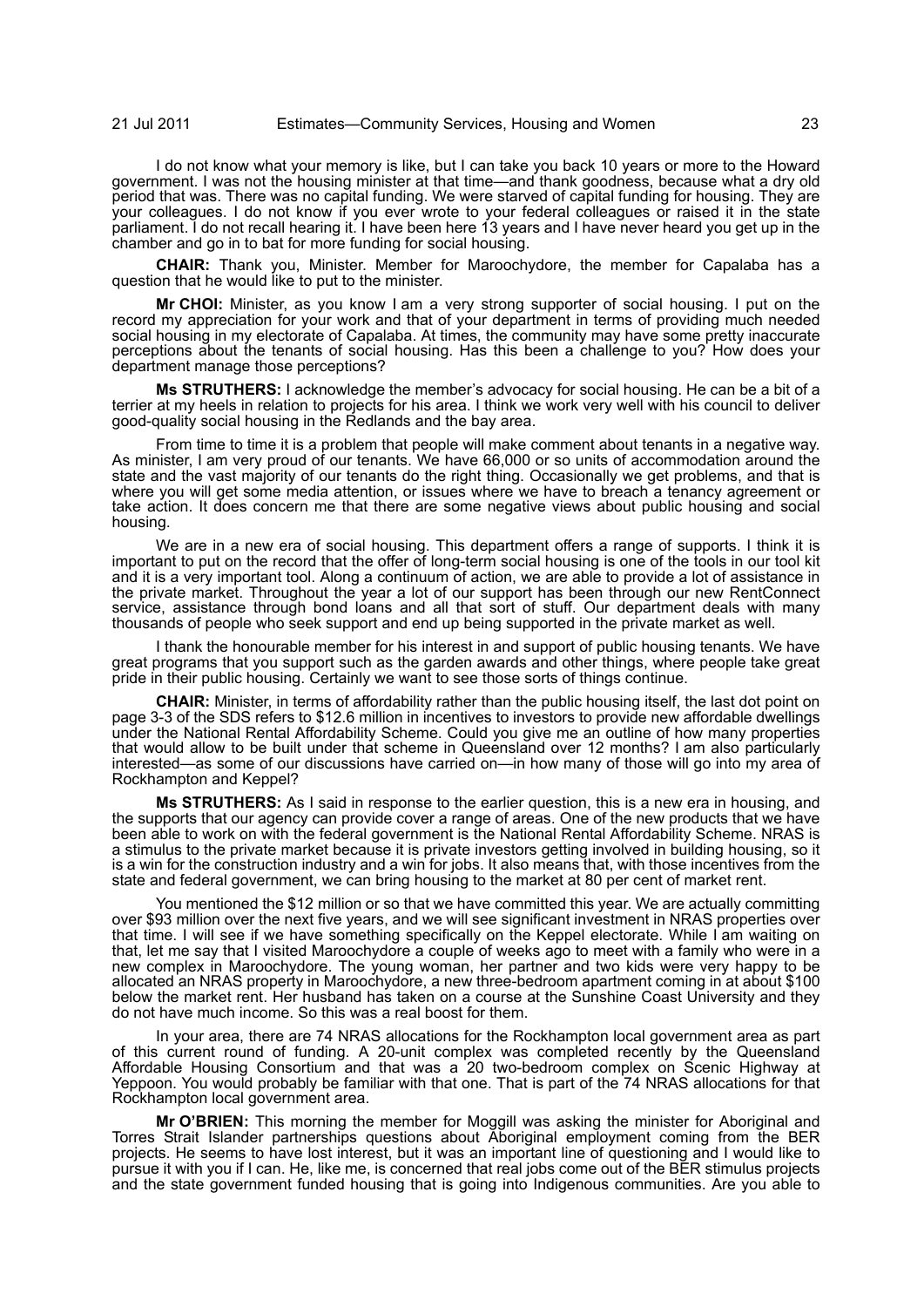give me any figures about employment outcomes? Are you able to tell me what the department is doing to ensure that Indigenous people gain employment outcomes from the BER and the state government funded housing projects in Indigenous communities?

**Ms STRUTHERS:** I know that you are a very strong advocate of the Remote Indigenous Housing Program and have raised with me on a number of occasions the importance of the continuity of work that that program is providing and that there are real jobs and real apprenticeships. I can certainly indicate to you that we have exceeded the 20 per cent target that we have set for ourselves. Of the employment on these projects, 27 per cent is Indigenous employment. That is a really good outcome. You would know many of these people from your travels around the cape. Similar to when I visited Aurukun, Lockhart and other places, you actually see people on the job getting the benefits of the income and the training that is provided.

The Remote Indigenous Housing Program itself is a \$1 billion investment from the federal government over 10 years. That builds on our own state funding. That is continuing as well. Houses are being built as we speak in relation to not only that funding program nationally but also our own state build.

Under the Remote Indigenous Housing Program specifically, there will be 1,100 new homes over the life of that 10-year program and more than 1,200 homes will be upgraded. That is a lot of work. The great benefit of this program compared with previous efforts across the nation in relation to housing on Indigenous communities is the continuity of work that is being provided here. We can plan for a schedule of works on communities, which we are doing through our program office in North Queensland, and I am sure my colleague Minister Pitt would have spoken about this. The program office based in Cairns is able to coordinate work across government agencies to survey land, organise the land tenure issues, look at the infrastructure issues and the rollout of infrastructure that is needed so we are able to roll out the housing. So there are some new subdevelopments planned for some of our communities. All of that is jobs. All of that is economic activity. Then as our housing is rolled out, there are specific jobs in construction on those projects.

I have seen some examples of some of the work. In Hope Vale, for instance—and I have been to Hope Vale a few times now and have been very encouraged by progress there—the council had signed up eight new apprentices to work on the new homes, and the apprentices have recently completed work on 10 new homes. That story is being repeated all around those remote communities. I have been to Yarrabah and other places where the councils are really keen to get as much local employment as possible.

The other benefit of our program office with the schedule of works over a period is that they can build in other parts of government work as well. So anything that Education, Health or Police might be doing in terms of new police stations or police housing is all built into the program. This is probably the best opportunity, the best strategy that we have had given the significant investment available to us to generate the economic activity, the security of income and training that is needed for Indigenous people and to have that continuity over a long period. It is the best opportunity to get more housing on these communities. That plays a big part in closing the gap on Indigenous disadvantage.

**Mr McLINDON:** Minister, do not underestimate the enormous task ahead in terms of the gap between the haves and have-nots that is dependent on the cost of living. The social housing waiting list is projected to hit about 33,800 in 2011-12. I see the state government has made that commitment of building another 1,500 homes over the next 12 months, but the projected waiting list in the same period will be about 3,700. This is more than double what the government intends to spend. One of the focuses has been on affordability for those who need social housing and, more importantly, the focus on the affordability for government. I wish to raise one quick idea followed by a question.

Back in my council days, I remember an innovative affordable housing presentation was given to us at Logan. It was by outoftheboxdevelopments.com. They have been operating for about five years now. They make one-, two-, three- and four-bedroom homes out of shipping containers—and you would not even know that they are shipping containers—particularly for the cyclone prone areas. This comes at a cost of less than 50 per cent of what the government is currently spending in terms of building those homes. Instituting something like that, an innovative approach in a 20-year plan, will result in us being able to catch up to the projected numbers that we have here. Are you willing to get your department to investigate measures like this? I know that only two days ago India announced that for US\$600 it could make homes that can be erected within a week and that can last for 20 years. Will the department look at an innovative approach like these, particularly in the cyclone prone areas, to be able to get more bang from the buck for the taxpayer and more people in homes with a roof over their head?

**Ms STRUTHERS:** I thank the member for the constructive ideas he has raised here. Let me start with the end part of your question. In relation to housing design and type, there is a lot of really good, innovative stuff on the market. As minister, I find that people will bail me up at functions and events and when I am out and about to show me their product. When I go to my son's school I have people bailing me up and giving me their business card. There is not a shortage of good product around in relation to factory-built housing or housing design types.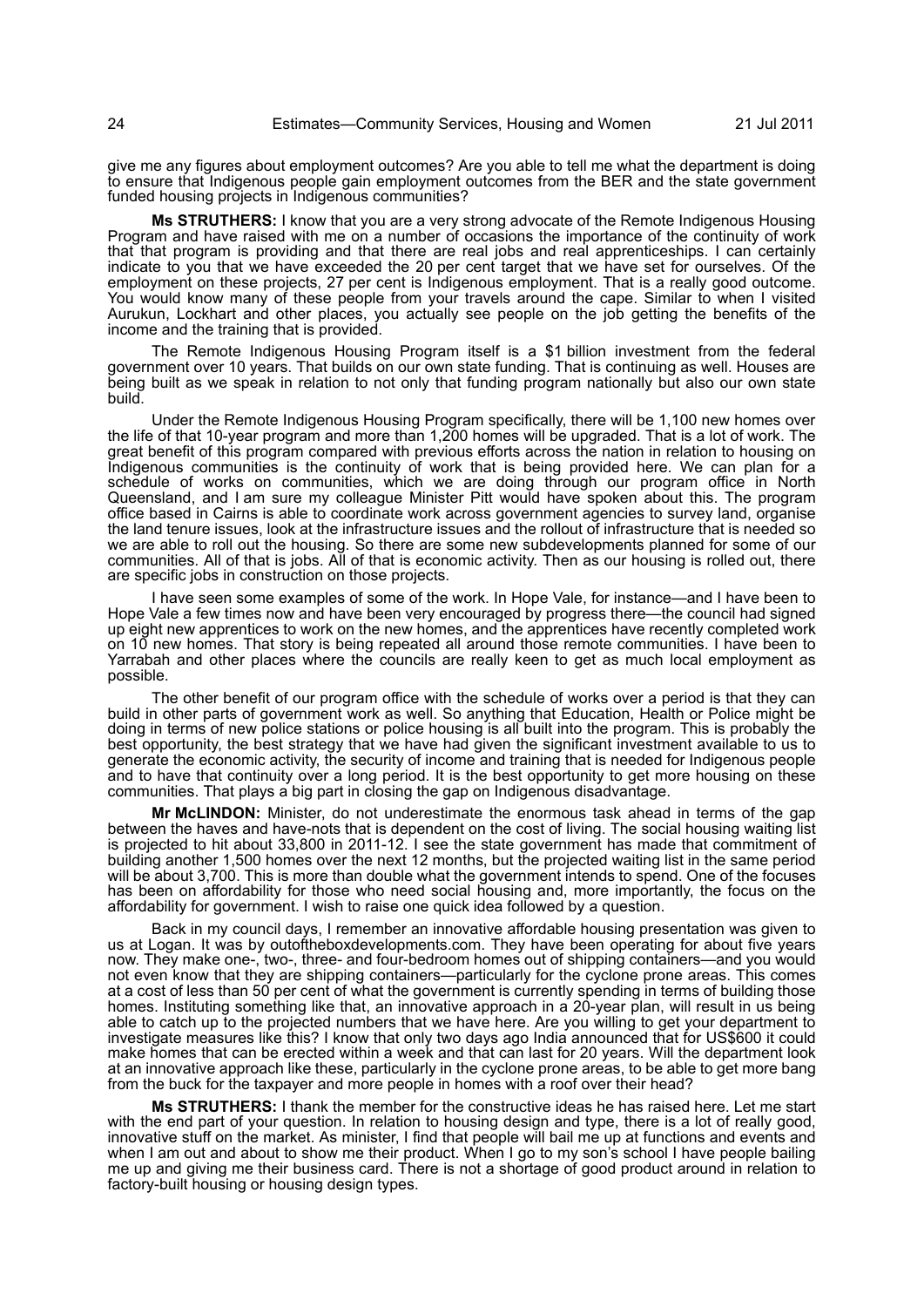You are right; we have to be innovative about how we respond to housing into the future and we need to work with local governments in order for them to be responsive—and industry as well—to housing design. We cannot keep building three- or four-bedroom slab houses at a cost of \$450,000 or \$500,000 plus. We have to be innovative. We have to have planning laws and others that allow that innovation and we have to have an industry that is prepared to back that as well.

In relation to some of the product that you have talked about, it was very useful during the immediate flood recovery and cyclone recovery effort. We dusted off Damian Lavercombe, who had been in retirement for all of five days, and got him back on the job because he did such a good job after Cyclone Larry in Innisfail. He sourced a lot of the factory-built housing. Hutchinson in Brisbane and firms in Cairns and other parts of the state were able to provide us with housing at a good, low cost and was very good quality housing. When I visited the Tully caravan park, the Mission Beach caravan park and other places where we were able to restore this very quickly, I was really impressed with the quality of this product. It is important that we continue to be innovative about housing design and it is important that councils and others work with us on planning laws that allow innovation in that.

You also talked about demand in relation to housing. Let me respond to that. Every day of my work as minister is about how do we provide more affordable housing, how do we respond to the need? That is why in talking earlier I was making the very important point that this is a new era in housing. I remember being a social work student working on the north side of Brisbane. I was doorknocking houses that had been bought up by the then National Party or conservative government to put through a proposed northside freeway. There were probably 400 houses across Wooloowin, Albion and Windsor at that time where people had been displaced and the houses had been sublet to low income people. My job was to work with my university supervisor and another social work student to see if these people wanted to form a housing cooperative. They were successful. The residents eventually formed the Wooloowin Albion Windsor housing cooperative, the first housing cooperative in Queensland. Let me tell you, whenever I approached the then housing minister and the old housing commission, they were very clear: we are not a social service provider; we are a housing agency; we are not interested in any of this other stuff. Now we have a suite of products and services and a range of services to offer people.

Given the housing demand that is there, we were able to offer bond loans. Last year we provided more than 50,000 bond loans to assist people in the private market, over 2,800 rental grants and around 4,000 or so RentConnect services. That is where we have staff in our housing offices working with families and individuals to link them into the private market and offer support. There is a lot happening on the housing front. We are certainly trying to do whatever we can to ensure that we ease the housing stress for people around Queensland.

**Mr McLINDON:** Minister, in 2006 some \$50 million was put in to invest in Indigenous housing, which is something close to my heart, in six communities on the northern peninsula and Torres Strait Island. How much of that \$50 million is remaining? Has that program been completed?

**Ms STRUTHERS:** Do you mind referring me to which \$50 million?

**Mr McLINDON:** It was \$50 million in 2006. It was the Indigenous housing initiative which was announced in 2006.

**Ms STRUTHERS:** I might need to get some more information. While I am getting that, I mentioned earlier in a response to a question from the member for Cook that we have unprecedented investment in Indigenous housing. I meet regularly with the mayors from the cape and the Torres Strait to talk about the rollout of the social housing, the scheduling of works and the design. There is a lot of activity in relation to housing across the remote Indigenous communities. Cherbourg and other places are all progressing well. We have that investment through the Remote Indigenous Housing Program building on our own state investments. I might have to come back to you-

**Mr McLINDON:** I am happy to have an answer later.

**Ms STRUTHERS:** There is not a reference in the budget papers but—

**CHAIR:** Sorry, Minister. Member for Beaudesert, you asked the question. The minister was answering it. It most probably is not relevant to this Appropriation Bill if the question relates to 2006 unless it is moneys that you are saying are carried over.

**Mr McLINDON:** Yes, that is right. I wanted to see the carryover to see what stage it was at.

**CHAIR:** Perhaps you could show the relevance of that so the minister can answer it.

**Mr McLINDON:** That initiative that was raised—I am not trying to catch you out. If you want to answer it or put it on tabled documents later, I am happy for that to occur. It was a 2006 initiative that was going to be rolling out over a period. I just want to know if that money was, in fact, in this budget to complete those projects.

**Ms STRUTHERS:** Mr Chairman, during the course of the session this morning I am happy to get some more information. It might be hard to identify it. We have a bucket load of money in there—

**Mr McLINDON:** I am happy to take that—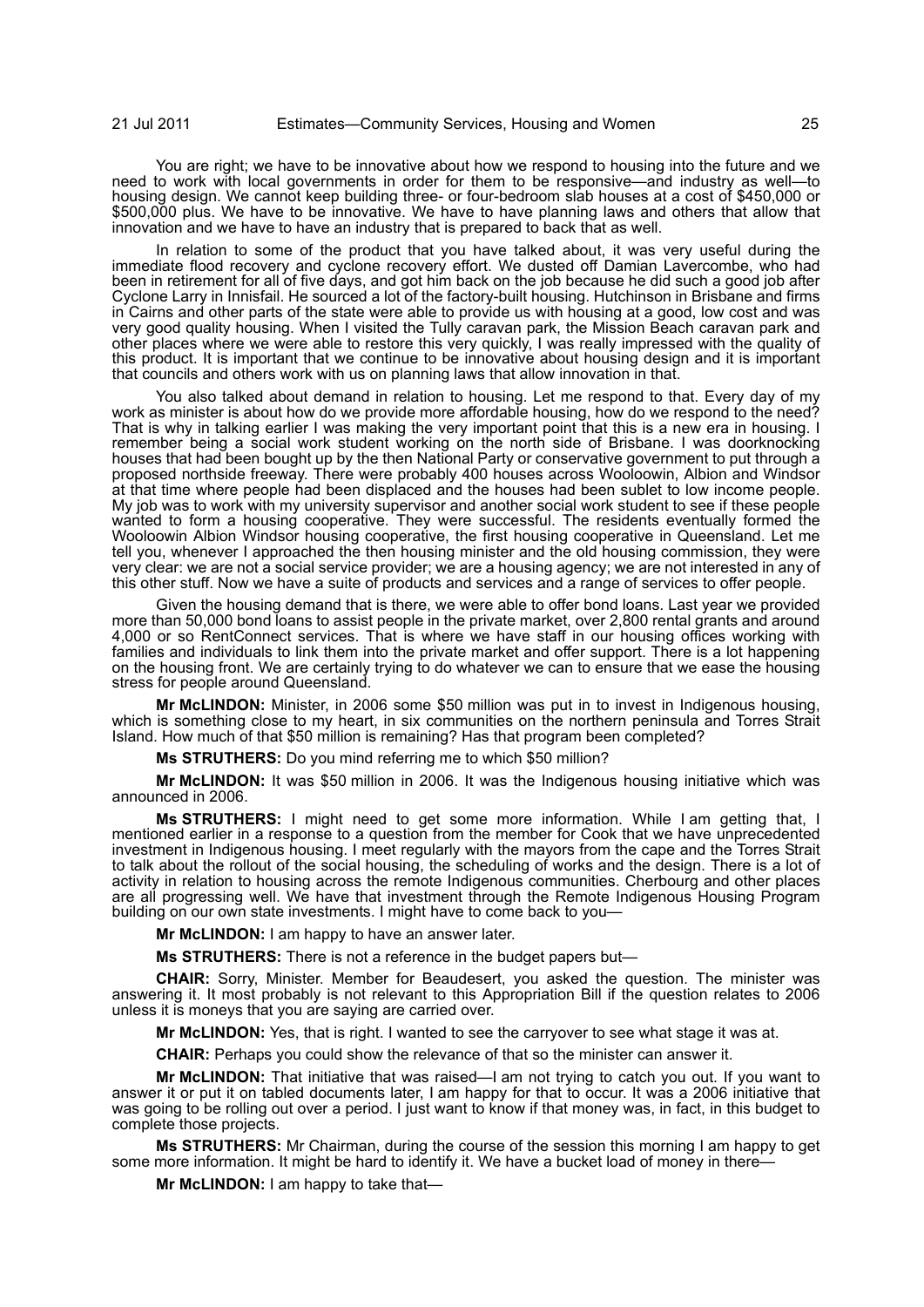**Ms STRUTHERS:**—and I am not sure which \$50 million he is talking about, Mr Chairman.

**CHAIR:** The member has indicated that if you can come up with some detail—

**Ms STRUTHERS:** He may be referring to the Queensland Future Growth Fund. Our government committed \$500 million of state funds in 2007-08 for social housing some of which has been expended in remote Indigenous communities. That has allowed us to provide more than 1,600 new dwellings under that specific state spend on top of the federal spend. I am happy to dig around to see if we can find it.

**Mr McLINDON:** I am happy to put that on notice.

**Ms STRUTHERS:** There is nothing hidden. I want to tell you about all the money that we are spending. It is certainly a lot more than \$50 million.

**CHAIR:** Minister, we will set that down to detail on notice. I think the member for Cook has another question for you.

**Mr O'BRIEN:** I do. It is on a slightly different tack. Are you able to tell me about any programs that will help the people in my electorate of Cook find a home?

**Ms STRUTHERS:** Again, member for Cook, I thank you for your support. You are not shy about coming to see me and raising these issues. I know when we met a couple of weeks ago you were concerned about both the broader housing issues but also specifically homelessness. At that time I was able to tell you that, as part of our agreement with the federal government and our homelessness strategy, we had announced a \$1.56 million program over two years, the Street to Home initiative, for Mareeba and the Tablelands. That is a new initiative for your area. It has been a very successful program.

One of the things we have really come to understand is that you cannot apply a light touch to people in need. You actually have to understand why they are not sustaining a tenancy, what issues are going on in their lives that may be impacting on their ability to stay in the one spot and sustain that tenancy. So Street to Home is actually working with people, assessing their complex needs and working through those. So you will find in your area as that service gets up and running that there will be a whole lot of good support available across the Tablelands area.

**Ms SIMPSON:** I have a question going back to the Indigenous affairs issue.

**CHAIR:** I call the member for Maroochydore.

**Ms SIMPSON:** Minister, I refer you to last year's failure to deliver federally funded Indigenous housing on time, incurring a \$3 million penalty for a failure to deliver 19 houses by the deadline. Given the removal of these funds from federal contributions for 2010-11 and 2011-12, has the state replaced these funds or left the communities to bear the shortfall?

**Ms STRUTHERS:** Again, I thank the member for the question. I am happy to go through it. Do I have a lot of time left, Mr Chairman?

**CHAIR:** You have three-quarters of an hour. But I would appreciate it if we could have some conciseness.

**Ms STRUTHERS:** I want to give a very detailed answer here, so hang on to your seats. This is a really critical issue. I said to you earlier that I meet with the mayors regularly. We sit around a table, generally in Cairns or one of the communities, with other ministers as well. On this specific remote Indigenous housing rollout we made it very clear at the beginning that one of the requirements of the funding from the federal government was 40-year leases on these properties. The federal government rightly wanted to secure their investment on these properties. It is taxpayers' money. They wanted to take the responsible decision and secure those leases. We did not necessarily feel that as a state we needed that. We have had good arrangements in those communities but that was the deal. That was made very clear to the mayors. Alf Lacey and others met with me on a number of occasions and expressed concern.

Over that period we had endless discussions sorting through that. We offered legal advice to the mayors to help them wade through the issues around those leases. We could not put a slab down or lay a brick or do anything until we had those lease agreements. One of the first leases was signed in April the following year. So effectively my department had from April to June to meet the target. I met the federal minister and I talked to her on the phone and discussed our concerns. We could not force these mayors to sign up. We could not force these communities to sign up to a federal program until those leases were signed and they had that agreement. So the mayors understood that. They knew that.

So I think it is a bit rich to say—I certainly felt as a minister that we should not have been penalised, but they were the rules. We knew that and the mayors knew that. We in fact had said to them very clearly that money may be taken back if it is unspent. Even though we only had that limited time, we actually did pretty well—62 houses were built in that year. I think our target was something like 68. I am getting some information here. There were to be 62 new constructions. We met the target set by the federal department of housing for 2011-12. It was a great effort by our agency to get houses built and constructed in effectively what was a very short time frame to do that.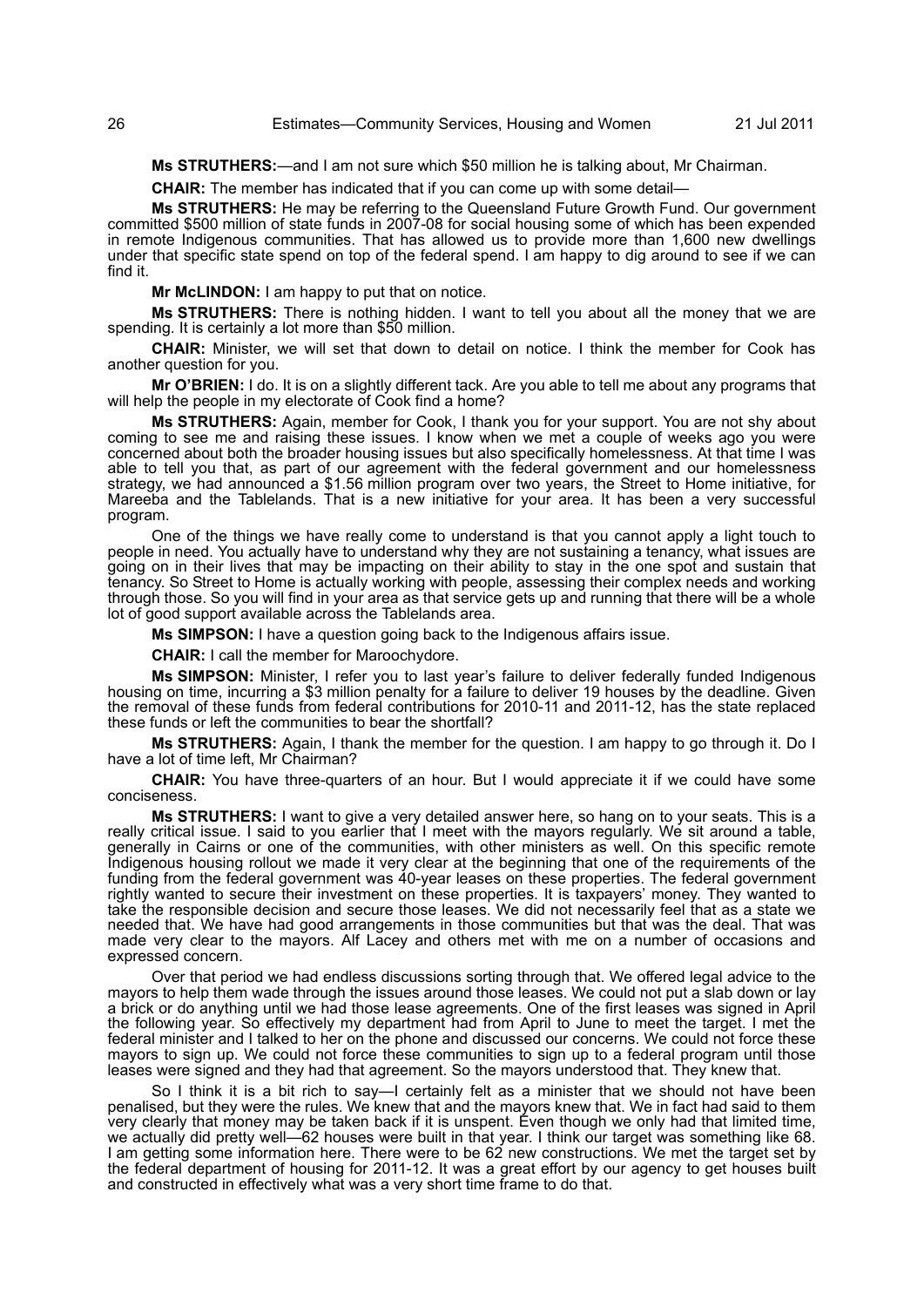I have not missed the opportunity. Any time I see Jenny Macklin or Senator Mark Arbib I say, 'We are doing well. We are on track. We have signed leases. We have done all that. We want some extra money for that thanks very much.' I am not sure that they are going to come to the party, but I am certainly in there giving it a go.

**Ms SIMPSON:** So, Minister, effectively Queensland lost that money. My question is with regard to the discontinuation of another new measure—the overcrowding in Indigenous communities. Given this is such a major problem, why has this performance standard been axed?

**Ms STRUTHERS:** What page of the SDS is the member referring to?

**Ms SIMPSON:** Page 5-28.

**Ms STRUTHERS:** I will refer you to the note on that page but I need to have a look at that as well. While that is being drawn to my attention, again I have the opportunity to talk about our investment in remote and Indigenous housing. As part of the Closing the Gap initiative with the federal government, we have unprecedented investment in housing. That is the way you reduce overcrowding—you give people jobs, you give them income and support and training, you give them more housing.

Let me just go through some of the progress and the schedule under the Remote Indigenous Housing Program. In Aurukun, scheduled for 2010 to 2012 are 17 new houses; Doomadgee, 13; Hope Vale 15; Kowanyama 16; Napranum, 17; Woorabinda, 19, and the list goes on, as well as refurbishments of existing properties. I might actually defer to the director-general to explain the discontinued measure. That is an operational matter. But I do urge the member to consider how much activity is going on in these communities to build more housing and reduce overcrowding.

**Ms Apelt:** You will note that within this year's SDS there are a number of service standards that have been discontinued, and that is the result of an overall audit to ensure that the service standards that are there actually are a good measure of efficiency and effectiveness. With respect to overcrowding, overcrowding is largely influenced by tenancy management practices. Until recent times, tenancy management has not been something that has been in the control of the department. But lately we have actually been working with each of the communities to sign up as part of the new housing agreement for tenancy management to be managed through the Department of Communities.

Until that happens, the issue of overcrowding is not necessarily something that can be measured as a reflection on the tenancy management practices of the department. Once communities have actually signed up to tenancy management—of which many are and that is happening with satisfactory progress—this measure will be revisited. But that does not mean to say that overcrowding is an issue that we do not keep an eye on. Certainly the issues of crowding influence the data that we collect on needs analysis for each of the communities.

**Ms SIMPSON:** My question is to the minister in respect of homelessness. Minister, how do you assess homelessness in each region across the state and has there been any effort to update it since the June 2008 regional profiles—a question which is relevant given that some of the recent allocations in this area have left whole regions off the list?

**Ms STRUTHERS:** I am not sure that the premise of your question is accurate but let me have a go at answering it. Basically in assessing homelessness we work on this nationally. Again, I mentioned earlier our ministerial council meetings. We work to definitions of homelessness and the count on homelessness is agreed to and administered through the census that is done every five years.

Our ABS review is underway now of the counting of the homeless across the nation including Queensland. There are various definitions of homelessness that we work with as well. For instance, at a practical level we have found that, even in the count on homelessness that has been done in the past, grey nomads have been popping up in the statistics as homeless when in fact they are mobile rather than homeless. So the review is actually looking into some of these issues.

But in general the definitions relate both to tertiary homelessness and secondary homelessness—those people who are both sleeping rough and living rough in relation to the streets around Brisbane and Queensland but also those who are in temporary accommodation, those who would be considered to be in substandard arrangements where they are sharing with others. It is a broad-ranging definition of homelessness. We certainly work to a needs based planning system in the allocation of our homelessness services.

**Ms SIMPSON:** Minister, I have a follow-up question specifically with regard to homelessness on the Sunshine Coast but it does also refer to all regions of Queensland. It is concerning the lack of access to services for homeless men. I want to table an article in today's *Sunshine Coast Daily* about the gumboot man who has been forced out. Also, I will table a letter from a constituent who raised the issue saying that there is just nothing available for a lot of homeless men on the Sunshine Coast. What has been done to assess the homelessness situation in this region and how is that paralleled across the state?

**Ms STRUTHERS:** Firstly, let me respond to the media article, because I have seen that as well, and the fellow who is affectionately referred to as the gumboot man. I am sorry that I do not have his name. My department has been working with this fellow. Both St Vinnies and my department have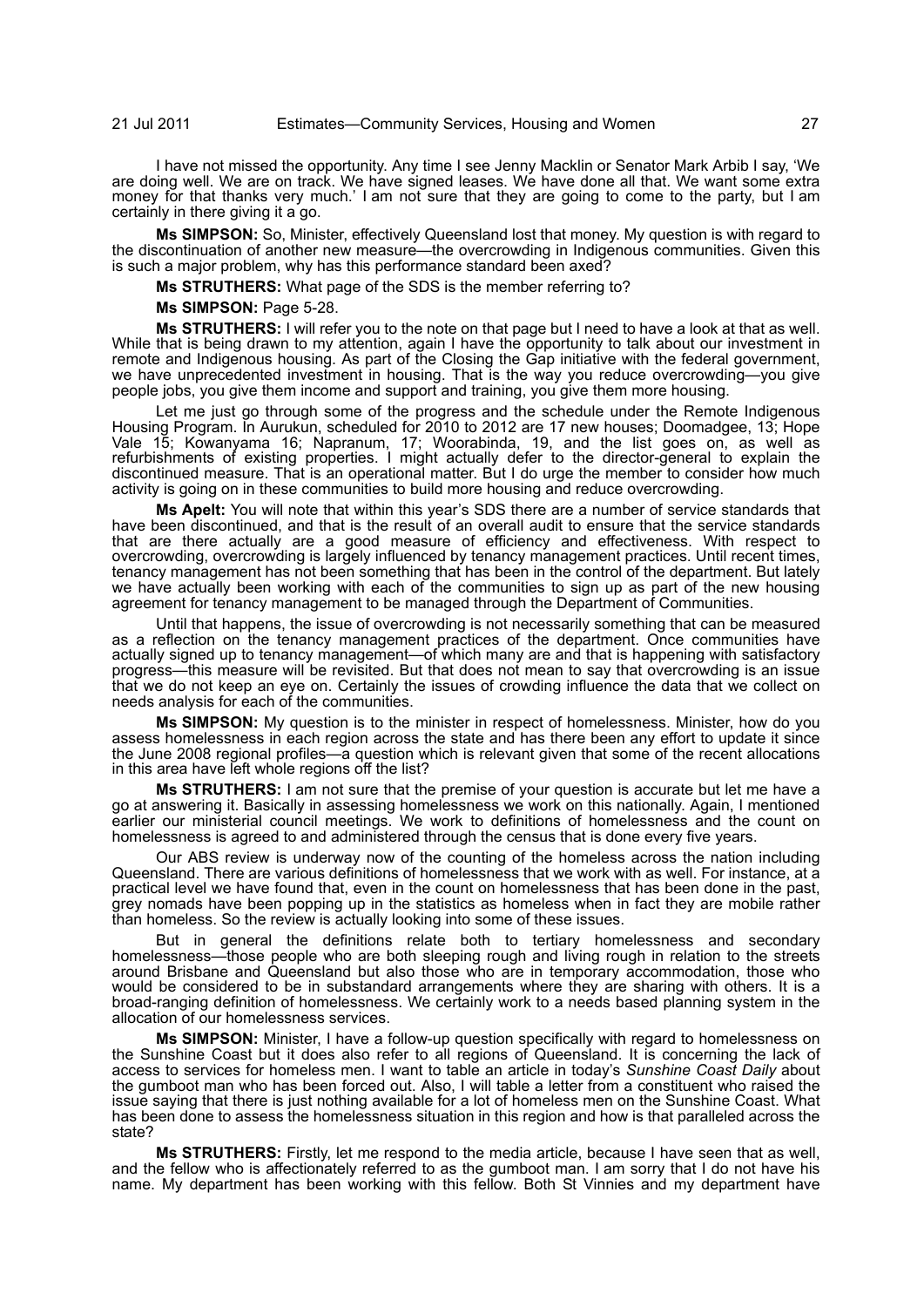offered him assistance in the past and he has declined. I thank the woman who has been offering him temporary accommodation. It sounds like she is very upset that others have not been expressing the same sort of humanity and compassion that she has. But I want to reassure you—and I have checked this morning—that my department has had contact with this fellow, as have Vinnies on the coast. He has not wanted assistance. We cannot force people to take up the housing assistance available.

But I certainly want to say to you that, as I said earlier, I was on the coast recently. I visited a new complex at Maroochydore under the NRAS scheme. We are going to continue providing as much assistance as we can in the Sunshine Coast area. I met with staff and committee members of the Coast2Bay housing service. That is great news. The Sunshine Coast housing service has combined with the Moreton Bay regional housing service to form the one big growth company now. That is what we want to see. We want to see those non-profit housing companies grow and deliver the housing that they do so well. They are certainly very happy with their new structure and the greater capacity they have as well to provide housing assistance on the Sunshine Coast.

**CHAIR:** To go beyond that, Minister, homelessness obviously in society causes great stress, and there is no doubt that there are a number of people who are stressed. Are there specific programs that you can point to that will help those people find a home and get their lives back on track?

**Ms STRUTHERS:** Again, I refer to the document I launched this morning, *Opening Doors*. *Opening Doors* sets out our plan in relation to homelessness for the next three years. Our first priority is to prevent people from becoming homeless. That is where we then have to understand the issues that lead people to be homeless. One of the greatest causes of homelessness for women, for instance, is domestic violence. We have a strong program of support around the state and strong laws to deal with domestic violence. Our aim is to keep women and children in their own home so that they do not have to flee. But that is one of the biggest demands on our system state-wide in relation to homelessness for women—that is, women who have been violated by their own partners. So there are a range of programs that we are supporting.

As I said earlier, we have had unprecedented support from the federal government. The federal Labor government has put housing assistance very high on the national agenda. Now is a good time to actually get the new initiatives up and running. The Street to Home initiative I mentioned is rolling out in the member for Cook's electorate, as it is in others as well. The Youth Housing and Reintegration Service is a great new initiative. I have met with staff involved in that. Non-government agencies have received money to work specifically with youth at risk, particularly young people who are exiting care, both foster care and care of the state, as well as detention—young people who if they do not come back on track may pose a further risk to themselves or others. YHARS has worked with over 200 people since it was implemented last year and is doing great work in dealing with the complexity of the lives many of these people have.

Young people, for instance, are sleeping rough or couch surfing, as they call it, for many reasons. One of those is that they have come from a dysfunctional home. Another is that they have disengaged from school for a range of reasons. YHARS staff are able to assess in a fulsome manner what issues are going on in the lives of these young people and work with them across a range of issues, like the need for them to be trained, to get back into school or to find work, like the need for them maybe to get support to come off some sort of substance, whether it is alcohol or some other stuff that is going on in their lives.

There are some really innovative programs happening around the state, like the health outreach teams. There is great work and very encouraging work happening in order to not only prevent people from becoming homeless but also get them the housing assistance and support they need when they are homeless and help them sustain those tenancies.

I commend the 50 Lives 50 Homes project that Micah and others in Brisbane have been involved with. We had a barbecue here at Parliament House about six months ago where nearly all of those 50 tenants came along. They told me their stories. Many of them had been sleeping rough around Brisbane for quite a while. I remember one fellow said to me that he had been sleeping rough around the Riverside Centre and he was pretty cranky initially that people were wanting to move him on, but he realised they were actually there to help and he said that they persisted. I think that is the magic ingredient here—the capacity to offer follow-up support and be persistent. It is not easy to help overturn some of these issues that are underpinning that homelessness.

**CHAIR:** Thank you, Minister. I call the member for Capalaba.

**Ms SIMPSON:** Mr Chair, I actually have a question to the minister in regard to the Capital Statement.

# **CHAIR:** I am sorry?

**Ms SIMPSON:** We have not addressed some of the acquittals for the last financial year in regard to the Capital Statement as at 30 June.

**CHAIR:** The member for Capalaba has a question.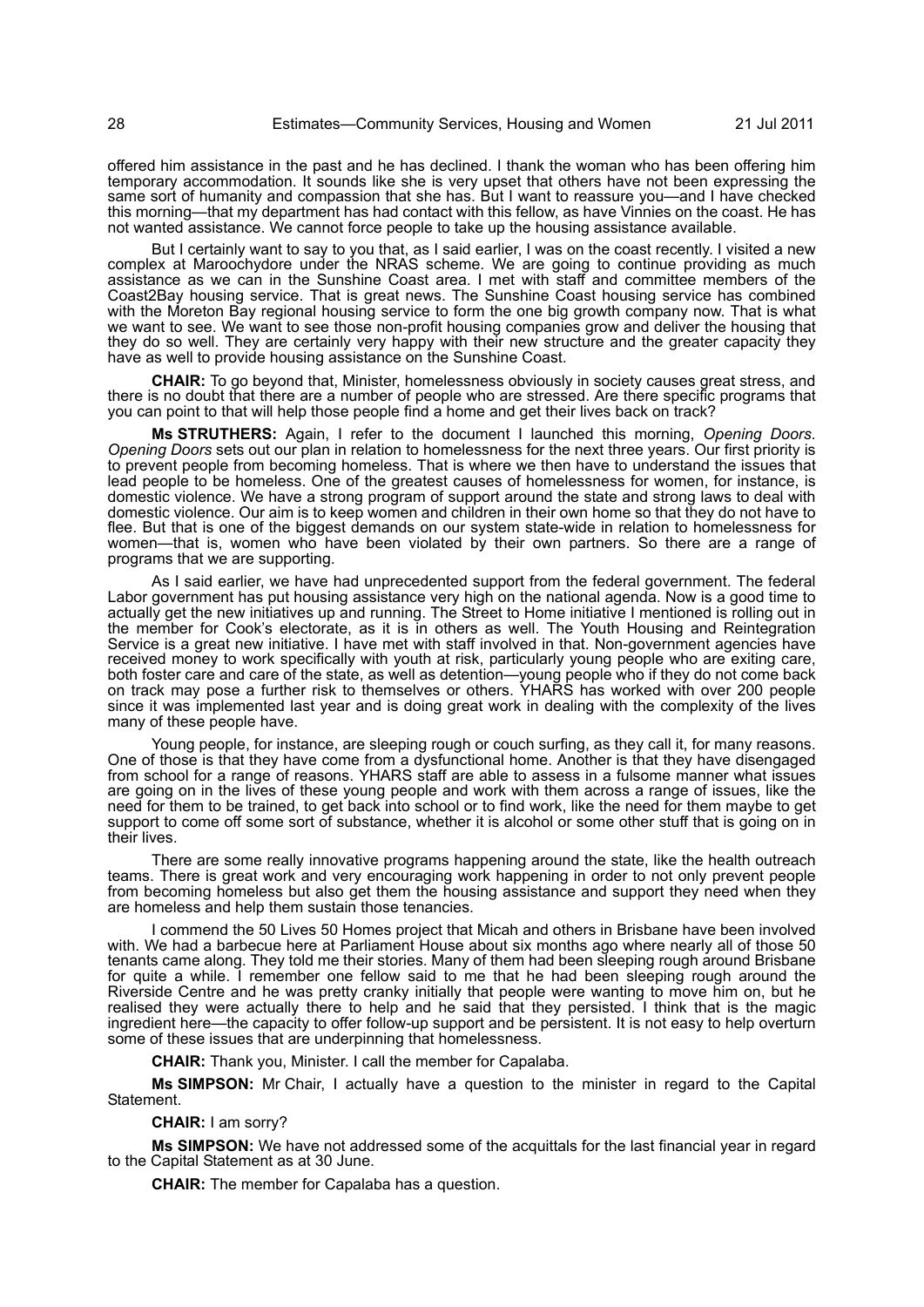**Mr CHOI:** My wife and one of my daughters are architects, and they often comment about how well social housing is designed these days. In fact sometimes I think they are better designed than some of the products in the private market. Can you inform the committee about policies from the government that deliver quality social housing in Queensland?

**Ms STRUTHERS:** Again, I thank the member for his support and feedback on our housing. We do take great pride in our housing—in the design of our housing and in the environmental credentials of our housing as well. We want our housing to blend in with communities. Gone are the days of the old housing commission estates on the fringes of cities and towns around Queensland. We spot-purchase land. Under the Nation Building and Jobs Plan, we have been able to work with private developers to build right across cities and regions. The design is very, very good. I actually have some pictures of some of our housing if I am allowed, Mr Chair.

**CHAIR:** No. Perhaps if we could just have the answer to the question.

**Ms STRUTHERS:** I will pass these on to the member for Capalaba later on. They are very good quality housing. As minister, I have been extremely pleased with both the quality of our housing and the way in which we build in energy efficiency provisions within our housing. I pay tribute to our staff. In the last couple of years we have been rolling out thousands of new properties, and that has been a big ask. That means assessing projects, doing due diligence on projects and negotiating with contractors. It has been a really big effort. We have also focused heavily on universal design so our stock across the state, particularly our new stock, complies with, and exceeds in many cases, universal design provisions. They are available for people with disabilities and they are accessible. I think about 27 per cent of our stock, or at least our new build, is of universal design. That is a great feature of our public housing compared to the private sector.

**CHAIR:** I call the member for Maroochydore.

**Ms SIMPSON:** Minister, I refer to page 29 of the Capital Statement. How much was actually spent by 30 June on capital outlays?

**Ms STRUTHERS:** I might need you to be a bit more specific in relation to—

**Ms SIMPSON:** On page 23 of the Capital Statement you outline the total outlay for the department of housing. On page 29 there is no detail as to how much was spent as at 30 June. Can the minister now advise the estimates committee how much was spent as at 30 June?

**Ms STRUTHERS:** My advice is that \$892,000,907 was spent. I guess you are probably referring to some of the deferrals that are made. Capital works is a rolling program; it is not a strict time line around expenditure. Projects can be deferred as construction delays might occur or negotiations occur around due diligence in the early stages of projects. A significant proportion of our capital spend is capital grants to non-government organisations. I can go through some of the deferrals for you. Is that what you are seeking information on?

**Ms SIMPSON:** No. I am wanting to know what was the expenditure at 30 June.

**Ms STRUTHERS:** The figure I have is \$892,000,907. The advice I have received is that is the unaudited actual.

**Ms SIMPSON:** Thank you. If I may also ask: what was the split between federal and state in regard to that expenditure?

**Ms STRUTHERS:** I might need some time to get that for you because, as I have said throughout this session, there has been unprecedented investment across our housing portfolio. The Queensland Future Growth Fund was a \$500 million investment in 2007-08. It was a three-year investment; that is still rolling out. We have got our federal government programs around remote Indigenous housing, the Nation Building and Jobs Plan.

While I am on that point, I do not think I have had the opportunity to say this morning, but let me remind the member that it is her colleagues federally who did not support the Nation Building and Jobs Plan in the federal parliament. Their actions would have denied all of those 4,000 new units of social housing being available to Queenslanders. There would not have been a build on the Sunshine Coast, there would not have been a build around the Redlands, there would not have been a build in parts of Queensland if your federal colleagues had their way. At no point in the chamber in the last two or three years have I heard you get up and have a go at them about that. I have not heard you get up and say to them, 'We need more money for social housing. I'm sorry my federal colleagues didn't support this'—

**Ms SIMPSON:** Has the minister got an answer for a basic question in respect of the state and federal expenditure by 30 June, or doesn't she abide by the rules in respect of financial years?

**Ms STRUTHERS:** I have some advice in relation to the estimated actual: Commonwealth spend, \$333 million; state, \$86 million; and others, \$162 million.

**Ms SIMPSON:** Minister, in respect of the service summary on page 3-9 of the budget papers and in comparison with last year's service summary, could the minister advise what the actuals were in regard to the state and Commonwealth expenditure as well as other user charges and other revenue?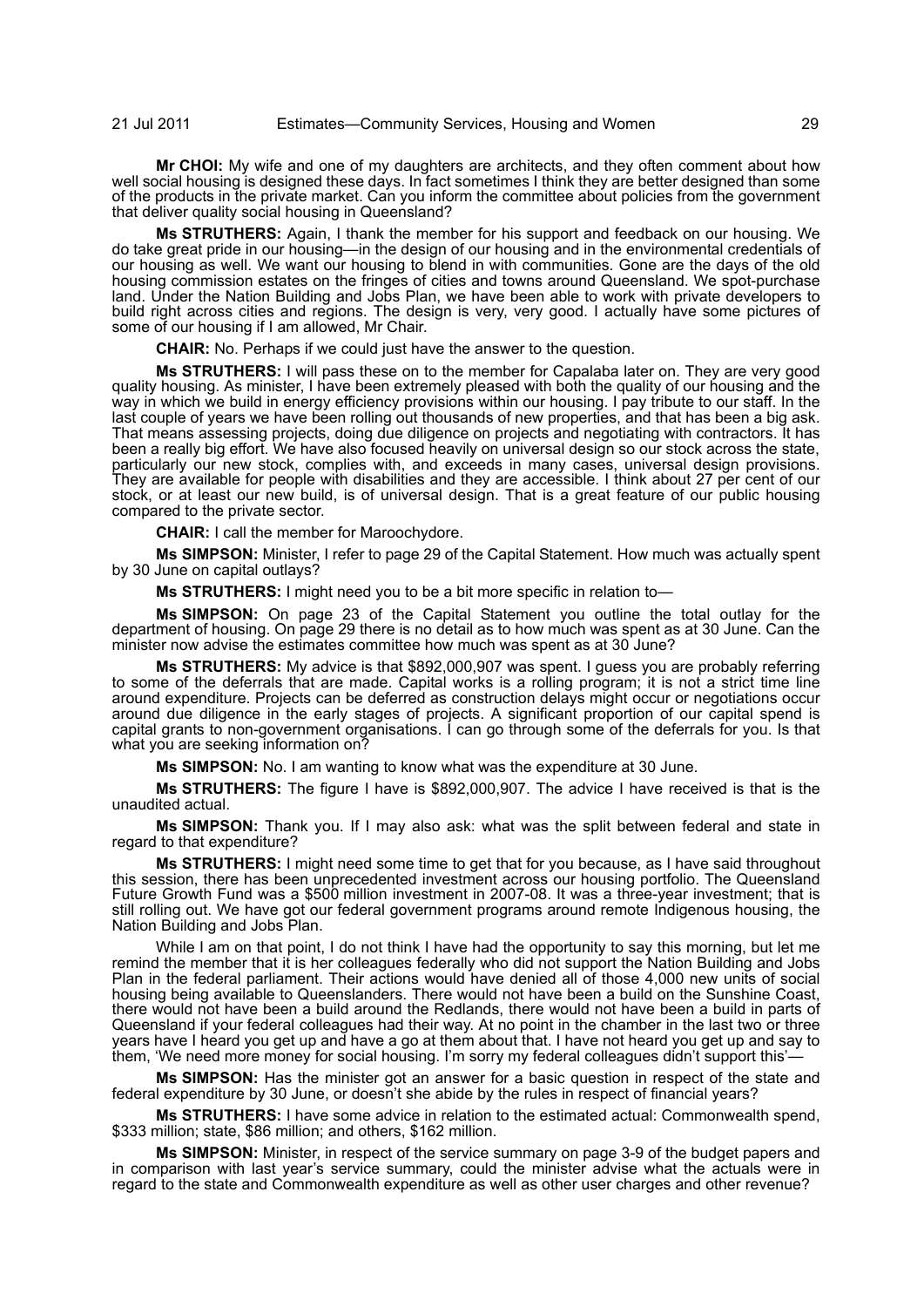**Ms STRUTHERS:** The member would appreciate that there is some detail in the question she is asking. I might defer to the director-general or one of our financial gurus like Ian Fulton. The directorgeneral can answer that.

**Ms Apelt:** We actually can provide that breakdown, but given there is a lot of detail involved we would not be able to do it just now. We can provide that detail to the member.

**Ms SIMPSON:** Thank you. Minister, there are more than 30,000 people on the housing waiting list. Can you address what the state is specifically investing in capital works in the next 12 months, excluding A Place to Call Home? How much has this program decreased the waiting times in the last 12 months?

**Ms STRUTHERS:** Well, there is not just one specific program that is assisting in providing housing to people—

**Ms SIMPSON:** In respect of the state contribution, how much is the state going to contribute in the next 12 months?

**CHAIR:** Member for Maroochydore, you asked the question. Please allow the minister to answer it.

**Ms STRUTHERS:** I am happy to answer the question. Unlike the conservatives, we actually work in a partnership here with our federal colleagues. We actually have significant investment in housing under joint state-federal arrangements. As I said earlier, if they had their way federally, we would not have one cent of this money under the Nation Building and Jobs Plan. We would be relying on the Queensland Future Growth Fund and any other money we could get at a state level. We now have unprecedented joint arrangements and we are rolling out housing through those partnerships through the end of this year and we will continue.

I am not sure what sort of detail the member is requiring and I am not sure that I can provide it off the cuff right now. We may have to take something on notice. These are joint partnerships. The Remote Housing Indigenous Program is building on our own state program on remote communities. I will get the director-general to add some more detail and we will see how we go in responding to the issue.

**Ms Apelt:** In terms of the capital outlays for 2011-12, the Commonwealth capital outlay contribution to the overall program is \$333 million, the state contribution is \$86 million and other revenue will be \$162 million. As the minister indicated, these funds make up the overall budget that then informs the needs analysis that gets rolled out in a rolling capital works program. We do not delineate between which capital projects are Commonwealth and which are state because the funds are combined as part of the partnership.

**Ms SIMPSON:** So what will the state's contribution be in the next 12 months to the state building program for social housing?

**Ms STRUTHERS:** Well, \$86 million is the estimated actual, and a large chunk of that is the last tranche of the Queensland Future Growth Fund.

**Ms SIMPSON:** And that will be administered by the department in construction or will that include NGO expenditure in delivering social housing?

**Ms STRUTHERS:** My understanding across each of our program areas is that capital grants to NGOs are a significant part of that. Let me say that many of them are very, very appreciative of this boost to their opportunities—their investment opportunities, their opportunity to bring on board a whole lot of new housing. We are seeing the growth of the Brisbane Housing Co. and the coast to bay housing company. Those in regional parts of Queensland are doing really good work and are using this investment opportunity to build their own housing stock. They are all part of our One Social Housing System, so people on our social housing register get the benefit of the housing that Vinnies, Churches of Christ, our housing companies and others are able to bring online as a result of this investment.

**Ms SIMPSON:** Minister, I certainly welcome the involvement of the NGO sector. I think there are many excellent organisations and that is certainly something I support. My question is: what will the split be between stock the state is delivering directly and stock the NGOs deliver out of state funds in the next 12 months?

**Ms STRUTHERS:** I might have to get some information on the specific breakdown of our capital grants to NGOs. I do not know if I can get that readily. The \$326.5 million in capital grant funding this financial year will add another 1,017 new units of accommodation to the social housing portfolio. I commend our non-government partners; they are doing a great job. They can bring a whole lot to this task as well. They get tax exemptions and things that government agencies do not get. They get philanthropic donations and support from their own respective agencies.

**Ms SIMPSON:** Minister, you may have answered that and I may have missed it, but did that totality of product include an estimate of the dollar value?

**Ms STRUTHERS:** I think I said \$326.5 million.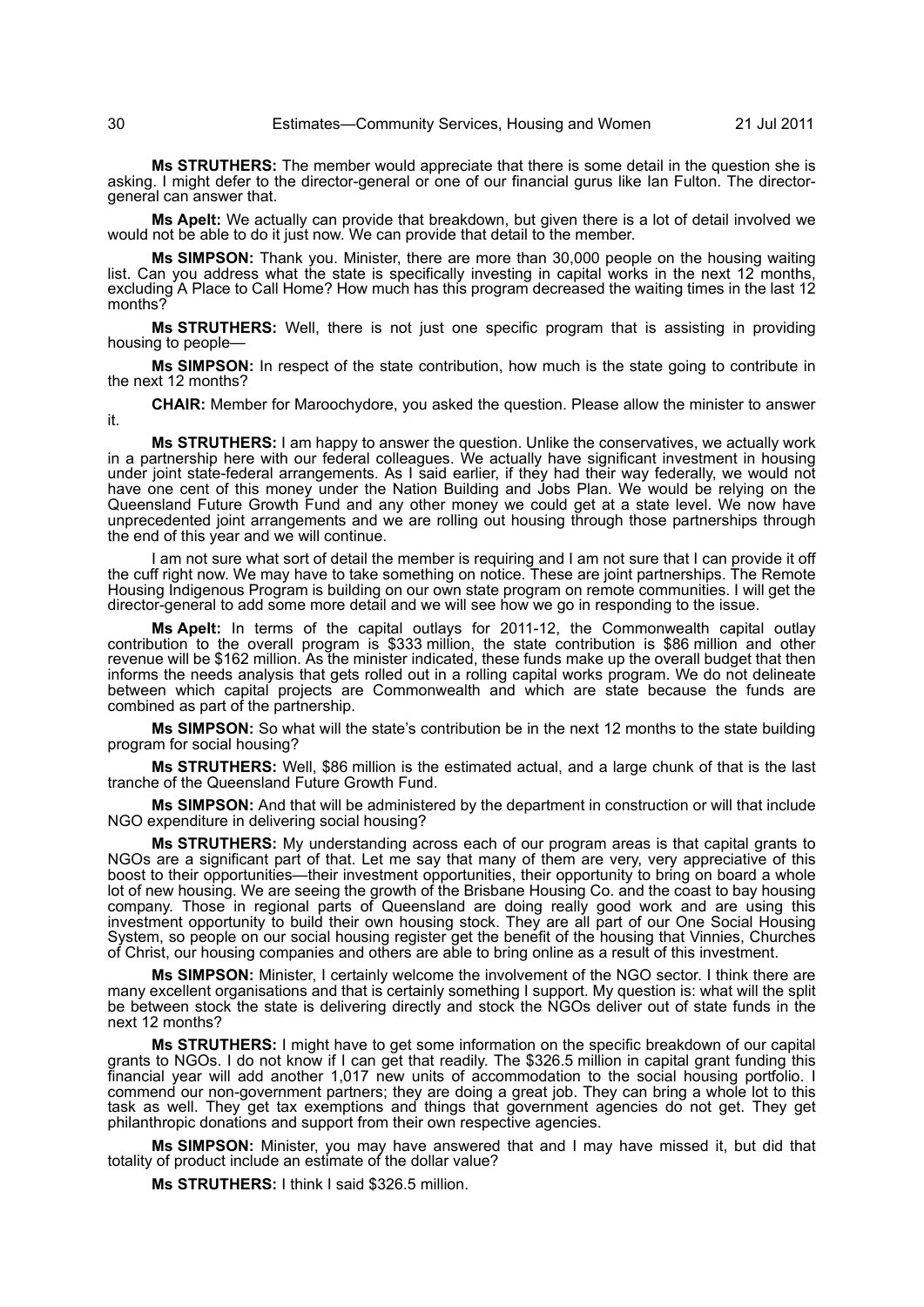**Ms SIMPSON:** For the state build of that particular program?

**Ms STRUTHERS:** My advice is that \$326.5 million in capital grant funding will be provided to NGOs this financial year. That is the total.

**Ms SIMPSON:** That is the total. So the balance is for the state's own build in respect of the state housing program in the next 12 months?

**Ms STRUTHERS:** Yes.

**Ms SIMPSON:** Just for the record, what is the state's own-build dollar value in the next 12 months?

**Ms STRUTHERS:** In this financial year \$254 million.

**Ms SIMPSON:** Of the state's own without federal contribution?

**Ms STRUTHERS:** Yes.

**Ms SIMPSON:** So that includes \$60 million from the growth fund and the balance being allocated?

**Ms STRUTHERS:** That is my understanding. If I am incorrect, I will correct the record.

**Ms SIMPSON:** Thank you.

**CHAIR:** I call the member for Cook.

**Mr O'BRIEN:** My question is along a similar line to the one that the member for Maroochydore has been pursuing but it is more about local government, particularly in Indigenous communities. What specific benefits are there for Indigenous local councils and the traditional owners as a result of the BER rollout into those communities?

**Ms STRUTHERS:** Are you referring to the remote Indigenous rollout or the BER?

**Mr O'BRIEN:** Sorry, not BER; Nation Building in terms of schools. Sorry; I have confused the two.

**Ms STRUTHERS:** They are working together because as we build those buildings on schools we are also rolling out housing, and that is offering the continuity of work. There are a number of benefits, and I thank the member for his question. Across the building program, firstly we have had to sign up councils to those leases and to get the agreement to go ahead with housing. So as part of that package we offered rates equivalent payments and one-off payments as well. We are treating them like every other council, so they have had a package of financial support that has been very welcomed. So that is, firstly, one of the benefits as well. But then in terms of rolling out the housing across those communities, we have certainly been able to see reductions in the overcrowding issues and we have been able to see gains in employment opportunities across each of the communities. I think those benefits will certainly be lasting benefits and because of the 10-year commitment under the Remote Indigenous Housing Program we are able to schedule those works over a period of time.

Member for Cook, you travel around a lot. You know these communities well. Over the last couple of years you would have seen the benefits of this program and you will see it into the future—the new subdevelopments, the excitement around the new housing being built and opened and people moving in. I have been to many of those communities where mayors and others have shown me around proudly the new housing and what it is doing for communities. The other benefit is the housing upgrades. That is a bit of an untold story in all of this. Over the last couple of years—I think I mentioned it earlier—we have been able to upgrade over 30,000 units of social housing, and a number of those have been on Indigenous communities as well. So there has been enormous benefit in the quality of the housing, in maintaining the standards on the housing as well as building new housing.

**Mr O'BRIEN:** Just on the rate support that you spoke about then, is that ongoing support? Does that have a sunset clause or is that funding that is ongoing for those local councils?

**Ms STRUTHERS:** My understanding is that that is a standard rates agreement like any other council, and that is ongoing. That has been something that the mayors have been very pleased with and agreed to. So certainly one of the benefits is that their own income has been increased as a result of that.

**Mr O'BRIEN:** Is there any obligation on councils to spend that specifically on housing, or is it money that they can use on any range of programs?

**Ms STRUTHERS:** My understanding is that it is to be used on housing, but I will just clarify that.

**Ms Apelt:** Yes, it is.

**Ms STRUTHERS:** I invite the DG to respond.

**Ms Apelt:** The idea of the rates equivalent payments is to have, I guess, a relationship with the councils like we do with other councils throughout the state. With regard to the revenue that goes to the council coffers, if you like, councils use that for municipal purposes. Some of that might be the kerbing and channelling or beyond the gate type infrastructure that supports the housing infrastructure just like other councils do.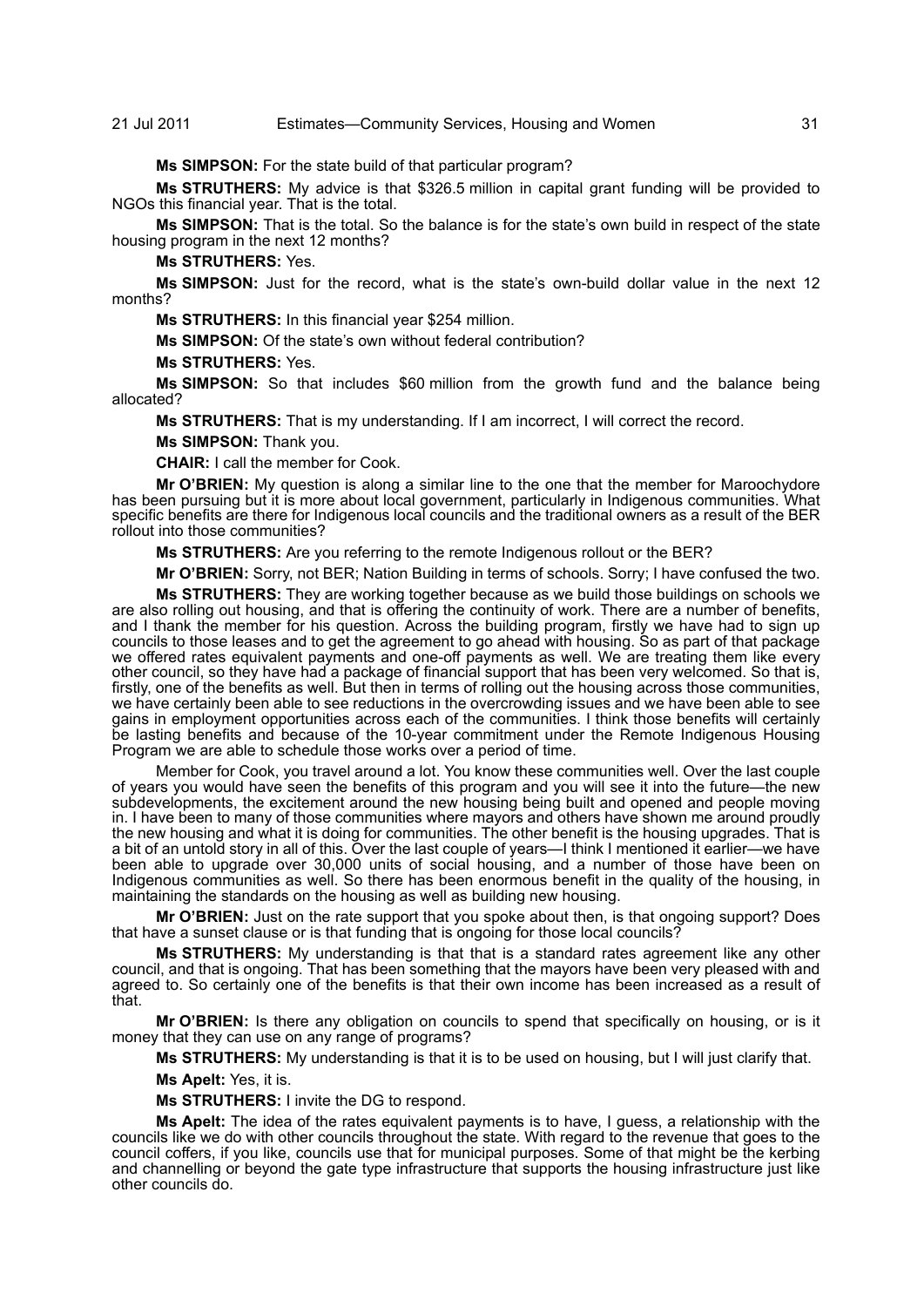**Ms STRUTHERS:** Mr Chairman, I just want to make a correction. I said to the member for Maroochydore that I would correct the record if I gave an incorrect figure. She asked about the Commonwealth and state spend. The estimated actual for 2010-11 for the Commonwealth was \$568 million and the state \$131 million and another \$191 million which makes a total of \$890 million. I incorrectly provided the 2011-12 figures rather than what she had requested, which was the 2010-11 estimated actual.

**CHAIR:** Thank you, Minister.

**Ms SIMPSON:** Thank you. Minister, in respect of the Commonwealth agreement for the Nation Building Program, you answered the question on notice with regard to what performance standards are required, but this answer did not provide the detail as to what was required by 30 June. Could the minister outline what specific performance criteria are a part of that agreement and those benchmarks in more detail?

**Ms STRUTHERS:** I thank the member for the question. Again I say to the member that her side of politics did not support this Nation Building and Jobs Plan, and I will keep telling everyone this because it is important that people know. Every one of those 4,000 units of social housing would have been denied to Queenslanders if they had their way in the federal parliament, but thankfully they do not. In terms of the agreement with the federal government, under the Nation Building and Jobs Plan we have certainly been meeting our targets in relation to the rollout of housing. One of the agreements was that the housing had to come in at an average of \$300,000 per dwelling. We have bettered that target. The Queensland auditor's report on our housing showed clearly and praised us for the fact that we had come in at around \$271,000 on our housing. Firstly, we have built it at an economical rate and we have built it efficiently and it is good quality. In relation to the targets themselves, I might need to get specific numbers for you. Is that what you are seeking?

**Ms SIMPSON:** I am wondering if there are actually any other performance standards that have some detail.

**Ms STRUTHERS:** It is a stimulus package, so the general agreement was that it was a stimulus to the private sector.

**Ms SIMPSON:** There was a general agreement mentioned, but there was no detail and one would expect that there would be greater criteria than just those words.

**Ms STRUTHERS:** There were not specific jobs targets, but we have generated over 6,500 fulltime equivalent jobs through the rollout of this program, and that was one of the agreements with the federal government. It is a stimulus package through which housing has been provided. So in terms of the whole aim—and it has achieved that—in areas like North Queensland where the construction industry has been down around 50 per cent, our housing build has really helped that local economy. It is the same on the Gold Coast. There has been a lot of activity through our social housing programs on the Gold Coast that have been stimulated largely by the Nation Building and Jobs Plan. The target was an additional 4,000 new units of social housing and we are well on track to achieve that, and we certainly had a target around the upgrade of properties as well. If you want more detail, I am happy to provide it. We have now achieved the 75 per cent of spend. We achieved that at the end of 2010. We work with our colleagues very closely at the federal level and my understanding is that they are very happy with the progress on the Nation Building and Jobs Plan rollout.

**Ms SIMPSON:** Minister, I have a question with regard to the department's selling program. What is the fee received for every sale of an accommodation unit—a fee set by Project Services or any other government agency?

**Ms STRUTHERS:** I might need to get some advice on that. I do not know what the fee might be or whether there is a fee. I am not accepting the premise of the question until I get some more advice.

**Ms SIMPSON:** I will ask the director-general. Can the director-general advise whether Project Services sets a fee for the sale of accommodation units under the department's program to sell housing units?

**Ms Apelt:** Project Services has a whole-of-government shared services role to act on behalf of the Department of Communities with a number of property transactions which includes the sale of surplus properties. There is an internal fee transaction that happens from the Department of Communities accounts to Project Services. It is an internal to government transfer fee arrangement.

**Ms SIMPSON:** Thank you, Director-General. If I could follow that up and ask what is the average fee that Project Services charge the housing department of your department?

**Mr O'BRIEN:** Point of order. The fee that Project Services charge is not a matter for this minister or this director-general and therefore not a matter that should be considered by this committee. It is a matter for the Minister for Public Works, Minister Finn, in a question that should be directed to him.

**Ms SIMPSON:** With respect, it is coming out of the budget of this department and therefore it is a line item to be considered.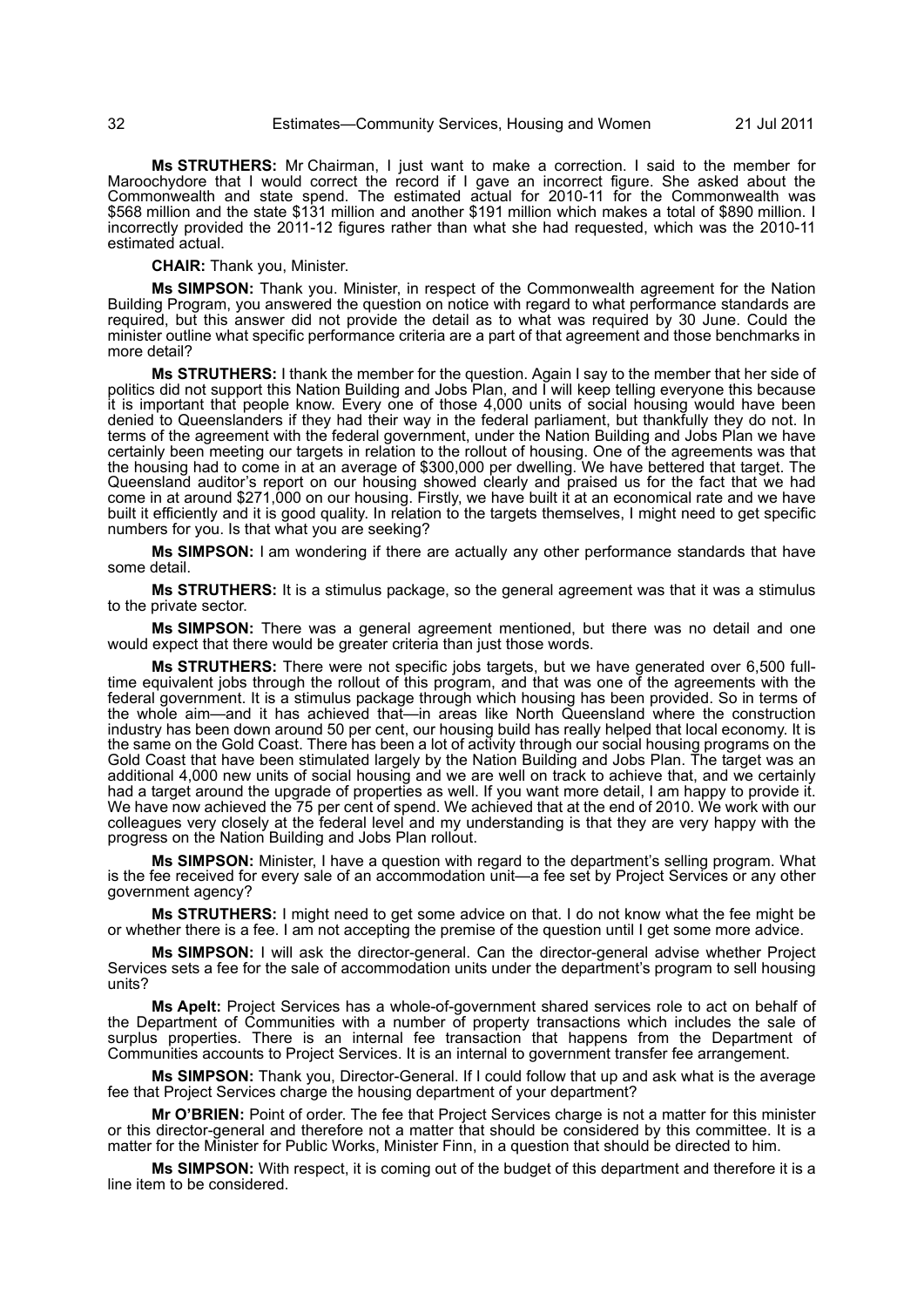**CHAIR:** Member for Maroochydore, there is a point of order and if you would please desist until the point of order is determined. I accept the point of order and if—

**Ms SIMPSON:** I will rephrase my question; thank you, Mr Chair.

**CHAIR:** If you would. Thank you, member for Maroochydore.

**Ms SIMPSON:** Has the department paid money to Project Services with regard to sales that have been undertaken at the direction of your department? How do you calculate the payment of these in your budget?

**Ms Apelt:** Every year we enter into a partnership agreement with Project Services and the fee structure depends on what the forward program is and the nature of the transactions that we will be asking our partner to undertake. That is an annual budgeting process and I will need to get the finer details for you if that is what you are looking for in terms of that.

**Ms SIMPSON:** I would appreciate that, particularly with regard to how much was part of your budget in the last year at 30 June with regard to the sale of properties given that that would be a cost that would be detected from what you achieve at sale.

**Ms STRUTHERS:** Mr Chair, we might take that on notice.

**Ms Apelt:** I actually do have the fee here. There is an average fee in the last 12 months of \$3,000 per property.

**Ms SIMPSON:** Thank you. In respect of the average price of acquisitions under the ERAP or the employment related accommodation program in Gladstone, would you be able to advise what that would be?

**Ms STRUTHERS:** Is that directed to the director-general?

**Ms SIMPSON:** Yes, if I may ask the director-general.

**Ms STRUTHERS:** Could you repeat the question?

**Ms SIMPSON:** Yes. What is the average price of acquisitions under the ERAP in Gladstone?

**Ms STRUTHERS:** Sorry, but what is the reference to the budget paper?

**Ms SIMPSON:** This is with regard to the capital outlay program with acquisitions for employment related accommodation.

**Ms STRUTHERS:** What page are you on?

**Ms SIMPSON:** Minister, I thought with regard to our briefings we did not have to provide line items specifically for a sale but we could ask with regard to it.

**CHAIR:** Member for Maroochydore—

**Ms SIMPSON:** Okay. On pages 28 and 29 you have an acquisition program and it refers to ongoing acquisition and construction but does not provide that breakdown. So if I may ask in respect of the capital program—

**Ms STRUTHERS:** Mr Chairman, we are happy to answer the question. It is just hard to understand the nature of the question if we do not have a reference.

**CHAIR:** Perhaps if the member could direct the minister to the particular—

**Ms SIMPSON:** In the capital works program on pages 28 and 29—

**CHAIR:** Pages 28 and 29 of what publication?

**Ms SIMPSON:** Of the Capital Statement where you have an outline of expenditure across the department. As we have outlined before, you do not actually provide that level of detail and therefore we are able to ask that here at the estimates process.

**Ms STRUTHERS:** If you can just give us a moment to seek some advice in relation to that. I will ask the director-general to respond.

**Ms Apelt:** The specific reference the member has is under the Remote Indigenous Housing Program for the NPA. There is employment related accommodation to the value of \$12.798 million. This is a vital part of being able to deliver on the capital works program for remote Indigenous communities. This is in some ways an ethical issue in that in order to provide certainty for workers to be able to work on the programs that we have funded through those communities we also need to provide reliable living conditions rather than take up valuable scarce accommodation available for the community. So there has been a provision made under the Remote Indigenous Housing Program.

**Ms SIMPSON:** Thank you, Director-General. Following on from that, would we be able to have an outline of what the cost of those acquisitions have been in the various communities? We understand that there would be different costs across different communities but so we can be aware of what that may look like in the varying communities.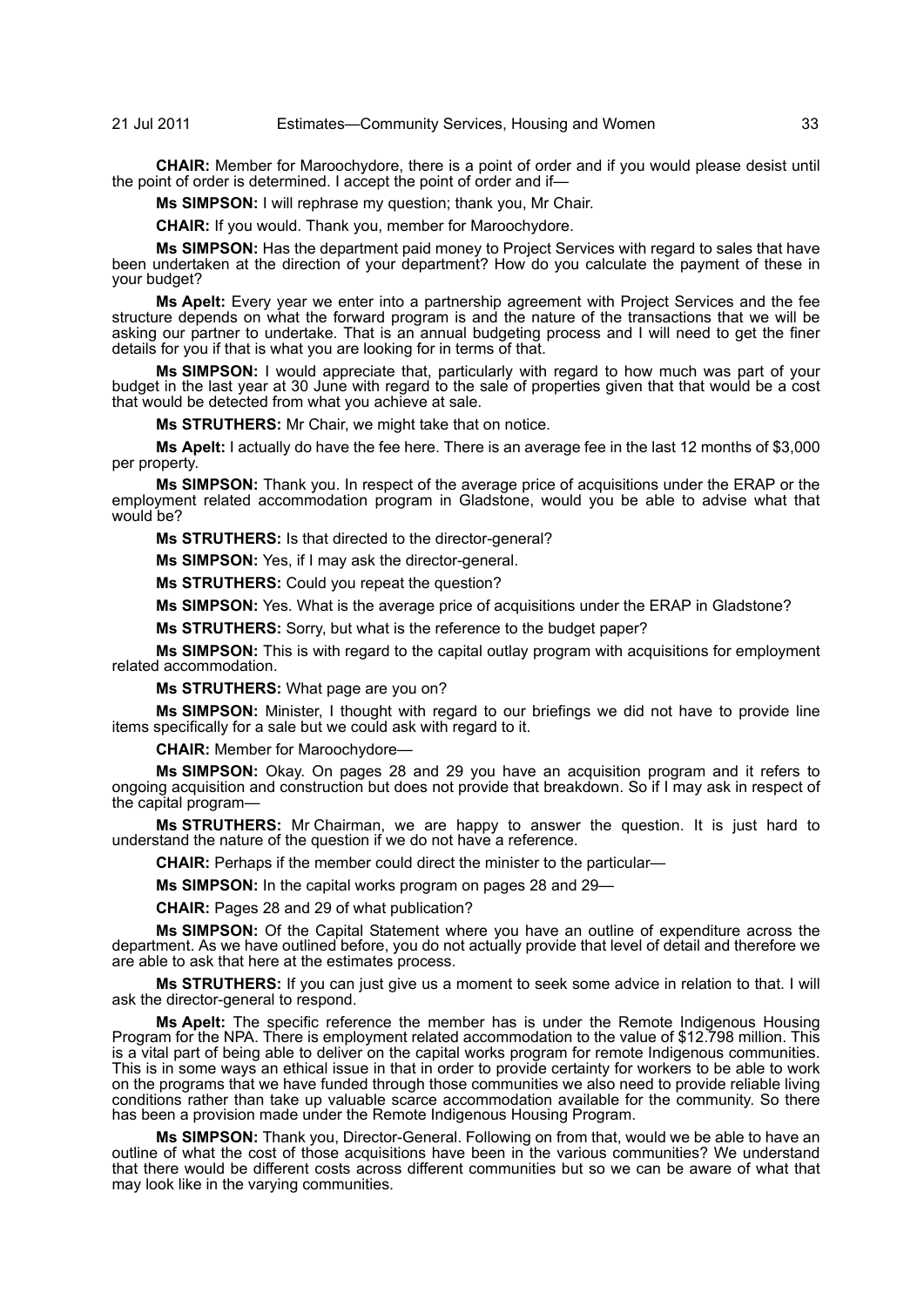# 34 Estimates—Community Services, Housing and Women 21 Jul 2011

**Ms Apelt:** We can provide those details and I will provide those before the end of session.

**Ms SIMPSON:** Thank you. Minister, I have a question in relation to question on notice 1068 in 2011 and I refer to the minister's answer with regard to vacancy in social housing across the regions, and I ask: how can there be no demand if there were more than 30,000 people on the long-term waiting list?

**Ms STRUTHERS:** Again I question the premise of your question here. Where are you referring to no demand?

**Ms SIMPSON:** Minister, in respect of this question, I am asking about the varying vacancy rates and ask for an explanation as to why there is such a variation in some of these vacancy rates given the continuing demand in these communities.

**Ms STRUTHERS:** Okay; I see what you are meaning. In relation to the question on notice you asked about properties that are vacant in our stock, let me just say that our vacancy rate across our public housing is around 1.3 per cent at any given time. That compares very favourably to the private sector of around 3.6 per cent. So as you can imagine, when you are the property manager of 66,000 or so properties, as people vacate you have to maintain them and you have to reallocate tenancies. So at any point in time some of our properties will be vacant. I think what you are referring to is that in that answer I gave a number of reasons why properties are vacant, and I included in that answer that it could be the normal end of a tenancy and the maintenance that is required or property upgrades. Part of our strategic asset review might be that we are assessing whether a property should be sold or demolished or upgraded or whatever. Properties are put up for sale as well and may be vacant. Where there is no demand—it would not occur very often—from time to time in some remote parts of Queensland where we have had one or two public housing dwellings there is not always demand in that town for that. So that is what that would be referring to.

**CHAIR:** Thank you, Minister. The committee will now break, but before we break there was an answer from the director-general about some detail by the end of session. Perhaps that question could formally be put on notice so that we can deal with it in a formal manner. If the reply is available by end of session, then that is fine but those questions on notice are still available until five o'clock tomorrow afternoon. The hearing will resume at 1.30 pm.

# **Proceedings suspended from 12.46 pm to 1.32 pm**

엺. **CHAIR:** [Welcome back, Minister, and your officers. We will now commence questioning in](http://www.parliament.qld.gov.au/docs/find.aspx?id=0Mba20110721_133315) [relation to Community Services. I call the member for Redlands.](http://www.parliament.qld.gov.au/docs/find.aspx?id=0Mba20110721_133315)

**Mr DOWLING:** Thank you, Mr Chairman. I direct my question to the minister, if I may. I am just wondering how many young offenders under the supervision of the department either through probation or through parole were drug tested during the year 2010-11 and how many returned positive tests.

**Ms STRUTHERS:** I thank the member for the question. I will need to get some advice on that. If you are happy to move on to another question, I will come back to that one.

**Mr DOWLING:** My follow-on to that would be what provisions have been put aside to cope with the year 2011-12? So could you take both of those?

**Ms STRUTHERS:** Sorry, what provisions have been set aside?

**Mr DOWLING:** To address those issues for the 2011-12 year.

**Ms STRUTHERS:** Thank you. We will seek some information on that and get back to you.

**Mr DOWLING:** My next question is again to the minister. In adult corrections there are a series of programs to address the criminogenics of offenders. Yet there seems to be no evidence of such programs existing for young offenders. I am just wondering what rehabilitation programs are being offered to young offenders under supervision or in detention and how much of the budget is being set aside for those programs in 2011-12?

**Ms STRUTHERS:** I thank the member for the question. I am keen to respond to this because you have raised the issue about rehabilitation and programs. Your question seems to assume that there are not programs in our youth detention centres. So I am very happy to correct that. I have visited Cleveland on a couple of occasions and the Brisbane Youth Detention Centre on a couple of occasions as well and I have seen firsthand the wide-ranging programs offered to young people. Your question seems to imply that you believe that young people ought to be rehabilitated and do benefit from rehabilitation. I am pleased to hear that, because unless we address the causes of crime and unless we address the reasons young people are offending then we risk them reoffending.

At the Brisbane Youth Detention Centre and at Cleveland I have seen them in the workshops and I have seen them do job-skilling programs directly related to areas where they then can be positioned well to get trade and job opportunities when they leave detention. I have seen firsthand the educational programs and the commitment of those educators. I sat in on a group of young offenders at the Brisbane Youth Detention Centre having a session with an Indigenous elder who was talking to them about the importance of values and respect. That is an underpinning issue for young people who are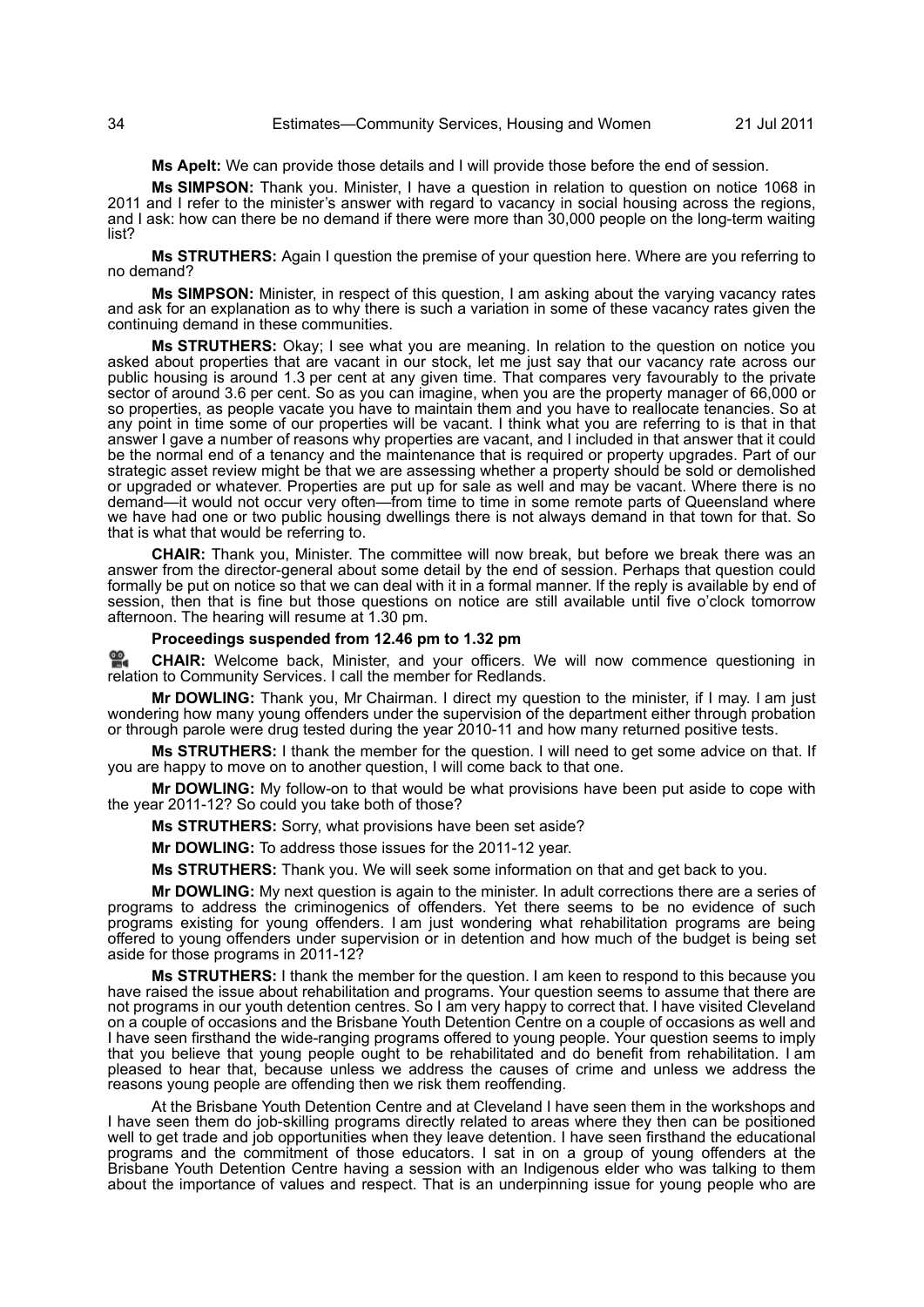# 21 Jul 2011 Estimates—Community Services, Housing and Women 35

offending. Many of them at that point in time have a bit of a chip on their shoulder, a bit of an attitude for a range of reasons. It may be based on their own abuse or family dysfunction or whatever. But they present with a bit of attitude sometimes. This guy was saying to them, 'There is no place for that sort of attitude. We want you to respect other people in your community, white or black.' It was a really good session in getting these young people to dig deep and to think about the impact of their behaviour on others. So within these centres themselves there are extensive programs. A lot of effort is put into both the values and attitudes of young people but also practical opportunities to skill up while they are there and to get jobs or get back into school when they leave.

I have just got some advice. Did you ask specifically about the funding for programs?

**Mr DOWLING:** Correct.

**Ms STRUTHERS:** In relation to the youth detention centres themselves, I might need to seek some specific advice on that. I have data here on the broader funding to our youth programs but, in relation to these centres specifically, I might need to get back to you.

**Mr DOWLING:** If you would like to defer to one of your colleagues I am happy to take a response.

**Ms STRUTHERS:** In general terms let me say that our proposed spend for 2011-12 is \$19.5 million for prevention and early intervention services, which includes the young offender support service, Safe Youth—Safe Community, the very effective Griffith Youth Forensic Service, the Mater Family and Youth Counselling Service and others.

**Mr DOWLING:** We are still waiting then for a response to the first question. That will come later, will it?

**Ms STRUTHERS:** Just let me clarify: is that the question about drug testing?

**Mr DOWLING:** The question about the number of drug tests that were done.

**Ms STRUTHERS:** Sure. We will provide that.

**Mr DOWLING:** As a follow-on from the answer you have given, last year it was reported that there were more than 2,500 referrals for youth justice conferences, but there is no reporting on the outcomes of those—how many turned up, their success rate and failure rate, presumably. I would like the minister to touch on those referrals and whether or not there is any data that supports the programs that are currently in place that supports the outcomes.

**Ms STRUTHERS:** Thank you for asking about youth conferencing. We have reported in the service standards that out of youth conferencing there is generally about 95 per cent or 96 per cent satisfaction with the agreement. So I think you understand the process here. The victims of the crime are brought together by agreement with the offender and other significant people to go through the issues. The whole idea is to get the young people who have offended to face their victims and understand the impact of their behaviour, to get that attitude out of their head, to get the understanding that their behaviour—be it a break and enter at a local sports club or whatever—has a significant impact on a number of people. It gets them to dig deep. It gets them to feel ashamed. It gets them to feel a whole lot of things and for the victims themselves they get the opportunity to get a lot of hurt off their chest, a lot of anguish off their chest and face the victim. So it is by agreement only. Some people choose not to, but you have mentioned over 2,000 conferences. They are proving to be very successful in getting young people to face the consequences of their behaviour and agree to behaviour.

So it ranges from having to go to that particular sporting club where they may have graffitied or damaged property and go and work at that club or do some community service at that club. It involves agreements to very practical things. A young fellow I heard about had gone and done some fencing around a community service organisation. There are a whole lot of ways that these outcomes can be developed and agreed to. So there are over 2,000 cases. I cannot give you a general number of how many young people did particular activities, but I can reassure you that youth conferencing is proving very effective.

You talk to the police in your area. I have certainly talked to lots of police as I travel around the state and it is very encouraging to hear them say that young people are pretty shaken with this process, that they are shaking in their boots or that it is not a soft option. The police are referring a lot of these young people to conferences. A large majority of these conferences are police referrals. So we are very happy with the way they are developing.

I met with some people from Hong Kong. I have met them on two occasions now. They have come over to Queensland to be trained in our youth conferencing methods. I think you would agree that Hong Kong is not soft on crime. For them to send staff over here to train with our staff and for our staff to go to Hong Kong I think is a sign that this is a very important part of our youth justice system.

**Mr DOWLING:** Thank you.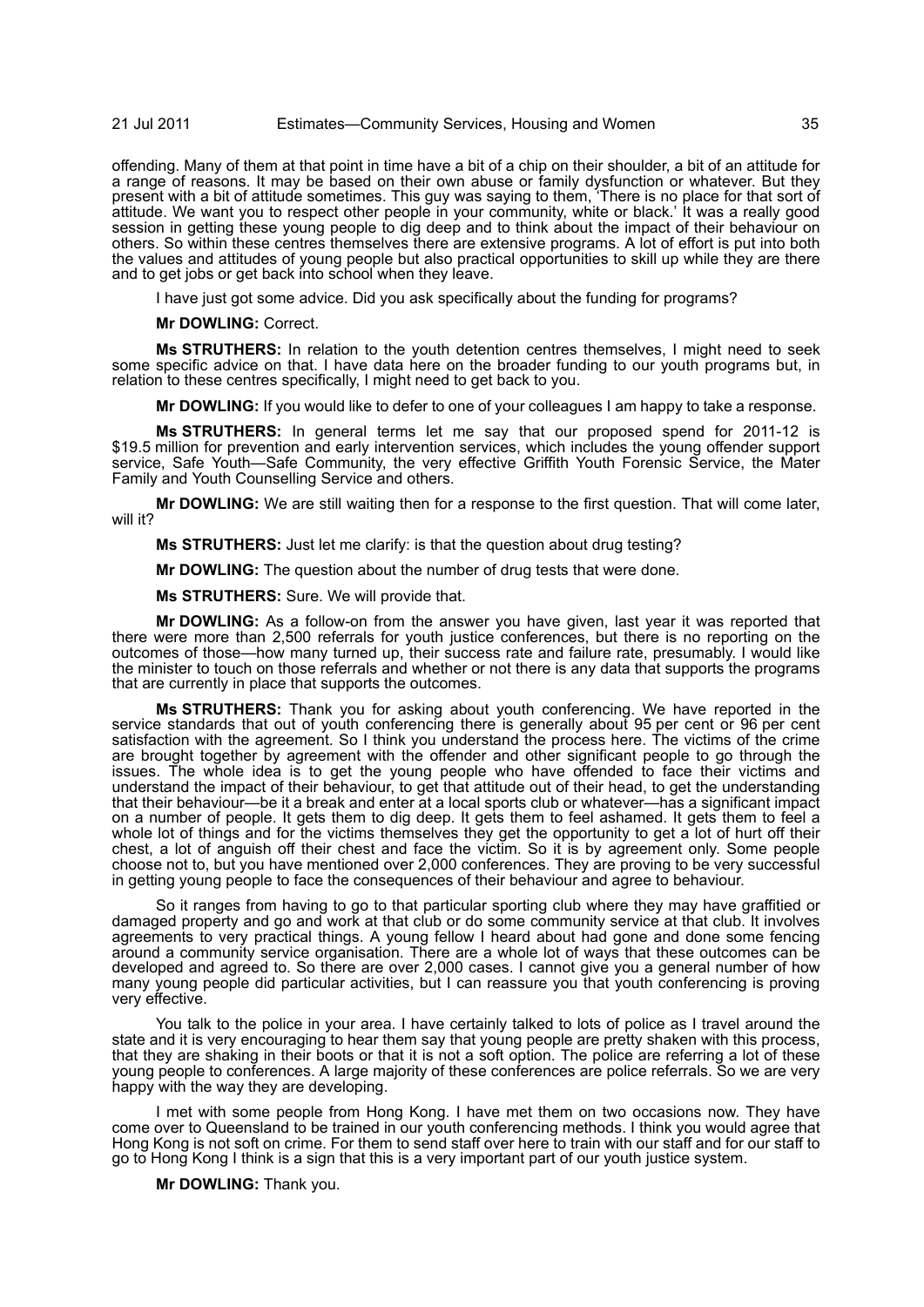**CHAIR:** Member for Redlands, before you ask your question, Minister, with regard to the question that was asked by the member for Redlands in relation to drug testing and the number of positive tests, I think it is probably wisest if we also put that as a question on notice, which allows you to obtain that information. As you are aware, those questions on notice have to be replied to by close of business tomorrow.

**Ms STRUTHERS:** Can I just clarify, too, in relation to a question asked by the member about the expenditure on our youth detention centres that the budget to operate the two detention centres and the services within these centres was \$38.305 million in 2010-11.

**CHAIR:** Thank you. We do have that question as a question on notice.

**Mr DOWLING:** Just as a follow-up to that, the core of the question, I suppose, was the repeat offence rate from those people who did the conferencing. Do we have baseline data there? It is all well and good that all of these people are doing the conferencing. We need to know that it is being effective. While it might be effective on the day and very confronting for all parties, we do not know the long-term benefits of that. Is it effective? Do we have some data and where is that reported?

**Ms STRUTHERS:** You have raised a very important issue. It is not data readily available to me within my agency. We report on the outcomes and the agreements of these conferences. We do not necessarily know in six months time whether that young person has reoffended. But we are working across government on a single person identifier system, whereby our youth justice data can be linked to police data and court data. I expect into the future we will have a much better way of tracking the pathways of young people through our system. Our own internal computer system—the ICMS system is being upgraded to include that youth justice data, the youth conferencing data and, to link in with that, I think it is called the SPI project, or the single person identifier project, across government. I think that is being led through the Premier's department that project.

**Mr DOWLING:** Oftentimes the community sees our youth detention centres as more of a revolving door type of arrangement. There is not a lot of confidence in some respects for the hard-core group of young offenders—not right across-the-board—but for the hard-core young offenders. Given the millions of dollars that are set aside for the supported bail program, why are we still seeing large numbers of young offenders in our detention centres and on remand?

**Ms STRUTHERS:** I am happy to take that. That really has sort of political undertones rather than being about operational issues. I do not need to protect my director-general—she can do that pretty well; maybe I will let her decide—but, certainly, there is a political message there.

**Mr DOWLING:** I am happy for the minister to field the question. I thought it was more about specifics of expenditure—where it is being invested. While directional policy wise that falls to you but day-to-day operationally it falls to the director-general. I am happy for you to field the question.

**Ms STRUTHERS:** No, it is an entirely valid question. It just has a more political undertone. So I am very happy to answer the question.

**Mr DOWLING:** Thank you.

**Ms STRUTHERS:** Our strategies for bail support are very important in the youth justice system. All the evidence shows that if you can actively work with young people to understand their offending behaviour issues—you seemed to acknowledge that in an earlier question—you have a much better chance of getting them back on track. So funded services like YBASS—that is an acronym and someone will have to help me out with the full title; the Youth Bail Accommodation Support Service—has been operating for a long time and has a very good track record, particularly with Indigenous youth, in providing support.

We are certainly keen to ensure that as a condition of bail young people get access to support, particularly around housing. A number of the police and magistrates and service providers that I have spoken to have said, 'If we are confident they have a place to stay and a significant adult keeping an eye on them we are happy for them to be out on bail while these matters are heard, but if they don't there is a risk that they will be detained'. A high number of our young people are actually in detention on remand, their matters have not been heard. So it is important that we have an effective conditional bail system around the state. There are a number of very good programs that work with young people to get a roof over their head and help them out with a job or other needs that they have. I think that answers your question, but I am happy to respond further if you need it?

**Mr DOWLING:** Just as a follow up, if I may? You talked about the long-term success of that program. Where is that information recorded and how many people are, for want of a better phrase, regular clients of the bail program? Where is the recording of that and, again, how do you measure the success or failure? While I appreciate that in part it is support for people whose cases are not yet determined, I think it is important we know how many regular customers you have, or the department has, and how you measure that success and where it is reported?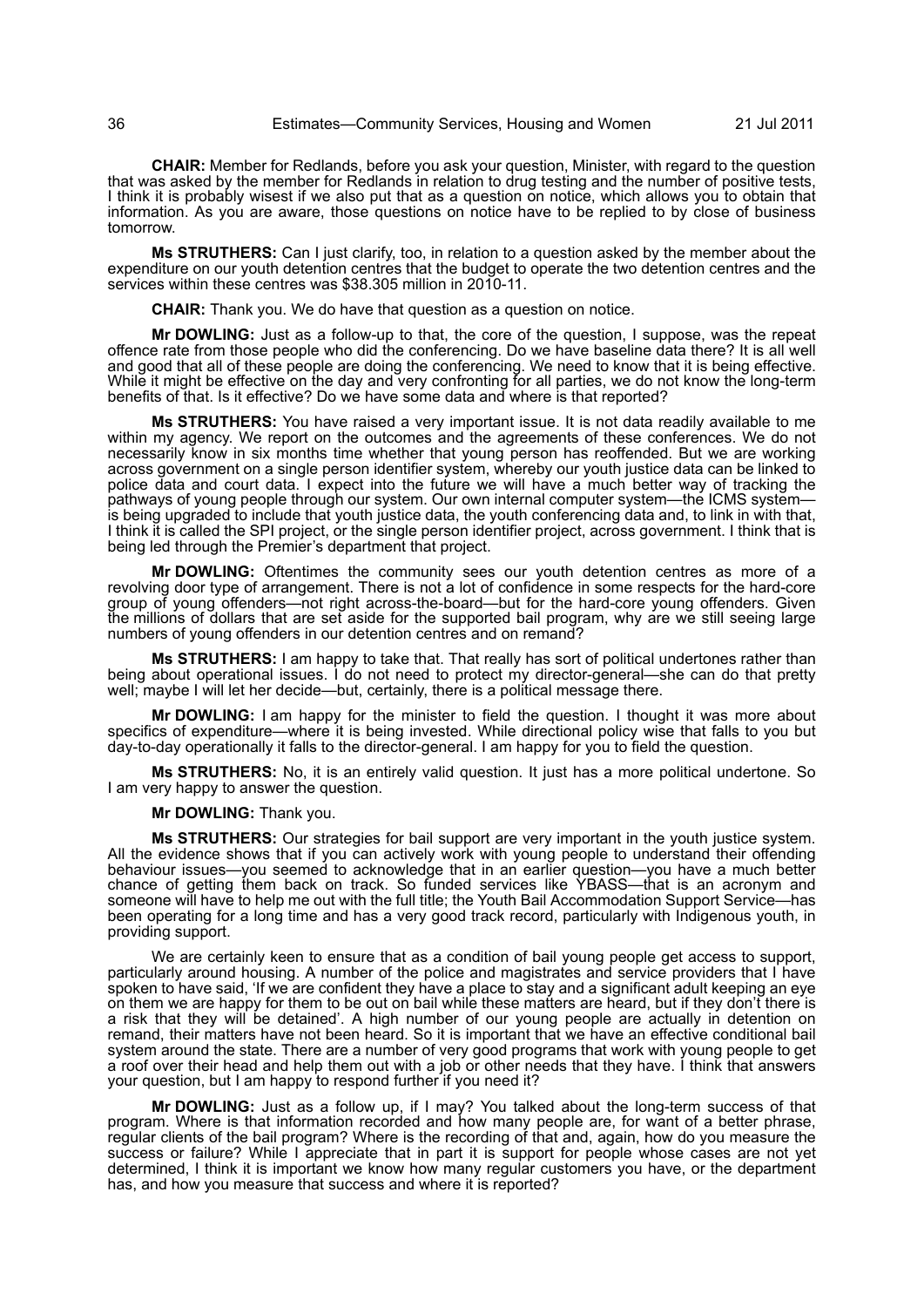**Ms STRUTHERS:** There are some specific programs, like YBASS which I mentioned, that are conditional bail programs specifically and then a number of other youth services provide a range of support to youth at risk and youth offenders. One of the ones we have funded in this budget is the Youth Opportunity Program in Cairns which works largely with Indigenous young people. We have evaluated and will continue to evaluate that program. In this budget we announced \$1.3 million a year to continue that program. ACT for Kids is the auspice of that program. There have been some really good results. In an evaluation of 112 young people who participated in that program in 2008 and 2009, half of them were not reoffending in a 12-month period compared to a control group. I hope I am clear on that. Basically, there is a 50 per cent success rate there.

**Mr DOWLING:** Does the data go beyond that first 12 months?

**Ms STRUTHERS:** The service standards record progress on conditional bail and the success of conditional bail. Successful completions of referrals to the conditional bail programs during the period are expressed as a percentage in our service standards. We have had about a 60 per cent success rate with Indigenous young people and 65 per cent with all young people. I will be corrected on that if I have expressed that incorrectly. As you would appreciate, you do not get 100 per cent success rates dealing with the complex needs, the complex issues, that are underpinning this offending behaviour—and that is not to diminish the serious of this behaviour. I as minister, my department and this government are very tough on crime. We have the strongest youth justice laws ever in this state. I introduced amendments to that legislation into the parliament last year. Whilst we are tough on crime, we also completely understand that unless you are tough on the causes of crime and tackle those you will not turn around that offending behaviour. Those rates, at around 60 to 65 per cent, I think speak fairly positively about the success of those bail programs and that Youth Opportunity Program in Cairns. I commend ACT for Kids. They do a great job in the child protection support services they provide, I have met with them in relation to their Referral for Active Intervention program, and now the work they are doing in the Youth Opportunity Program is getting some real results.

**Ms SIMPSON:** Minister, already today we have discussed the importance of NGOs, the nongovernment sector, in delivering services here in Queensland. They are at the front line of many community services, yet so many organisations have to employ staff solely to deal with the everincreasing red tape, and I ask: why are non-government organisations being left to carry the cost and burden of government paperwork?

**Ms STRUTHERS:** Again I would question the premise of the question. There has been a lot of work through the Compact, where non-government organisations have worked very cooperatively over the past few years with my department and me to achieve some real gains in reduction of red tape across the services sector. The premise of your question diminishes their work because a lot of these organisations are very, very pleased with the constructive input they have had into that process and what gains are being made. Some of our strategies in the past year or two in red tape reduction have included the reduction of common service agreements. We have reduced the number of agreements that are required for organisations that are funded to deliver a range of programs. As you may be aware, services attract funding from a range of different sources. We have certainly moved to one common service agreement for the programs we fund. We have transitioned a significant number of service agreements between government and NGOs to outputs rather than inputs. That is proving to be much more effective in giving NGOs the flexibility to spend the money they get in ways they deem necessary to achieve the outcomes that are agreed upon. We have commenced work on a single piece of funding legislation. I am working with my colleagues Curtis Pitt, Phil Reeves and others in relation to that. That will include Health and the other big funders of NGOs. That is a significant piece of work to reduce the red tape not only within my agency but across government. We will be coming to the House later this year with that one funding legislation.

In the Youth at Risk Initiative within my own department we moved from 1 July to realign what was 11 programs into one, giving services greater flexibility and clarity about their work with young people. We have developed a risk based approach to monitoring the performance of service providers. That will reduce the frequency of reporting for those low-risk services that are meeting all the requirements and ticking all the boxes. We have provided an online reporting tool in a number of areas of our department. I think you can see that there are a number of initiatives that have commenced in the past and are continuing that are proving to get great results in reducing that red tape and that burden on NGOs.

**Ms SIMPSON:** Further to that question, I have been talking to NGOs and it was they who raised with me the fact that they are still concerned about the level of red tape and the burden of paperwork and the cost of compliance. My question is in regard to the cost structure of the department. I reference the fact that the current cluster structure of the department has been implemented. I ask: what targets are there for measuring efficiencies in place for this new cluster arrangement and how much money has been saved since the cluster system was introduced?

**Ms STRUTHERS:** In referring to the cluster system, are you talking about the machinery of government changes that have brought Housing, Community Services, Child Safety and others under the one department?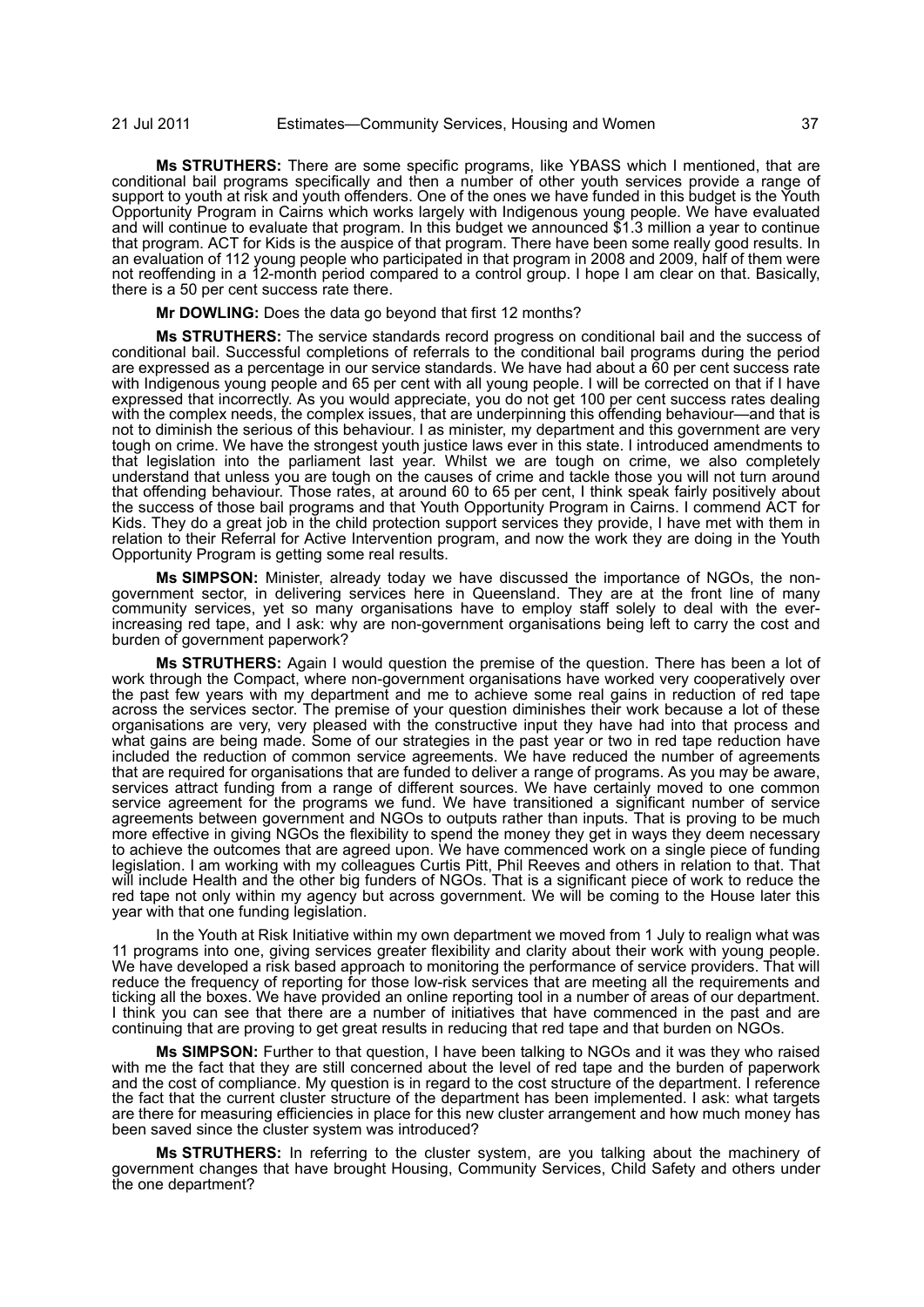## **Ms SIMPSON:** Yes.

**Ms STRUTHERS:** Again I will speak generally while I get some specific response to your question. We have applied a No Wrong Door approach to service delivery. That is proving to be very effective in responding to clients who use our services. Basically we want our agency to be able to respond to clients if they have got a housing need, but we will also work with them to assess whether there are other issues that we can be helping them with. For instance, many women who are in need of housing are in that position because of domestic violence and we are dealing with those issues as well. We have been working across our agency on a No Wrong Door approach with significant benefits for the clients of our service system right around the state. You might just need to refer me specifically to the question you were asking about efficiencies or I can speak in general terms, or were you wanting the quantum?

**Ms SIMPSON:** I would actually like specifics and I am happy to direct this to the DG. You have departmental efficiency saving targets. In this budget in the strategy and outlook on page 101 it outlines what your targets are but it does not tell us what was achieved for the last year. If the Director-General perhaps could tell us what were the efficiencies that were actually achieved at 30 June this year and, specifically, how was that achieved.

**Ms Apelt:** There is an overall efficiency target set under the government's regulatory simplification plan. The Department of Communities is required to reduce the compliance cost to business, including the non-government sector, the community and government, by \$10 million annually from July 2013. We are absolutely on track to achieve that efficiency target.

**Ms SIMPSON:** Can I clarify that is in regard to business?

**Ms Apelt:** That is in regard to what is commonly referred to as red tape.

**Ms SIMPSON:** So external agencies?

**Ms Apelt:** External agencies and also in terms of the internal operation of the business. Achievement of that target is very closely monitored by the state Treasury. In addition to that, since 2009, with the establishment of the Department of Communities, as the minister mentioned, the whole philosophy behind the structure is to achieve a No Wrong Door experience for our clients. Already we are able to cite particular improvements of client service for our clients out in the community. There are lots of anecdotal arrangements. For example, when we have young mothers with a child safety concern, central to that concern might be the inability to get stable, affordable housing. What we are able to do now at the regional level is work as a whole-of-department to come up with solutions to support vulnerable people within the community. That certainly has been a very important part of reducing the cost of doing business.

I guess another example of an efficiency that has been achieved is that the number of senior executive officers within the department has actually been reduced. We have gone from three directorsgeneral to one and we have gone from 64 SES officers to 58. But what we have been able to do is to redistribute that resourcing to the local level and strengthen our response in the housing service centres and also in our child safety service centres. In terms of the efficiency arrangements, there is very clear performance measures set out for the Department of Communities, most of which get reported in the annual budget documents. The service standards are about that. But there are also other efficiency standards that we are required to report to our Treasury which keeps a very close eye on ensuring that we are actually delivering value for money.

**Ms SIMPSON:** Supplementary to that, my question was in this instance specific to the department and its efficiency savings, I refer to page 101 of the strategy and outlook. It outlines there that for this year coming the department is supposed to save \$17 million and for last year the department was supposed to save \$15.32 million. Could the DG actually advise what was saved as at 30 June and provide that detailed performance outcome that you say you have to report to Treasury?

**Ms Apelt:** I can advise that the department did achieve its savings targets and I can provide further detail for the committee in terms of where those savings were drawn from the department. But in general, the savings have been drawn from the efficiencies that come with the clustering arrangement that you referred to. We are able to structure the business of the organisation with the clients' interest in mind first. We have worked from the ground up to ensure that we are able to deliver on a No Wrong Door experience for clients.

**Ms SIMPSON:** Further to that issue, because it is quite a complex structure rather than a fairly clear structure as to lines of responsibility, I would be interested to see the detail as to how that performance is measured in respect to the efficiencies. Do we have to formally put that on notice?

#### **CHAIR:** Yes.

**Ms SIMPSON:** We will formally put that one on notice.

**CHAIR:** Minister, I note SDS 3-3 refers to leading the community recovery response. I am aware of some of the work that your department did in Rockhampton and district. You were back there last week. Could you outline how you believe the spending by and work of your department has assisted in the recovery of people in the Rockhampton area?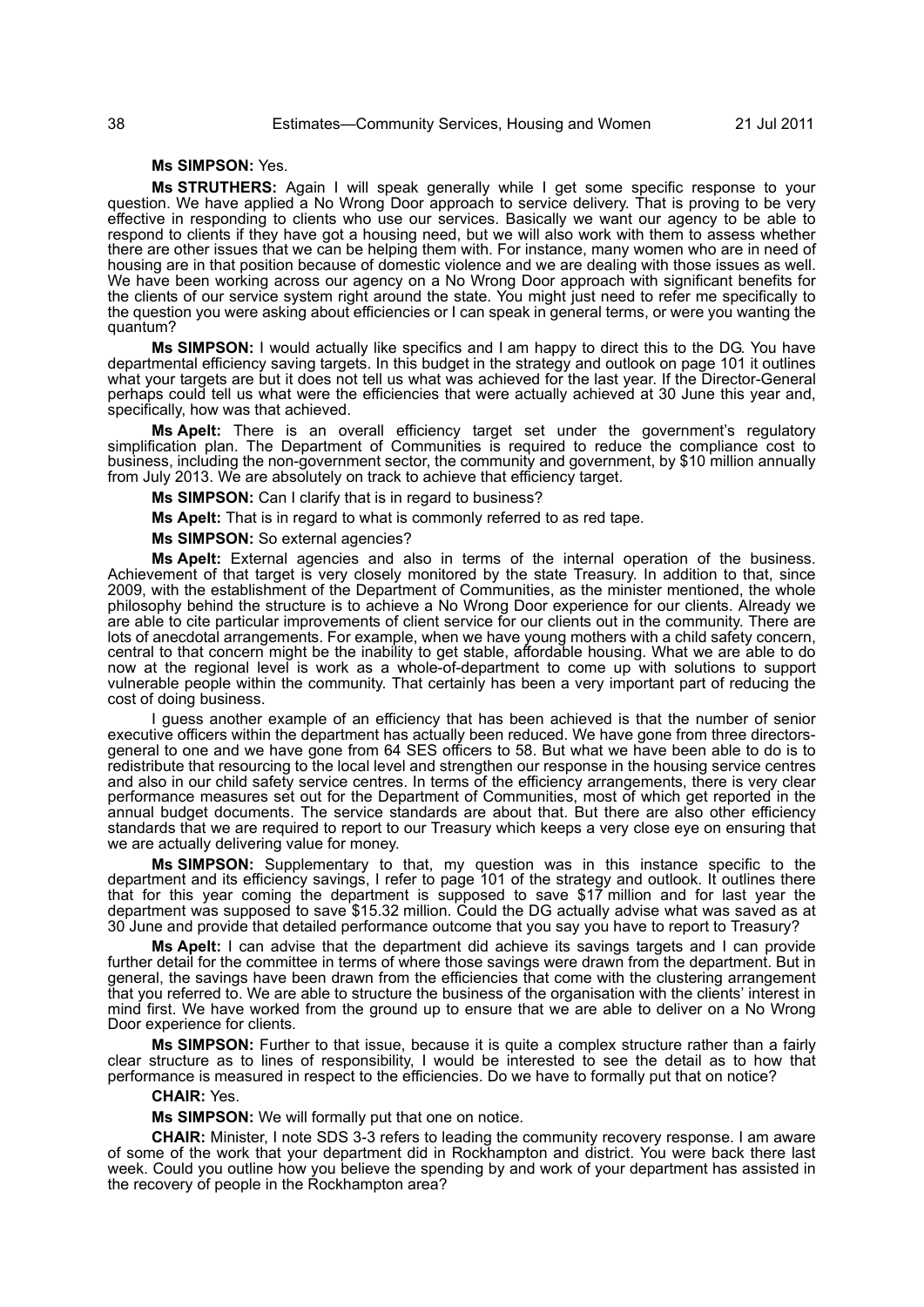**Ms STRUTHERS:** I did not have the opportunity at the beginning of this particular session, but in my opening remarks earlier on the Housing session I mentioned that it has been a mighty effort from my department and non-government organisations across the state. We have had over 2,600 or more staff on the front line of community recovery activity, including in your region. We all sat glued to our TVs as the water was rising in Rocky and around the region. We were very concerned for the people in your area.

Last week at Port Curtis I met with John and Diana Ritter. The aim of that meeting was for them to meet up with a donor to the Premier's relief fund, the Catholic Diocese of Rockhampton, which generously donated over \$100,000 to the Premier's relief fund, both through parish donations and from its own organisation. In talking to John and Diana, it was very clear that people have recovered reasonably well, but still there is some anguish. They are still rebuilding. For instance, John and Diana are still restumping their house and doing some work to flood proof it.

The will recovery effort has been an amazing effort. On a number of occasions the Premier has said—and she has said it basically from day one after we had been impacted so heavily across the state—that this is going to be a physical recovery and a reconstruction effort of mammoth proportions, but also it is going to be an emotional recovery. My department has been involved in both. We have been providing hardship grants and payments to people in your region. We have been providing emotional support and housing support. There is a range of areas where our staff have been very active in your local area and the broader Central Queensland region. If you want it, I have some specific information in relation to the range of assistance provided in Rockhampton and the broader region.

**CHAIR:** I think that is relevant to outlays from your department. Just before you give me that detail, as a follow-on from my original question, I note that for 2011-12 there is an additional \$20 million mentioned to help re-establish functioning and networks. That is NDRRA funding.

**Ms STRUTHERS:** I think you are aware, Mr Chairman, that the National Disaster Relief and Recovery Arrangements are a federal-state cooperative arrangement, with the federal government putting up about 75 per cent of the expenditure and the state 25 per cent. I will go through some of the support we have been able to provide in your region. Under the community recovery and wellbeing package—I think is the first time that the package has been activated across the nation; we announced it on 6 April having reached an agreement with the federal government—the Rockhampton Regional Council has received about \$450,000. It will receive a community development and engagement initiative package over two years to employ community development officers and fund local priorities.

They will also receive flexible funds of \$250,000 over two years to implement community development and engagement activities to support recovery, community rebuilding and future preparedness. This is to help lift the spirits of people and encourage them to support each other. I have attended some of those events. Some communities have held community festivals. I have been to some in Brisbane where, using funding under the NDRRA arrangements, people have brought the community together to try to share a bit of festivity and fun, as well as provide access to information and support stalls. That is the kind of thing that the Rockhampton Regional Council will be able to do in your region, as well as build on planning for the future. Fingers crossed, we do not want any more disasters, particularly of this sort of scale, but the reality is that we have to be prepared. Certainly a lot of individuals and families in your region have received significant financial support. I think over 1,300 payments have been made through my department to people in the Rockhampton LGA area.

**Mr CHOI:** Minister, my question is about youth justice. I am concerned about young people who are at risk of reoffending. Can you inform the committee what you and your department are doing to try to assist young people who perhaps are at risk of reoffending and try to get them some assistance to get back on their feet and back on track with their lives?

**Ms STRUTHERS:** I thank the member for his interest in youth. It might have been a year or so ago now when you invited me to your area to a youth festival as part of our Youth Week activities. The member for Redlands was there as well. You were really keen for me to meet people from one of your youth services, which had set up a mobile van. I had not seen it before, but they were hooked up to electric guitars and all sorts of things so that young people could have a bit of a soft entry into getting support through that service. They were doing outdoor activities as a way of engaging with young people. That is the kind of thing we need to see and we are seeing all around the state.

There is some very impressive work happening in your local area, around Brisbane and all around the state where very dedicated non-government organisations are working with staff in my department or with funds from programs in my department to try to engage young people back in school, engage them in skilling opportunities, engage them in work. We know if young people are learning or earning, they are less likely to get into strife and cause harm to other people. I accept that some young people cause enormous harm to themselves and to others. It is important that we have initiatives like our youth support coordinators in your region and all around the state. Those coordinators are engaged by non-government organisations to work actively with schools. This program is run in partnership with Education Queensland and my own department and they are getting great results. We are acknowledged nationally for the fact that the Youth Support Coordinator Program is reducing youth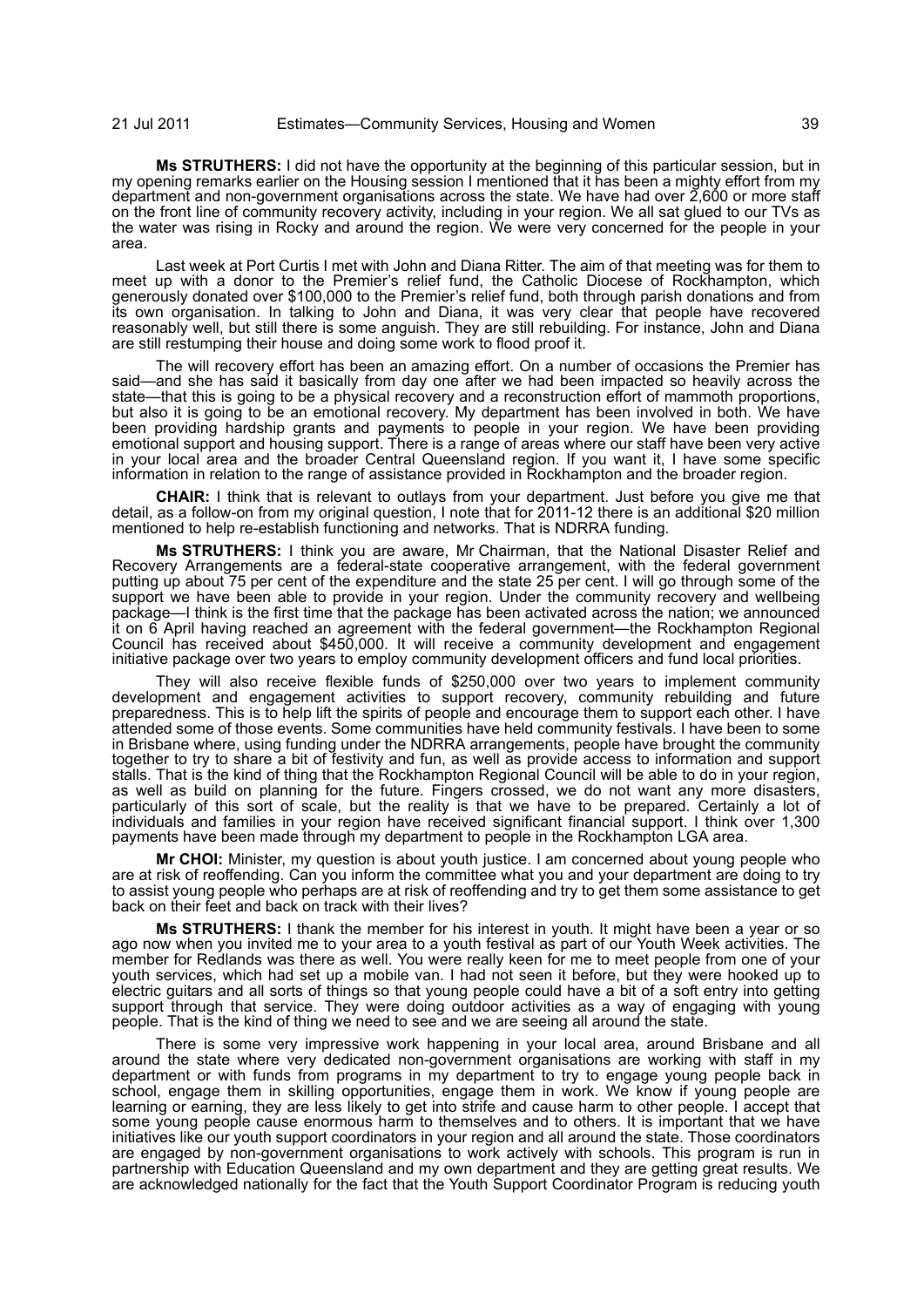homelessness as well. If we can reduce youth homelessness and get people settled into stable accommodation with significant other adults around them, looking after them and mentoring them, we have a much better chance of getting them on track.

I mentioned the Youth Opportunity Program operating out of Cairns by ACT for Kids. It is achieving great results, getting young people back into school, into work and halving the rates of reoffending. Those are the sorts of initiatives that we need to see and we are seeing. We need to build on that all around the state, including in your area. I thank you, member for Capalaba, for your support. I was very pleased to attend that youth festival. I am sorry I cannot remember the name of the service. I am happy to praise them and put them on record.

**Mr CHOI:** The Cage Youth Foundation.

**Ms STRUTHERS:** I say good on the people involved with The Cage. I was very impressed with the work they were doing and the way they were engaging actively with young people in the Redlands area.

**Mr O'BRIEN:** In that vein, I am interested in Far North Queensland. I am wondering what the government is doing to prevent young people in Far North Queensland from offending. Can you give us some specifics on that, please?

**Ms STRUTHERS:** Again, I know of the member's interest in this area and the active work he is doing to expand programs in Far North Queensland, both in remote Indigenous communities and also out of Cairns. I mentioned the Youth Opportunity Program. We have put an additional \$1.3 million into this budget to continue that program, because it is getting such good results. The Youth Justice Service operating out of Cairns services the remote communities. I have visited them a couple of times. They are doing great work. They use the internationally renowned and evidence based CHART, Changing Habits and Reaching Targets, and ART, Aggression Replacement Training, programs. Basically, they reduce reoffending by getting that attitude change I spoke of earlier, changing values and getting young people to understand the impact of their behaviour. In Far North Queensland, through our Youth Justice Service, young people on youth justice orders are signing up to those programs, which operate over a number of weeks. They have to make a commitment to the program as part of the agreement with their order.

There is a lot of good work happening in North Queensland. I have seen some really good Indigenous services using adventure based models, as well as some of the more therapeutic models and complementing that with the housing support that I have seen in North Queensland. As I said, and I think you have all made comments about this, unless you really tackle all the issues that are impacting on young people's offending, you are not going to turn around that behaviour. You cannot just lock them up, you cannot just give them a fine; you have to have a system in place that understands and deals with those issues. The profile of a lot of our young people who are serious offenders or serial offenders is generally one where they come from a home that was not the best; was not stable; was pretty dysfunctional. They have a history of abuse where they have been subject to abuse. Many of them are also on child protection orders because they have not been cared for appropriately. That is a very common picture for many of those young people. The aim is to work early to try to turn those around those antisocial behaviours that are harmful to others and to themselves, and get them back on track.

You have some great stuff happening in the remote communities. Yesterday I met with some people from Mornington Island. They are doing great youth work and there is a whole lot happening. That might be in the area of the member for Mount Isa, if I get my geography right. Similarly, it is happening across your community. I have been to Aurukun and other places. It is tough at times. Young people in those remote areas do not have the same opportunities that we have in Brisbane, the Sunshine Coast and other parts of the state. However, there is a lot of goodwill in those communities. The community safety plans and the other approaches being adopted show that people are really working hard at this effort to turn around youth offending.

**CHAIR:** Minister, in your opening statement you touched on administering funds in relation to assisting seniors or other people with financial stress. This is at page 3-10 of the SDS. What funding and assistance is available to help people cope with cost-of-living pressures?

**Ms STRUTHERS:** I have visited your community on many occasions and I know you have a significant seniors population around Yeppoon. They have chosen a lovely part of the world to settle and retire in. Your area has around 15,000 or so Seniors Card holders. In your area a lot of people are receiving the benefits of our concessions program. This year, we have increased that concessions program. In a difficult fiscal environment we were able to increase the electricity rebate to \$230 a year. We were able to increase a number of rebates to support seniors, including one that we introduced last year. I had some data to show that about 1,200 people have taken up the heating and cooling rebate. People with multiple sclerosis and related conditions can now access that rebate. In your area, a number of people are accessing those benefits.

You also have some great seniors' services. There are some people who are very active in your community. They are pretty concerned about some of the social isolation of others who are not so active. I commend those groups in your local area. We are very keen to continue to support people with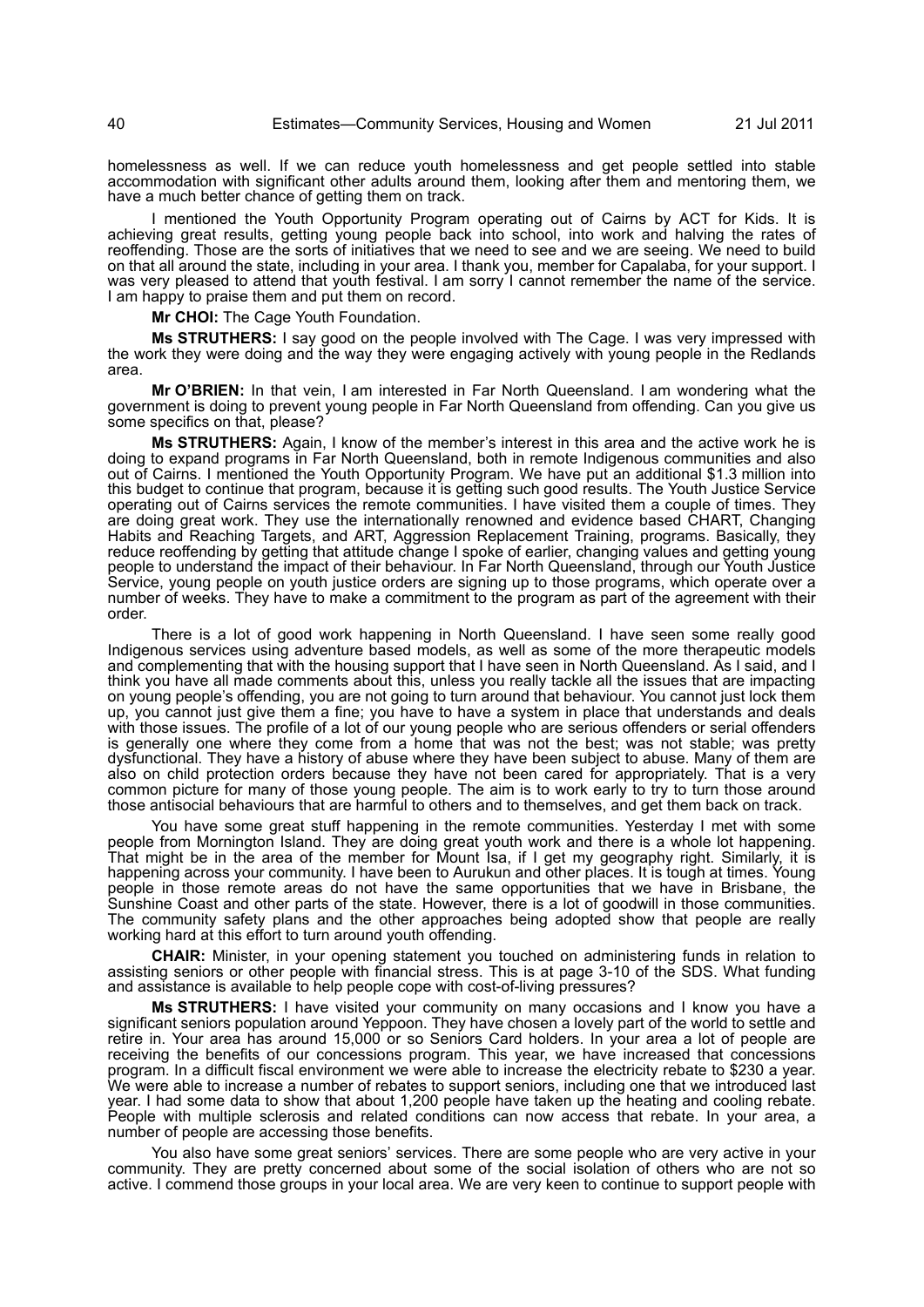cost-of-living pressures. That is why we abolished the ambulance levy and people will see relief from that policy. Although that was not my department, my department administers a number of concessions on behalf of seniors and I am very happy that we were able to increase those this year.

Mr Chairman, I have a response to an earlier question about young people being drug tested. Young people in detention are only drug tested if they show signs of or the side effects of drugs. Queensland Health administers the test on behalf of my department. No drug tests occurred in the past 12 months.

**CHAIR:** Thank you, Minister. That was your question, member for Redlands.

**Mr DOWLING:** Can I ask a follow-up to that answer? You are saying that no offender in detention was drugs tested last year?

**Ms STRUTHERS:** That is the advice I have. I will get some advice on the policy underpinning that. But as I said, if they show signs or the side effects of drugs then we work with Queensland Health to administer a drug test. I would imagine that, because they are youth and because of issues around young people not being adults, we are not routinely or automatically issuing drug testing. I will check that out. You have raised an important issue here.

**Mr DOWLING:** There were another two components to that. They related to people on parole and/or on probation, and it is normally par for the course that they are routinely or randomly tested. I will concede that there may be a policy differential between adult offenders and junior offenders. Those two other components are outstanding. I appreciate that is on notice.

**Ms STRUTHERS:** We will get back to you about that but it is my understanding that because they are youth we do not routinely do that drug testing. If there is an issue and they are showing signs of it or the side effects of drugs, then we work with Queensland Health to do that. If you just bear with me for a moment.

**Mr DOWLING:** Absolutely. I am sure, without being clever about it, that drugs testing includes alcohol as well as other mainstream drugs.

**Ms STRUTHERS:** Our department does not screen young people for drugs before entry to detention centres. Drug testing may be tested in the community as part of a condition of a court order. Drug testing data is not collected as part of our systemic processes. Queensland Health screens all young people on entry to detention centres for general medical assessment. If a young person in detention has drug problems, the on-site Queensland Health staff would assess the young person and link with specialist services in Queensland Health and these specialist services would be provided.

My understanding is that we do take this issue very seriously, but it is not a routine drug-testing arrangement. We do work case by case, one on one with young people, particularly if there is a history of substance abuse. I get routine reports on activities in our youth detention centres and I am very confident and pleased with the reports I receive that we do not have a drug problem of any significance that I have seen through that reporting over the last couple of years. I guess, as that advice says, if there is a young person with those issues we would be working with them on a case-by-case basis with Queensland Health to deal with any of those substance abuse issues.

**Mr DOWLING:** As a follow-up to that, you said that unless it is a part of a court order for someone on parole you do not routinely necessarily drugs test. Minister, do you or your department have any idea how often that occurs that those conditions are imposed on parole, where they are subjected to that? I am operating on the presumption now that it would be valid or relevant if the offender was found on charges related to drug abuse and drug use or drug related crimes. I am just wondering if there is a prevalence there through the court system where they are imposing those kinds of conditions. I appreciate it is a different question, but it flowed on beautifully from your answer.

**Ms STRUTHERS:** I appreciate your question and the seriousness of the issue. Where people have a substance abuse problem you obviously have to deal with that if you are going to turn around their offending behaviour. My understanding is that this is more the province of the Attorney-General through the Children's Court and the court data. I will await some advice on that. It is my understanding that conditions of orders would be recorded by the courts. I do not have an understanding of the prevalence of those conditions. It would be at the discretion of the magistrate as to what conditions were imposed on the young person's order. I understand that that would be reported by Julie Dick in the Children's Court report annually.

**Mr DOWLING:** I appreciate that. I was hoping that because they come into your area of responsibility at the end of the process you maybe have an idea of its prevalence within your ministry. I accept that it is probably more an Attorney-General type of issue. It just lent itself to your portfolio. That is the only reason I ask that. Thank you.

**Ms STRUTHERS:** In finalising that issue, we do take those issues, as I said, very seriously. A lot of our youth programs are working with young people. I mentioned some of the adventure based activities that PCYCs and others run. I think there are about 48 of those now because I opened one recently in the Burdekin. They are doing great work in encouraging young people to have what is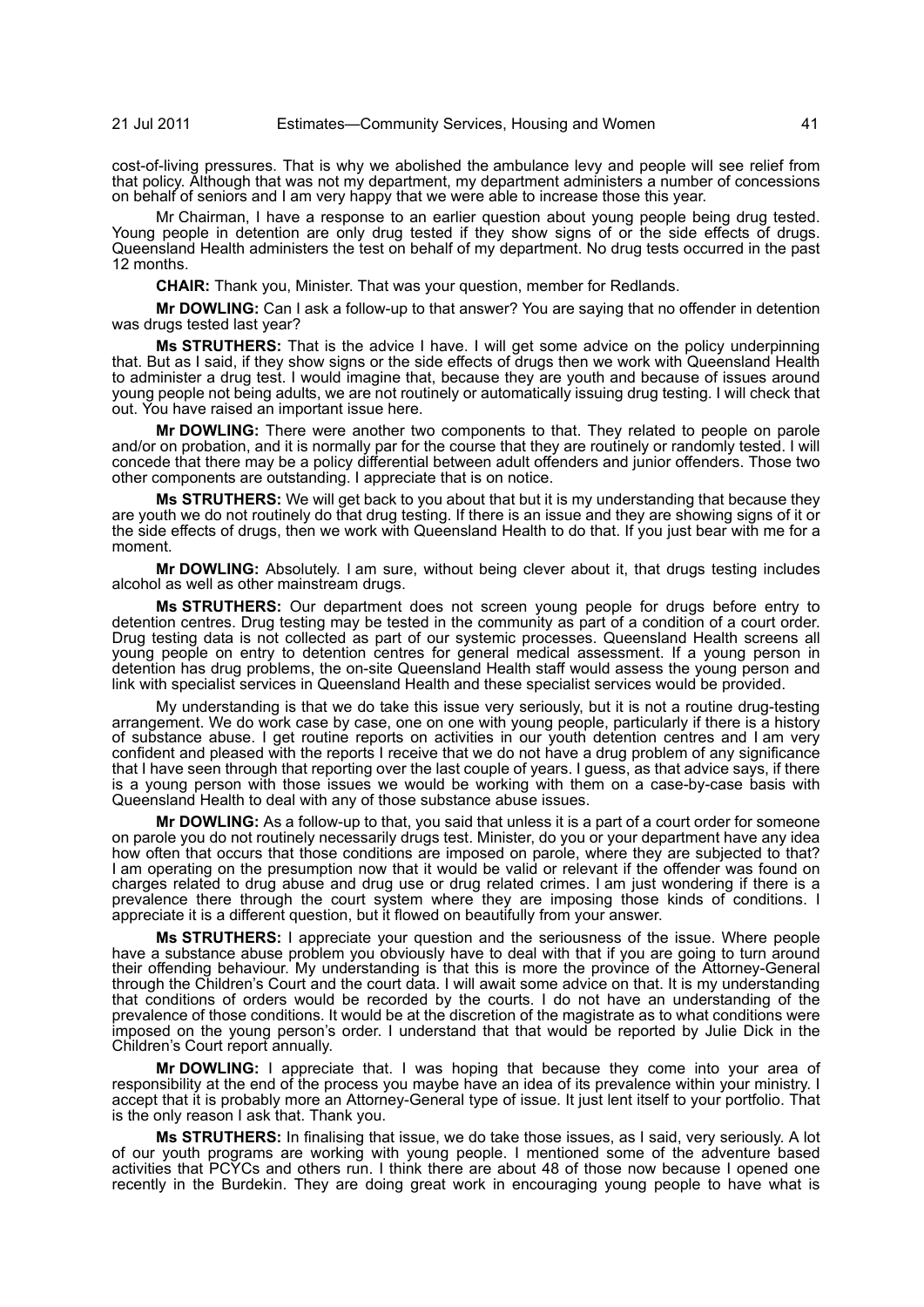commonly referred to as natural highs rather than drug induced highs. That is a great message to young people: get out there, get fit. You can see great results in Palm Island and places like that. There is a retired boxer—and I cannot think of his name even though I have met him a couple of times now putting a lot of effort into those young people there to get them interested in sport, feeling fit, feeling good about themselves and therefore hopefully feeling better about others and more respectful of others.

**Ms SIMPSON:** I have a question following on from the earlier questions with regard to departmental efficiencies. Could the minister advise how many people across the department are currently employed at the SES level?

**Ms STRUTHERS:** I will get some advice on that. I am happy to take another question while we do that.

**CHAIR:** I think the member for Beaudesert has a question.

**Mr McLINDON:** In relation to the NGOs, community groups and council funded organisations, they are doing so much work. What I am seeing and hearing more and more is that they are really struggling to be able to raise money. Gone are the days when they can roll a barbecue out, paint a few faces, put some balloons out and raise a couple of thousand dollars. Public liability is absolutely killing these organisations which are doing so much good work. They find it really hard to raise money. In one instance, a group was up for \$7,000 just to use a park for one day. They only raised \$5,000 or \$6,000 so it was not even cost neutral. Is there a way that your department could look at the possibility of an umbrella type arrangement for public liability for NGOs, community groups or local government backed organisations to empower them to raise more money, which takes the impost ultimately off the taxpayer as well? Is that something that you could look at either in this budget or into the future?

**Ms STRUTHERS:** Again, I appreciate your interest in this area. That sort of expenditure for NGOs is causing them some concern. At the height of the insurance industry downturn in which a number of big companies were in strife, about six or seven years ago I recall our Treasurer and Treasury officials working with our community services agencies to work out a scheme through Suncorp to try to help with those public liability issues for NGOs. I am not sure where we are currently at with some of our supports. We certainly provide assistance by way of funding. Particularly with our output based funding, NGOs can use that money as they need to across those expenses. If anybody else can provide me with advice specifically in relation to public liability, I will get back to you on that. I understand; I hear those concerns. I was recently—and I do not think it is quite in your electorate—at the Caddies Youth Service at Jimboomba.

**Mr McLINDON:** Yes, it is just in my electorate.

**Ms STRUTHERS:** They are a great mob down there. We were able to give them \$150,000 for a youth worker just recently. That is a growth area, as you would know, into Flagstone, and Jimboomba is growing. When I was a kid that was where we went for a Sunday drive if we went out to Macleans Bridge or out to Jimboomba. It is booming now. There is lots of growth and lots of activity. That service at the Jimboomba community centre has a range of services including Caddies Youth Service.

**Mr McLINDON:** I appreciate the money you have given to Caddies Youth Service.

**Ms STRUTHERS:** They have got issues. Like other services, they basically have administrative funds across each of their funded program areas and they pull that in order to pay expenses such as insurance and public liability when they have events. I will check on where we are currently at. I would imagine that it is more that we provide the funding. That has been an input in previous funding arrangements. As we move to output based funding it is really at the discretion of the services how they use that funding.

I will just go back to an earlier question about our SES numbers. I think the member for Maroochydore asked about the numbers of SES positions. There are 58 and that does not include our director-general. So it would be 59.

**Ms SIMPSON:** If I can follow on from that, Minister, in respect of the department, you may have reduced the number of DGs but you increased the number of SES officials with the merger of the department; is that not correct?

**Ms STRUTHERS:** I do not think that is, actually. I think the director-general answered you earlier in relation to that. We have reduced the number of SES positions.

**Ms SIMPSON:** Within the annual report reference was made to a total of 33 SES positions and that increased in 2010 to about 60—on page 182.

**Ms STRUTHERS:** Are you referring to the budget papers or the department's annual report.

**Ms SIMPSON:** The department's annual report referred to an increase from 33 up to 60.

**Ms STRUTHERS:** My data is showing me a reduction. So let us just clarify that.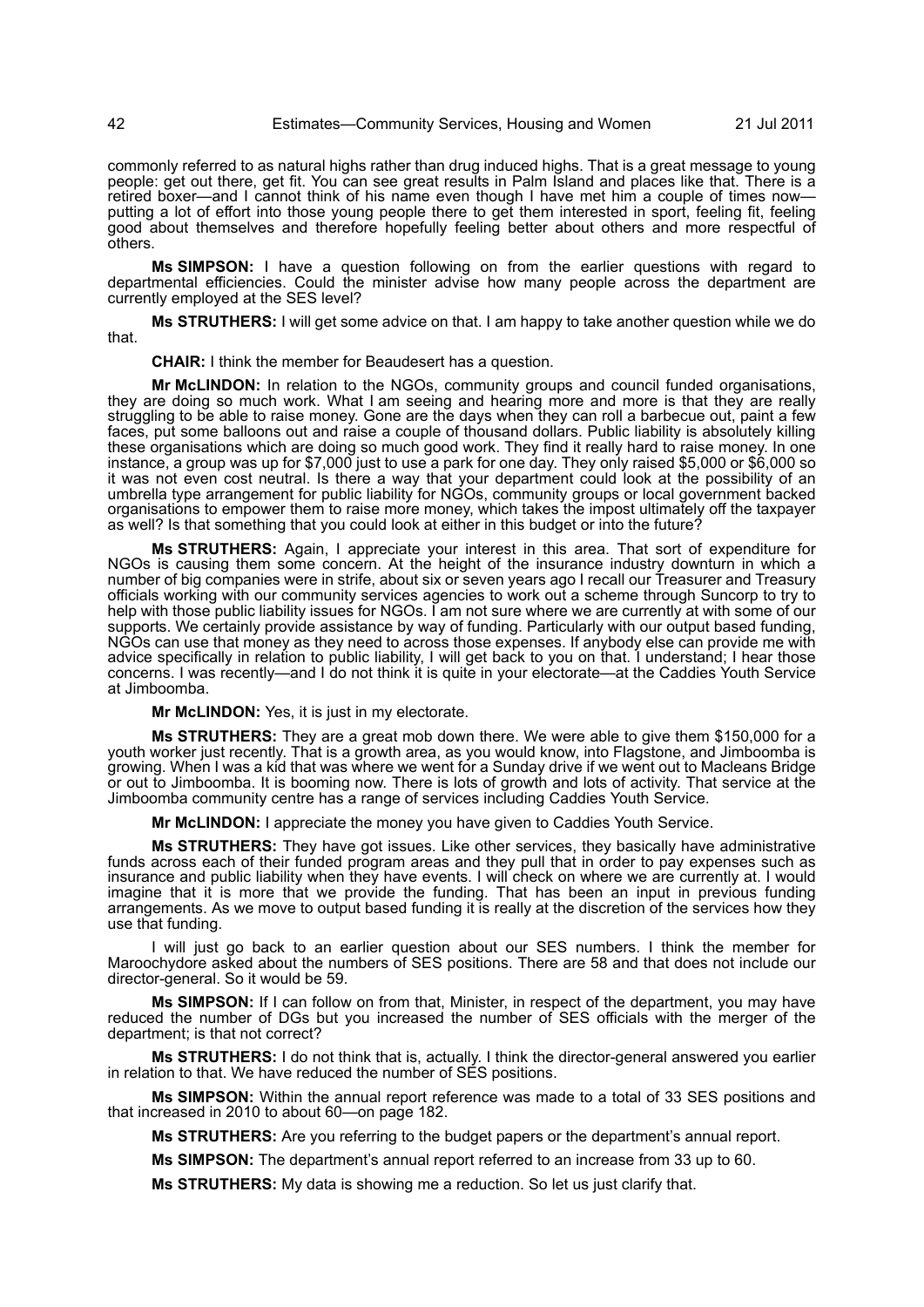**Ms SIMPSON:** We will take that on notice to get clarification. Further to that, the director-general and the minister responded to my question on how they were meeting the efficiency drive. I note that the cost of supplies and services has almost doubled from \$233.3 million to \$534.7 million. This was also in the annual report. Perhaps the director-general could give us an update with regard to where these services were at on 30 June 2011.

**Ms Apelt:** I am very happy to supply the details of the supplies and services budget for—was it 2010-11?

**Ms SIMPSON:** For the end of the 2010-11 financial year.

**Ms Apelt:** We will supply that before the end of the session.

**Ms SIMPSON:** Thank you. Is the cost of supplies and services something that is normally compiled prior to a budget estimates hearing?

**Ms Apelt:** Obviously supplies and services is a standard item that we do budget for on an annual basis. It does obviously feature in every annual budget for the department.

**Ms SIMPSON:** I ask a question, again in regard to NGOs. They have been asked to go and find efficiencies. We are told that the department has found efficiencies, but there is quite a substantial increase in the cost of supplies and services. Many non-government organisations are currently experiencing huge increases in operating costs, including electricity and fuel, at the same time that they are facing ever increasing demand due to the increasing cost of living faced by its hardened community. If Labor's carbon tax is passed, both costs and demand will escalate again. What will the minister do to help these vital organisations meet these costs and demands?

**Ms STRUTHERS:** The budget papers actually indicate that we have provided a 3.75 per cent indexation on all of those grants to NGOs. We are very aware of cost pressures. That is standard practice. We have a good record in this regard of indexing grants, and this year it was 3.75.

**Ms SIMPSON:** Is the minister satisfied that that is sufficient to cover the higher increases in electricity and water and in addition to the looming impact of the carbon tax and its costs upon these organisations?

**Ms STRUTHERS:** It is certainly equivalent to or above the CPI. On that basis, it is a reasonable indexation that is provided on those grants.

**Ms SIMPSON:** I ask the minister: in respect of the flood recovery, we all acknowledge what a wonderful job our volunteer organisations did as well as many outstanding members of the department as well. Particularly in relation to our volunteer sector and the NGOs in terms of their response, I ask: what lessons have been learnt in terms of the department's flood recovery response and how are these to be implemented?

**Ms STRUTHERS:** I thank the member for the question. Through our director-general we are leading the human and social services recovery stream within the overall reconstruction effort. Linda Apelt, as director-general, meets regularly with our NGO partners. Where would we be without the Red Cross, Vinnies, Lifeline and all the others that have contributed so well?

I was in Murphys Creek a few days ago. The volunteer at our community recovery centre was a guy who put up his hand for the Red Cross and came up from Sydney, and he is still here. He is going to live here now. He loves it. He calls himself a Toowoomba boy now. I did not realise that the Murphys Creek people probably relate more to Toowoomba than they do to communities at the bottom of the range. He is certainly a symbol of the great work that has been happening through our NGO partners.

Through this ongoing committee arrangement that feeds through to the Reconstruction Authority, we are working actively with our NGO partners to feedback and report on the learnings from the flood recovery effort. I am pleased to hear you acknowledge the great effort, because there has been unprecedented hardship and suffering but unprecedented effort. The logistics of managing this postrecovery effort have been enormous but extremely well done. The leadership provided across the state on this issue has been outstanding. I personally take the opportunity today to commend our Premier, because wherever I go at the moment people are saying what a mighty job she has done. She acknowledged herself that she is standing on the shoulders of giants. I think it is fair to say that we have one of those giants sitting next to me. Linda would not have got much sleep during that period in leading the human and social services recovery effort. It has been a well-organised, well-structured arrangement through the Reconstruction Authority and in the way that we have reported back.

I have a note here indicating that this subcommittee has been meeting regularly. It was instrumental in designing and developing the mental health recovery plan and the community development and wellbeing plan that we spoke of earlier. We are not waiting for the next disaster. We are not waiting until then. We have actually been able to implement plans as we go along and learn as we go along. We know, as I said earlier, that this is as much about physical recovery for people as it is about an emotional recovery. You would be meeting people whose spirits are low. They need to be lifted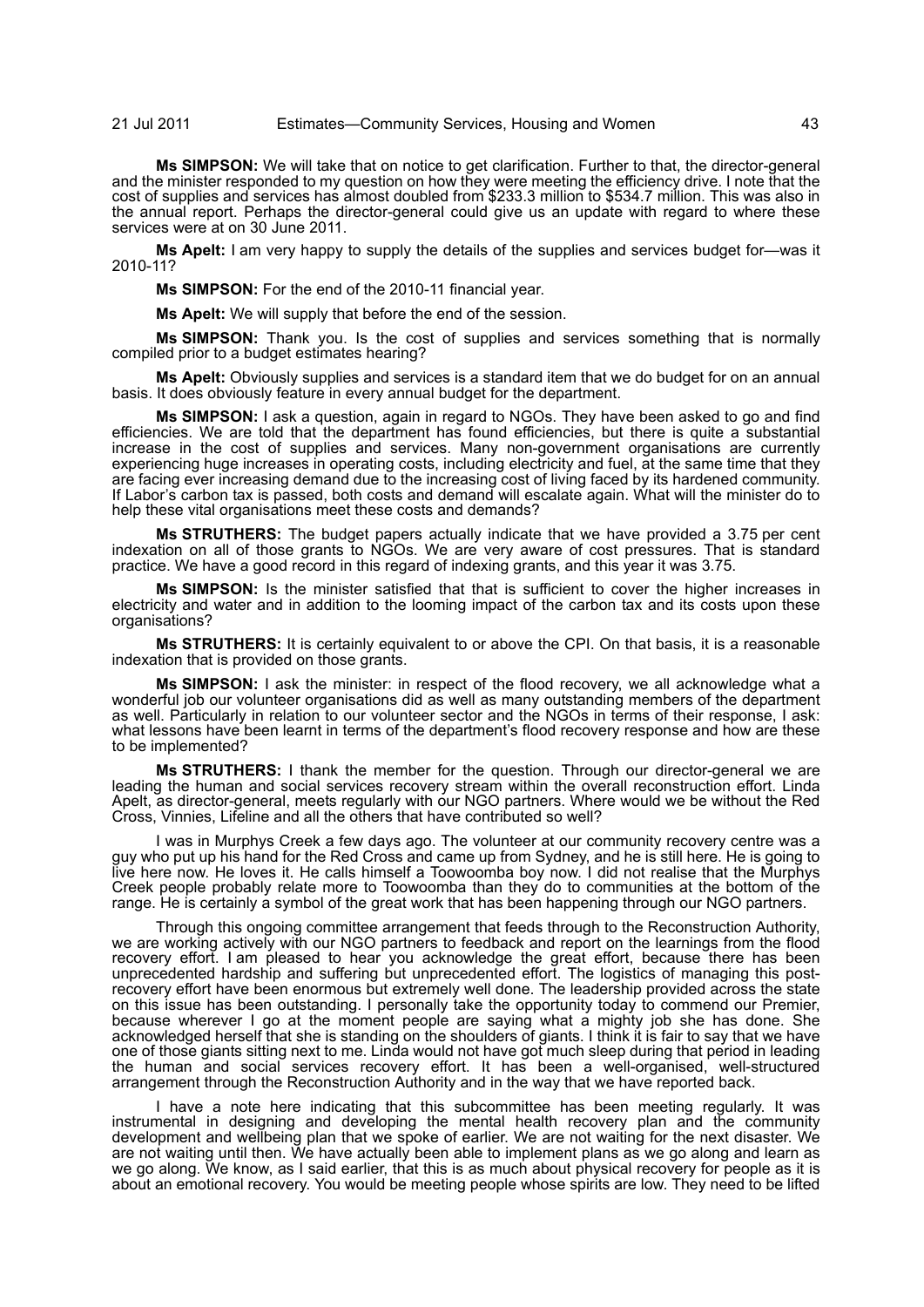and supported. In terms of our financial counselling package, again the human and social services subcommittee, as part of this Reconstruction Authority structure, was instrumental in identifying early on the need for enhanced financial counselling. We negotiated with the federal government through the Premier to get a significant boost to that funding as well.

The message in response to your answer is that it is not as though there is a report underway that will be available in 12 months time specifically. Some of that will occur, but we are doing a routine assessment of what is needed and following up on that. I commend those efforts. As you travel around the state you actually get very emotional when you meet these people, because you are meeting with people not only who are involved in the recovery effort but also who are needing support and you see how appreciative they are.

At Grantham the other day I met with Ken and Fran. You might recall that Ken and Fran were the couple who escaped out of their car as the water rushed through Grantham and they swam over to a leopard tree and clung to that tree for three hours. They are doing pretty well, but it does not take long to scratch the surface and know that Ken and Fran need a lot of support. Julie Johnson and her team have set up in the community the Grantham Community Centre facility, installed by our department. Next to that is the Grantham Community Recovery Centre that has been active and busy for many, many months now. We are learning all the time about what is needed and how we can do this better, but the important thing is to get it right now. I think there is some great work being done and there are some great signs that that work is improving the lives of people right now.

**Mr O'BRIEN:** Can I continue in that vein because, Minister, what I would like from you, if it is possible, is more specific information on the programs that you are running in Far North Queensland with regard to victims of Cyclone Yasi and the sorts of programs that your department will continue to support this year. You mentioned financial counselling. I am interested specifically in psychological support for people, because a lot of those people are hitting the wall now six months after the event. So I am interested in the specific support that your department is providing around that, as well as other areas of support that you are providing.

**Ms STRUTHERS:** Again, I am happy to talk about this area. I think it has been a massive undertaking not only through my agency but also through our non-government partners and others this year. Despite that effort, we have still been able to get on pretty much with business as usual. I think that has been a great credit to our agency.

Specifically in North Queensland and Far North Queensland, when I visited the Cassowary Coast a few months ago the mayor and others were working with NGOs to support people with housing needs. That is an ongoing need. People need to be rehoused if their informal relationships are breaking down, and the housing service through that council is working well with us to help people get housed. They are recipients as well of the community development and wellbeing package. That has been rolled out to 17 local government areas around the state.

There are other parts of North Queensland that are benefiting from the mental health teams there. That is more in Curtis Pitt's area and the Minister for Health's area. I can assure you that no-one is being left out here, and that is a very important message. As I travel around I keep reassuring people in Theodore and other places I have been to that no-one is going to be forgotten. This is unprecedented in the way that it has affected nearly 95 per cent of the state. But even the small communities are on the radar and getting support, and they are on the radar of the Reconstruction Authority as well. So there is a lot happening and a lot will continue to happen.

**Mr O'BRIEN:** Minister, does your department provide any support to people dealing with insurance companies in terms of people who may be having difficulty with their insurance company? Can you give us some details on any support your department can give in that vein?

**Ms STRUTHERS:** There has been individual support through the community recovery centres. Case by case people are being assisted. The Law Society and Legal Aid are helping people. The couple I mentioned earlier whom I visited in Grantham the other day, Fran and Ken, have free support through Legal Aid to pursue action against their insurance company and to get an outcome from their insurance company. So there is a lot of pro bono work or free support work being provided and that is the goodwill that continues. So there is case-by-case assistance.

In relation to the broader policy issues, they are being taken up by our federal colleagues as well. Anna Bligh has been pretty forthright in saying that this has not been good enough. Insurance companies in general have not necessarily treated people fairly and justly and in a timely manner. I think there is an inquiry underway at the moment—I will need to get some details for you. There has certainly been a lot of attention and the spotlight has been on the insurance industry to have a good look at this issue. Some people, particularly in the flood affected areas, have been caught with tight definitions around floods, storm surge and what caused the water. That has particularly been evident in the Lockyer Valley. It was quite a unique and tragic series of events there. All these issues need to be sorted through. But we are certainly helping people on a one-to-one basis as well as dealing with the broader policy implications of insurance industry guidelines and practices.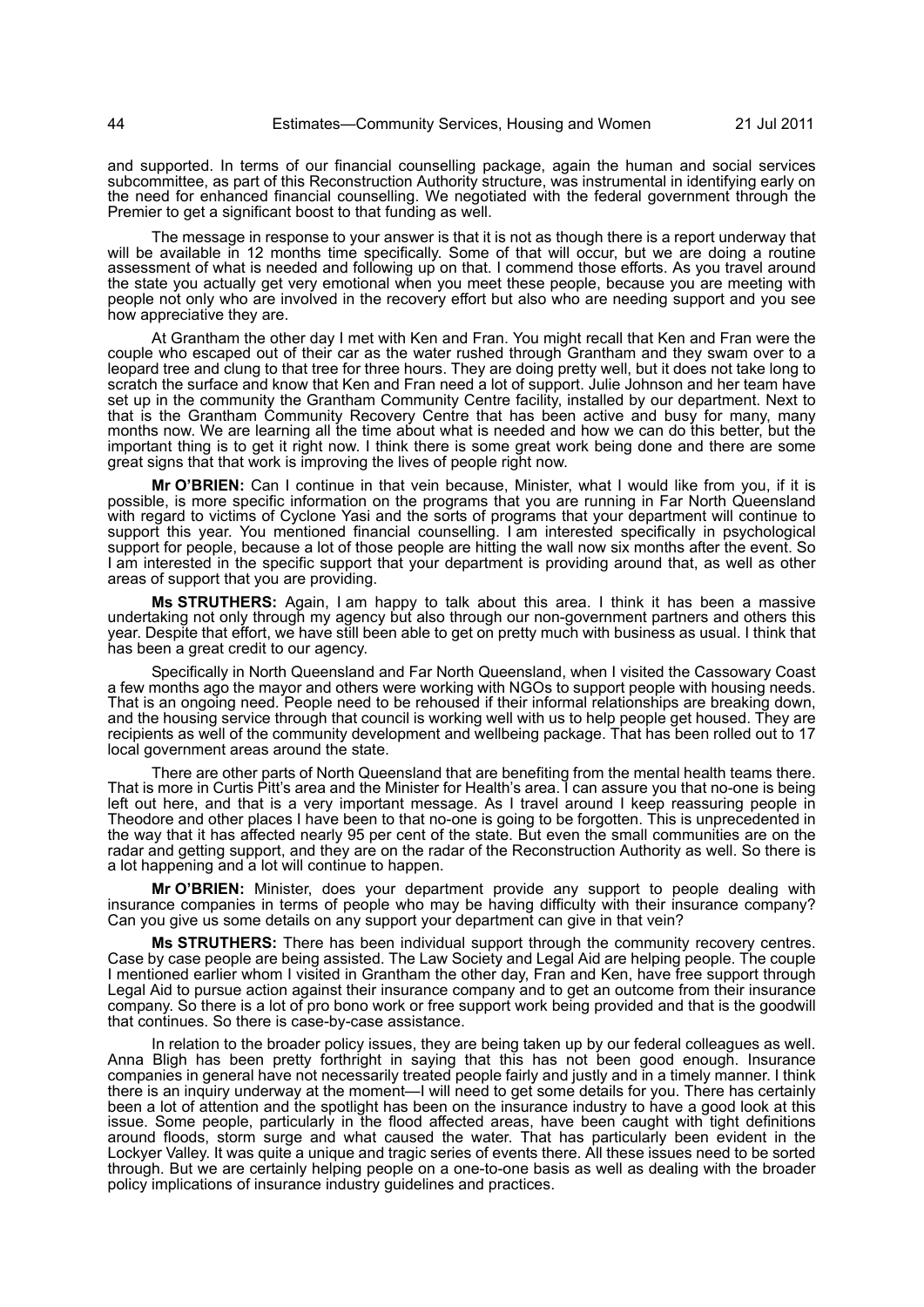**Mr O'BRIEN:** Has that Legal Aid support that you mentioned also been made available to people in Far North Queensland?

**Ms STRUTHERS:** My understanding is that it is state-wide and that cyclone affected people as well are getting the benefit of that assistance. There are still free help numbers. Community recovery centres in high-need areas are still operating. Help is still available. People are still processing applications. As they get an outcome from an insurance company that may be negative, they are then looking to other options. Our centres are open until December. There is certainly a lot of support available to people right around the state.

**Mr CHOI:** Minister, I have a question on domestic violence for you. I would like you to explain to the committee what services are provided by your department to assist victims of domestic violence.

**Ms STRUTHERS:** Again, I thank the member for his question. I apologise that I could not attend a recent meeting that you had been active in convening in your own area, but I know that senior departmental staff attended and one of my ministerial staff attended. So I know that you have been active in your own area in supporting people who are affected by domestic violence and in getting support for your service system there, and that work will be continuing.

Right across the state we have a system of domestic violence services. We have integrated responses and, again, in this budget we have funded a trial specifically in Rockhampton. The member for Keppel is very involved in that project and knows a lot about it. I have been to Rocky a couple of times to see that project in action. We have integrated responses on the Gold Coast. Across government we are spending more than \$190 million across a range of service systems including health and the policing response to domestic violence.

We have launched the report *For our sons and daughters* that gives us a plan of action over the next few years. A key part of that was to review and strengthen the domestic violence legislation. That work is almost complete. I am aiming to bring to the parliament in the next few months significant amendments, changes, to that legislation. People around the state have had their say about that. The common messages that I have heard have been things like breaches of domestic violence orders need to be taken more seriously.

There was also a quite unexpected trend. I was around in the early days when the laws were initially being developed 20 years ago, in the late eighties. One of the unintended consequences of the domestic violence protection orders has been this trend of cross-orders or cross-applications where the police will attend to an altercation between a man and a woman and they end up putting orders on both parties and both have to appear in court. So what services have asked me to take on is for the police to take a pro-investigative approach to domestic violence matters—that is, taking the time to investigate who is most at risk here, who is the perpetrator of the violence and who is most at risk, and to pursue criminal charges. That is the concern that a lot of people working in this area have. In the Redlands and other areas there are a number of incidents where a criminal offence has occurred but that is not necessarily pursued. That is partly because in some cases, because of the emotion of the event, a partner will not necessarily take criminal proceedings against that partner. The domestic violence legislation is in place to offer a civil option, an option for a protection order to protect against further violence. We are strengthening the laws and I will be in the parliament with amendments later this year.

This is certainly a very, very important issue. I mentioned earlier in the session when talking about housing that one of the biggest causes of homelessness for women and women who have children is domestic violence. We want women to stay in their own home. Your area will benefit from the HomeStay program where we are trying to work with the courts. They have the capacity to order an ouster order, to order the perpetrator of the violence to stay away from the home, to keep the women and the children in the home. We have the capacity through the safety upgrades program for our service providers to work in a very practical way, to do a risk assessment of that home with that family. If they decide to stay there, we can offer things like security screens or a home to base security system—that kind of thing. We certainly link them up with the police. We build that rapport so that they are known locally to be in need and they can get quick action. So there are a range of ways in which we are working.

It is so important that we continue to maintain a robust response to this issue. In the past it has been seen by some or dismissed by some as a private family matter. What nonsense. Sometimes this can be a case of homicide, where women and children are killed. In some cases men are subject to domestic violence as well. But in the main it is violence perpetrated against women and children. We have to have their interests at heart here, and we do.

**CHAIR:** Minister, just on another point, we have mentioned youth justice and that some of the children in that system are not very old. I would like to see those young people stay in school. What programs does the department have—and I am not talking about Indigenous students but generally—to keep young people in education?

**Ms STRUTHERS:** I will come to that question in a second. Can I just respond to an earlier question where we were offering to provide further data. Mr Tim Hodda, our finance director, can answer the question on the supplies and services budget. So, if it is okay with you, I will invite Mr Hodda to respond to the member for Maroochydore.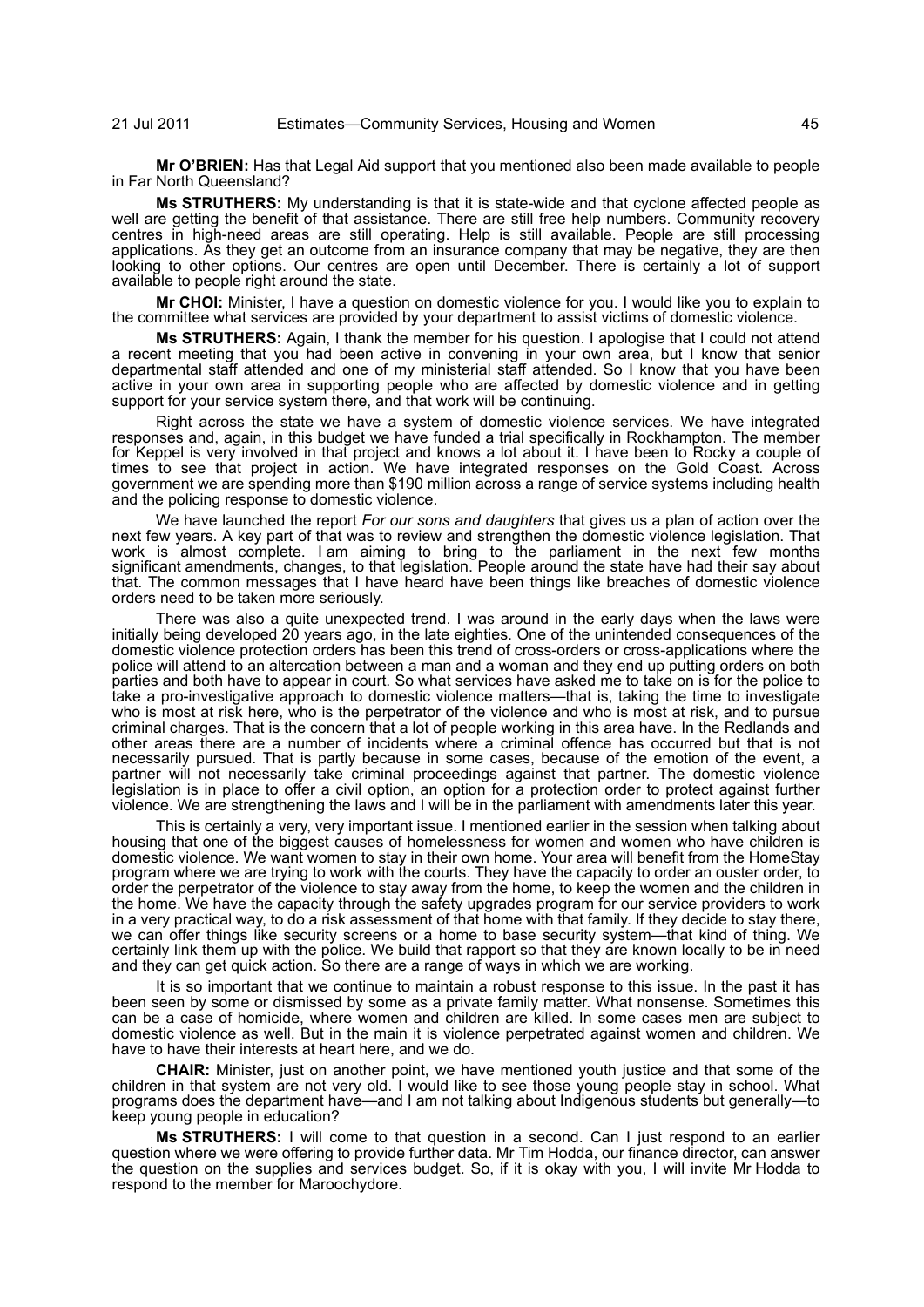# **CHAIR:** That is fine.

**Mr Hodda:** Just for clarification, may I ask for a repeat of the question on the supplies and services budget please so that I can answer it to the best of my abilities?

**Ms SIMPSON:** This is the question we had put on notice in respect of the annual report at page 185, where the cost of supplies and services has nearly doubled over the year, from \$233.3 million to \$534.7 million. I was asking what the figure was for 30 June 2011. That has been placed on notice.

**Mr Hodda:** Can I answer the question in two parts. I just need to refer back to last year's annual report, if you do not mind. I can probably prepare that out of session for you. With respect to 30 June 2011, our annual statements will not be finalised until 31 August, after my director-general has signed off the statements after they have been audited by the QAO. They will be published in later September or October. As an indicative guideline, the budget as presented in our Service Delivery Statements for 2011-12 has a supplies and services budget of approximately \$693 million. That includes maintenance of over \$212 million, rates for our housing and other property portfolios of over \$120 million, and then a range of other supplies and services that support front-line service delivery. So we have things like office accommodation leases and contracts that support operations. So we are seeing a growth in those areas to support the increased investment in 2011-12 for our front-line service delivery as announced in the budget. We are increasing resources for disability services and child safety and protection, for example. So if we are increasing staffing we need to increase the support structures around that staffing. That is the principal reason for the increase in supplies and services.

**Ms SIMPSON:** If that is the indicative figure for 30 June, that would answer that question.

**Mr Hodda:** The indicative figure for 30 June per the published budget is approximately \$645 million. That is per page 3-21 of this year's SDS. As I said, my director-general will sign off the statements by 31 August for publication and annual report.

**Ms SIMPSON:** I have a question on the issue of domestic violence.

**Ms STRUTHERS:** I have another answer we can provide during this session, if you would like that. My director-general has a response to an earlier question from the member for Maroochydore.

**Ms SIMPSON:** As long as there is time for us to ask further questions. I want to talk to the minister about domestic violence and about our seniors. I know that we are starting to run out of time.

**Ms Apelt:** I have some further clarification in relation to the question from the member for Maroochydore about savings targets for the Department of Communities. The reporting on savings was for 2009-10 in relation to the \$10 million savings target. This applied to the department and reporting back to our central agencies. I mentioned Treasury, but the Premier's department also takes an interest in that savings target. An additional \$2.5 million was applied in 2010-11. The balance of around \$4.5 million relates to the savings target applied to the old department of communities and child safety which was carried forward in the base. That is just further clarification as to what those savings targets were as a breakdown. As I mentioned earlier, all targets were met.

With respect to the earlier question about ERAP, I would like to provide clarification-

**Ms SIMPSON:** With respect, there was another part of that question in regard to what was reported to Treasury—the specific breakdown on how those efficiencies were actually achieved.

**Ms Apelt:** The efficiencies were achieved through corporate savings across the whole of the department. Progressively, as I guess the clustering arrangement has come together for the Department of Communities, that has become an easier exercise because we have been able to achieve economies of scale, particularly with our procurement policies.

**Ms SIMPSON:** So a breakdown of what those corporate savings were so we get an indication as to how specifically they are achieved. I also appreciate that if you are going to be charged fees under the shared services initiative for, if you like, services you were previously doing in-house, that is hardly an efficiency that is transparent. So we should really see where those so-called efficiencies have been achieved.

**Ms Apelt:** We can supply that. Thank you.

**Ms STRUTHERS:** Just one other quick correction: I mentioned to the member for Beaudesert that I had been to Caddies recently at the Jimboomba Community Care Centre and provided a grant of \$150,000. It was \$120,000, but they were very happy.

**CHAIR:** They probably would have been happier with 150! Before the member for Maroochydore asks her question, I remind you that I have a question that you put aside to answer.

**Ms STRUTHERS:** We do have the breakdown of those savings for the member. Should we table that, if she is wanting to save time?

**Ms SIMPSON:** To clarify, about \$16 million in efficiencies were supposed to be achieved last year; is that correct?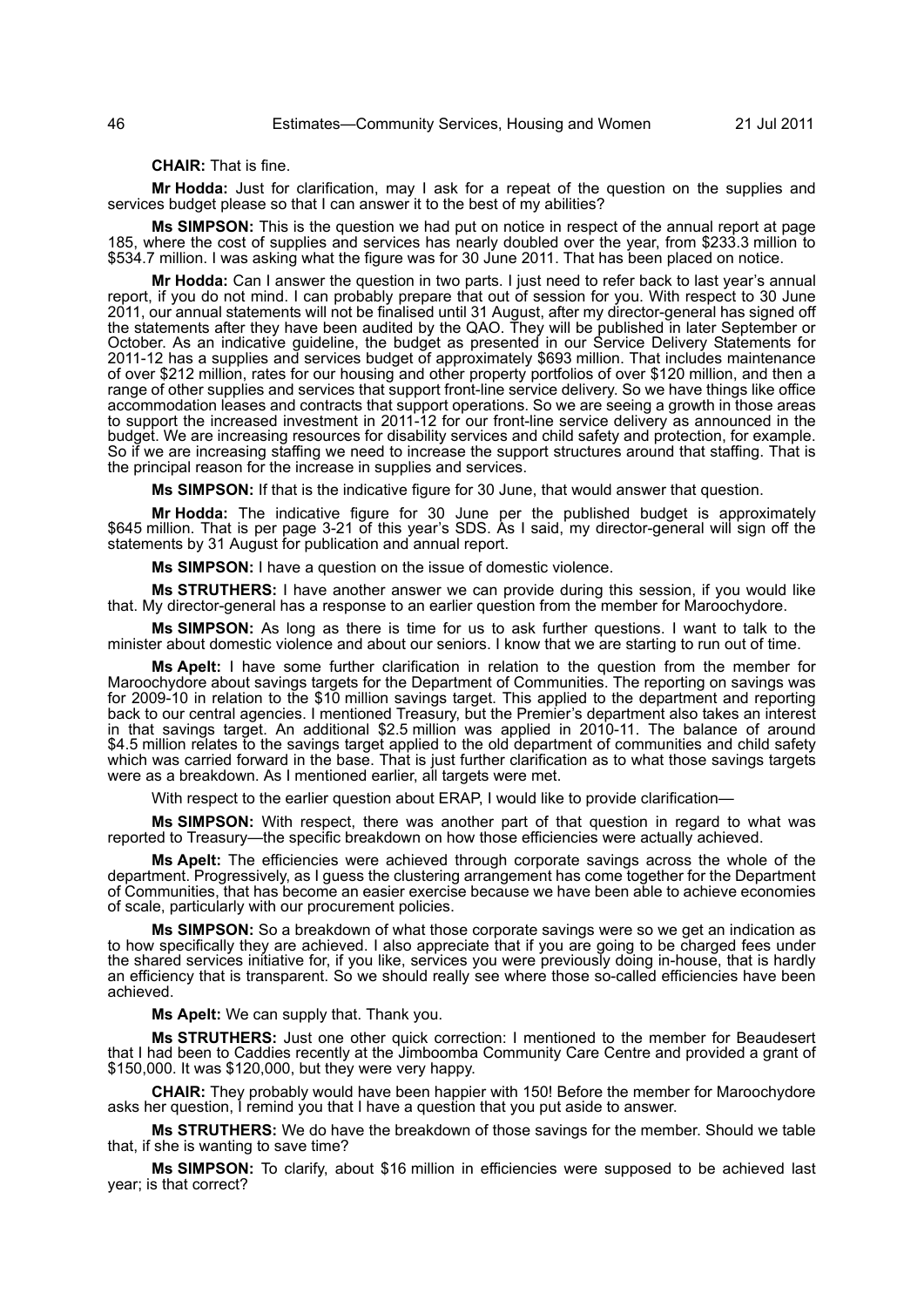**Ms Apelt:** There are several categories of efficiencies. I can provide the specific breakdown for each of those. We can table that.

**Ms SIMPSON:** Thank you.

**CHAIR:** Do you seek leave to table that? Were you intending to table it, because you need to seek leave?

**Ms STRUTHERS:** I will just clarify the data. We will get back to you in a second. I will answer your question about help to get kids back into school.

**CHAIR:** Programs to keep them in school.

**Ms STRUTHERS:** Thank you, member for Keppel. I know from visiting schools in your area of your commitment to supporting young people and your work to support the Youth Support Coordinators Program. That is one area where we are achieving some good results in working with non-government agencies working in schools, particularly with that group of disengaged young people. That is a \$13 million program across the state in partnership with Education Queensland.

There are a number of initiatives in your area that I think are quite unique to your area, too. One of them that I knew was being developed but I heard has actually been launched is the Schools to Jobs Alliance. I think you and the member for Rockhampton have had involvement in that. That is quite an amazing effort. That is an initiative that has grown out of your community, where organisations are getting together with the schools, training providers and others to actually ensure that those young people that are at risk of disengaging from school or have disengaged are actually transitioning back into school or getting the support they need to get a job. I think you have a plan for 100 or so young people in that region getting support through that.

All around the state there are various initiatives. There is no one-size-fits-all. There are a whole lot of youth programs working with schools. The alternative education centres are not funded specifically in my portfolio, but organisations like Jabiru on the north side of Brisbane have some Communities funding and work with Education as well. They have set up an alternative education centre. It is across the road from the school.

It is funny how young people think, 'I don't want to be at school. I'm not going to go back to school, but I don't want to be too far away from it.' When we were setting up the learning or earning initiative a number of years ago, I remember going to Beaudesert and seeing these young kids that I had met at the community centre. They had disengaged from school, but when they heard that I was going to the school to see their new technical centre they wanted to take me there. So I went there with them to the school. I think that is the message all around the state.

There is hope for these young people. They are not necessarily full of attitude and bad behaviour. The vast majority of our young people are doing the right thing, and for those who get off the rails or get disengaged from school there is a lot of opportunity to get them back on track with the right sort of support. Usually it means a significant other person taking that interest in them. We are getting great results through the Youth Support Coordinators Program, and I am sure we are going to get great results through your new Schools to Jobs Alliance in Rocky.

**Ms SIMPSON:** Minister, I want to go back to the issue of domestic violence. Given the shocking revelation today that Queensland has the highest rate of domestic violence homicide in the country and the fact that the legislation that is under review has taken about 18 months and we still have not seen it hit the deck, what is going to be done, practically and urgently, to provide protection particularly to the women who are living in fear of their lives? It has been known for some time that Queensland has the worst homicide rate.

**Ms STRUTHERS:** I am glad the member has raised the issue. I am keen to speak to this issue. Homicide trends are up and down year to year. I look at these figures pretty closely. I have a very keen interest in domestic violence. We have set up a death review unit within the Coroner's office to look at specifically, in detail, and investigate domestic violence homicides to see if there are systemic issues that can inform the prevention of deaths into the future. We are one of the only jurisdictions to do that.

We are not waiting for a review of the legislation to make changes. In fact, the feedback through the process of consultation on the domestic violence legislation is that it is working pretty well. I mentioned a number of issues with cross-applications and breaches and things, but, fundamentally, people said, 'This has given a lot of protection to people around the state.' As I said, it is primarily women and children.

One death, one incidence of domestic violence, is one too many. It is so important that we continue to change community attitudes, that we continue to change policing responses. There has been significant improvement in the past couple of decades that the legislation has been in place, but it is not all over, red rover, in terms of attitudes. There are still of lot of people who believe that these are private family matters. They have to be taken seriously.

Police are at risk when they go to some of these incidences. They have to take them seriously. But you know and I know that a lot of police will say, 'Oh no, not a domestic.' In some instances they are diminishing the fact that 'this will be a woman having a go at a bloke and it will be all over, red rover, and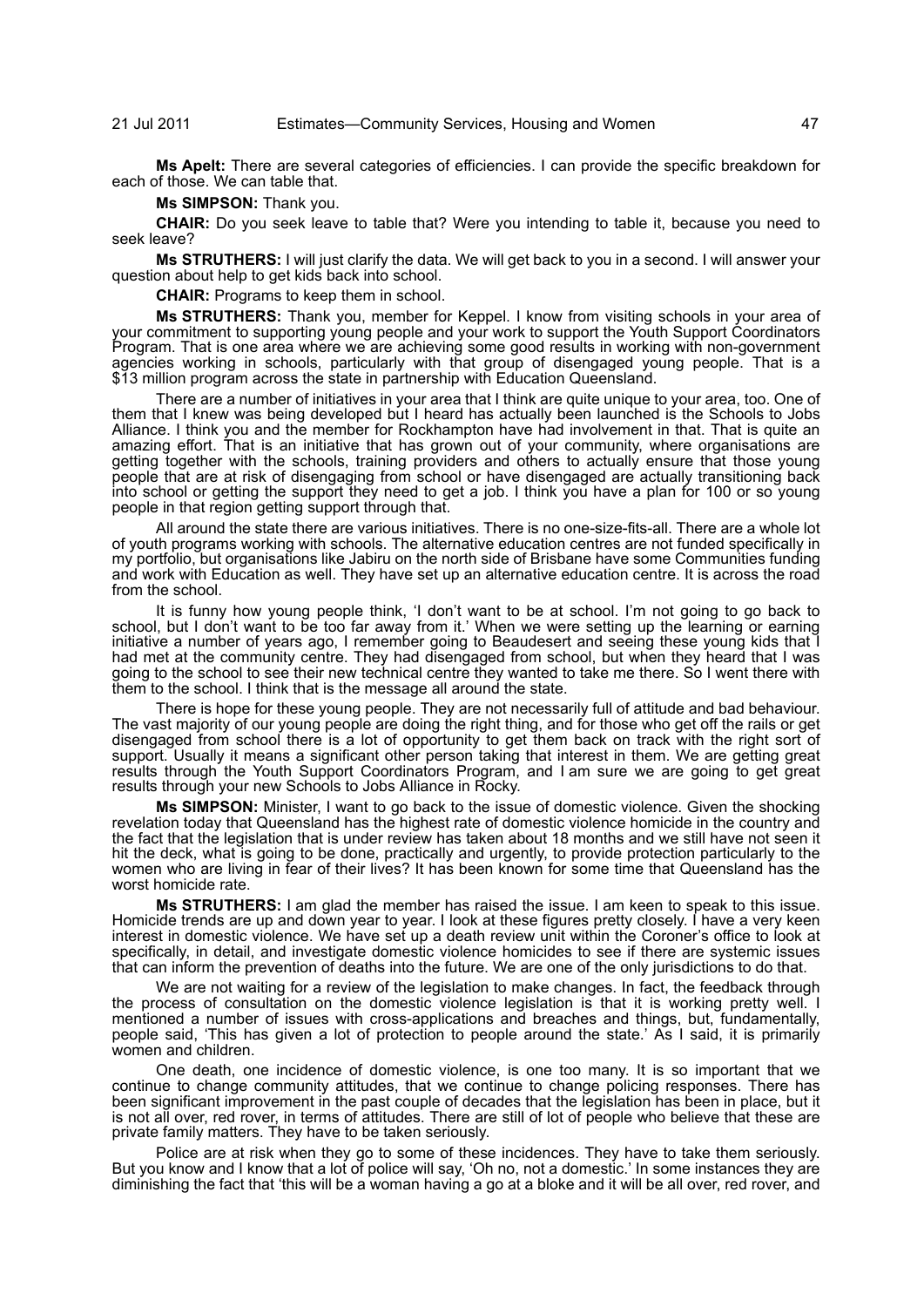they'll be back together the next day'. These are very serious issues. A lot of people are at risk in homes around Queensland. I think there are over 40,000 police occurrences in relation to domestic violence. I go to the police domestic violence liaison conferences from time to time. I look around the room and see that it is mainly women in police uniforms who put up their hands to take on the DVLO role. We need the blokes to take this seriously. We need the blokes to see that a lot of this behaviour is male violence. These are the fundamental issues that have to be dealt with here.

It is certainly very, very concerning that we have high rates of domestic violence right across this nation. It has taken a lot of hard work from a lot of our NGOs, our domestic violence support workers, our health workers and our court workers who day in, day out are dealing with this issue. Although I have raised some concern about some of the policing practices, there are some great police and there is great leadership from our commissioner on this issue. We are making great progress, but there is a lot of work to be done. The domestic violence death review unit in the Coroner's office has been operational since the beginning of the year. We will start seeing some of the results of their work.

**Mr DOWLING:** Minister, in a previous answer you talked about disengaged youth falling out of the educational framework. There is a program in the Redlands that has been running successfully for four or five years now. Their funding has come into question. I am not sure if it falls in your portfolio or in Education, but their funding has been in doubt now for the last two financial years. Is that a program you are aware of or would be supportive of picking up to give them some certainty? It is about picking up those disengaged young people from a very marginalised community in Russell and Macleay islands. RAMPS is about re-engaging those young people. The people have had some success there getting young people back to school. Is that something you might see as falling into your portfolio and can we get some certainty for the island community?

**Ms STRUTHERS:** If you want to provide a name—it is probably not appropriate at the estimates committee now—I am happy to receive a letter or a submission in relation to this service. I know the bay islands well and the great school at Russell Island. There are really good staff trying to do some great things, both educationally and in the broader community there in Russell Island. I am happy to have a look at it, and I welcome you sending me something on it.

**Ms SIMPSON:** Minister, I want to go back to the issue of supplies and services and the fact that NGOs are being asked to tighten their belts. I refer to your comments last year. You said—

... it is important that services in particular locations or across an entity, such as some of the big entities like Mission Australia or<br>whatever, look for efficiencies in their own organisations and service delivery. Tha

Given that we have seen a 30 per cent increase in the cost of supplies and services in the last year across this department, why does the government expect NGOs to find efficiencies and deal with government bureaucratic blow-outs at the same time?

**Ms STRUTHERS:** Again, I thank the member for the question. Our NGO partners receive grants for a range of purposes. As I said earlier, we have provided a 3.75 per cent indexation addition to that funding across our funded organisations this year.

We are always keen through the compact to work with NGOs to both reduce red tape—so that is partly our responsibility as a funding provider—but also NGOs quite willingly and of their own initiative find efficiencies within their own organisation. That is the reality of running efficient organisations. It is not rocket science. It is not anything that is unusual. I commend our partners. They have done some amazing work. Mission Australia and others are active in terms of jobs and skilling programs. They have a strong presence right around the state and interstate. There are a whole lot of organisations that are doing great work, but they certainly have a commitment from this department through that indexation that we certainly understand growing pressures on them.

A number of organisations, particularly our housing area, have been beneficiaries of unprecedented investment in housing. That then helps them in other parts of their program areas as well. As they get significant investment in some of those areas, they can shift moneys to other areas. Many of them are no wrong door like we are. They have multiple prongs to their agencies, so they are working to find efficiencies day in and day out. I do not think that comment is anything new or anything unusual. Services would expect that I would be saying things like that and that I would be working actively with them to improve their services both in terms of the funding they receive and how they deliver their services.

**Ms SIMPSON:** So it is correct to say that the department has increased its own costs by 30 per cent and yet you are indexing the agreements with the NGOs at 3.5 per cent, meaning that they have to find efficiencies but the department does not?

**Ms STRUTHERS:** There is a little bit of mischief going on there. We have not increased our costs by 30 per cent. If we had 30 per cent additional funding, we would be pretty happy about that. We have not increased our costs by 30 per cent. It is important that you correct the record in that regard or that my comment corrects the record in itself.

**Ms SIMPSON:** As at 30 June this year \$693 million has been spent in supplies and services.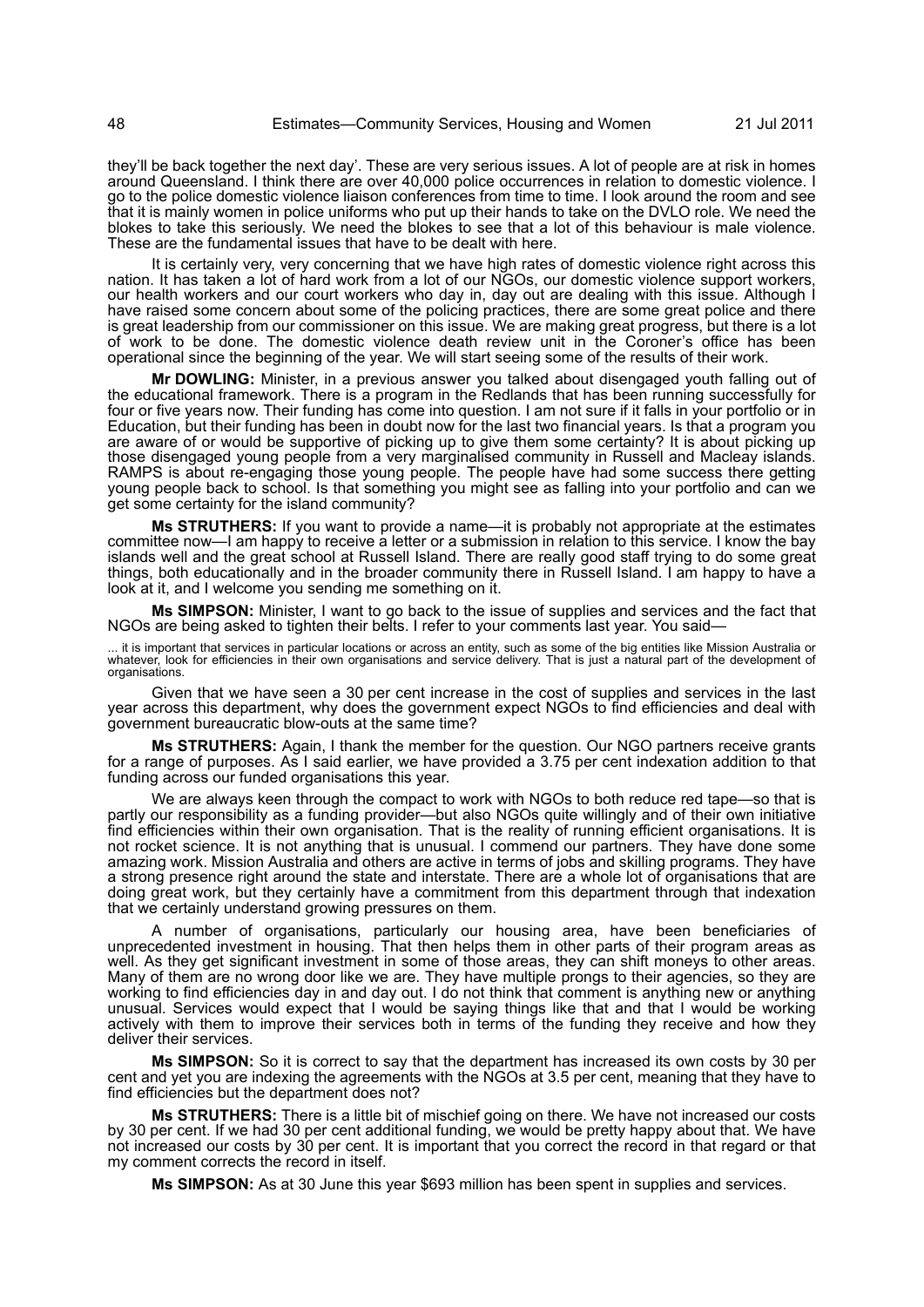**Ms STRUTHERS:** You are talking about services and what we indicated was that partly that is the rates on our housing. Councils have put up rates. We have to pay rates like any other owner of property. That is a significant cost to our budget, so that reflects the costs of running our agency. You are talking about a 30 per cent increase on that particular component of our agency, but your question was reflecting the whole agency. You said a 30 per cent increase in costs across the agency and that is not correct.

**Ms SIMPSON:** No, I said a 30 per cent increase in supplies and services because I was—

**Ms STRUTHERS:** No, you did not. Not in your question you did not.

**Ms SIMPSON:** Supplies and services was the issue I was referring to.

**CHAIR:** Member for Maroochydore—

**Ms STRUTHERS:** The director-general can clarify this anyway. If I could just ask the directorgeneral—

**CHAIR:** Time has expired. I will give the director-general an opportunity to correct—

**Ms STRUTHERS:** Can I seek additional time—just a minute or two—while the director-general corrects this, because I think there has been a little bit of mischief put here and I just want to have that clarified.

**Ms SIMPSON:** With respect, I said supplies and services, according to the answer provided, had gone up by 30 per cent.

**CHAIR:** No. Member for Maroochydore—

**Ms SIMPSON:** That is a huge increase.

**CHAIR:** The minister has asked for the director-general to speak. I am prepared to allow that time. Director-General, if you would like to speak.

**Ms Apelt:** Yes. I can provide clarification in relation to the two references to last year's annual report. The reason for the increase in supplies and services in the annual report is that the figure for 2008-09 includes three months of the new department and 12 months of the old department of communities as a result of the machinery-of-government change. 2009-10 is the full year of the new Department of Communities, which obviously is the much larger department of communities. With respect to the SES numbers, the 33 SES or equivalent officers that the member refers to are those who commenced work at the department prior to the 26 March 2009 machinery-of-government changes—for example, they worked for the former department of communities—and this is noted on page 183 of the annual report.

**Ms SIMPSON:** With respect, that is not the full answer because it was—

**CHAIR:** Member for Maroochydore—

**Ms SIMPSON:**—\$534.7 million at 30 June previously.

**CHAIR:** Member for Maroochydore—

**Ms SIMPSON:** That still—

**CHAIR:** Member for Maroochydore, time has expired. You are debating the question.

**Ms SIMPSON:** With respect, the director-general has not completely answered the question.

**CHAIR:** Time has expired.

**Ms SIMPSON:** There is a 30 per cent increase—

**CHAIR:** The committee will now break. The hearing will resume—

**Ms SIMPSON:**—on the previous 12 months.

**CHAIR:** Member for Maroochydore, the committee will now break. The hearing will resume at 3.15 pm.

# **Proceedings suspended from 3.03 pm to 3.20 pm**

**CHAIR:** Welcome back, Minister. I do apologise for being slightly over time. We will commence questioning now in relation to Women until 3.45 pm. I call the member for Maroochydore.

**Ms SIMPSON:** Thank you, Mr Chairman. Minister, in the Office for Women report at page 3-9 of the budget papers I note the average pay level in the Office for Women is now \$103,000 per staff member. I note that this has increased from the average level of \$88,500 last year. Has the performance of the office merited the overall increase in salaries?

**Ms STRUTHERS:** I will just wait for clarification of what you have stated there with regard to pay levels. I am very pleased with the achievements of the Office for Women this year. One of our very successful programs is expanding, the Women in Hard Hats program. Today I officially announced that we are reinvigorating that program with the Girls in Hard Hats program. I will be visiting the Gold Coast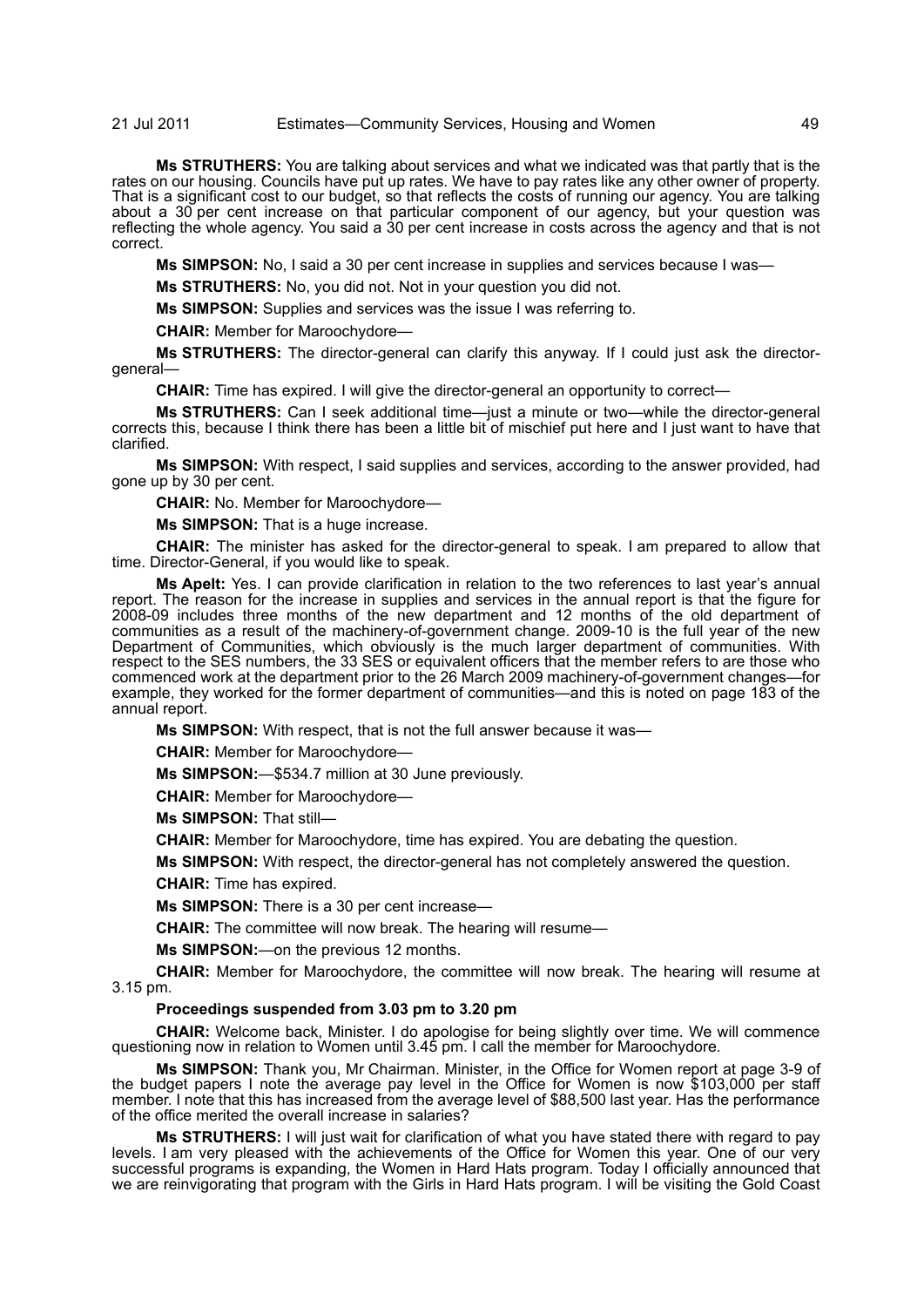tomorrow doing some trade opportunities with young women at the Gold Coast. I will be at Stretton State College the following week. My plan is to work with our industry partners and our government partners to actively promote that Women in Hard Hats program. So that has certainly been one initiative of the Office for Women that we have really elevated during the year.

The other programs that the Office for Women are involved in are around women and leadership. We are reaching a very good target now in relation to the number of women on boards. I think in the last 12 months or so that number has now increased in that 43 per cent of the new appointments on our government boards are women. With regard to women in leadership programs, I have attended events throughout the year that have included events like the Indigenous women's leadership program where they were participating in a directors program so they could articulate the board of directors course with the two-day program that they had here in Brisbane. There is a lot of activity. It is a busy office.

I have worked on a hub-and-spoke model with the Office for Women where we have outposted those staff to various key agencies. We have already had the outposted staff across the regions, but our aim is to ensure that all key areas of government—our employment programs, our skills development areas—are all including and actively promoting opportunities for women. So I am very pleased to commend the work of the Office for Women this year and I will certainly just check if I can give you clarification on that salary level. We might have to get back to you on that. Could you just give me the reference again that you are referring to?

**Ms SIMPSON:** You have 27 FTEs and a budget of \$2.78 million.

**Ms STRUTHERS:** So you have done your own calculation there?

**Ms SIMPSON:** We have based that upon the staffing and the budget.

**Ms STRUTHERS:** We will do a bit of work to see about that and we will get back to you on that.

**Ms SIMPSON:** Minister, how many recommendations of the Mason report have been undertaken and is work on adopting the report complete?

**Ms STRUTHERS:** I had a question on this last year. The Mason report was undertaken a few years ago. I have met with Carolyn Mason. She presented a really good analysis of the work of the Office for Women and some directions into the future. It was not like other government reports with specific actions like a CMC report or whatever that you had to adopt. I had a good discussion with Carolyn Mason and indicated to her that my aim was a hub-and-spoke model for the Office for Women. I did not want an office that was tucked away in the city somewhere; I wanted to make sure we maximised the opportunity for our regional staff to have a stronger presence in the region and for our city based staff to be actively engaged in working alongside key people in DEEDI—our economic development area, our employment area, our skills area—and in the Department of Justice and Attorney-General around pay equity issues and industrial and work based issues, and that is what has been occurring. I do not hold up the Mason report—and I do not think Carolyn Mason would either—as the blueprint for the Office for Women for the next 10 years or so. It was not that kind of report. It was not commissioned while I was minister. I really believe that the Office for Women is on a good path now.

If I can go back to the point I made about the Women in Hard Hats program, one of the things that I think Carolyn Mason acknowledged in that report was that the Women in Hard Hats program should not necessarily be run by the Office for Women but if it was to continue it should go to DEEDI. I have actually been keen to retain it in the Office for Women and extend its growth and expand it across the state and, as I said today, to reinvigorate it with the Girls in Hard Hats initiative. I think Carolyn Mason would be very pleased to see that occur.

Let me just tell you a quick little story—Megan's story. When I was in Mackay a month or so ago I went to the Thiess complex and met some of the women who have been involved in our Indigenous Women in Hard Hats program with Thiess. They are now working in the Burton mine north of Mackay. In her story—and she wrote this when she graduated from the training program and got work at the Burton mine, and I will just extract a few lines out of it—she said—

Throughout my life I have faced many challenges—some that have been expected and some that hit me like a tonne of bricks.<br>When I found out about this program for Indigenous women to become dump truck operators in the mines opportunity. This is my chance to live my life for me in a whole new world with a whole new set of challenges where I have nothing to fear but everything to gain. I am a human being, a mother, a proud Aboriginal Australian and just like the other nine beautiful<br>black sisters who were chosen I am deadly and I deserve this. To Thiess for this amazing op forward to a long and prosperous career as members of the Thiess team.

I met those women and asked them a bit about their background and their history. One of the things that they said clearly to me was that it had been an amazing opportunity for them to be part of the Women in Hard Hats program but also they were making money that they had never seen before. A number of these women were single parents raising kids and had been in retail and other work areas before. It was quite a different area for them to be involved in, but they were certainly benefiting from the greater income and economic security that this program provided them, and that is what this is all about.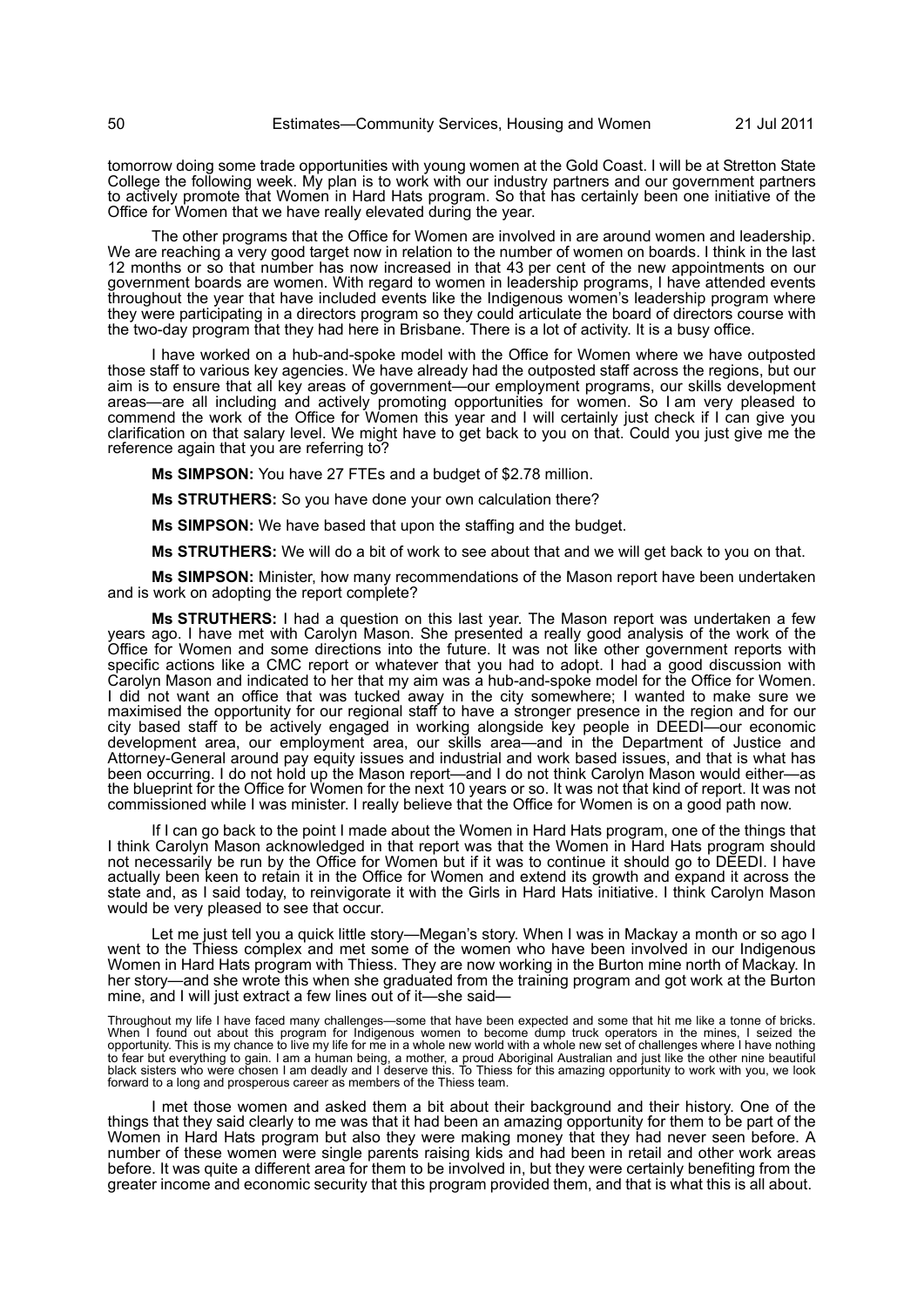Earlier this year we launched—and this year is the 100th anniversary of International Women's Day, a big year for us—Advancing Queensland Women, the Queensland strategy to advance women's interests. The Office for Women is really focused on economic issues for women—the economic security of women—and our Women in Hard Hats and Girls in Hard Hats programs are central to that strategy.

**Ms SIMPSON:** Minister, the Mason report recommended the future focus of the Office for Women on policy development and disadvantaged women, and I refer again to the fact that based on the FTEs and the cost of the department the average wage is nearly \$103,000. Is it the minister and the department's view that disadvantage is banished by having an average salary of over \$103,000 in a select Office for Women?

**Ms STRUTHERS:** I think there is a bit of mischief going on here. I am sure the \$103,000 includes on-costs for salaries. I have looked at the scale of those staff members. There is AO4s, AO5s and AO6s. I will get clarification on that, but I am presuming that you have done your little maths session there yourself, divided a number by 27 and come up with your figure. I would presume that salary costs include all of the on-costs that go with salaries, and that is usually more than 25 per cent of the salary component. So let us put that mischief to bed.

**Ms SIMPSON:** It is an increase from \$88,000 last year to \$103,000 this year. So that is still quite a substantial increase.

**Ms STRUTHERS:** Let us put that little mischief to bed. The average salary of the Office for Women is not \$100,000. The on-cost plus salary may be, and let me get clarification of that.

But let me talk again about the good work of the Office for Women. In this 100th anniversary of International Women's Day, it is important that we take stock of the good work and achievements of women. I do not know if you recall, but in this place we have not had a lot of women. In the last decade, yes, we have, but there were not women's toilets even apparently in this building. I think it was—

**Mr O'BRIEN:** Joan Sheldon.

**Ms STRUTHERS:** Joan Sheldon would have had a loo to go to, wouldn't she? I am talking in the past, Jason.

**Mr O'BRIEN:** Joan Sheldon said that.

**CHAIR:** Member for Cook!

**Ms STRUTHERS:** Joan Sheldon might have recounted that experience, too, but I think it was Vi Jordan who had to put her shoes outside the men's toilets to let the members know that she was in the loo. We have come a along way, but there is still a lot to do. Women are 19 per cent behind in terms of pay equity compared to men.

The other issue that disturbs me is the continual portrayal of women in advertising. There is a billboard that has been up in my local part of town around Coopers Plains in Brisbane. It is appalling. I do not know whether I can show it for the benefit of members. There is a billboard there that has three women carrying tools. It is for a tool shop and it says, 'Imagine all 3 at once? We can....' What do you read into that? I certainly read into that that it is objectifying women and it is demeaning to women. Our Women in Hard Hats program is trying to create opportunities for women in the booming mining and energy sectors—the non-traditional trades, generally the higher paying areas. This is what will advance the status of women—getting those opportunities for your daughters, your granddaughters, young women you know and older women who can retrain into these areas. What this nonsense does is just say that women are really there for the sexual objectification of some men. I know many men who are offended by that as well. It is about time we stopped that sort of nonsense. In response to this billboard people have said, 'Why a Minister for Women?' Let me tell you why. Because that nonsense still continues. Pay equity is still 19 per cent behind men. We have a long way to go but it is important that we take stock. Our Office for Women is doing a lot of work to drive change, to make sure women have the opportunities that men have across various areas of government, including in our skills programs, our employment programs, and I commend their efforts. They have been doing some great work this year and they will continue through to next year.

I have the salaries. I will just read that out for the benefit of the committee. I will start from band 1, \$31,000 to \$35,000; band 2, \$39,000 to \$46,000; band 3—and there are two staff on band 3 at \$46,000 to \$55,000; band 4, \$55,000 to \$65,000; band 5, 2.8 FTEs at \$65,000; band 6, \$74,000; band 7, 3.2; band 8, two staff on \$94,000 and band 9, and I presume that is the director of the Office for Women, on \$100,000. So the highest pay level is \$103,000.

**Ms SIMPSON:** So in respect of the on-costs then, could the minister explain the differential in respect of the wages, because there has still been a substantial increase on that which occurred last year? When you look at the FTEs last year divided by the budget for staffing it was an average of \$88,000 per staff member and the average cost per staff member this year is \$103,000. So there is a difference there that the department needs to explain.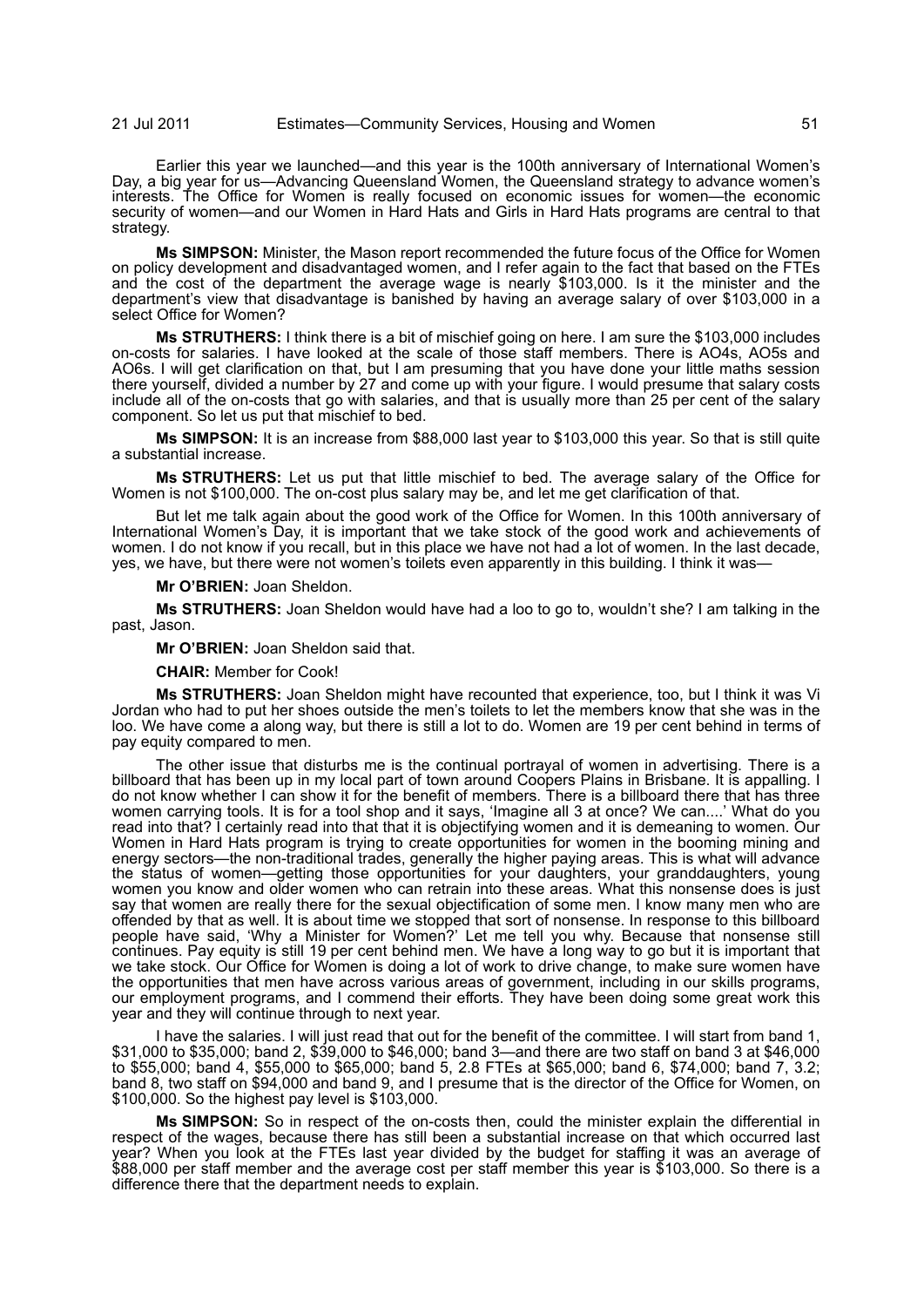**Ms STRUTHERS:** Let me clarify. It is not an average salary of \$88,000.

**Ms SIMPSON:** But that is the average cost per staff member.

**Ms STRUTHERS:** The staff themselves are not on a band or salary of \$88,000.

**Ms SIMPSON:** It comes to \$103,000.

**CHAIR:** Member Maroochydore, would you please let the minister answer. You will have the opportunity to have a following question, but your time has almost expired.

**Ms STRUTHERS:** But there has been an enterprise agreement across the Public Service and the Office for Women, like all Public Service staff, has benefited from that. So those bands that are within that for their salary levels all got an increase and that explains the difference. But please, it is a mischief to say that the average salary is \$103,000.

**Ms SIMPSON:** Average cost per staff member.

**Ms STRUTHERS:** I have clarified that. I presume that that highest paid position at \$103,000 is the director of the Office for Women. The others are at lower bands at lower salary levels.

**Ms SIMPSON:** With respect, that still does not explain why the average cost per staff member is \$103,000.

**CHAIR:** The minister has answered your question, member for Maroochydore.

**Ms SIMPSON:** Not in respect of the difference in costs.

**CHAIR:** I call the member for Capalaba, Mr Choi.

**Mr CHOI:** On the subject of hard hats, mining and resources projects in Queensland at the moment are expected to support up to 130,000 jobs for Queenslanders over the next three years or so. How is the government ensuring that young women are able to also benefit from this future employment opportunity?

**Ms STRUTHERS:** Again, I thank the member. You have an understanding of this program and I know that you have talked to me about it with your background in the building industry as well. You see the benefits of it. When you go to job sites, you do not see many women. I think I can count on my fingers how many women plumbers there are in Queensland. I might need a couple of my toes; I think there are 12. That is phenomenal. In 2011 we have only 12—but I will be corrected; it might be 22—but it is not many. It is quite amazing that those trades, which are generally well paid trades and generally opportunities where not only you can develop a trade but run your own business, are largely open to men. With the boom in our mining industry and our energy sectors women are needed. There is no longer an option here. It is not about, 'Should I or should I not'; employers want women, employers need women.

I sat at a breakfast yesterday with a human resources manager from BMA and talked to her about the Women in Hard Hats program. She wants to follow it up really quickly, because she sees the benefit in it. She knows that it is important to not only recruit women and girls into these sectors but to retain them. That is one of the issues. The Office for Women actively works with our industry partners-the Women in Mining Network—and the Queensland Resources Council is actively supporting this program as well, driving change across our state in both attitudes and opportunities. It is very important work.

Tomorrow I will visit the Construction Skills Queensland and Lend Lease construction careers Expo on the Gold Coast and 20 young students there will have an opportunity to hear firsthand about these hard-hat industries. We have forums and seminars happening across the state. There is a Young Women's Forum where 40 young women from around the state—I think five or six of them from Far North Queensland, remote parts of the state, Central Queensland and other places—are coming together and they will have opportunities to meet women who are working in these hard-hat industries. To me, it is such an important program, because it is offering young girls and women an opportunity to break into some of the non-traditional areas and areas that will offer them greater income security.

I get very disturbed—I have nothing against hairdressers and child-care workers; they should be much higher paid, doing invaluable work—if you put up your hand to be a child-care worker, you are probably going to get about \$14 an hour. Yet if you put up your hand in year 12 or year 10 to go and work in the mines or to take on a trade, you are going to be making some pretty decent money pretty quickly. Young women do not necessarily get exposed to this understanding or these opportunities. We tend, through our school system, to reinforce some of these stereotypes. I recall working with a school in my local area to link them with the Construction Training Centre close by with some Try'a Trade opportunities and a big focus on vocational education and training for girls and boys. But they ended up focusing more on hospitality. I was personally disappointed with that, but that was their choice. I urge all schools and others who can embrace this to please do. Our Girls in Hard Hats program that we are advancing—and I guess elevating today as part of our Women in Hard Hats program—will be a really important way to both change attitudes and open up opportunities for women into these non-traditional areas.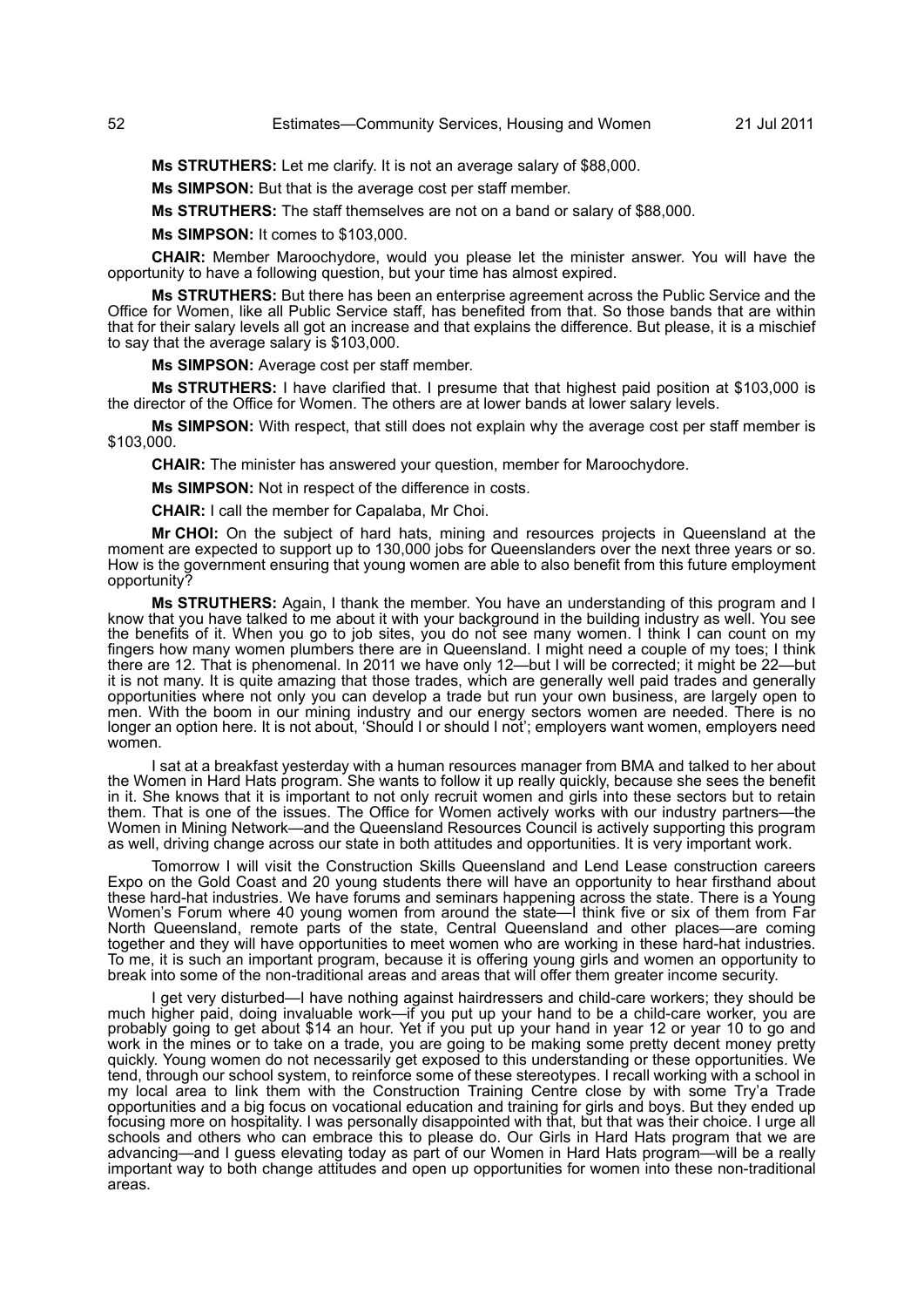**Mr O'BRIEN:** Trades are one thing, but I am interested to know what the government is doing to improve the representation of women in positions of leadership as well.

**Ms STRUTHERS:** Good on you. Thank you for the question and I know that you have a keen interest in this, and particularly in advancing Indigenous women in your area into leadership roles locally and opportunities for them to take part in those Indigenous leadership programs we have been offering through the Office for Women. We have specifically had a focus on supporting Indigenous women through the Office for Women. The member for Maroochydore mentioned earlier that the Mason report was encouraging the Office for Women to work with more marginalised women, and I support that and we have been doing that. We have focused our activities on women who are more marginal or most vulnerable but also on those broader economic opportunities for women.

Nineteen Aboriginal and Torres Strait Islander women participated in the Indigenous women on boards workshops and I attended one of those in Brisbane about six or seven months ago. Eighty-three Aboriginal and Torres Strait Islander women also attended the Indigenous women's mentoring workshops. The five-day accredited workshops were delivered on the Gold Coast, Beenleigh, the Sunshine Coast, Goondiwindi, Burketown, Weipa, Blackwater, Cannonvale and the Upper Ross. Our staff are getting out and about actively promoting opportunities for women. I have participated in a number of those programs and I know that you have been aware and been supporting women to actively participate in those. They are getting great results.

I read out the story earlier—the direct words from one of those women who had trained to be in the mining industry. If you do not believe me on some of this stuff—the member for Maroochydore seems to question some of this work of the Office for Women and undermines its efforts—they are doing great work and the stories like the women I read out earlier are signs of that very positive achievement.

**Ms SIMPSON:** With reference to the Mason report and the fact that it was actually the minister who claimed that last year—and I will quote the minister at this point—

If it has not been released, it certainly will be. It was a good report, and Carolyn Mason and her team are to be credited with good work. I feel satisfied that we have really taken their recommendations forward.

There are still a number of recommendations, though, that have really been ignored from the Mason report. I have to ask you: did the department really have any intention of embracing this report? Or is this just a consultancy they felt like putting out there to look like they were consulting with people about the office, rather than something that would practically bring change?

**Ms STRUTHERS:** Again, let me say that the Mason report has been a useful report. It commenced maybe three years ago now before I was minister, but I know Carolyn Mason well. She is a former director of the Office for Women. She was engaged because of her knowledge of both government and the sector. She is an incredibly wise, intelligent and knowledgeable person. We have adopted a lot of those suggestions and recommendations she came up with. As I said, I have met with her personally to go through that when I was minister. But it does not have the kind of standing of a CMC report or anything like that where government is required. It was our department at that point in time that wanted to have a review of the Office for Women and that is what we did. Carolyn Mason provided some very good suggestions, constructive feedback on the way forward. I think if you asked her yourself she would be surprised at the status and the elevation that you are giving her report. It was a useful report. It was value for money. It has presented some really good opportunities for us to move forward and I think we are going ahead in leaps and bounds.

I am not sure what you or the LNP have against the Office for Women. I am not sure why you are not embracing the Women in Hard Hats program and the Girls in Hard Hats initiative that I have announced today. In fact, if I had my pink hard hat here I would give you one. We might try to find the member a pink hard hat, because I would love you to wear it around those housing building sites on the Sunshine Coast and other parts in the state as you travel around.

#### **Ms SIMPSON:** Minister—

**Ms STRUTHERS:** And actively promote the Women in Hard Hats opportunity.

**Ms SIMPSON:** Quite frankly, that is flippant and tokenistic. We want to see real gains for women, particularly disadvantaged women.

**Ms STRUTHERS:** Let me read Megan's story—

**CHAIR:** Member for Maroochydore and Minister! Would you please allow the minister to finish before you speak over the top of her.

**Ms SIMPSON:** I thought I was being asked to respond.

**CHAIR:** If you have a further question, please ask it.

**Ms SIMPSON:** Thank you. The Mason report concluded that policy development and analysis must be at the heart of the Office for Women. Can the minister list all the policies that have been released by the office in the past 12 months and report on the progress of their adoption by government?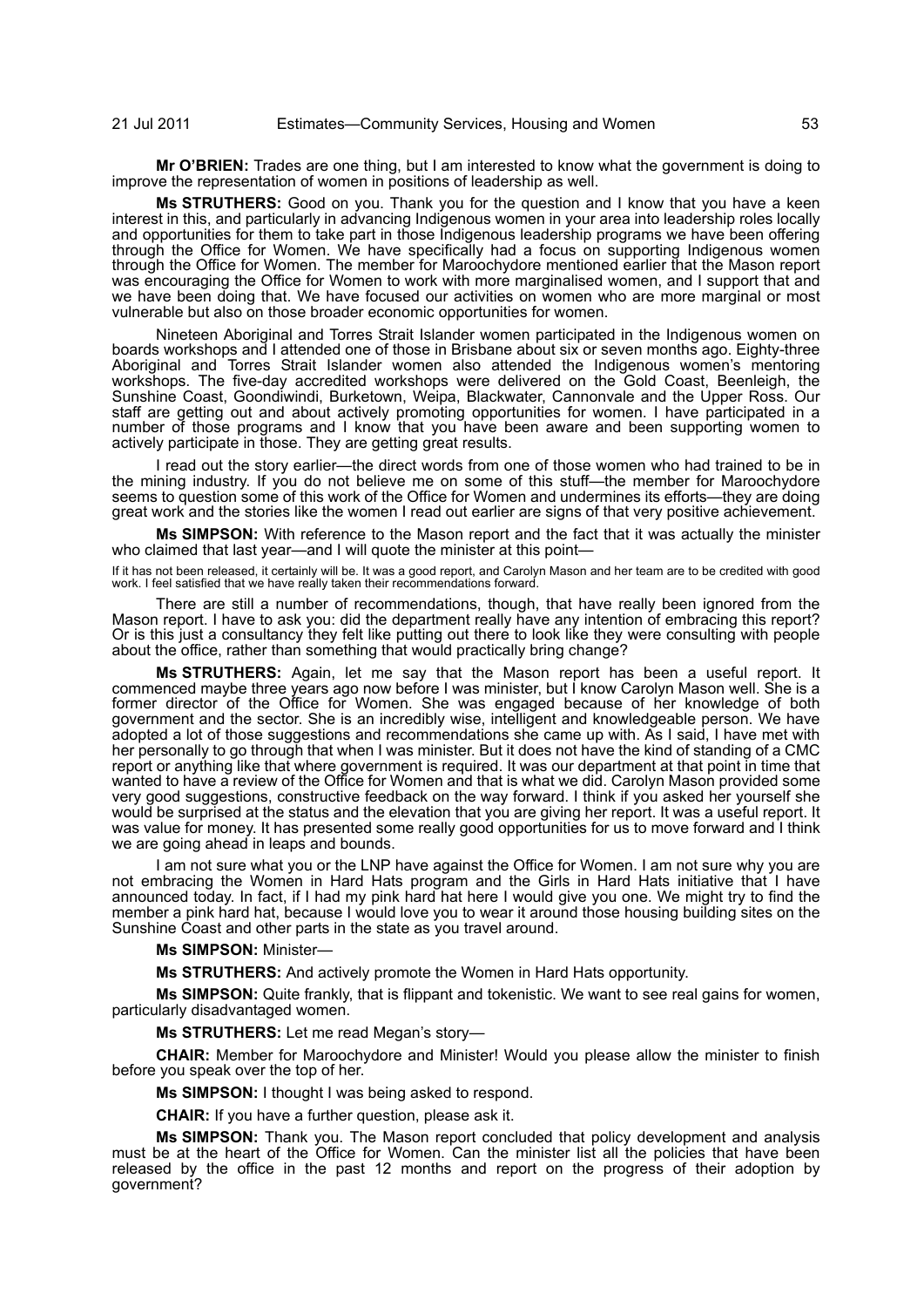**Ms STRUTHERS:** What I would really like to offer is an opportunity for the member to visit the Office for Women and talk to them firsthand, because I think she is misunderstanding their role and I think the former shadow minister had the same issue as well.

**Ms SIMPSON:** I have actually been to the Office for Women.

**Ms STRUTHERS:** They are driving change across government. They are influencing the policies and programs across government. They have had a lot of input into the pay equity work that is being done through the industrial relations of our JAG department. They have been actively involved in our employment initiatives and our skills strategies. It would be highly inefficient—and I am surprised you are not cottoning on to this—of them to sit in an office and write policy. I want them out and about. I just read to you before and spoke about all the places they have been with these Indigenous women's workshops. They travel around. Our regional staff actively promote activities in their areas. The Women in Hard Hats program is one of those flagship programs and there are many other activities that they have been involved in.

**Ms SIMPSON:** Minister, ask how many women have had direct contact with the Office for Women?

**Ms STRUTHERS:** The indications of that are in the number of contacts by phone, our website and the number of women participating in workshops. But again, the reach of the Office for Women is in their direct contact in their own regions. So our outposted regional staff have daily contact with people in their own regions.

**Ms SIMPSON:** Are there performance measurements in that regard?

**Ms STRUTHERS:** Well, there are performance measurements. I will just get some detail for you in relation to the achievements for 2010-11 which will give you a guide to this. They responded to 3,270 calls, there were 1,878 email requests for information, 24,600 'find a service facility' user views, 58,348 Office for Women website information downloads, 992 women, and I guess some men, attended events and 2,811 requests for printed resources. That gives you a guide to some of the contact. The printed resources are regularly downloaded by members of the community. For example, from 1 January to 31 March the 'Separating from your partner' fact sheet was downloaded 2,604 times. They have a whole lot of useful information on a whole range of issues I have not touched on. But they are certainly there to provide assistance and are doing just that. Look, I would really like you to get down there and meet with the staff.

**Ms SIMPSON:** I have met with the head of the Office of Women.

**Ms STRUTHERS:** I am not sure why you don't understand their work then. Anyway, sorry, Mr Chairman.

**Ms SIMPSON:** If pink hats is their work that is really demeaning to the Office of Women. As far as reaching out to people who are disadvantaged, that is where we want to see the focus.

**Ms STRUTHERS:** Mr Chairman, she has no policy on women.

**CHAIR:** Minister, member for Maroochydore, the time has expired. The questioning in relation to the Office of Women is finalised. We now have a changeover to the Commission for Children and Young People and Child Guardian.

**Ms STRUTHERS:** Mr Chairman, we will just ask Elizabeth Fraser, the children's commissioner, to join us.

**CHAIR:** The committee will commence questioning in relation to the Commission for Children and Young People and Child Guardian. I would remind honourable members of standing order 117 in relation to restrictions on questions which name at-risk children. In accordance with the standing orders, members should ensure that questions concerning a child subject to the Child Protection Act 1999 or the Juvenile Justice Act 1992 are asked in a non-identifying manner or not refer to information that, if published, may likely lead to the identification of a child.

**Ms DAVIS:** My question is to the commissioner. I refer to cuts to the Community Visitor Program. More than 17,000 visits have been cut from the program with all except three regions experiencing decreases above 30 per cent. Can you explain to the committee why this has happened?

**Ms Fraser:** The numbers of visits in terms of the frequency with which we visit children has been reduced since February 2009 when we started a program whereby, because we had been visiting those young people since 2005 on a regular basis, I instituted visits on a monthly basis while we built up information and evidence about what was the status and circumstances of those children. At that stage, after five years, it was quite clear that in some instances some children were in stable situations and did not need to be visited quite as frequently. Some of them had a lot of attention and were involved in a lot of activities and they themselves were not looking for visits as frequently. So, what I said is for those children in foster care whom we visited and have established over a six-month period that there are no issues and are in stable environments we shift those young people onto a bi-monthly schedule. That, in effect, impacted on the number of visits that we are doing, but what it has meant is that we have been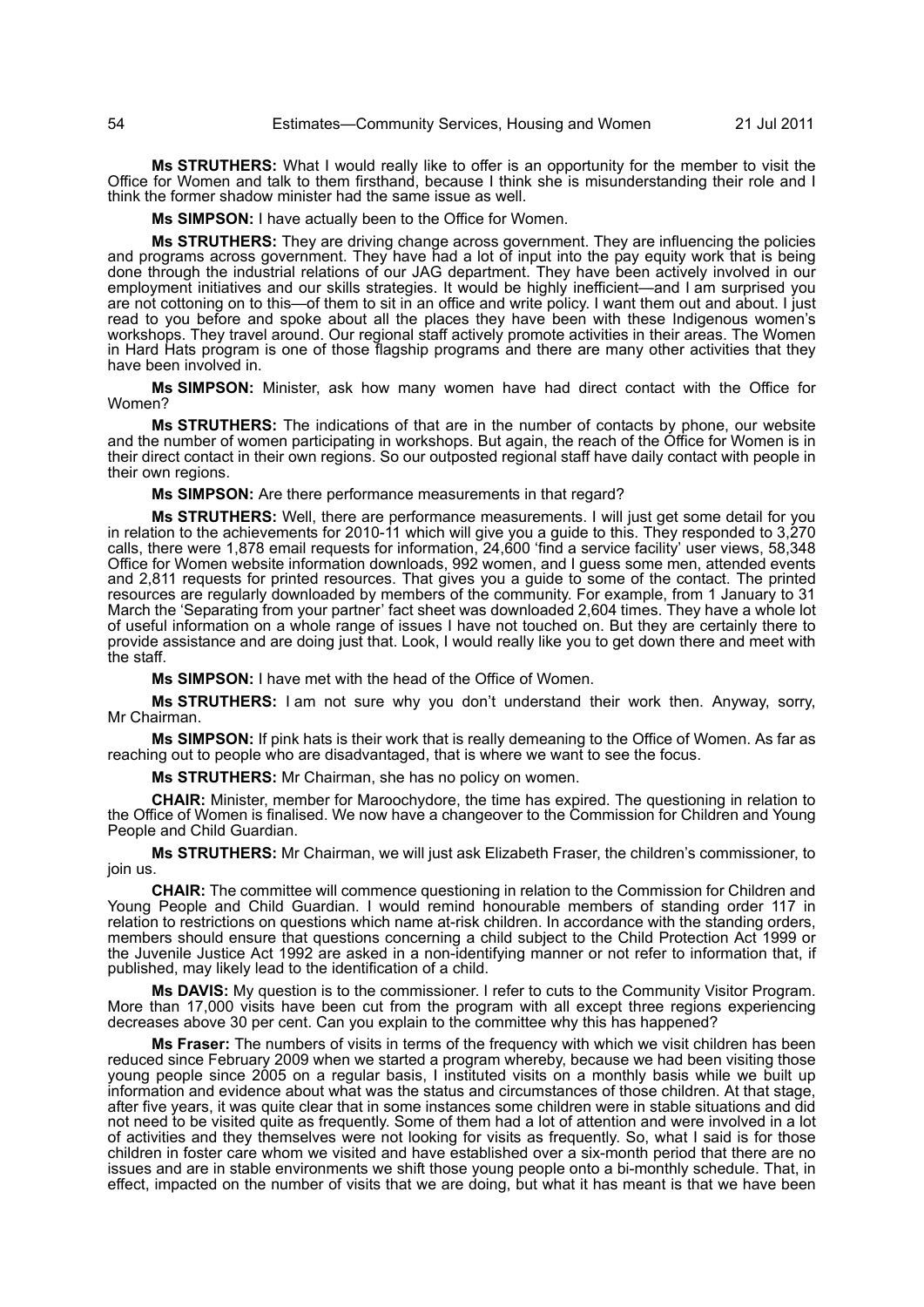able to then focus on visiting those young people where we felt that they needed to continue on with that monthly visit. We have been able to visit remote areas more frequently. In detention and residential facilities we still visit monthly. The actual final figure was 41,156 visits that we completed to over 7,604 children.

#### **Ms DAVIS:** In what period?

**Ms Fraser:** In the last financial year. I think the figure that was provided to you in the question on notice was an earlier figure because it went up to May. We also, additionally, did 3,766 site reports. So, yes, the number of visits has diminished slightly over the last two to three years, but in the last period it is relatively stable—that is, in terms of last year and this year. We had a bit of disruption with the floods when we had to do telephone contact with a lot of children to establish their safety and what was happening with them and some of those children were re-placed. The numbers in a sense are reflective, I guess, that some children are not in a situation where we think they need to be visited monthly and others are. That is essentially the situation with those stats.

**Ms DAVIS:** The reduced visits for some of those children, are they reviewed in the event that they do require increased visits and how is that reporting done in order to identify that those children do require more visitation?

**Ms Fraser:** It is only for children in foster care, not in residential care or detention. In fact, in detention we are often there on a weekly basis. What happens is that if there are six visits that have occurred and there are no issues and the young person we feel is in a stable situation then what we do is we move onto a bi-monthly schedule, but if any issue arises and the community visitor is pretty stable in visiting that child, then they would resume a monthly schedule.

**Ms SIMPSON:** I would like to ask the children's commissioner a question with regard to blue cards for volunteers. An organisation reliant on blue cards for volunteers, like so many in our state, has provided a list of more than 100 blue card applications and renewals that they are currently waiting on. I will table these. Many of the waiting times exceed 20 weeks. More than 60 per cent exceed 10 weeks. A number are at 26 or 27 weeks. I ask: why are volunteers and organisations waiting six months or more for simple blue card renewals?

**Ms STRUTHERS:** Would you mind tabling that for the commissioner's benefit before she answers? Could we have a look at it, please? I will allow the commissioner to answer but, Mr Chairman, if you do not mind, if I can just comment on the document itself, I am not sure what status this has. It just lists applications faxed and a time taken. It is not sourced or anything. I do not know whether we can base a response on this. Could I ask the member to clarify further what she is referring to here and who has provided this?

**CHAIR:** Members of the committee do not have copies of that. There are members of the committee who want to see a copy of it. Perhaps if we could get copies of that made.

**Ms SIMPSON:** I am more than happy to. The question is still relevant in respect of the waiting times for volunteers to have their blue cards processed.

**Ms STRUTHERS:** I am not diminishing the question. I think it is an important question.

**CHAIR:** Member for Maroochydore, could you indicate the source of that document?

**Ms SIMPSON:** It has been provided by an NGO. I have de-identified the applicants' names obviously for privacy reasons. But I have gained permission to be able to table their document minus the applicants' names. I do not have the permission of the NGO to reveal who that NGO is. With respect, there are substantial numbers of blue cards outstanding for NGOs, one whom has supplied this. This is an example of the number of weeks taken. They are reliant upon having a timely turnaround on blue card applications and renewals. They are just blowing out. This is indicative of this. I would hope that there is a system in place where these are tracked and that there is something being done to address that because many volunteers are getting frustrated and not wanting to volunteer any more.

**Ms STRUTHERS:** I have no problem with the question, but the evidence she is supplying to back up the question I am questioning. I am very happy for the commissioner to answer the question.

**CHAIR:** I think we can allow the question.

**Ms STRUTHERS:** I question the validity. I am not asking for an NGO to be identified, I am just asking for a validity check on the document for the commissioner to answer in a fulsome way. But if she wants to answer in general terms, I am sure the commissioner can respond in general terms. I just do not want to accept what the member for Maroochydore has submitted as some kind of evidence as being evidence.

**CHAIR:** That is fine. It has been sourced and I will allow the question to the commissioner.

**Ms Fraser:** Thank you. Just for clarification, if there is a particular NGO that has a list or concerns we are more than happy to receive that in detail because we obviously do not have those same confidentiality restrictions and we can work through with the NGO precisely what the circumstances are there. I guess I would just make the point that this year we actually processed a record number of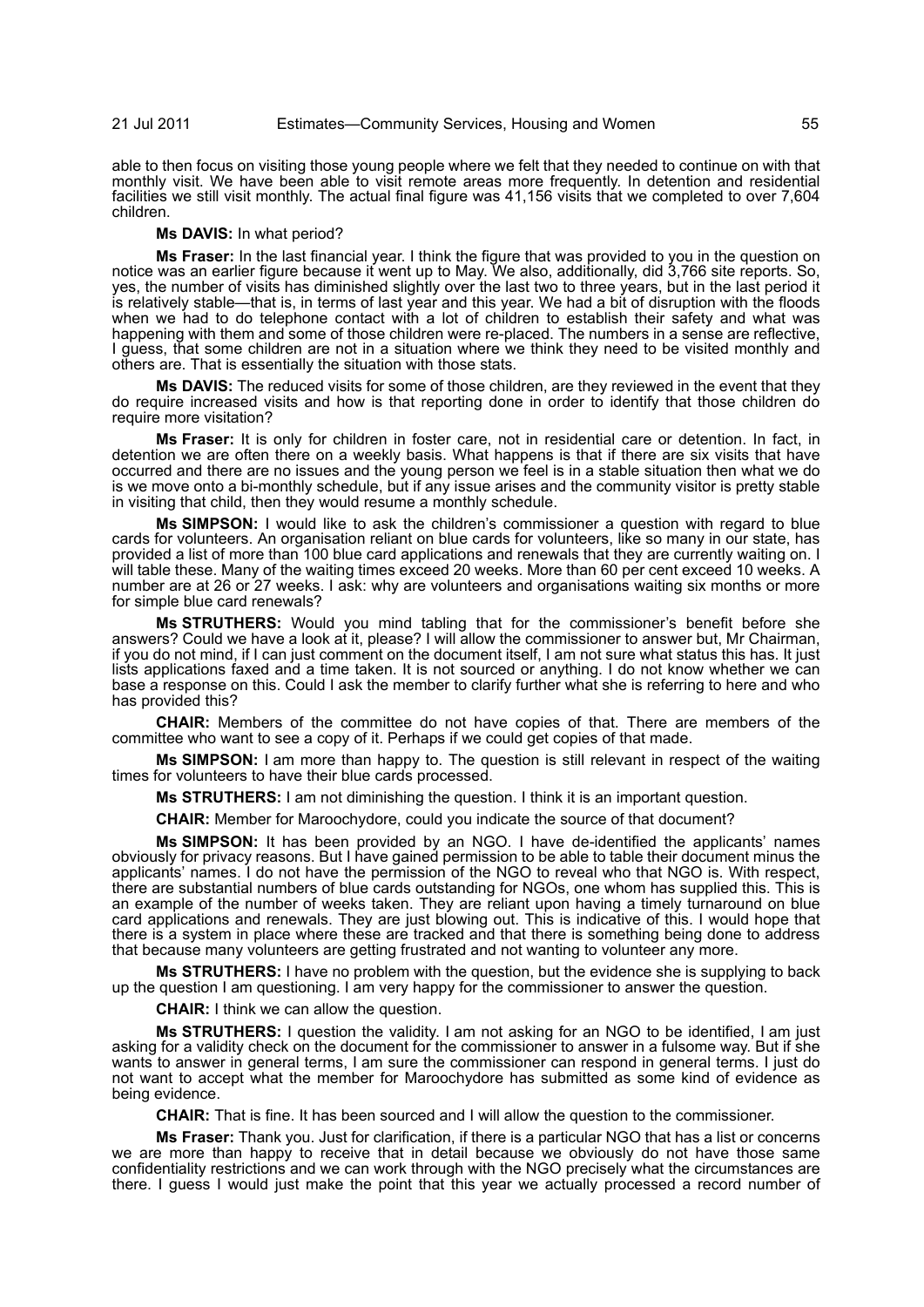applications, 298,750 applications, which is actually seven per cent more than we processed last year. We are in touch with over 100,000 organisations quite regularly with respect to their partnership in this process. We do do quite a lot of links and audits with organisations to just make sure that the registers and what is actually happening in terms of wait times et cetera is appropriate.

Nevertheless, as you would have seen in our SDS, unfortunately this year we did not meet our published targets. There were a few reasons for that. In part, we were affected by some of the issues of needing to work through some of the back-end changes that we needed to make to implement new legislative processes. In simplifying the front end you actually have to make some changes at the back end. That did take us a little bit of time to work through. We have also replaced our database after 10 years and introduced that quite successfully in November, but it did take a little bit of resource to make that happen. Also the record number of applications that we had I think indicates that we have not actually processed a lesser number overall in terms of this year's activity. Some of them have taken longer. In general, there are a range of reasons cards may take time, and unless I look at them in some detail I am not sure whether the ones on that list are affected by the way in which the organisation has managed that, the applicant or whether, in fact, our timeliness has been an issue.

The floods did impact on us. But what actually has been very pleasing, and it has not impacted on our stats, is that in the May-June period we were actually able to process over 70,000 and we are back on a very strong basis. This month I looked at the stats—and we are only part the way through—but we are back to 70-odd per cent being processed within our benchmark of 28 days for those people who have no criminal histories. If people have histories it can take a while and on that list I am not sure who has histories and who has not. I guess the other aspect is that we did process in the volunteer area nearly 9,000 more volunteer applications in the last financial year than we did in the previous year.

In terms of overall numbers, I am not sure that people have not been going through the process, but it has taken a little longer. We have tried to work with organisations, communicating with them, talking with them, prioritising where they had urgent people coming forward, particularly students, fostercarers and people working in the voluntary reconstruction areas. We have had a lot of understanding from a lot of those people. Certainly when we have spoken, nobody has indicated to me that the situation has fallen apart in quite the way that you have presented to me. I am happy to deal with that group and try to work it through if that is an issue.

**Ms SIMPSON:** A common complaint I am hearing from the community sector is that when they follow up their applications, which are not acknowledged, they are told they were not received. Why is there no basic system of acknowledgement for applications so that people know that the documents are received?

**Ms Fraser:** Normally when people submit their applications, we have been processing them and working them through. As I say, with some of the challenges that we had and the delays that we had, especially in being able to enter some of the applications during the flood period and catching up with that entry into our database, they may have got that response when they rang in. Ultimately, normally we enter them into the database as soon as they are received, which means that they can then get a response from that process. To date we have not gone into the process of sending out regular acknowledgement letters that we have received applications, because I guess it has not been an issue raised. It is something that we can look at, but it would obviously add to the costs in terms of expenditure, especially with the numbers that we are talking about. However, we have a contact centre where people can get in touch with us and see what is happening with their application. At this stage, we do not have an automatic acknowledgement letter that goes out.

**Ms SIMPSON:** A standard police check from the Australian Federal Police costs \$43 and takes up to 15 days to deliver. Why is the blue card so much more expensive and so much slower?

**Ms STRUTHERS:** Who is that question directed to, member for Maroochydore?

**Ms SIMPSON:** I am sorry; to the commissioner

**Ms Fraser:** I think you would be aware that the consideration for the working with children check is much broader than a police check. In this state it includes spent convictions, it includes interstate histories, it includes investigative information, it includes disciplinary information and a whole range of other information is required. Basically, working through that process, if there is a history, can take a bit more time.

**Ms SIMPSON:** Commissioner, recently there has been publicity about a case involving an application for a blue card that was knocked back by the commission. That decision was subsequently overturned by QCAT and a blue card was issued to someone who had a murder conviction. Does the commission have concerns about the way the legislation is framed or has it sought to address this issue, because obviously it is of concern if a convicted murder can acquire a blue card?

**Ms Fraser:** I can speak generally about the tribunal process and what is happening there. There are some issues with me speaking with respect to individual applicants and their history. There are fairly strict provisions in my legislation that prevent that from happening. I would highlight that sometimes it is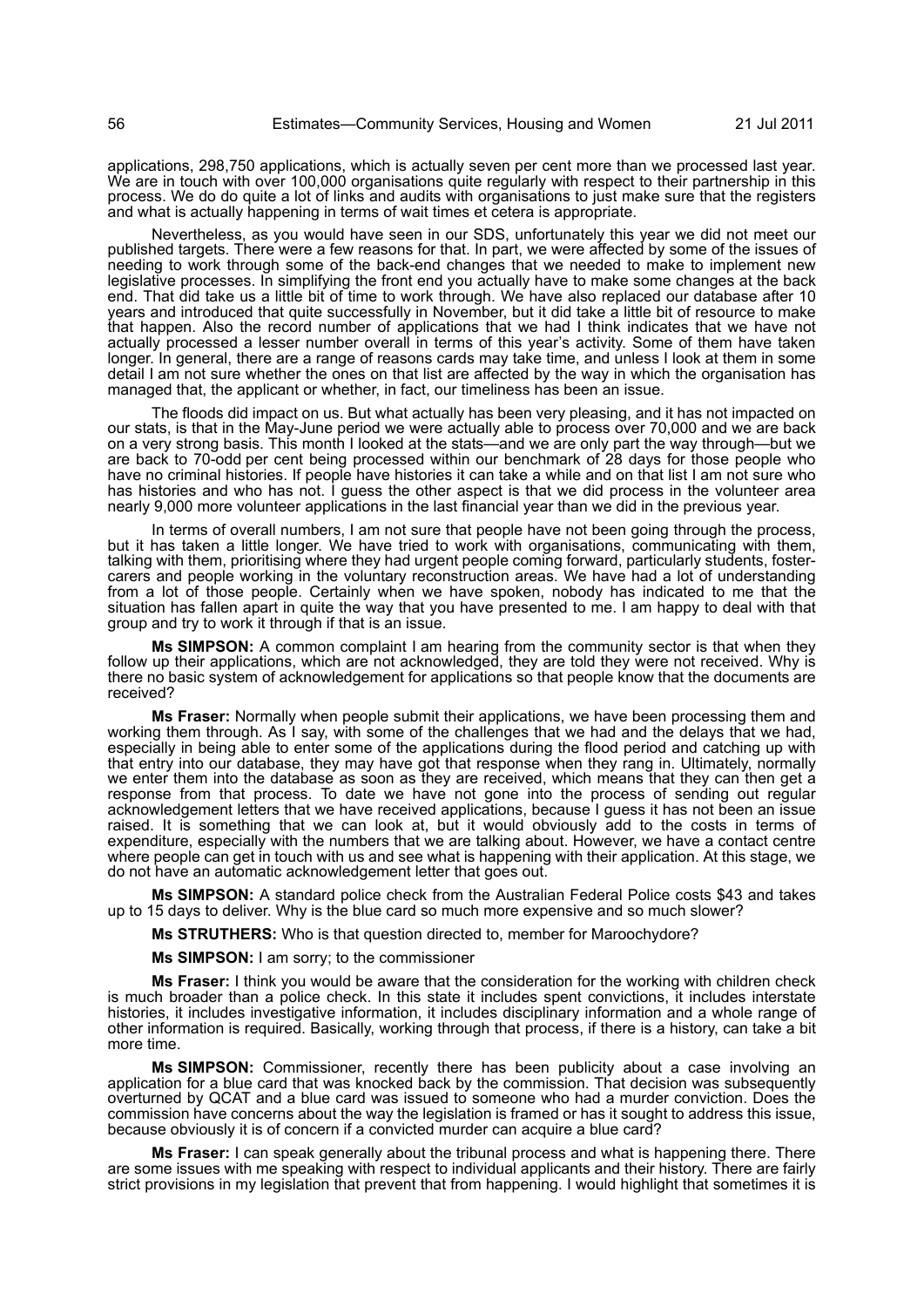important to look at the accuracy of some of the offences that have been reported. On the public record, the QCAT does publish some of its material. The particular case that you are referring to was a manslaughter charge, not a murder conviction.

#### **Ms SIMPSON:** My apologies.

**Ms Fraser:** That puts the tribunal in a different sense. It means that under the act it is treated in a way that the commission is required to establish an exceptional case as to why that person should or should not work with children. In terms of what is happening with QCAT generally, we prevented about 677 people from working with children last year. Of the people who have a review right—and some people do not because under the act they are actually disqualified up-front from having a review option—32 people sought to review the decision that I had made, which, in a sense, is approximately 11 per cent. Of those, 29 have been finalised in this last financial year. I would make the point that in seven of those cases, my decision was set aside for the applicant.

In some instances, I think the way the act operates is that it acts strongly to try to exclude some people up-front. It does not apply any review rights to some people with very serious offences when I issue a negative. For others, the act has placed an opportunity for people to have that natural justice opportunity to take it to the tribunal. Where that setting sits I think is always going to be a matter for government, parliaments, discussion and debate, and possibly the community standards around that may shift or alter over time.

In the context of whether I think people should have appeal rights, yes. In some instances, clearly I have made a different decision and, therefore, I am not necessarily madly keen that those decisions have been overturned, but I accept the fundamental right of people to have that process looked at and reviewed. When we then look at the decisions of QCAT, we have an opportunity, if there is an error of law, to seek to have that appealed again and reviewed. If there is no error of law and it is just that somebody else or another group of people, in that appropriately constituted frame, have made a different decision we are in a situation where we have to overturn that. Whether or not that is appropriate or at the right point is something that has to be monitored and set by parliament.

## **CHAIR:** Yes, Minister?

**Ms STRUTHERS:** Mr Chairman, on that point I would like the opportunity to speak. The member for Maroochydore has raised a very important issue. I want to give an undertaking. I am presuming that she is referring to a recent case that was reported in the media. I am very disturbed by this case and the outcome of the QCAT decision. I want to publicly state that I will be working with the commissioner if any further legislative changes are needed in order to prevent this sort of matter from arising in the way it has and I am very keen to do that as a matter of urgency. I am not as constrained as the commissioner is by what I say in relation to this matter. I thank the commissioner for explaining the process and her appeal rights in this process.

My understanding of this particular matter is that the tribunal has made a finding that this particular fellow can get a blue card. I am appalled by that. There is a history of domestic violence. A woman—I will not describe the detail—was killed at his hands. She was his partner. An 18-old-month child existed in that relationship. That child presumably has not been in his care. If he could not care for his own child, how can he look after others and be around children in a paid role? I am very clear about this particular matter. I am very concerned and disturbed by it. I am pleased that the member has concerns about it.

# **Ms SIMPSON:** I do.

**Ms STRUTHERS:** I seek her bipartisan support in working to assess whether there is a need for any legislative changes. I give my undertaking to this committee and publicly that I would be very keen to bring any changes as a matter of urgency. It may not need that. I have not had an opportunity to look in detail at the legislation as it impacts in relation to this matter. I will seek advice from the commissioner.

I say again, and I said this earlier in relation to questions about domestic violence, that this issue has to be taken seriously. This is not a private family matter. In some instances it is manslaughter, homicide, death, death of children. We cannot continue to dismiss or diminish it. I am not speaking of this case in particular, but any instance of domestic violence has to be taken very seriously, particularly where children are impacted. It is very important that the effect on children living in domestic violence is given the full and due consideration that it deserves. They are very impacted by being in that environment. I encourage the commissioner to fully assess her appeal rights. I have discussed this with her. I thank her for the consideration she has given to this matter.

**CHAIR:** I should indicate that, if there are still appeal rights to be carried out, it may well have some sub judice application. We may not take that area any further if that is still to be determined.

**Ms Fraser:** I would make one other comment on that, without commenting on the particular case. The other aspect of it is the notion that there is a sentencing review and the commission is quite active in looking at that, because clearly what we can do, how we operate and how we actually determine decisions is governed by what the classification of offence was in the first place. In this instance, as you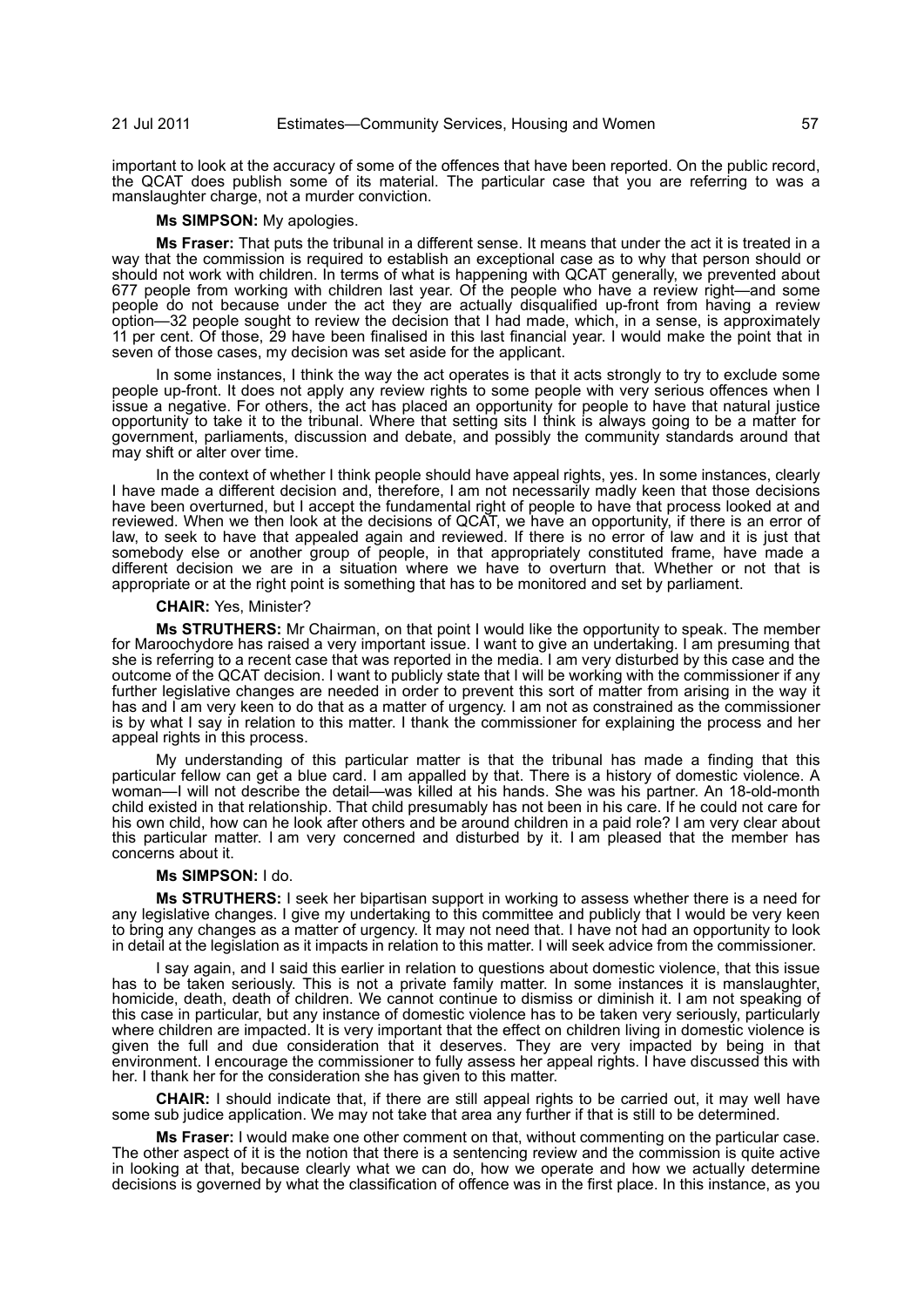said in the beginning, if it had actually been a different serious offence in the context of murder and was classified in that way, the onus of the decision making would have been in a different frame. Looking at the appeal end of it may actually be the end of the process. In some instances, I think the strength of the system is also dependent on how the offences are classified in the first place and what the actual convictions are and the penalties that are imposed at that point.

**CHAIR:** Commissioner, could you clarify something for me. I know the member for Capalaba has a query as well. Did I understand you to say that you have 296,000 applications in a year?

**Ms Fraser:** Yes. Last year we had 298,750 to be more accurate. That was a seven per cent increase on the previous year. In general terms, it is a very big processing arrangement, the system. We are regularly processing, and have been for the past three or four years, well over the 270,000 mark.

**CHAIR:** Arising from that, and Minister perhaps you may be able to enlighten me on this, I note SDS page 3-32 states that in 2011-12 the commission will 'review and where practical automate additional processes to further streamline the blue card system'. How automated are you now? Are you fully computerised or is there still some manual handling?

**Ms Fraser:** Yes, there is. At this stage we obviously have a database that we enter applications into and as it moves through that is how that occurs. We have been looking at opportunities for increasing automation, particularly at the front end so that people can actually submit their applications in an electronic format. There would be some work to do in making that happen, because the system is not exactly like a licensing arrangement where you apply for a driver's licence. The system is a partnership where there are regulated organisations that provide services. They have to submit the application for the applicant and know who it is who is working for them. Then the application comes through to us and we process it. We have to work through a few things there.

One of the things that does cause delay for us is that often when people submit an application it is not correctly filled in. One of the common errors, for instance, is people put today's date instead of their date of birth. Obviously, that is an issue for us when we are seeking criminal histories. It means we have to go back to the applicant and reconfirm their date of birth, because clearly it is incorrect.

Another error is that they give an incorrect title to themselves. Our view is that if we could work to get that front end to the point that the applicant actually has to fill it in and cannot move further unless they get it right, that could stop some of that and assist that process. We have a pilot at the moment which is looking at some fill and print work. We are doing some of that with a couple of our NGO partners to see how that would work for them in their context.

The process at the moment is fairly manual in that sense at the front end and even as we move through the process. The links to the criminal history are obviously automated but with the new exemptions that were brought in and with the legislative amendment we have some areas where we are still doing manual exemptions—that is, with respect to teachers and police.

**CHAIR:** It does not matter if you do not have this figure, but what percentage or what fraction of applications that you receive would be incorrectly filled out?

**Ms Fraser:** We call it a request for information and that statistic is about 12½ per cent. That statistic has been going down over the last three or four years because we put quite a lot of effort into working with organisations to try to assist them to correct that. In fact, two or three years ago it was up above 20 per cent. Through educative workshops that we have done with organisations and applicants that is driving down. We are particularly looking at those areas where people get it wrong and trying to, in a sense, highlight the importance of that and the quality assurance work that needs to go on before people actually submit the applications. It has gone down but 121/2 per cent is still quite a big number on the figures we are talking about.

**CHAIR:** It is still fairly high. In the context of the number of applications you get that is quite substantial.

**Mr CHOI:** Minister, the commissioner commented that last year she had close to 300,000 applications, and that is quite a huge figure. I have two questions, one to the commissioner and one to the minister. On top of that, according to page 3-34 of the SDS, the commission also has over half a million cardholders who you continue to monitor. I ask the commissioner: how do you do that? Then I ask the minister: how does that compare to other jurisdictions in other parts of this country?

**Ms Fraser:** Once the application is entered into our database—because the system operates on screening at the beginning and then they go into the database—if there is any change to that history we find out. We get daily feedback from the screening authorities, the police, in terms of any change of history. As we are processing and once we have issued a card, we are clear then. If someone is issued with a blue card and if they then commit some offence that comes back to us. We then get in contact with the organisation and indicate that there may be a change of history. If it is serious, we can suspend that card, otherwise we work through that process. At any one time that figure can go up and down. During the year we were certainly monitoring over 500,000. I think there were about 514,000 blue card holders on the database who were working in regulated employment.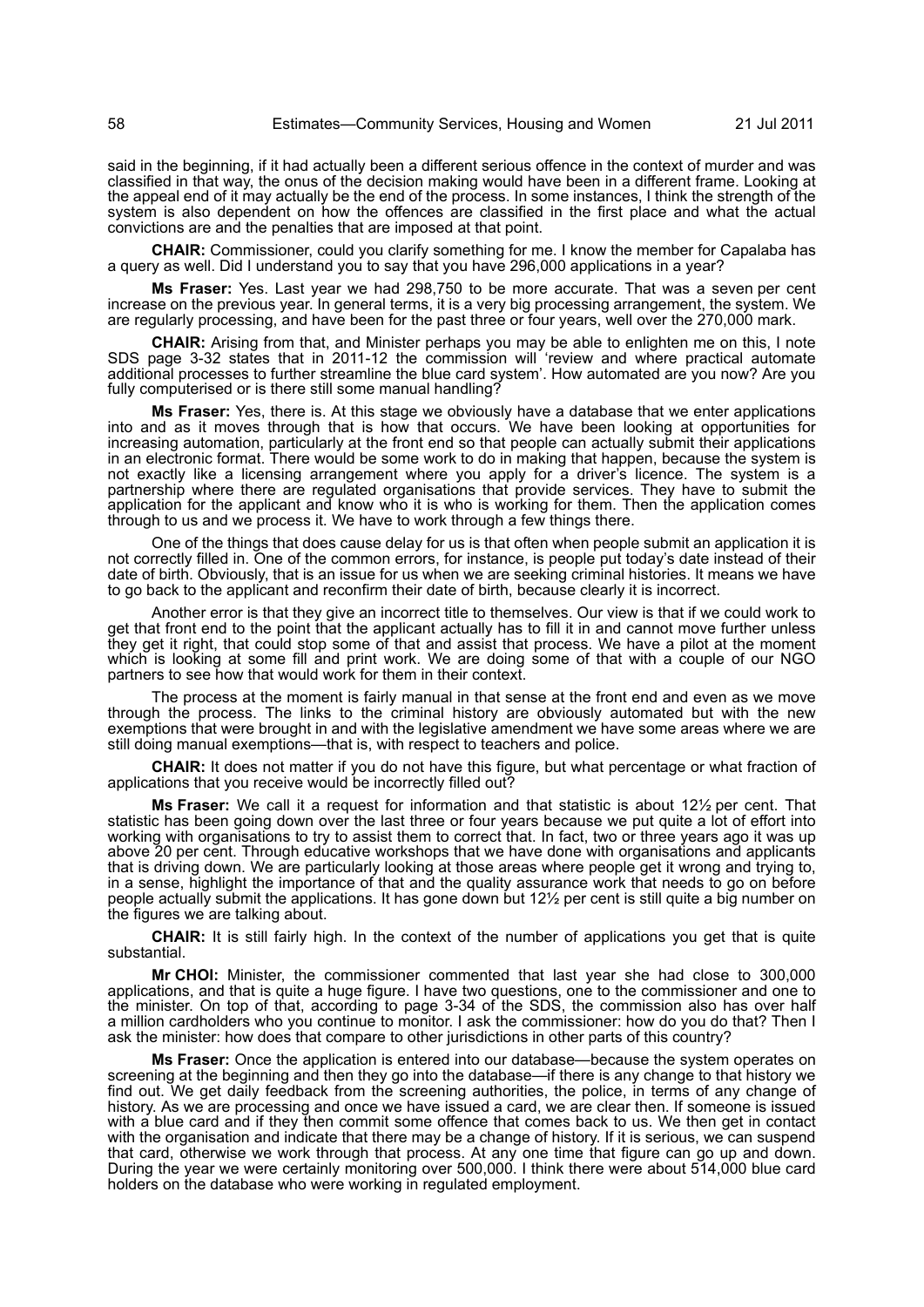With respect to other jurisdictions, Queensland's system is recognised as being the most robust because it has the elements of monitoring, screening and a legislative requirement for organisations to do risk management, which is obviously dealing with making sure that what is happening in their current context is in the interests of children.

**Ms STRUTHERS:** In response to the second part of your question, how do we compare, the commissioner has touched on that in relation to other jurisdictions. Recently I met with a delegation of parliamentary members from the Western Australian state parliament who were examining our system here—the commission. I spent an hour or so with them and they met with the commissioner and other people in Queensland involved in the blue card process and the other aspects of the commission. They gave it a big tick. They were keen to adopt as much as they possibly could into their model in Western Australia and update, upgrade and improve their system.

Publicly today I endorse the comments made by the commissioner. Effectively, we have a worldclass system operating in Queensland that is nationally and internationally renowned. I think the commissioner rightly is very modest here, but it is a phenomenal effort. That daily monitoring of over 514,000 cards with police charges and other information coming in nationally now under the new exchange of information is a phenomenal effort. The risk management work done with over 400 organisations around the state is a phenomenal effort.

I thank you for your interest in the work of the commission as well as other members who have raised questions about the commission. We can be very confident in Queensland. We have a very robust system. As I said in relation to an earlier question, I am very keen to undertake any assessment of any aspect of the legislation that may need amending to tighten the system even further. I am very keen to do anything that is required urgently in relation to the issue that the member for Maroochydore raised earlier.

We do have a very good system. No system is fool proof. Having a blue card does not guarantee that someone is safe. It is one part of a system. The commissioner knows that. Her staff knows that. That is why they are actively out there doing educative work, doing that risk management work with hundreds of organisations around the state.

**Ms SIMPSON:** I have a question for the commissioner. Why is the system based on organisations sponsoring the prospective volunteer or employee? With the current delays being experienced this means people have delays in commencing employment or volunteering. Why can we not see a system where someone can apply before they are offered a job to make job seeking and volunteering easier?

**Ms Fraser:** Just to briefly explain, you have to be applying to work in regulated employment in order for me to have the capacity to seek information about your criminal history. That is the trigger. People can clearly signal that they want to volunteer or if they are in paid employment they can actually seek to work in that environment. The organisation does its risk management and they can put in their blue card application and they can commence. That is for paid work.

In the volunteer context, if someone is wanting to volunteer and work, they cannot actually work with children but they can certainly work in the voluntary organisation while the organisation is sorting that out and they can put in their application. However, they need to be connected with regulated employment. The issue is that there needs to be some check and balance in the legislation as to when you can go and seek detailed information about someone's personal history and start to process that. The trigger in the act is that they need to be seeking to work with children and have actually commenced that process. I guess it is a bit of a protection for the ordinary citizen that I do not just go around seeking criminal history information about anybody because I feel like it.

**Ms SIMPSON:** That is actually not really what I was asking. I think this is about where you have someone who is intending to work in that sector or be a volunteer, but they are not currently engaged or they have not been appointed to that job. They are seeking to cut the time involved in them coming on board as a volunteer or working with children by starting the blue card application process earlier. Therefore, they are giving permission, if you like, for their history to be checked by putting that application in themselves. Would the legislation, therefore, have to be changed to enable that person to do that before they are formally attached to an organisation or attached to a voluntary role?

**Ms Fraser:** Not specifically. If they are genuinely looking to take up a volunteering role, all they need to do is contact an organisation and say, 'I want to volunteer.' Then they can submit their application, unless the organisation is going to say to them, 'No, we do not want you.' They have to have the organisation's linkage to that.

**Ms SIMPSON:** So if they are seeking employment in that sector and they have not worked in that sector and do not have an active blue card, there would still be a delay in the processing of the blue card when they go forward to seek that employment?

**Ms Fraser:** At some point the person is making a decision, 'I want to volunteer'—

**Ms SIMPSON:** Or work in that area.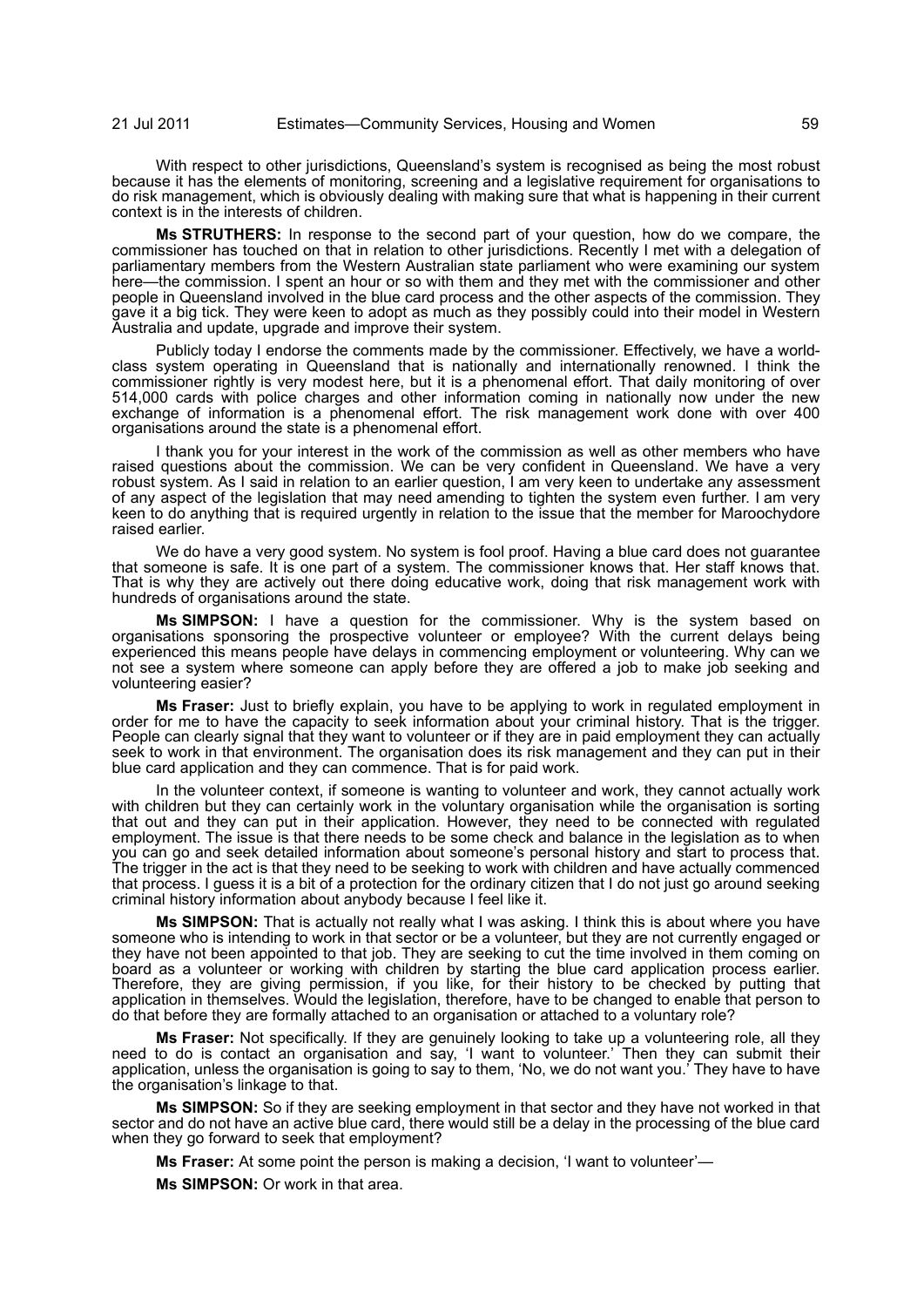**Ms Fraser:**—or work. If they want to work as soon as they are involved in seeking that work, they get the organisation to say they are seeking that work, they endorse that, the application comes in and that can be processed. They can actually commence working with the organisation under a risk managed frame prior to that whole process being completed. In the voluntary sector, it is a 'no ticket, no start' in the sense that they cannot actually start volunteering with children, but they can certainly start volunteering with the organisation and put their application in at the same time. I am assuming most voluntary organisations in that sense would not just take someone off the street and have them working with children the next day. Most of them would be managing that risk in a different frame.

**Ms SIMPSON:** This comes back to the issue that we raised earlier. I am hearing concerns from the NGO sector in respect of the time that it is taking to renew blue cards as well as new applications. This is something that is seeing them lose volunteers, particularly new applicants.

**Ms Fraser:** Could I just answer the question on renewals?

**Ms STRUTHERS:** Sure. Before you do that, can I just respond to an issue. There are policy issues involved in what the member has asked. I would be concerned if there was any dilution of the current safeguards. If individuals without a sponsoring organisation applied, you do not have that safeguard that the commissioner has described of the risk management strategies that organisations go through—

**Ms SIMPSON:** That is why I am asking.

**Ms STRUTHERS:**—and the fact that they are a sponsoring organisation. I would suggest to the member that the proposition would really then be diluting the impact of these safeguards if anybody could just apply because they were thinking about volunteering.

**Ms SIMPSON:** I think, Mr Chairman, I should respond and make it quite clear what I am asking in respect of the current legislation and what could be achieved—that is, whether people could start the process before they have employment or before they are formally engaged through an organisation. It would still be in the hands of the commission to hold the final release of the blue card until they are actually engaged in that particular role. We are hearing about a number of delays for people both with work and also with volunteer organisations who are keen to start. They are saying, 'Surely we should at least be able to put in our application early.' It would still be possible to maintain all the checks of protection in respect of that person and their application by not actually releasing that application until it is appropriate.

**CHAIR:** That question relates more to policy. Perhaps you could indicate whether or not—I would ask the minister-

**Ms SIMPSON:** I think we needed to clarify what was actually being asked with regard to what the law meant.

**CHAIR:** I believe that that is more properly a question for the minister.

**Ms STRUTHERS:** The commissioner can probably add to it as well. I appreciate the sentiment of what is being expressed. I am not in any way challenging that. I understand the frustration and I hear of this myself. I think the commissioner very rightly explained why there have been some delays currently and why there have in recent months been significant improvements to that.

In response to the specific suggestion, I would be a little concerned about the potential for diluting the safeguards. If someone applied because they wanted to volunteer and they then decided not to or they moved away from Queensland or whatever and their application was on hold, I would imagine that the commission would then have a whole lot of on-hold applications. Maybe you could have a 12-month time frame on that. I think there are some operational issues that the commissioner understands better than I do. I raise that concern that the legislation is structured in such a way as to provide as much by way of safeguard as possible. As I said earlier, the blue card is not the be-all and end-all. If a person has a blue card it means the person has been through all the appropriate checks, but it is important that organisations have their own risk management strategies. You can go back to the commissioner. I just wanted to make that point about the risks there.

**Ms Fraser:** I might make two points. Hopefully the way in which it operates now is clear. The other issue is in the voluntary area and making sure that the people who put in their applications actually follow through, because obviously costs for us are incurred in processing and receiving the applications. Volunteers do not pay. If they then do not continue on, we have incurred the cost of processing their application for someone who does not pick it up. Some consideration possibly needs to be given to that in that frame.

With regard to renewals, I did want to put on the record that, for people who are renewing, 16 weeks before their blue card is due to expire they should get a letter from us advising them that if they want to they can submit their renewal. If they submit their renewal form before the 30 days expire, they can continue on in whatever they are doing whilst we are processing, because they are still on our database and we are still monitoring them and if there is any change in history then we are actually making sure that there is no problem there. If they do not come back within that 30 days then we move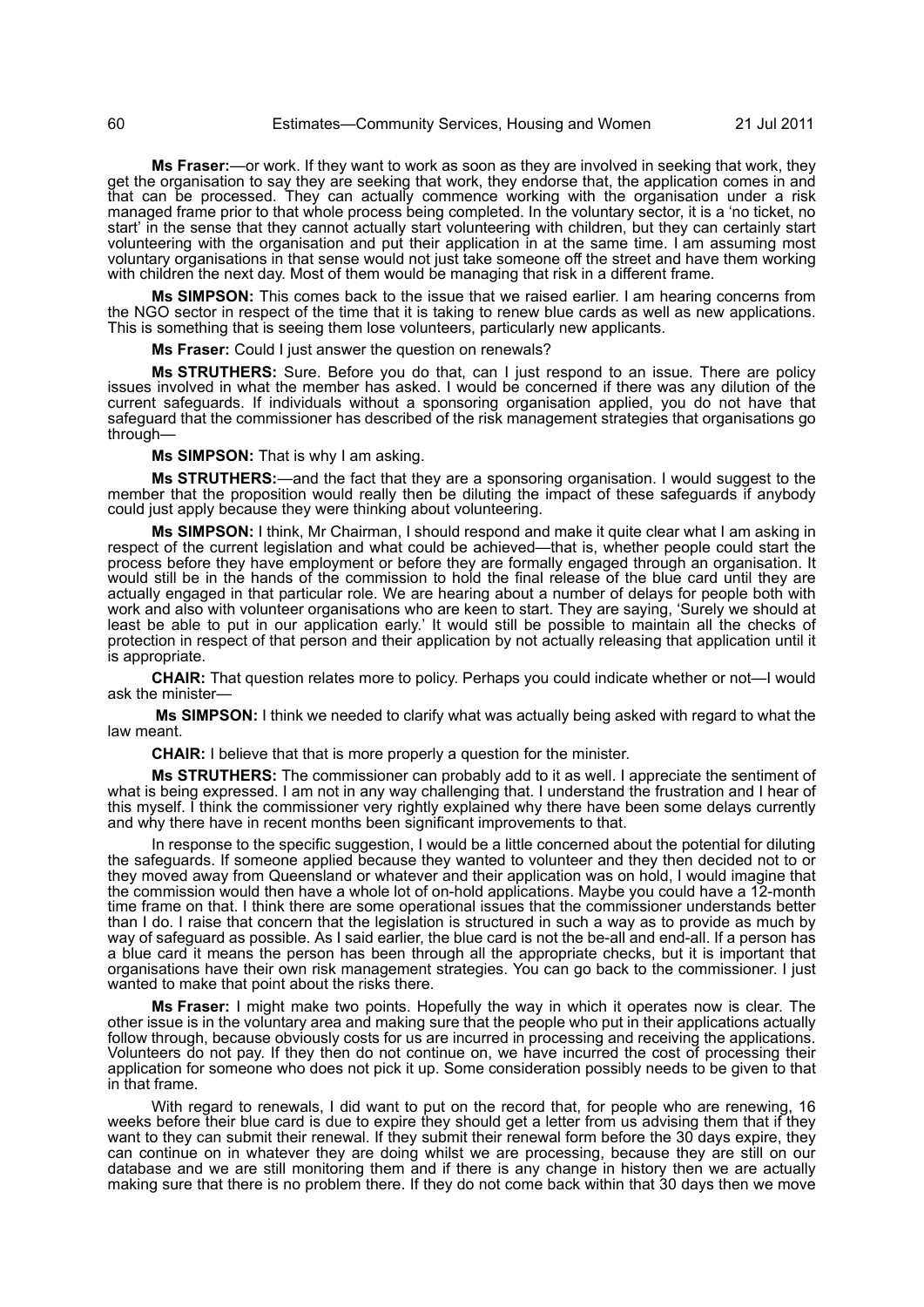21 Jul 2011 Estimates—Community Services, Housing and Women 61

to take them off the database. If they then want to submit what they think is a renewal, they are actually then moving into a whole new fresh application. That can cause delay. But we have certainly worked with our organisations and applicants to try to make them clear about the fact that there should not be any disruption with renewal in terms of their capacity to continue either volunteering or working.

**CHAIR:** Thank you, Commissioner. The time allocated for consideration of the estimates for the portfolio of the Minister for Community Services and Housing and Minister for Women has expired. I think the time allocated to all of your areas has now expired, Minister. I would like to thank you, your ministerial staff, your senior staff and the commissioner for your attendance today and for your assistance to the committee.

**Ms STRUTHERS:** If I may, Mr Chairman, thank you and the members of the committee for the constructive way in which we have been able to discuss my portfolio. There have been a lot of achievements. We have covered a lot of territory today. I just want to clarify too the Office for Women salary issue raised earlier by the member for Maroochydore. There was a four per cent increase through that enterprise bargain. In dollar value that was \$90,000. So that explains the increase that the member spoke about. But thank you for the good spirit in which you have conducted the session today. Thank you for your chairing. I thank my director-general and staff. It has been a big effort this year with the community recovery effort. I thank the commissioner. They were flooded too. They were affected but have carried on extremely well. I also thank my staff.

**CHAIR:** The committee will now break and the hearing will resume at 5 pm.

**Proceedings suspended from 4.32 pm to 5.01 pm**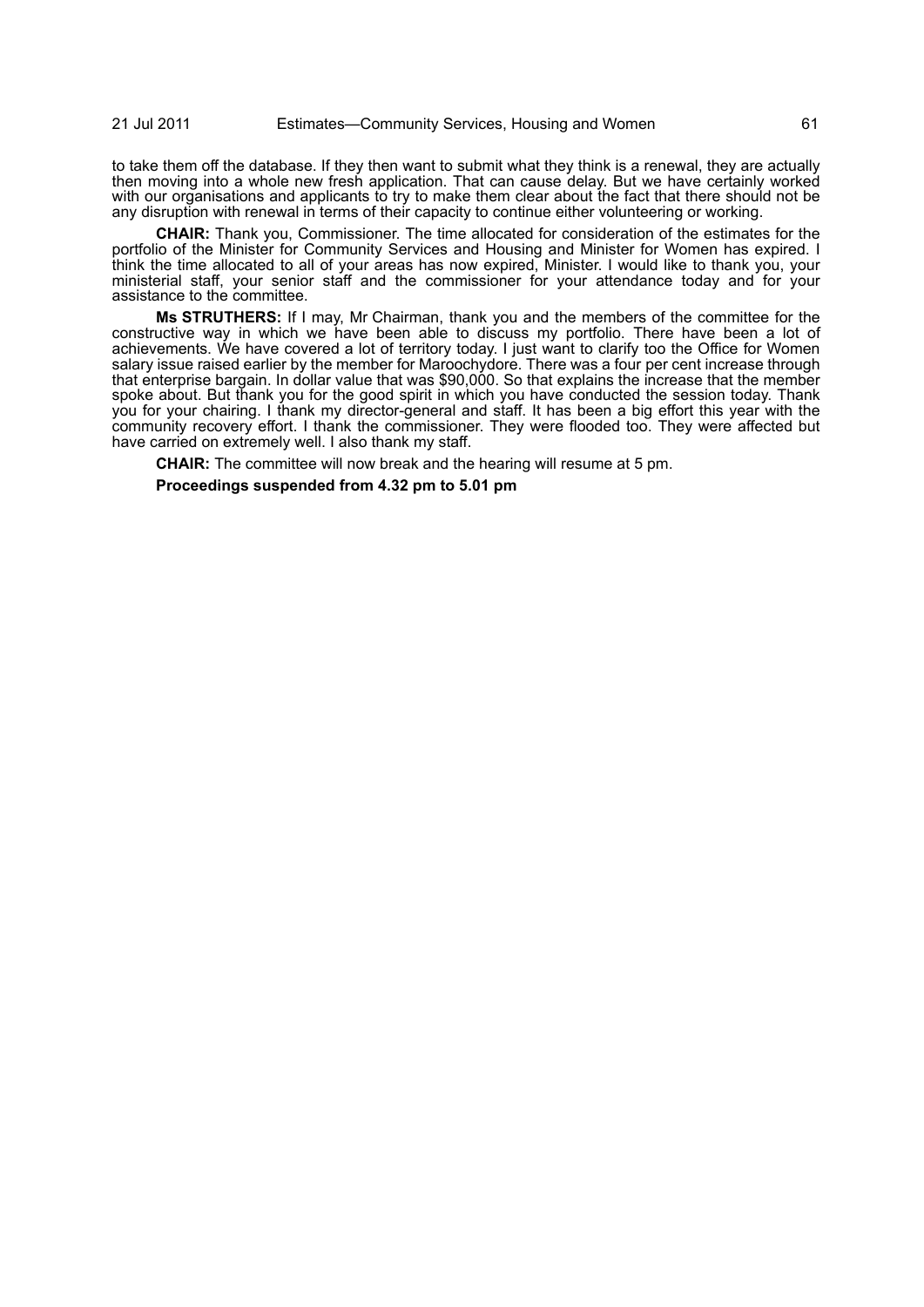# **ESTIMATES—COMMUNITY AFFAIRS COMMITTEE—CHILD SAFETY AND SPORT**

#### **In Attendance**

Hon. PG Reeves, Minister for Child Safety and Minister for Sport Mr S Gay, Principal Adviser

# **Department of Communities**

Ms L Apelt, Director-General

Mr T Hodda, Director, Finance Programs—Child Safety and Community and Sport and Recreation

Mr B Klassen, Deputy Director-General (Acting), Sport and Recreation Services Mr K Yearbury, Chief Executive Officer, Stadium Queensland

**[CHAIR:](http://www.parliament.qld.gov.au/docs/find.aspx?id=0Mba20110721_170248)** It now being 5.01 pm, I declare the proposed expenditure for the Minister for Child Safety [and](http://www.parliament.qld.gov.au/docs/find.aspx?id=0Mba20110721_170248) Minister for Sport open for examination. The question before the committee is—

That the proposed expenditure be agreed to.

I welcome the minister and all of your relevant officers. If you wish, you may make an opening statement. The committee has asked that opening statements be no longer than three minutes.

**Mr REEVES:** Thanks, Chair. In Queensland we continue to implement innovative and new initiatives to support our most vulnerable children and young people. Since 2004 we have come a long way, basically rebuilding the Queensland child safety system. We have increased the budget by 400 per cent to \$733 million—almost \$700 million more than when the LNP was last in power. We have also more than doubled the number of child safety staff in Queensland.

To address the Indigenous overrepresentation, we formed the Queensland Aboriginal and Torres Strait Islander Child Safety Taskforce. One of the outcomes of this task force is that in 2011-12 we will invest \$10.1 million to work more closely with approximately 2,600 vulnerable Aboriginal and Torres Strait Islander families to provide early intervention services.

We have invested \$55 million over four years on the Helping Out Families pilot initiative, designed to keep families together. Since the program began in October 2010 to the end of last month, we have handled 1,478 referrals and we are working closely with 322 families to identify their needs and refer them to support services. We have embarked on a process to evaluate this initiative's further potential and the first two stages of this process are now underway.

We are keeping abreast of the latest research and program development to come from the Wood inquiry in New South Wales, the Bath inquiry in the Northern Territory and the Munro report in the United Kingdom. We are looking at comparisons between their systems and Queensland to ensure, where appropriate, we could learn from their findings. I am pleased to be part of a government that is delivering new and innovative initiatives to improve and enhance Queensland's child protection sector.

Local sport and recreation clubs are the lifeblood of our communities. The Queensland government is helping clubs in disaster affected areas through our \$14.4 million Sport and Recreation Flood Fightback Plan. We have allocated \$2 million worth of equipment grants to sports and recreation clubs who sign up to the 'Positive or it's pointless' campaign, which aims to deter negative attitudes both on and off the field.

Chair, I would like now to take the opportunity to table the Off-Road Motorcycling Management Strategy. In response to the CMC inquiry into off-road motorcycles, the Queensland government has decided that it is necessary to develop a strategy on how best to manage the use of off-road motorbikes and their impact on the community. The one-size-fits-all approach to noise laws in the current legislation is obviously not working. Therefore, changes are needed so that the management and enforcement practices are relevant to needs of the local community and all those who enjoy off-road motorcycling.

An off-road motorcycling chief executive task force has now been established and we are working with the council of mayors to establish the off-road motorcycling facility at Wyaralong, which I know the member for Beaudesert is interested in. At the end of the day, the Queensland government wants to create an environment whereby off-road motorcycle enthusiasts and the communities can co-exist.

**CHAIR:** Thank you, Minister. I would once again remind honourable members of standing order 117 in relation to restrictions on questions which name at-risk children. In accordance with this standing order, members should ensure that questions concerning a child subject to the Child Protection Act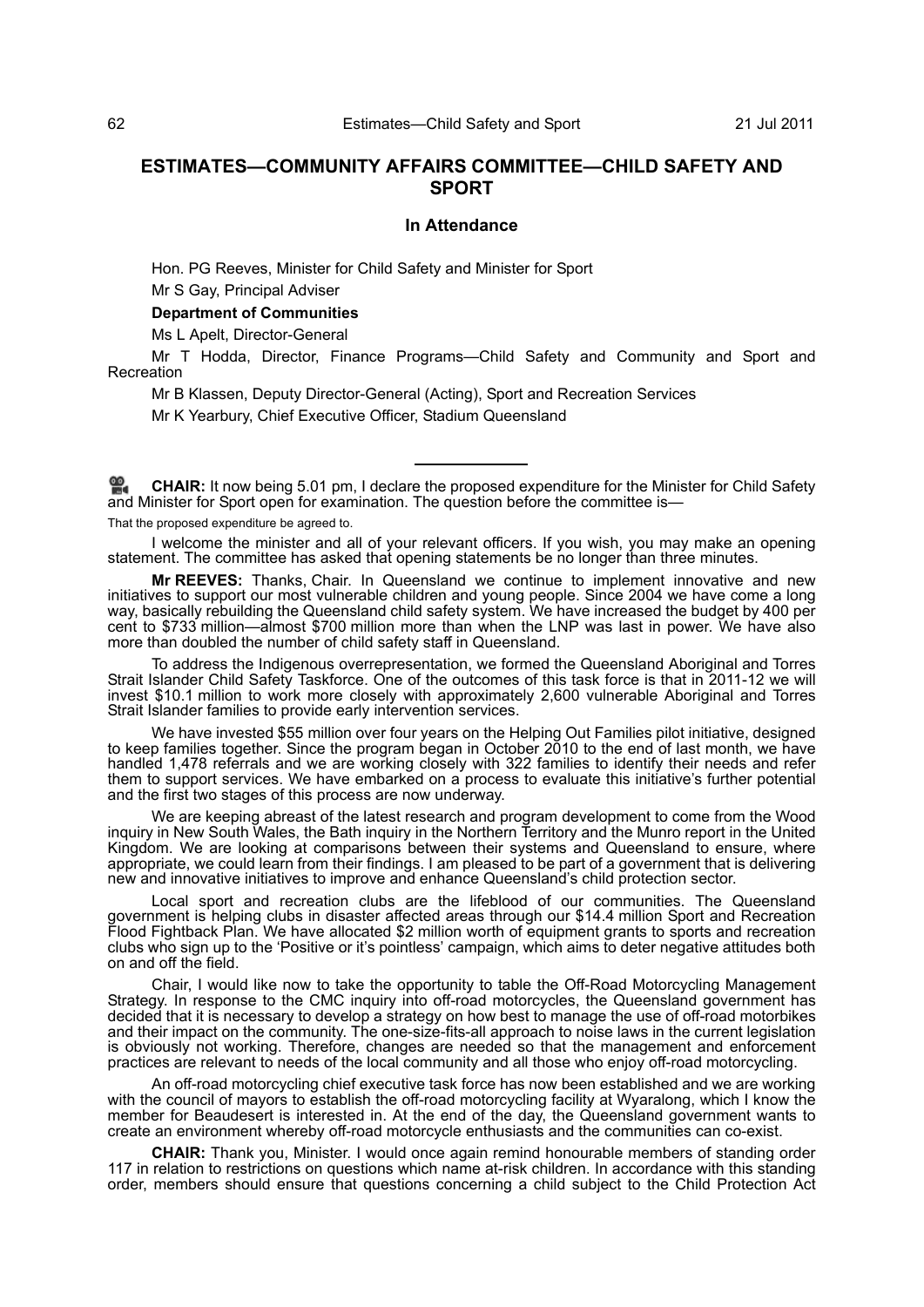1999 or the Juvenile Justice Act are asked in a non-identifying manner or not refer to information that if published may likely lead to the identification of a child. The committee will commence questioning in relation to child safety. I call the member for Aspley.

**Ms DAVIS:** Thank you, Mr Chairman. Minister, what is an acceptable case load for a child safety officer?

**Mr REEVES:** I thank the honourable member for the question. As I have said previously in the House, child safety staff do an incredible job. More than 2,500 Child Safety Services staff across Queensland are working hard to support our most vulnerable children and young people. As child safety minister, I have travelled the length and breadth of Queensland meeting with staff in all child safety service centres and regional offices and have met with hub staff. During these visits I seen first-hand what a wonderful job these front-line staff are doing.

I am pleased to inform the committee that child safety officers' case loads have been reduced since 2004. When the report was handed down in 2004, child safety officers were averaging 32 cases. As of March 2011, child safety officers working with children with ongoing intervention now average about 22 cases. I am also pleased to announce that, as a result of this budget, we will have 20 more new staff members in child safety service centres. This will help in addressing the case loads. But the reduction in case loads from 32 to 22 is reflective of the significant increases to the budget and staff that the Queensland government has made to Child Safety Services since 2004.

**Ms DAVIS:** Thank you, Minister. It is good to see that there has been a reduction. I bring to your attention that, although the state average was the 22.4 as you have just indicated, Toowoomba North is 32.8; Cape York South, 29.7; Atherton, 27.6; and there are a number that sit above the 22.4. I appreciate and I agree that child safety officers do a wonderful job. But, given those numbers, why are those officers that you speak so highly of given such a high and unmanageable number of cases?

**Mr REEVES:** I thank the honourable member for the question. As I have said, child safety staff have done a marvellous job in the work that they have done. But they have done that because we have increased every year the number of child safety staff. In fact, in June last year I announced that 35 more front-line staff would be employed. A further 24 staff were also reallocated from existing resources. That came on top of the 10 front-line positions that were reallocated for existing resources. On top of that now is the 21 new staff members that I have announced today as a result of this year's budget.

I am pleased to announce—and I know that the member for Cook will be very happy about this that 10 of these new officers will be appointed to Far North Queensland, with dedicated officers joining Atherton, Innisfail, Cairns North, Cairns South, Cape York North and Cape York South Child Safety Services. I am sure that the member for Cook will appreciate this. I have met with him and with some child safety officers in that region. One new officer will join the north coast and Central Queensland regions, 1.5 will join the North Queensland region and 5.5 full-time equivalents will join the south-west region. The south-west region will also receive an additional team leader position.

**Mr O'BRIEN:** Can I jump in there? I just want to know the specific roles that these new officers are going to undertake. Are they administrative or are they online officers?

**Mr REEVES:** These are front-line child safety officers. They will have case loads. They will do the normal work of child safety officers. Of the 21, there will be one team leader position in the south-west region.

**Mr O'BRIEN:** So there are no senior positions. These are all just online child safety officers. They will doing the same role. There are no additional roles or specific roles. It is the cavalry arriving.

**Mr REEVES:** These are in addition to those child safety officers who do a tremendous job in those particular areas that I spoke about before. This will have a great impact on case loads for those particular areas. Obviously we have chosen those areas to tackle the case loads where staff are needed the most. The additional staff will be front line and work in those case load areas.

**Ms DAVIS:** Minister, when will those child safety officers actually commence work in those areas?

**Mr REEVES:** Obviously we have made the announcement. So the process of employing these staff will be put in place, and as quickly as humanly possible that will occur.

**Ms DAVIS:** Minister, given that there are a number of areas around the state where you cannot get child safety officers to fill positions, how are we to believe that you are going to get enough responses to actually place people in those areas?

**Mr REEVES:** I am very confident that our recruitment of child safety officers will be effective. I should state that the vacancy rate for child safety as of today is only 1.91 per cent which is comparable to most of the Public Service. Most of the Public Service on my understanding is about two to three per cent. So to have a rate as low as that in child safety is, I think, testament to the hard work that we have been doing with retention and recruitment of child safety staff, bearing in mind, as I said previously, that it is not the easiest job in the world. These people deal with some of the most extreme circumstances imaginable. I think this calls on all of us—government, political parties and the community as a whole to make the positions as attractive as possible for these child safety officers because of the hard work that they do on a day-to-day basis.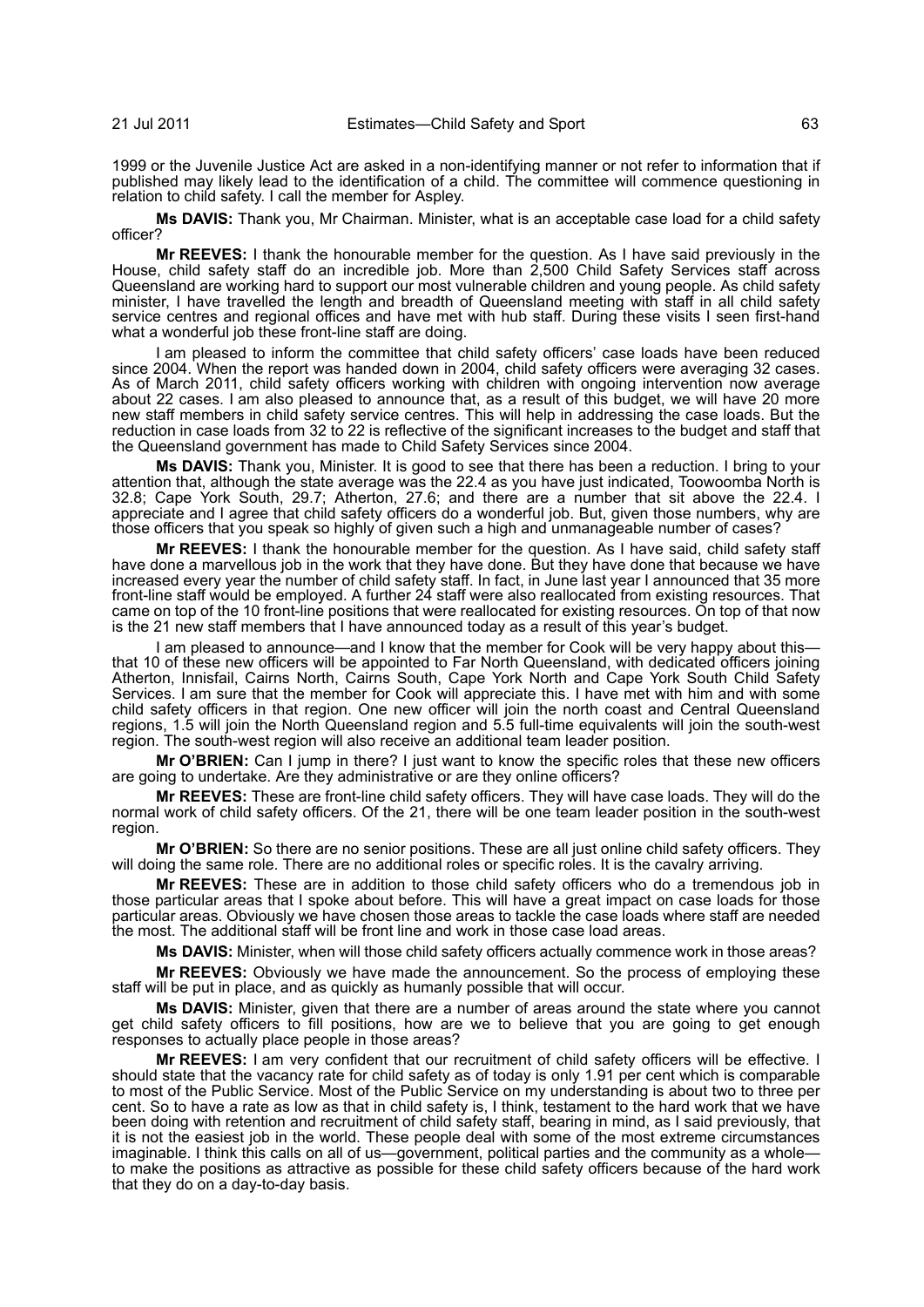**Ms DAVIS:** Minister, just to clarify, those numbers that you cited of one per cent or 1.5 per cent are child safety officers or is that across the department?

**Mr REEVES:** Across the whole of Child Safety Services the vacancy rate is 1.91 per cent.

**Ms DAVIS:** Minister, I am really interested in knowing how many vacancies there are for child safety officers.

**Mr REEVES:** The total number of vacancies across the whole of Child Safety Services is 42. Now we have-

**Ms DAVIS:** Question on notice No. 756—

**CHAIR:** Member for Aspley, would you please let the minister finish his answer. You can then ask your further question.

**Mr REEVES:** If I remember rightly, the question on notice was asked in May. What I am giving to you now are the most accurate, up-to-date figures. As at today, for the whole of Child Safety Services, which has 2,585 staff, there are 42 positions vacant.

**Ms DAVIS:** The answer to question on notice 756 was that there were 28 child safety officer vacancies and 12 team leader vacancies. Can you give me now what those figures are as of today?

**Mr REEVES:** I will have to see if that information is readily available and I will get back to the committee.

**Ms DAVIS:** Thank you very much. I would like to speak about investigations and assessments. Forty-five per cent of approved I&As were not finalised within a two-month period in September 2010. What is the current figure?

**Mr REEVES:** Could you repeat the question?

**Ms DAVIS:** With regard to investigations and assessments, 45 per cent were not finalised within a two-month period in September 2010. I would like to know what the current figure is.

**Mr REEVES:** For the year ended 31 March 2011, Child Safety Services recorded 20,975 notifications, I&As. Of those 20,975 notifications recorded by Queensland for the year ended 31 March, 82 per cent—

**Ms DAVIS:** Excuse me, Minister. Could you slow down just a little bit so I can understand what you are saying? Thank you.

**Mr REEVES:** Eight-two per cent were finalised, while the remaining 3,796 investigations and assessments, being 18 per cent, are in progress.

**Ms DAVIS:** When the time frame is missed by 100 per cent—I have some documentation here that I can table—what does the department do to fix that problem?

**CHAIR:** I would remind the member that she is here by leave of the committee and that for any tabling of documents she must seek leave.

**Ms DAVIS:** I seek leave to table the document. There are more copies, Mr Chairman.

**CHAIR:** Perhaps if the copies were readable they would be able to be tabled. They need to be in a larger format.

**Ms DAVIS:** I am afraid I do not have that.

**Mr REEVES:** Maybe if she untables it, I can just try to respond to the question.

**Ms DAVIS:** That would be great. That would be terrific, thank you.

**CHAIR:** Sorry?

**Mr REEVES:** If she untables it, rather than table a document that no-one can understand, I will just explain to her why some delays occur.

**Ms DAVIS:** Thank you, Minister.

**CHAIR:** Member for Aspley, I am sorry, but I cannot even read the document that you have sought to table—I have not even sought leave as yet—because of the font size.

# **Ms DAVIS:** Okay.

**CHAIR:** So perhaps if you could frame your question to the minister and give him that detail, he has indicated that he would be prepared to give you the answer.

**Ms DAVIS:** I am not sure that you need the document to answer the question.

**Mr REEVES:** I am happy to answer.

**Ms DAVIS:** What is the department doing when they are just completely missed over a two-month period, when they are not even attended to?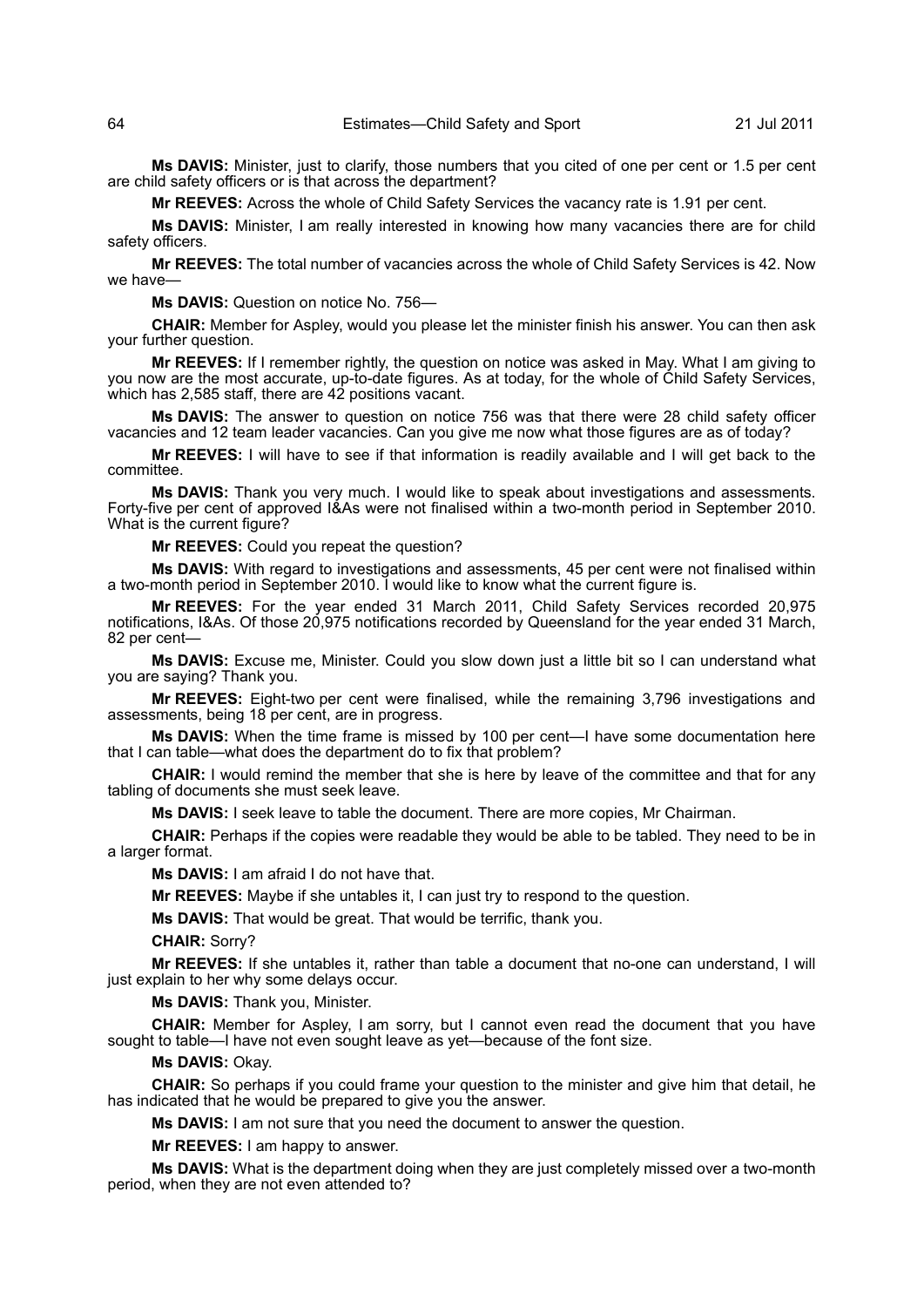**Mr REEVES:** Child Safety Services has a tough job, but what I can say from my visits around Queensland, to all service centres and all regional offices, is that they are committed to the important role that they play. I have been absolutely inspired by the passion, professionalism and dedication shown by Queensland Child Safety Services staff. I take this opportunity to commend them. I note the constant criticism of their hard work by the LNP. Since 2004—

**Ms DAVIS:** Point of order, Mr Chairman. I have never, nor has the LNP, ever criticised the work—

**CHAIR:** Member for Aspley, you are here by leave. If you continue along that line you can be asked to leave. There is no point of order. You have asked a question of the minister. The minister is answering the question.

**Mr REEVES:** Since 2004 we have increased the budget by more than 400 per cent and doubled the staffing for Child Safety Services. Today I announced 21 more. This has enabled us to better deal with the increasing number of reports of child abuse and neglect. We would love it if there was not an increasing number of reports, but the fact is that there is. The fact is that it is not just in Queensland; it is Australia-wide and in fact worldwide. Today in Queensland we have more staff and better coverage than ever before. We also have a far greater number of reports to Child Safety Services than ever before, demonstrating a greater awareness of and, more importantly, a confidence in the Queensland child protection system by Queenslanders. Our hardworking staff have been able to access regional and remote communities to ensure our children and young people are safe and protected.

However, in some circumstances families will actively avoid Child Safety Services staff. They will actively avoid police, whom we work closely with to ensure the safety of our children and young people. In some circumstances—I can confirm that it has happened before—families are actively avoiding Child Safety Services and police in a number of Australian states. But we have a strong relationship with our interstate counterparts which enables greater collaboration on these occasions. Sometimes reports received of child abuse and neglect will not contain enough information about where a family is or who they are, even though the concerns they have reported reach the threshold for investigation.

Despite the efforts of our staff, it is sometimes not possible to commence investigations within the required time frame. The committee can be assured that Child Safety Services is committed to ensuring the protection and wellbeing of Queensland's most vulnerable children and young people, and I can give you an assurance that our staff work very hard to investigate all reports that reach the threshold. I call on the LNP and others to stop criticising and start supporting Queensland's hardworking Child Safety Services staff.

In regard to the question about positions vacant, as of today there are two team leader positions vacant and 18 child safety officer positions vacant.

**Ms DAVIS:** So on top of that you will add the new child safety officers, so that will now be 38; is that correct?

**Mr REEVES:** No, no. Those positions already exist.

**Ms DAVIS:** Yes, but they are not filled.

**Mr REEVES:** They are vacant. They are in the process of being filled. As of today those 20 positions are vacant, because there is an interview process underway. So they will be filled. And on top of that there are 21 new positions. But they are already counted in the system, so I do not want to double-claim.

**Ms DAVIS:** Yes, but the positions are not filled.

**Mr REEVES:** If you want me to, I will double-claim them, but I do not think it is appropriate.

**Ms DAVIS:** I do not think you need to claim anything. With regard to licensing, how many out-ofhome care services are receiving placements of children before licensing processes are complete?

**Mr REEVES:** I thank the honourable member for the question. We have a thorough licensing process. It is very important that we do so. But at the same time, as I have stated, we have over 8,000 children in out-of-home care today. It is a record number and it is a record number Australia-wide. It is important that we endeavour to find the best available location to protect those children and young people. Obviously the best location is in their family home, but we know that if they stayed in their family home they would be harmed, abused or neglected.

From there, obviously we look for foster and kinship carers to look after those children. They are not always capable of going there, for a range of reasons. Some of the children and particularly young people that unfortunately have to come into the child protection system have very, very complex needs and are unable to be cared for by one foster carer, are unable to be put into that type of situation. So we have to look for the best available spots.

We are committed to ensuring the highest standards of care. The majority of placements are made with licensed non-government care services and department approved foster carers. The granting of a licence means that a placement provider meets the statement of standards. Licensing alleviates the need for child safety officers to make a determination against the statement of standards each time.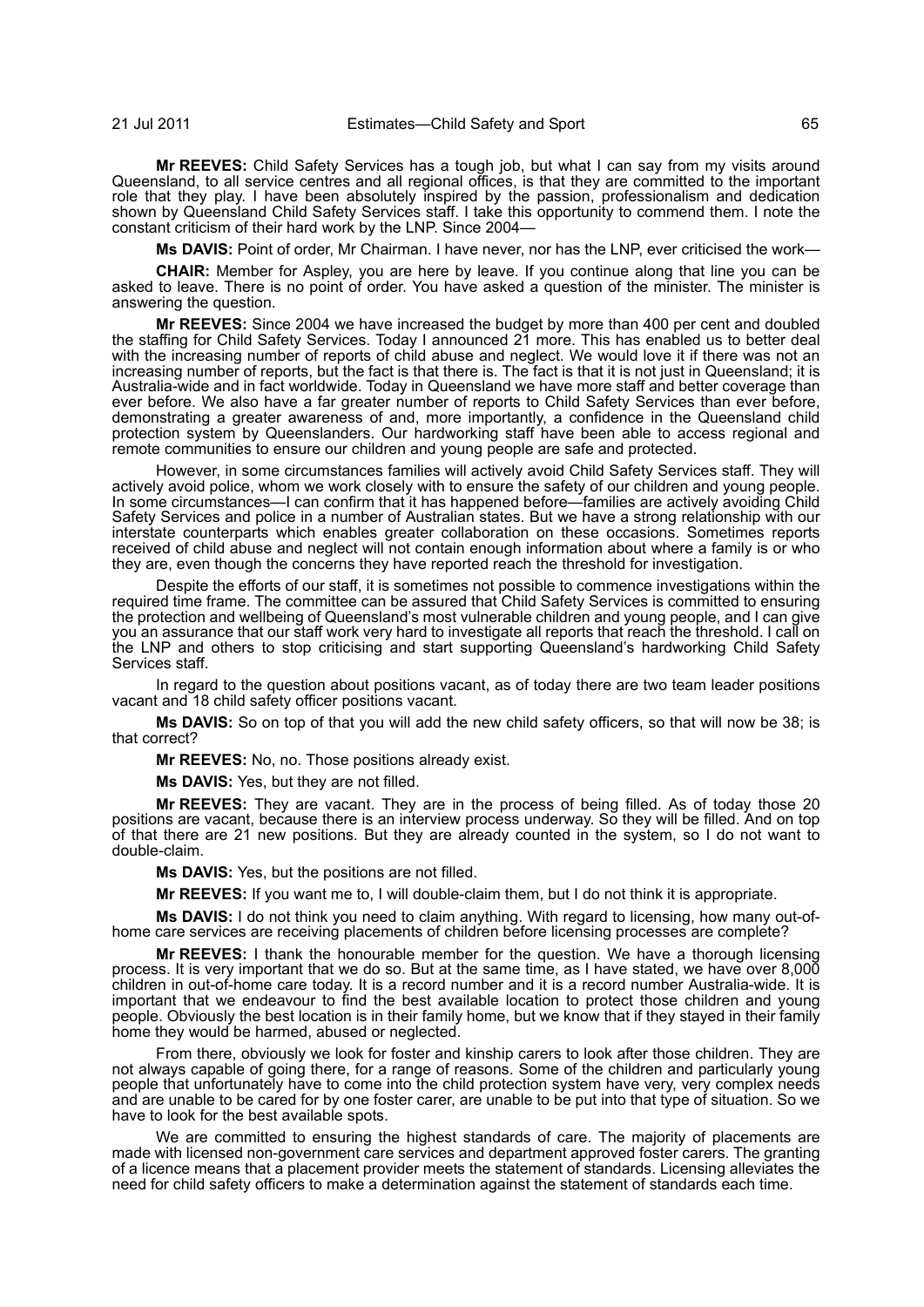The licensing process requires demonstration of compliance, independently verified, with 11 service standards. I can advise that 10 services have received their invitation to apply for a licence as at 30 June. Of these 10 services, three have lodged a properly made application and are going through the licensing application process. There are currently 14 prospective services that have not yet been invited to apply for a licence but may be entering the licensing process in the future.

**Ms DAVIS:** So the answer to the question, which was how many out-of-home care services are receiving placements, is—

# **Mr REEVES:** Total?

**Ms DAVIS:** I want to know how many are unlicensed but are still receiving placements of children.

**Mr REEVES:** I will get that information and get back to you shortly.

**CHAIR:** Minister, I take you to another area of the SDS, relating to disaster recovery. Page 3-3 talks about the government's community recovery response. Can you advise the committee what assistance was provided to affected foster carers, children in care and NGOs?

**Mr REEVES:** I thank the honourable member for the question. Obviously the disasters had an impact on a lot of services. Two Ipswich child safety service centres were affected. The one that was most impacted was the Goodna child safety service centre, which was totally flooded. A small number of carers were impacted on in some way by the disasters. Approximately 62 suffered more than substantial effects. This included two terrible cases: one carer in Tully lost the roof of their house and the house of a carer in Innisfail burnt down following Cyclone Yasi. In both of these cases, temporary housing was arranged by the Queensland government and ongoing support is currently being provided. Thankfully, the children have remained living with their carers, which is very important. When you think that those children had been through a disaster, the worst possible scenario would be if they had to be removed from the carers they had bonded with.

In circumstances where child safety service centres were themselves affected, other offices around Queensland took up the vital support role to protect our most vulnerable children and young people. I should add that during that time we kept focused on those on the front line, but some of our administration and management staff in central office were involved in the whole community recovery. I think a third of the whole Department of Communities staff were involved at one point in time in community recovery.

#### **CHAIR:** A third?

**Mr REEVES:** A third of the staff of the whole Department of Communities were involved at some time in community recovery. With 98 per cent of Queensland's councils being declared natural disaster areas, our focus in the whole Department of Communities was to get people's lives back on track as quickly as possible, and that was the focus.

**CHAIR:** And that involved foster carers? That was the point of my question.

#### **Mr REEVES:** Yes.

**Mr O'BRIEN:** Minister, can you please let us know what you and your department are doing to reduce the incidence of Indigenous overrepresentation in the child safety system?

**Mr REEVES:** I thank the honourable member for the question, not only because of the electorate that he represents but also because of his passion in this area. I know that he feels quite strongly on this. We are acutely aware of the overrepresentation of Aboriginal and Torres Strait Islander children in the child protection system. This is a very serious issue that is not unique to Queensland. Many child protection systems in Australia and in the Western world face challenges similar to the ones we face in Queensland. That said, Queensland has some unique policy initiatives to help address the issues of overrepresentation.

In my opening statement I mentioned Indigenous family support services. When I first became child safety minister I was approached by the Indigenous child protection sector, and after their representation it became evident that there was a better model of service delivery that ensured Child Safety Services maintained its statutory responsibility and provided increased support to families before they reached crisis point.

We reallocated existing funds to provide new early intervention and prevention services known as the Indigenous family support services and maintained the important statutory role that recognised entities play. The Queensland government has a strong record of supporting recognised entities, which have traditionally been the Indigenous controlled organisations that provide cultural advice and significant decision-making points in the child protection system. In 2011-12 we will invest \$10.1 million to support the 11 recognised entities and \$10.1 million to support the Indigenous family support services. This is a significant increase since 2009 when we invested around \$11 million to support approximately 132 staff. Today we are investing a total of \$20.2 million and supporting 190 staff for both services across Queensland.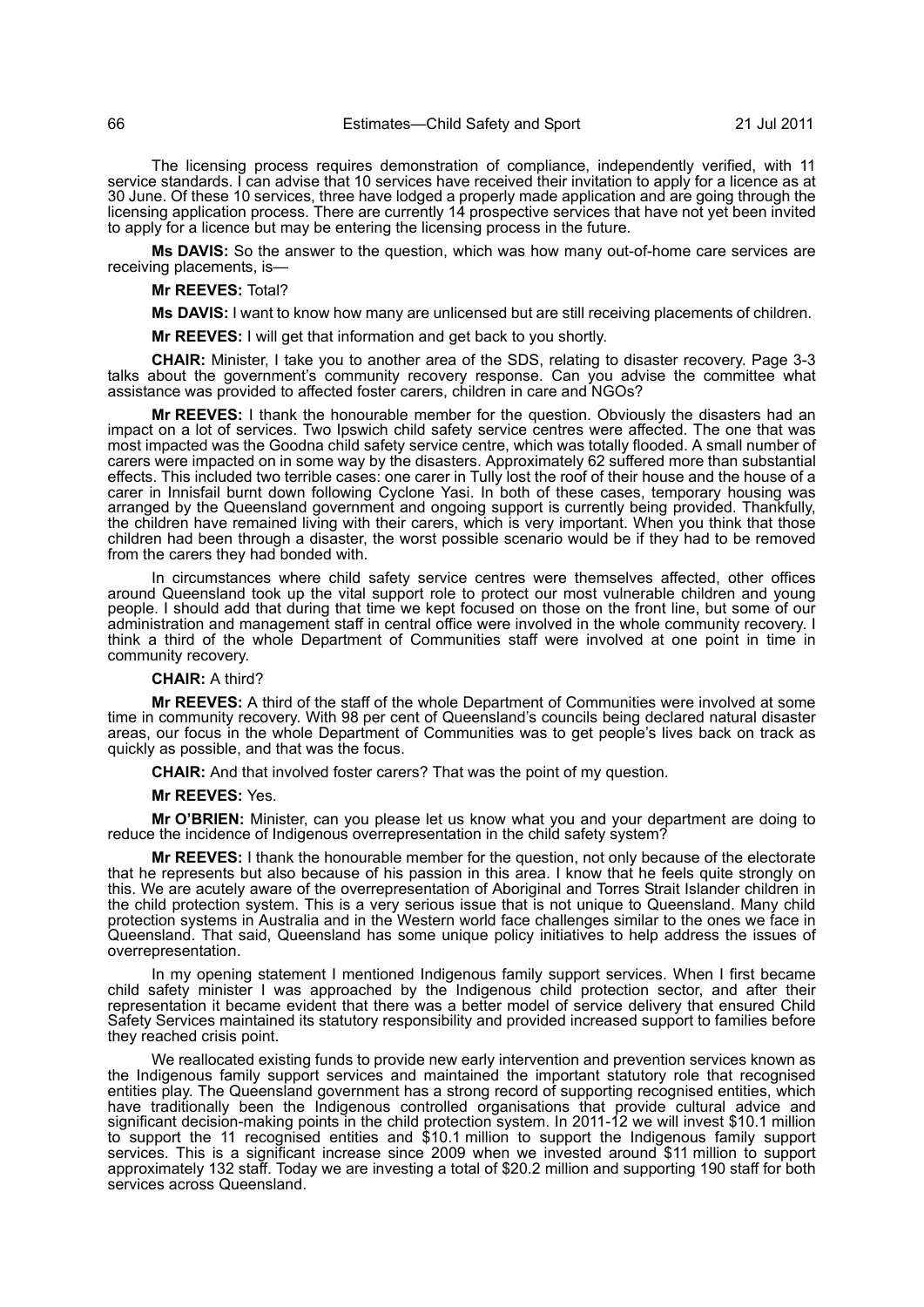These reforms were discussed in depth during last year's estimates and I am happy to inform the House that the rollout of the new Indigenous family support services has, by and large, been positive. The services are established in hubs throughout Queensland and collectively they have the capacity to assist up to 2,600 Indigenous families. This means that an additional 2,600 Indigenous families have access to secondary support services run by Indigenous organisations. When you consider this in addition to the \$55 million Helping Out Families initiative and prevention pilot in the three South-East Queensland locations, it is clear the Bligh government is committed to providing greater support to families before they require the more intrusive child protection response.

We are also ensuring staff at these Indigenous family support services receive support and training to continue to increase their skills and capacity to respond to families in need. Last year during estimates I announced non-recurrent funding of \$110,000 being provided to the peak body to enter into an agreement with Triple P International to train 40 staff with an Indigenous specific Triple P course. The training was very successful and I was pleased to approve a further \$55,000 to train an additional 20 staff at Indigenous family support services in the world-renowned program. An additional \$73,200 was also approved last year to provide accredited training in family and domestic violence responses through the Centre for Domestic and Family Violence Research at the Central Queensland University. I want to extend my thanks to Di Harvey and the team from our Indigenous child protection peak QATSICPP for their collaborative approach to ensuring that the Queensland government and this sector continues to provide positive outcomes for vulnerable Indigenous children and young people.

In December last year I launched a comprehensive plan—a blueprint for implementation; the Queensland government's response—Together Keeping our Children Safe and Well. Together Keeping Our Children Safe and Well was produced by the Queensland Aboriginal child protection task force established in October 2009. The blueprint supports the intent of the comprehensive plan such as the need to engage with Indigenous communities, support families early and build localised capacity, knowledge and participation to create change in the social norms at the community level. The government will continue to provide support to Aboriginal and Torres Strait Islander families to help keep their children safe.

**Mr O'BRIEN:** Thanks, Minister. Just on that similar line of questioning, I have opened a couple of these safe houses on Cape York Peninsula with you and I know there is another one in Doomadgee at least. It has probably been nearly 12 months since we opened up some of those. Have you got any data at this stage or any anecdotal evidence on whether those safe houses are working and what they are doing?

**Mr REEVES:** There is no doubt that these safe houses are working. Probably the best example I can give you is a practical example. I am probably telling you something that you already know because you were sitting in the room when we met, but the rest of the committee would not know. I think we were sitting at Napranum with the mayor. He spoke about a young Indigenous person who came back to Napranum to go into the safe house while at the same time the family support service worked with the family, which had some large and complex issues to sort out. It gave the family hope that the children were back in the community and it turned that mother around, and these were the mayor's words and not mine. As a result of that, a few months later they were able to reunify them and those children were back living in the family home. But what really impressed on me that it works is when the mayor said that it did not just impact on that family but gave motivation to others whose children have been removed in other parts of Napranum that there is light at the end of the tunnel. They saw that if they worked hard with that family support to get their life back in order their children can come back and live with them. We all would agree that that is the best place if they can live there safely.

**CHAIR:** Minister, before I call the member for Capalaba, in answer to a question from the member for Aspley you said that you would get detail back today. What we are doing is putting them all as questions on notice.

**Mr REEVES:** I have that answer if you want that.

**CHAIR:** I am indicating that it should be a question on notice. The reply is required by 5 pm tomorrow. If you have the answer now, then you can give that.

**Mr REEVES:** We have 158 licensed care services. Some 24 are in the process of being licensed and are operating. A child can be placed in the care of an unlicensed care service under section 182(1) of the act when it is in the best interests of the child. An initial assessment is made when it is in a care service that is in the process of being licensed and I am confident that Child Safety Services staff make the right judgement in that regard.

**CHAIR:** I call the member for Capalaba.

**Mr CHOI:** Minister, you have two portfolios—being Child Safety and Sport. Some would argue or perhaps have the opinion that that is an unusual combination. Have you found any synergies since you became the minister between Child Safety and Sport?

**Mr REEVES:** I thank the honourable member for the question and maybe the member for Beaudesert will want to hear this because I know that he has made a couple of comments in the House regarding this. I think there are many synergies between the two portfolios. I have always said that sport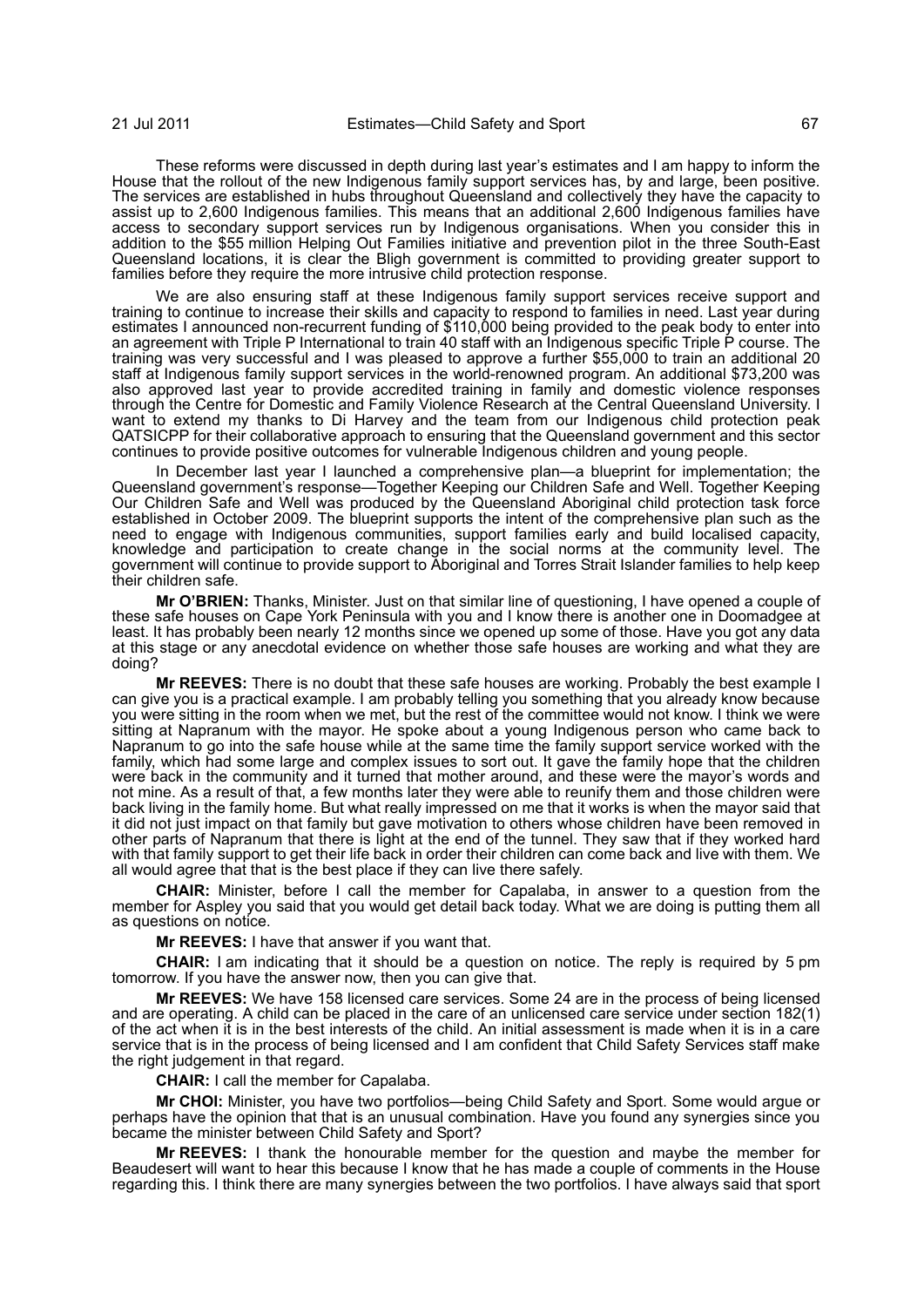and recreation is about young people reaching their full potential, and that is exactly what Child Safety is all about. Child Safety is about children and young people reaching their full potential. Unfortunately, sometimes for those children and young people to reach their full potential they have to be removed from their family. Since becoming minister I have worked very hard to ensure that there are opportunities for children in care to participate in sport and recreation, whether it was through inviting many of the foster and kinship carers to events such as our Find Your 30 events that have been held across the state or whether it is through children in care sports grants.

In 2009-10 I allocated \$1 million to support children in care participate in sport or recreation activities. This initiative recognised that participation in sport and recreation teaches important values and life skills including self-confidence, teamwork, communication, discipline and fair play. The assistance is provided by reimbursing carers up to \$300 per child for expenses associated with sports and physical activities and recreational activities including the cost of lessons, registrations and club fees and team uniforms. So far 2,828 children have benefited from this initiative by being assisted to participate in a wide range of activities including football, soccer—depending on your definition there; many call soccer football, but rather than get into that debate I will leave that for later—softball, hockey, gymnastics, dance, cheerleading, swimming lessons, equestrian, BMX, karate, Girl Guides and Scouts. We have seen some positive outcomes for so many children. As part of this initiative, Child Safety Services also provided sport equipment kits to the value of \$1,000 each to seven funded safe houses and to the 80 residential care services in Queensland. Under our *Toward Q2: Tomorrow's Queensland* we want to make sure that we are contributing to the healthiest people. I think it is very important that children in care have as much access to sport and recreation as any child and young person has, and I have been passionate about that all of the time.

**CHAIR:** Minister, the member for Cook has a final question, as has the member for Beaudesert.

**Mr O'BRIEN:** I have many more questions.

**CHAIR:** If it is a follow-up question from that, fine.

**Mr O'BRIEN:** It is.

**CHAIR:** I will call the member for Cook and then the member for Beaudesert has a follow-up question also from that question.

**Mr O'BRIEN:** This question is something that is raised with me a lot, Minister, and it is about Indigenous kids who have been removed. Quite often the parents of those Indigenous kids who have been removed come up and talk to me. A lot of them are trying to get their lives back on track and to get their kids back, but what they worry about while their kids are away from their care is how they remain connected to their kin and culture. How does the department help keep Indigenous children and families connected?

**Mr REEVES:** I thank the honourable member for the question. We are committed to ensuring that when working with Aboriginal and Torres Strait Islander children and their families services delivered are respectful, culturally appropriate, timely and maintain those connections with families, communities and culture. For an Aboriginal and Torres Strait Islander child, his or her family, community, clan, traditions and customs are integral to the development of a sense of identity. The cultural support plan, which forms part of an Aboriginal and Torres Strait Islander child's case plan, ensures that a child maintains their links with safe and protective family members and their community and their cultural supports. Where a child is identified as Aboriginal and Torres Strait Islander at the time of the initial case plan, a mandatory field in ICMS for a cultural support plan is generated. The cultural support plan captures a great deal of information about the child's family, such as the personal history, kinship or community structure, cultural heritage, arrangements for contact with family and significant community members, and opportunities for the child's participation in cultural activities and experiences.

Child Safety staff are incredibly hardworking individuals who are dedicated to ensuring some of our most vulnerable children and young people reach their full potential. It is imperative that we maintain a highly professional and responsive workforce as part of this in ensuring staff receive appropriate training. Child Safety Services staff must complete foundation studies in culture and Indigenous engagement which is offered by the Department of Communities to train staff in engaging with Aboriginal and Torres Strait Islander people. Recognised entities also play an important role in the development of cultural support plans. As I have said, this year the Department of Communities has invested \$10.1 million in that. Obviously ideally we would love it if those families do not have to have that child removed, and that is why we are focusing on that \$10.1 million in Indigenous family support services to try to reduce that number.

**CHAIR:** I call the member for Beaudesert.

**Mr McLINDON:** Yes, Minister: you know it is coming. Following on from the previous question from the member for Cook, Queensland unfortunately has the tag of being the foster care capital of Australia per capita, as you would be well aware. The government's own statistics show that in the last five years the number of intakes has jumped from 62,500 to 108,900 and child concern reports have gone from 28,800 to 87,900. It would be fair to suggest that in a five-year period this is skyrocketing and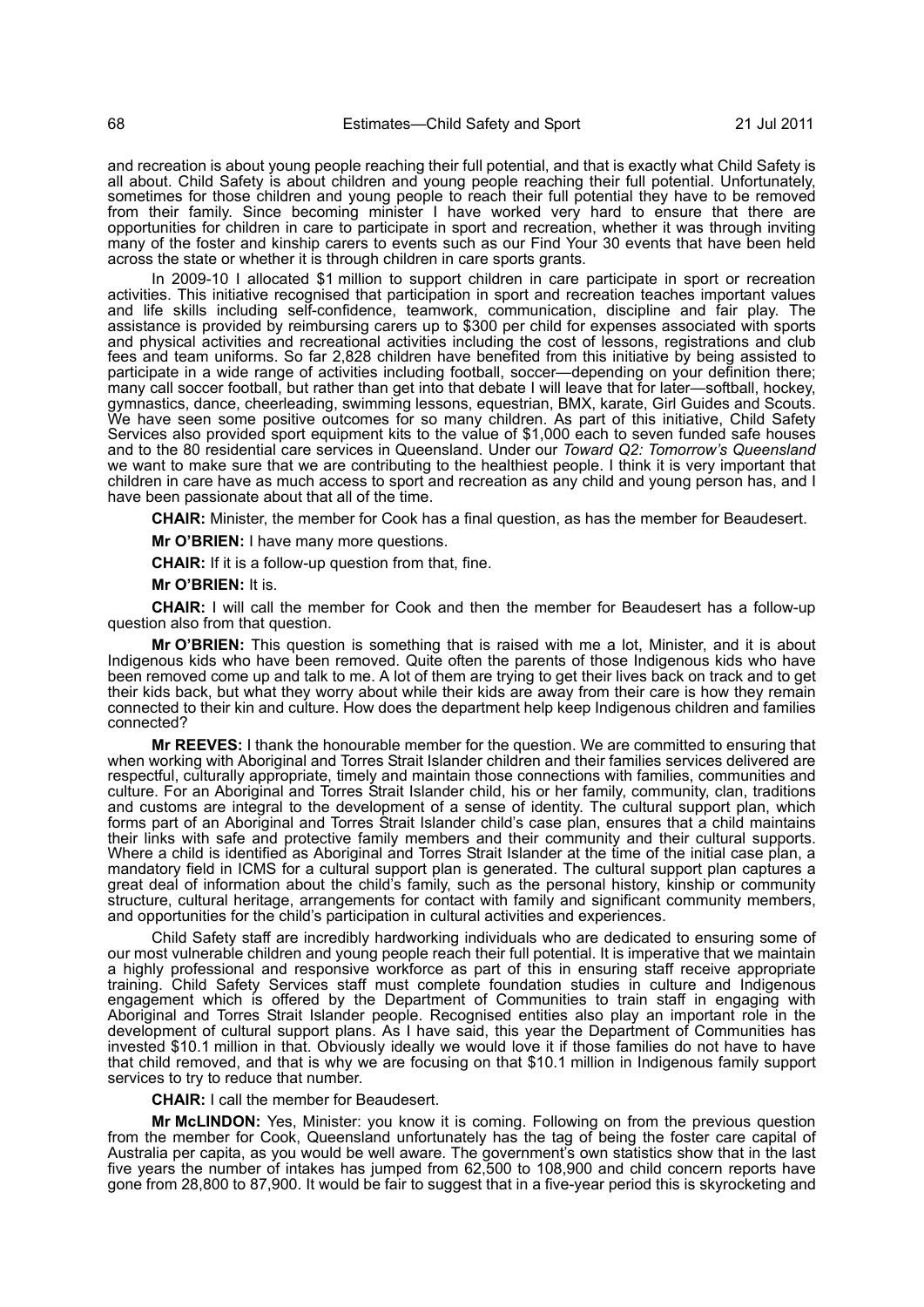spiralling through no fault of yours individually, but the reality is that this is the response that government is going to need to proactively look at rather than reactively. In your response to the synergies of Sport and Child Safety, after listening to the previous minister today in terms of youth justice, communities and families—and I pose this question to both yourself, Minister, and the director-general—from a political and departmental point of view, would it not make sense to have these synergies together in terms of not only financial savings but also the human toll that it is having across Queensland? Would it not make much more sense to have the Sports portfolio in tourism and entertainment and Child Safety with families, youth and community care to ensure that there are not only cost savings but also-

**CHAIR:** Member for Beaudesert, could you please get to your question.

**Mr McLINDON:** I am wrapping up. I know; I just had to get this one off my chest, Mr Chairman.

**CHAIR:** It is almost a speech, so please get to your question.

**Mr McLINDON:** So, Minister, do you not see that separation of those departments would attack this acutely and actually make sure that it does not double in another five years from now?

**Mr REEVES:** I thank the honourable member for the question. One thing you should realise is that it is one department and child safety and youth justice and sport, amongst others, are all part of the Department of Communities. We have a focus within the department of no wrong door, and it is important. Sport as we know is a driver in our community. Sport can drive health benefits. Sport can drive education benefits.

Sport is an economic driver, as you have said, but I think sport's main focus is on what it can do in the community. You only have to go to different parts of the community to see how sport has been used to drive communities together, to link them. I am very comfortable with Sport being part of the Department of Communities, because it can be the vehicle through which we can get change. History shows that sport is not just about what you see on the television. Sport is about how it can build a community and how, from wherever that child has come, from whatever undesirable conditions that existed within that child's family, they can reach their full potential. That full potential might be that he is playing for the under 11Z football side or that full potential might be that they play State of Origin, or end up playing for the Firebirds, or play for the Beaudesert wombats softball club. As a community, the vehicles and opportunities, which I explained before, show a great link between giving children and young people the opportunity to reach their full potential. Why should not children in care have an opportunity to reach their full potential? I think sport more than any other can help that.

**Ms DAVIS:** My question is to the director-general. With reference to the discontinued measures that appear on page 5-25 of the SDS, why has the statistic for the number of children in care been discontinued and where will this now be reported?

**Ms Apelt:** As the member will have noted, there are a number of discontinued measures this year and that is the result of an overall audit of the performance measures to ensure that those that remain in the SDS are true efficiency and effectiveness measures that are an actual reflection of issues that are within the control of the department. With the particular measure that you have identified, the determination was made that that statistic is not one that is necessarily in the control of the department. It is a demand-driven statistic. So it has essentially been discontinued as it provides limited information on the efficiency or effectiveness of the department.

It is nevertheless, though, a statistic that is monitored. It is important information that is of interest to the department but, in terms of the purposes of the actual budget document, it does not represent an efficiency or an effectiveness measure. However, this measure will continue to be published separately, including on the department's 'Our performance' website.

**Mr REEVES:** Can I add further that today in Queensland the Bligh government reports on over 150 data measures annually with more than 80 of these being reported on a quarterly basis. This data is reported publicly through many forums, including the Child Safety website. When the former incarnation of the LNP was last in government they reported on state-wide measures. However, only one measure was reported on a regional breakdown, and that was the number of children in care. I have stated previously in parliament, including in answers to questions on notice, that the LNP reported on only one measure. I should clarify today to say that there was only one measure broken down on a regional basis. I am correcting the record today as I believe that it is important that there be no confusion about that issue.

**Ms DAVIS:** My next question is to the director-general again. I refer to the figures of the total number of young people in care and the increase in numbers to 7,900, which the minister has spoken about here today. It is an increase of nearly three per cent. The minister has spoken about the increase worldwide of children in care. Could you clarify whether this is the result of higher notifications or it is an average higher length of stay in care?

**Ms Apelt:** Once again, this statistic is a reflection of a number of issues. First of all, it reflects the demand that comes to our attention through the number of substantiations. So we receive a number of notifications from people of children who they believe need to come to the attention of Child Safety.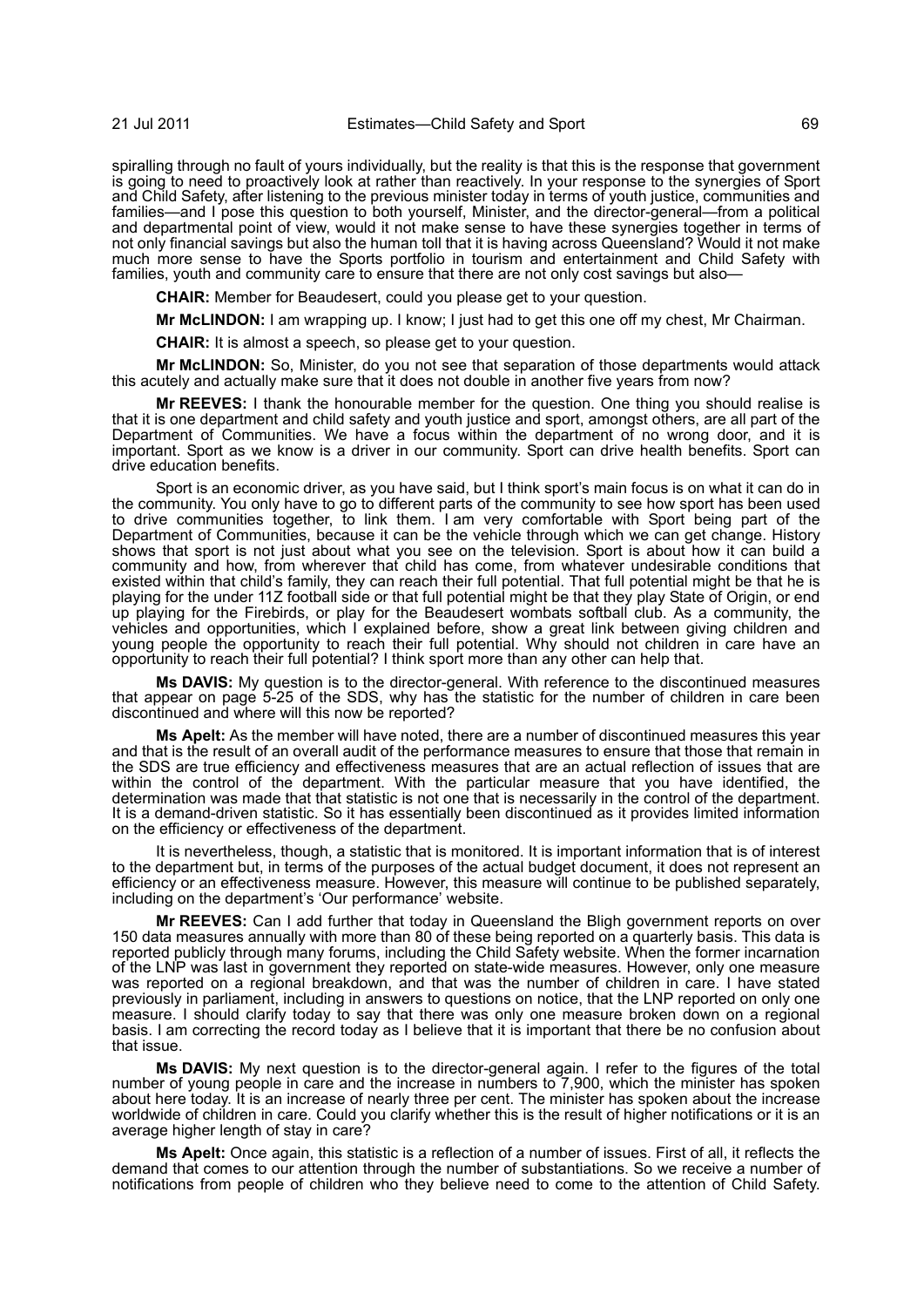However, with those children who end up in care—whether that is out-of-home care or care with intervention from the department—there is an increase in population, for a start, which obviously has a natural flow-on effect. There is also I think a greater community awareness about the interests of the child. So more notifications come to our attention. Also, in terms of the professionalising of our workforce and our systems, we have much more sophisticated decision-making tools now to assist the staff in making decisions about whether or not it is in the interests of the child to be in out-of-home care.

**Ms DAVIS:** Could you tell me whether the average length of care duration has increased or decreased over, say, the past three years?

**Ms Apelt:** We do have that data. I will need to get some clarification of that for you.

**Ms DAVIS:** Thank you.

**Mr REEVES:** I should add that the reality is that children and young people are coming into the system younger and staying longer than ever before. It is not just a Queensland issue. Part of that is because of the identification and people have confidence in reporting the concerns that they have early. That is why our Helping Out Families initiative, particularly with the Health Home Visiting system, is going to have, I believe, a big impact.

**Ms DAVIS:** So Minister you are saying that it has increased? The length of stay has increased over the past three years? Is that what you just gave me in your answer?

**Mr REEVES:** We will get the actual statistics for you, but the reality is that worldwide, but particularly in Australia and particularly in Queensland, children and young people are coming into care earlier and staying longer. But that is why the Helping Out Families initiative, which I note you did not support in the House when it was voted on, will have a major impact. It will have a major impact because of Health Home Visiting, which will visit every child in the pilot area who was born in that period of time and the family has constant contact with them.

**Ms DAVIS:** Again to the director-general, with reference to notifications and substantiations, can you provide a breakdown in percentages—and you may not be able to give them to me straightaway of the number of cases involving primary neglect issues as opposed to those involving abuse?

**Ms Apelt:** We collect the data but I would need to look to see what is involved in pulling that out. As the minister indicated, we do collect a lot of data and publish relevant data for the public interest on our website. But in terms of that one I will need to check whether or not it is actually available and what would be involved in retrieving it.

**Mr REEVES:** I should add there that we may not be able to get it for you. As I have previously said in answer to a number of questions on notice, it is not a situation that we are going to get a Child Safety officer to sit down and go through every single database and grab that information. If that information is readily available with one push of the button, then we have no hesitation in giving it to you. But I am not going to, or the department is not going to, assign Child Safety officers if they have to go into individual databases for different measures that you may or may not want.

**Ms DAVIS:** So you are unsure whether that would be-

**Mr REEVES:** That is why we will check first before we give a commitment that we will get that. Quite frankly, I want child Safety Officers focused on protecting children and young people and working with the families and the foster carers, not going through every single file to get a statistic that they would have to mark off manually.

**Ms DAVIS:** So would you not ordinarily want to know that statistic as a matter of course? I am not suggesting that you assign a person to go through that; what I am asking now is would you ordinarily want to know that statistic and would it be on your database so, at the flick of a switch, you could get it for me?

**Mr REEVES:** We are forever increasing the amount of data that we get. We are now up to 150 measures and that is increasing—the 150 measures that we report annually and the 80 that we report on on a quarterly basis. That is open for everyone to see. But it is not just simply putting a data field in and it will work; you have to balance that. But if you have a look at our statistics compared to most of the other jurisdictions throughout Australia, we are head and shoulders above.

**CHAIR:** You talk about the data. At page 3-11 and page 3-12 you provide a range of child protection data. Could you give us an outline of those data trends and the government's response to those data trends? I will give you an example about data trends that mystifies me slightly. If you have a look on page 3-12, your target or estimate for 2010-11 for total substantiations and total number of children subject to ongoing intervention are shown but then your estimated actual was substantially less in some cases. Yet your target estimate in 2011-12 is more than your estimated actual.

**Mr REEVES:** Which one was that? What page is it?

**CHAIR:** There are actually two of them that show that trend.

**Mr REEVES:** What page?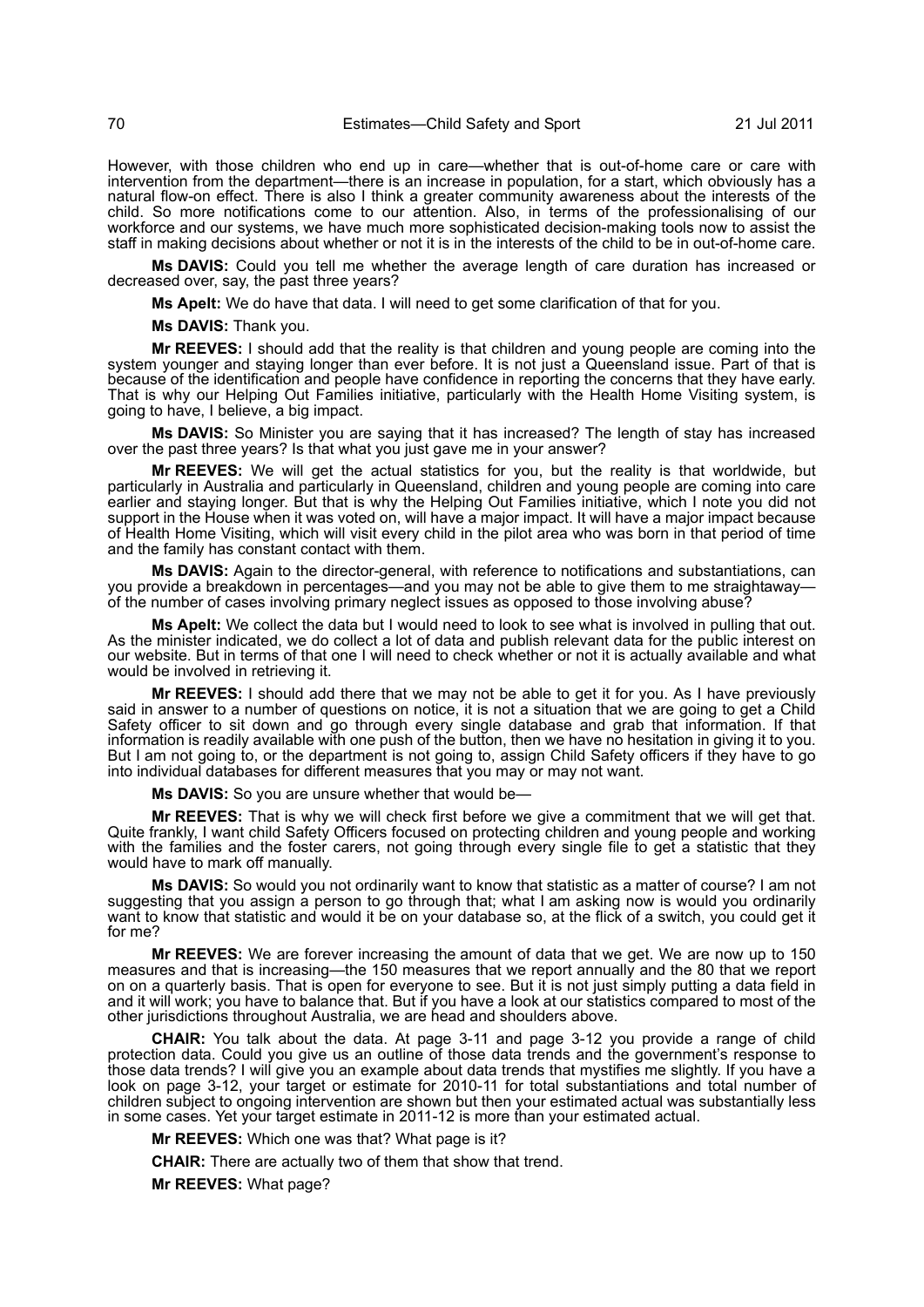**CHAIR:** Page 3-12, total substantiations. It goes 7,000, 6,700 and 6,500. The total substantiations in that instance go down. Further down you have the total number of children subject to ongoing intervention, 11,910, and the estimated actual was 11,200. That shows a slight increase but not to the target or estimate for 2010-11. You mentioned 150 data sources. The main question is, one, what do you use to capture that data and, two, with the data that is used here, what has been the government's response to those trends?

**Mr REEVES:** The reality is how we capture that data is that Child Safety Services staff enter that. ICMS is an individual's case. If we have the right measure, we report on a holistic model of those different data trends. I will ascertain those figures but, obviously, they would have looked at the demand previously. This is a new measure, this one, with regard to substantiations. In 2009-10 it was 2,635 and in 2010-11 it was 2,500. So it was going down. With our structured decision making we are getting better decision making by the Child Safety officers with regard to substantiations and the like.

While I am answering your question, we have some data with regard to harm type. Bear in mind that this is the most current year ending March 2011. It is from April to March. Physical abuse and neglect, 1,920 of a total harm type of 6,004. I will let you do the sums, because I do not have a percentage. So it would be about 30 per cent—just under 30 per cent if my quick arithmetic is right.

With regard to the chair's question, we are committed to continuing to improve the child protection system with regard to data. As I have said, there are 150 measures annually and 80 of these measures are reported quarterly. We are able to do this via our Integrated Client Management System, which is a state-wide web based information system that is aimed at providing a clear, real-time picture of each child known to Child Safety Services.

I should say that the main purpose of ICMS is not coming up with data, the main purpose of ICMS is having an individual's file, for want of a better word, that any child safety officer can from time to time access. So, for example, if they were in Cairns and they shifted down to Beenleigh then a child safety officer would have the full history of that individual in the ICMS. That is the purpose of ICMS. But a subset to that is that we are able to do some state-wide data and regional data in that regard.

**CHAIR:** To follow on from that—and I realise the member for Redlands has a question as well, as I said—I still have a little bit of a difficulty with trends and how data is extracted because although they are shown as trending down based on that data, the actual total intakes has trended radically upward. To me it does not fit.

**Mr REEVES:** The intakes have increased and I believe people are more confident in reporting, but I have got to be honest, some of what people report is not a Child Safety matter. Obviously it is a Child Safety matter because it comes to Child Safety and they have to make a judgment on that. That is not just a Queensland problem. I think New South Wales are up to 300,000 intakes, for example. It is about better informing those who are referring or those who are intaking about what is a matter of concern.

**Mr DOWLING:** I am sort of following on that same vein. You said how the duration is longer. One presumes that that is because you are getting them younger and you have them for a period of time. It suggests that they do not actually break the cycle, they do not get out of that system of Child Services. You also highlighted the data and the 150 measures as alluded to by the chair. Everything that you have said suggests it is getting worse. We have lots of measures and lots of milestones and indicators after the event. My question is what is happening upfront to try to break that cycle, to try to stop that trend? Because clearly it is unacceptable that you and your department need to have 150 measures. It is needless that you and your department have to have such a growing expanding thing by your own admission. What are we doing upfront to break that cycle?

**Mr REEVES:** Obviously the member has not heard about the Helping Out Families initiatives that I have spoken about today. The Helping Out Families pilot that we are piloting at the Gold Coast and Logan, \$55 million over four years in the pilot area, is dedicated to reducing abuse and neglect and creating a healthy and safer home. It is about giving that early intervention so that those families do not come into the child protection system. It is about a coordinated approach. They have worked extensively with the families. That is one part of our early intervention. We have a range of other early intervention services, early years centres and a range of other services. But it is focusing on trying to ascertain, by having this initiative, whether it does make a difference on that trend increasing. Unfortunately at the moment the trend is increasing and that is why we have made the commitment to early intervention. On top of that, across the whole of the state we have the Indigenous family support services, which is about early intervention prior to those children or young people having to be removed. That is what we are focused on. I agree with you, but unfortunately your side of the House voted against it when it came to parliament.

**Mr DOWLING:** If I may follow up, with all of the programs that you are currently running, and I accept there are lots of programs, they are clearly not working. When are you going to review those and re-evaluate them? You have talked about this new program this afternoon. What about those existing programs that have clearly not worked? How do we know they have not worked? What are the assessment tools? When will you be reviewing the entire process?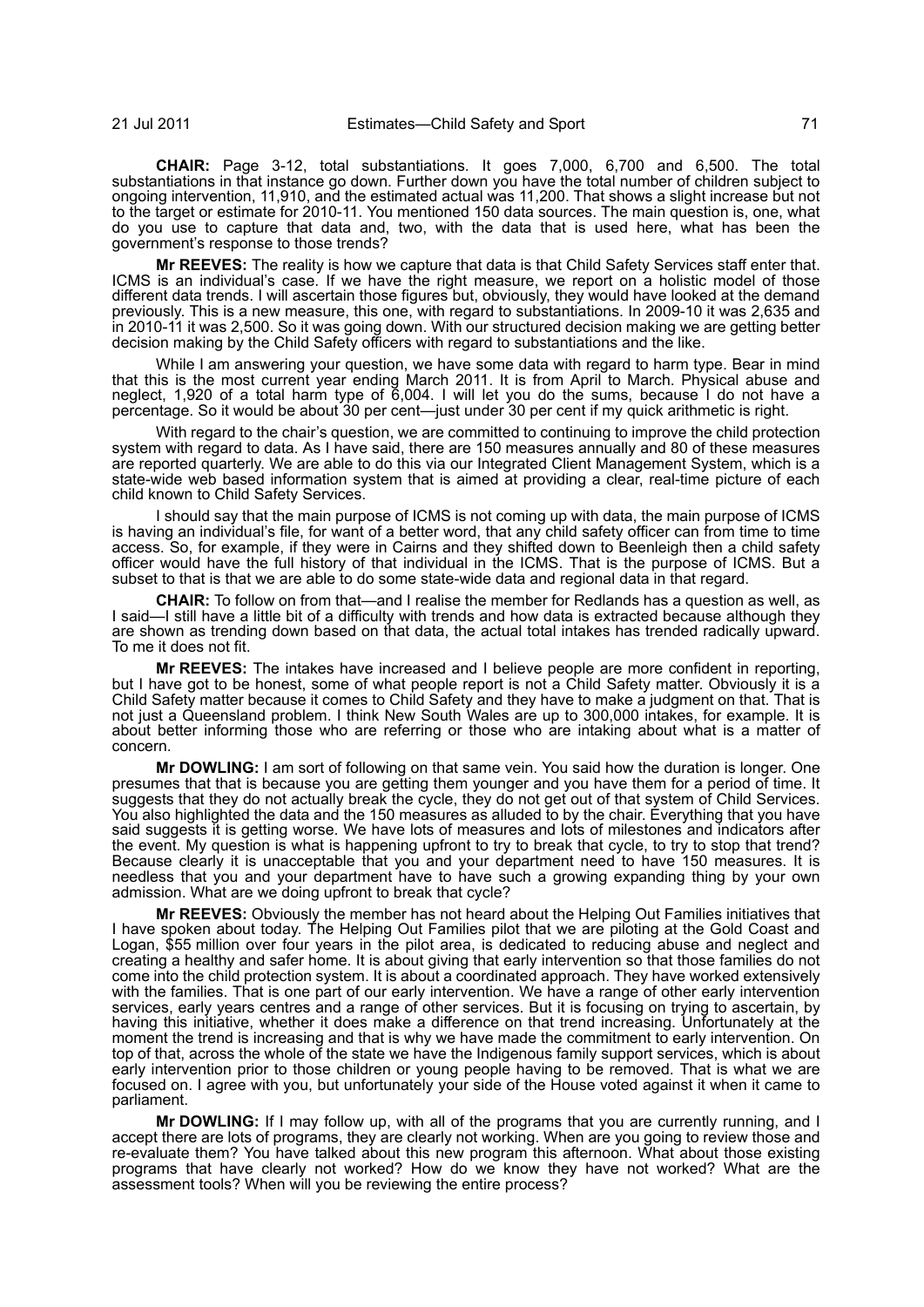**Mr REEVES:** You obviously did not hear my opening remarks. This Helping Out Families initiative was last year's budget initiative. It started in October and January this year. I have already stated that we are evaluating that service as we speak and we will ascertain whether we believe this pilot Helping Out Families initiative can be put out to the rest of the state. But we want to make sure that it does work. We want to make sure that it does make a difference.

**Mr DOWLING:** With all due respect, I referred to all of the other programs your government has had in place over many years that clearly have not reversed the trend. The trend is getting worse, which has forced your hand again to introduce this new program and, yes, there will be some time that it will need to bed down and some evaluation. I am talking about all of the existing programs, because you have not cut any programs, you have not reduced or re-evaluated or gone through and had some housekeeping, for want of a better expression.

**Mr REEVES:** That is not correct. I mentioned today that we reallocated money out of Recognised Entity and put it into early Indigenous family support. We have the RE service which has been evaluated and it is very successful. It is not just in Queensland. It is not in isolation. If you look at all the trends, worldwide trends, it is increasing. Let us be realistic here. Let us say that, yes, over 8,000 children and young people are not living home today because they are within the child protection system. That is over 8,000 children and young people who are protected because they are in the child protection system. If they were living at home they would have been abused, harmed or neglected. While you can do the negative because that is what you are good at, the positive is that because of the hard work of child safety staff, because of the investment in placement services and the great work foster and kinship carers do throughout the state there are over 8,000 children and young people tonight in Queensland who are safe. Quite frankly, we are getting to places that we never used to get to in the past. We are protecting more children than ever. It is the government's, the opposition's and the whole community's responsibility to protect children. But ultimately, if families are not going to protect their children, if families are going to harm or abuse their children, then government's and Child Safety Services will step in. I must say that I would much prefer over 8,000 children being protected tonight than 8,000 children in their homes being harmed, abused and neglected.

**Mr DOWLING:** That was never in question, Minister, never in question at all.

**CHAIR:** Member for Redlands, the minister has given the answer. Perhaps we can do without the editorial. I call the member for Capalaba.

**Mr CHOI:** Minister, page 3-4 of the SDS refers to the Evolve program. Can you explain to the committee what sort of services are provided in this program?

**Mr REEVES:** I thank the honourable member for the question. Just before answering that, in 2004-05 there was 10.5 per cent of children exiting care—that is those that been in care for five years or more. In 2009-10 it was 13.8 per cent of children in care. That is listed on our website. That answers the question that was asked. The Evolve service is a targeted program of behaviour support services to children on child protection orders who have severe and complex behavioural problems. As I mentioned before, some of these children and young people have been through the most undesirable circumstances imaginable and they are very complex. This service provides intensive support to this particularly vulnerable cohort of young people. As announced in last year's budget, an increased recurrent funding of \$2 million comes on line this financial year to expand the Evolve program specifically in Toowoomba and the south-west region.

I welcome the opportunity to talk about the Bligh government's commitment to ensuring the safety and protection of Queensland's most vulnerable children and young people. Evolve Interagency Services enhances our ability to help children who have complex needs by providing them with expert therapy and behaviour support. Evolve is a new program jointly delivered by Child Safety Services, Disability Services in the Department of Communities, Queensland Health and the Department of Education and Training. The Bligh government has allocated \$25.761 million to Disability Services and Queensland Health to deliver Evolve Clinical Services to help children overcome the trauma of child abuse. Child Safety Services plays a key role in the Evolve program, including taking responsibility for local referral and review panels and steering committees. The Evolve program has been very effective in improving outcomes for children and young people. Children's lives have been enhanced through increased placement stability, improved behaviour and increased engagement in education programs and social activity. Carers say they are better able to manage children's behaviour through the additional support provided by Evolve staff. The increased program coverage with the additional investment of \$2 million for 2011-12 will provide support to foster and residential carers, family members and other professionals to enhance their capacity to care for and support children with complex needs. This includes greater capacity for Evolve to service children residing in the Goodna Therapeutic Residential Service.

The collaborative relationships developed with our partner agencies and their commitment to increasing direct services to deliver capacity through the Evolve program is resulting in better outcomes for children with complex needs. Child Safety Services recognise that families need more help to care for a child with a disability within the family home. Evolve Behaviour Support Services' early intervention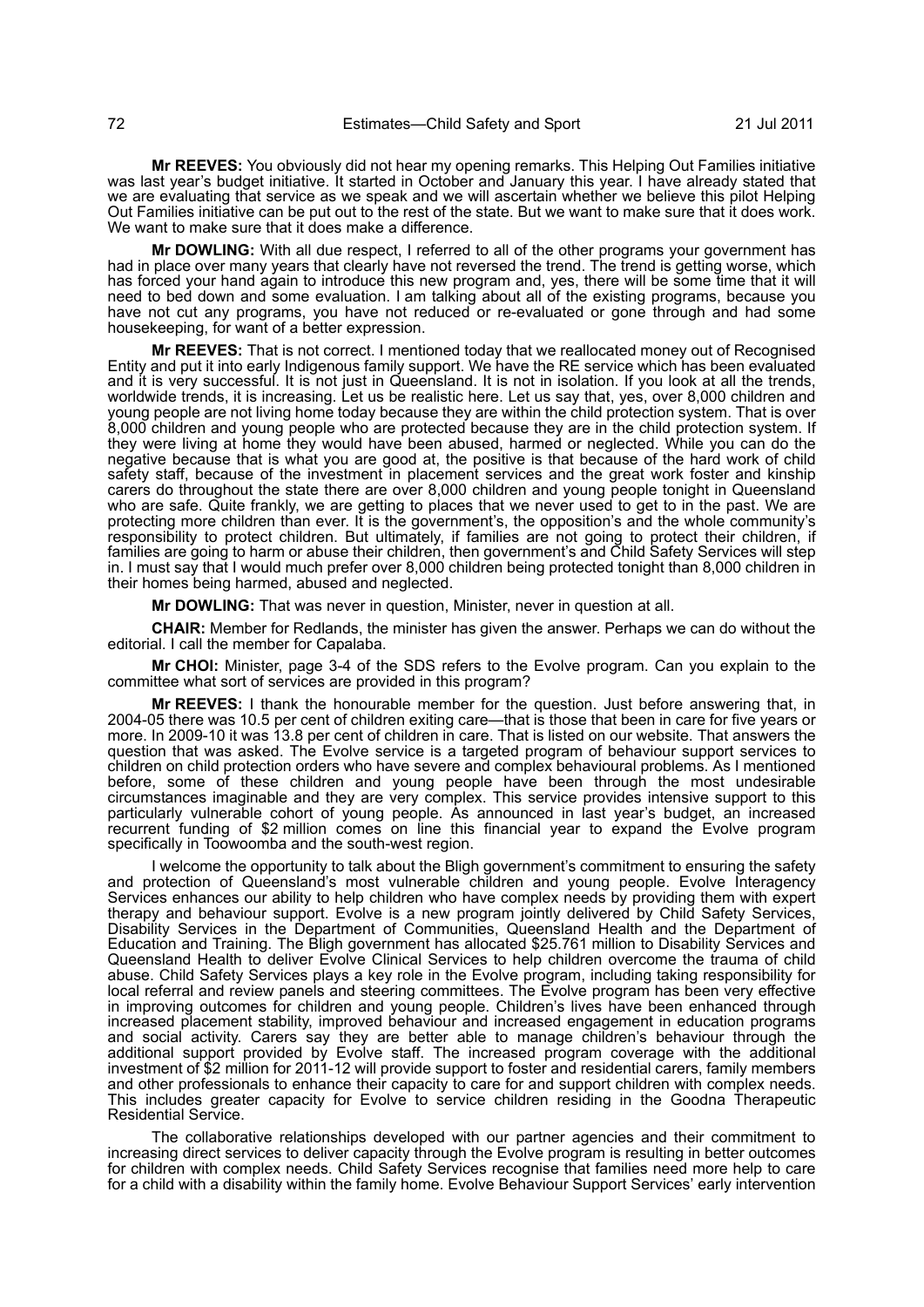provides medium-term, early intervention therapeutic support services for children with a disability who have complex behaviours and therapeutic support needs and are at risk of being relinquished by their families to the child protection system. The establishment of this new service stream is a positive step to help keep families together and reduce the number of children with a disability relinquished to the child protection system. Evolve targets children and young people with complex behaviours to provide a tailored response to any behavioural issues. This dedicated service continues to deliver great results by working intensely with children and young people. The Bligh government is committed to providing new and enhanced responses for vulnerable people and young people in care and the Evolve service continues to provide intensive support where it is needed most.

**Mr CHOI:** Who activates the Evolve program, is it the child safety officer or the foster parents?

**Mr REEVES:** The child safety officers work with the stakeholders, Disabilities, Education and Health, and they have a meeting where they discuss the cases and which ones should be in the Evolve program. Obviously the child safety officer would work with the foster carer when we are talking about children with foster-carers and take on board what their concerns are and then a decision is made whether the Evolve services they believe would make a difference. Also a number of the young people in the Evolve services may be in group homes and are not just with carers.

**Mr CHOI:** Is there any age limitation on that service being provided?

**Mr REEVES:** I will just check on that. No, there is no age limitation.

**Mr O'BRIEN:** I want to change the line of questioning for a moment, if I can, please. Late last year we changed the adoption legislation in Queensland. I just want to know what sort of analysis the department has done on how the implementation of the new legislation has gone?

**Mr REEVES:** I thank the honourable member for the question. I think as a parliament, not just as a government, we can be very proud of the changes that were made to the adoption legislation. Unfortunately it was not totally supported by those opposite. Without doubt it was one of my proudest moments in parliament. It fundamentally has changed people's lives. I have had people come up to me who I have known for years in my community who I didn't know were adopted—and neither should I have. They have spoken to me about how much this has changed their life. They now had information about their life that they never had before and it had fundamentally changed their outlook.

As you would be well aware, the act commenced on 1 February last year as the result of an exhaustive consultation process. Some would say it was well overdue after 40 years and the 2008 *Future adoption laws for Queensland*—p*olicy paper*. The reforms in the act enabled people who were previously subject to information objections to receive identifying information for the very first time. The Adoption Bill allowed the Expression of Interest Register to remain open so that people interested in adoption can express interest at any time, rather than only during limited periods as has been the previous practice. Eligibility to adopt a child was widened beyond just married couples to include couples either married or in de facto relationships of at least two years duration.

Between 1 February 2010 and 31 May 2011, 1,395 applications for adoption information were received by Adoption Services Queensland. Services have been provided to 1,496 individuals for the same period. Those services have included releasing information to people who were previously restricted from receiving information, providing mediation services, supporting contact between individuals and families, providing critical medical information and working with the adoptive families to meet the needs of children in relation to their adoption and family history. As you would appreciate, when people first receive identifying information about an adopted family member, member of their birth family or if they themselves were adopted, it can be a highly emotional experience.

Adoption has ongoing and significant repercussions in people's lives. In recognition of this, the Bligh government established the Post Adoption Service Queensland. The Benevolent Society, the highly regarded non-government organisation service provider, was awarded the tender for this comprehensive service and began providing services in January 2010, just before the commencement of the act. The Post Adoption Service Queensland provides a range of face-to-face and telephone counselling services, therapeutic groups and intermediary services to individuals affected by adoption. The Post Adoption Service also runs regular adoption connection meetings in regional and metropolitan areas, and provides information, resources and training for other professionals in the community. Since the commencement of the act on 1 February 2010, they have received over 3,700 inquiries and are currently providing services to 300 regular clients. In delivering the reforms to adoption legislation, the Bligh government has balanced the right for information with the right for privacy, to ensure fair and accountable adoption practices in Queensland.

**Mr O'BRIEN:** One of the more controversial issues that comes up around adoption is the time that it takes from when the application is received to information being provided to the adoption applicant. Can you explain what process is undertaken to provide information to applicants?

**Mr REEVES:** The reality is most of the time factor issues are a result of dealings with other countries, where the overwhelming majority of adopted children come from. We need to make sure that we have a balance there. We have to thoroughly check and recheck applications. This is a really serious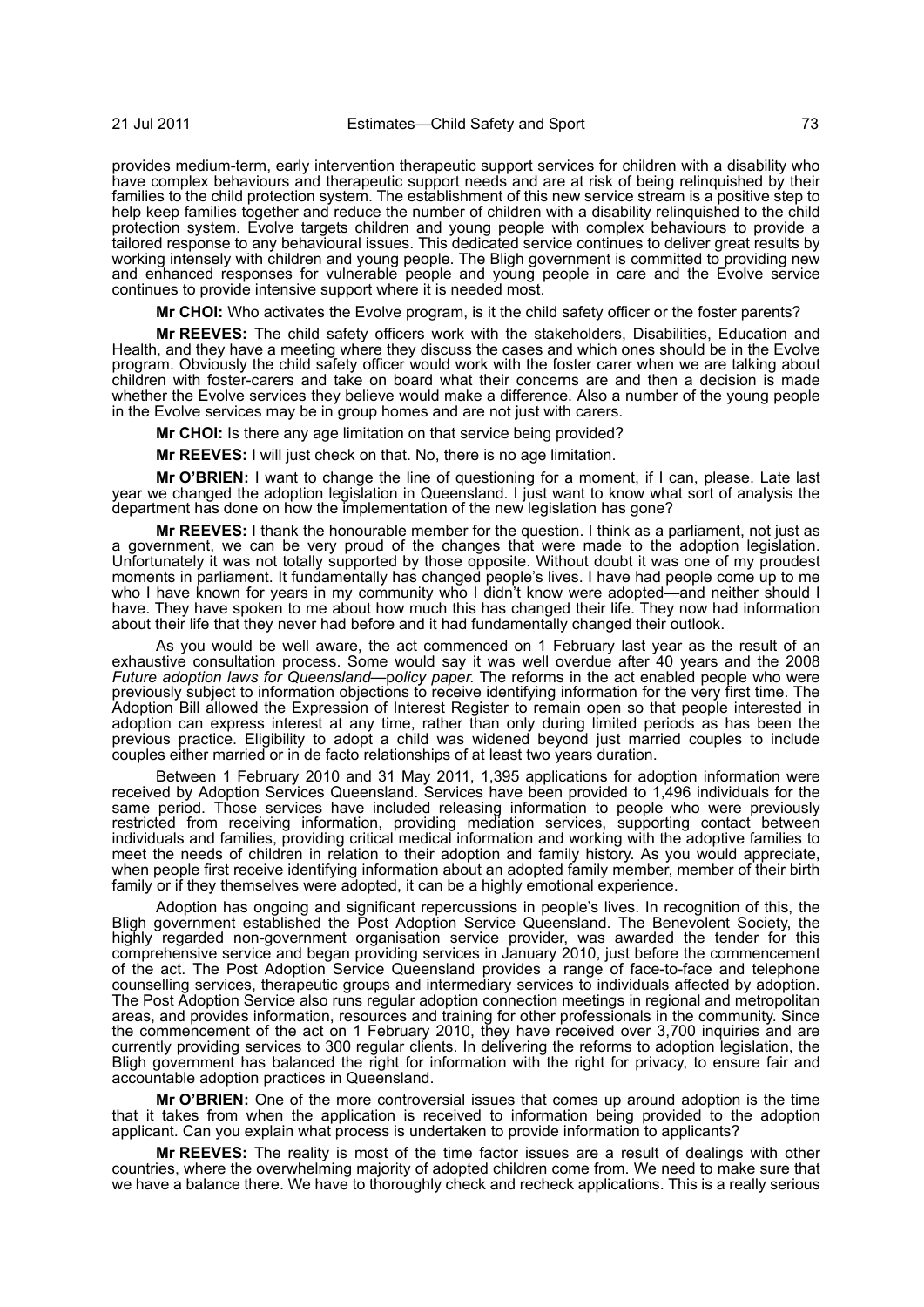step in people's lives and it is a really serious step in the life of the child, particularly one who comes from overseas. We need to show our international adoption partners that we have gone through those rigorous steps. I can understand that people do get frustrated with the length of time that takes, but ultimately most of that is out of our control. We have to wait for a child to be put up for adoption by one of our international partners. Ultimately, it is not just a matter of picking the person next in the queue and saying, 'You're right for this child'. We have to balance that child's needs before anything else. Ostensibly, that is why it takes a considerable amount of time.

I must say that the directors-general and I have the absolute pleasure of attending international adoption days. In fact, there is one coming up shortly. It is humbling in the extreme to attend those events. What really impresses me about the people I have met who have adopted internationally is that they go beyond the call of duty to ensure that the culture of their child is very much a part of their day-today life. It blew me away to see that firsthand and to meet those people. They do an unbelievable amount of work to ensure their children who have come from a different country keep their culture and are involved in that culture within that community, as well as being a part of Australia.

**Ms DAVIS:** Minister, why does the child safety system, under your watch, allow children as young as 12 or 13 to self-place while in care?

**Mr REEVES:** Many children and young people, but particularly young people, whether or not they are in the care of Child Safety Services, are complex. Adolescents can go through very turbulent periods. There are concerns that young people in care may leave their department approved placement and self-place in high-risk environments, just as there are many young people who are not in the care of Child Safety Services who leave their families and self-place. It is very complex. It is very difficult, but we always make sure that young people are as safe as humanly possible.

When a young person self-places and refuses to return to his or her approved place, we work with that young person to try to identify the reasons for the self-placement and to see whether there are other placements that we can put that young person in. If a child or young person is missing or their whereabouts is unknown, obviously we report it to the police and we work with the police extensively on the issue. Just like families that are not part of the child safety system, it is a difficult period but we work as extensively as we can to make sure that the child or young person, in particular, is as safe as can be.

**Ms DAVIS:** As the mother of three children, I appreciate that there are some difficult adolescents. What is of interest to me is that 12- and 13-year-olds are children. They are making decisions about where they live, whether or not it is appropriate, when they are in the care of the department. I am not sure that they have the wherewithal to do that. More importantly, if you are a foster carer you are obliged to obtain a blue card. What processes are in place within the department, whether it is through the commissioner for children or someone else, to screen individuals or cohabitants with whom those young people may live? What are you doing to ensure that checks are made that the people with whom these young and vulnerable children are living are appropriate carers?

**Mr REEVES:** Where possible, Child Safety Services is in regular contact with these young people to ensure their safety and wellbeing. We continue to negotiate with the young people for a more suitable placement or supported independent living arrangements if we are concerned about the placement. A jointly formulated safety plan and contact arrangements between the child safety officer and the young person will also be developed. Actions to monitor the immediate and ongoing safety of the young person is likely to include contact visits by the child safety officer or the child safety support officer, and the use of community agencies and services and safety resources. Child safety officers will link self-placing young people with other services in the community such as youth services, to ensure that the young person is supported. Child safety officers will continue to emphasise to the young person that the placement he or she has selected is not an approved placement and that they may be placing themselves at risk.

We have established therapeutic residential services to provide safe places and support for young people in case they are experiencing physical, psychological and emotional trauma. These services are not intended to physically detain young people, but rather to provide them with a safe, therapeutic and secure environment and deliver intensive care to young people with extreme and complex needs. These services also work closely with Evolve Interagency Services, which we spoke about before. Obviously, under the Community Visitor Program, the community visitor also will make contact with that young person.

However, I am not going to say it is easy, because it is not. But what is the alternative? The alternative is that we lock that young person up and say, 'You must stay in that position.' We used to have a system like that and we had a Forde inquiry about it. We cannot lock young people into circumstances that they do not want to be in, for whatever reason. Child Safety Services has the same powers as any parent to keep a child in place. Like you, I am a parent of three children. They are not yet teenagers and I am not looking forward to my three girls becoming teenagers. As a parent, I have the same power that Child Safety Services has. If one of my children—and I hope it is never the case wants to move out of home and into a place that I regard as unsafe, I would do whatever I can to work with my daughter to show her why it is not a safe place. Ultimately, as parent, I have the same powers as Child Safety Services.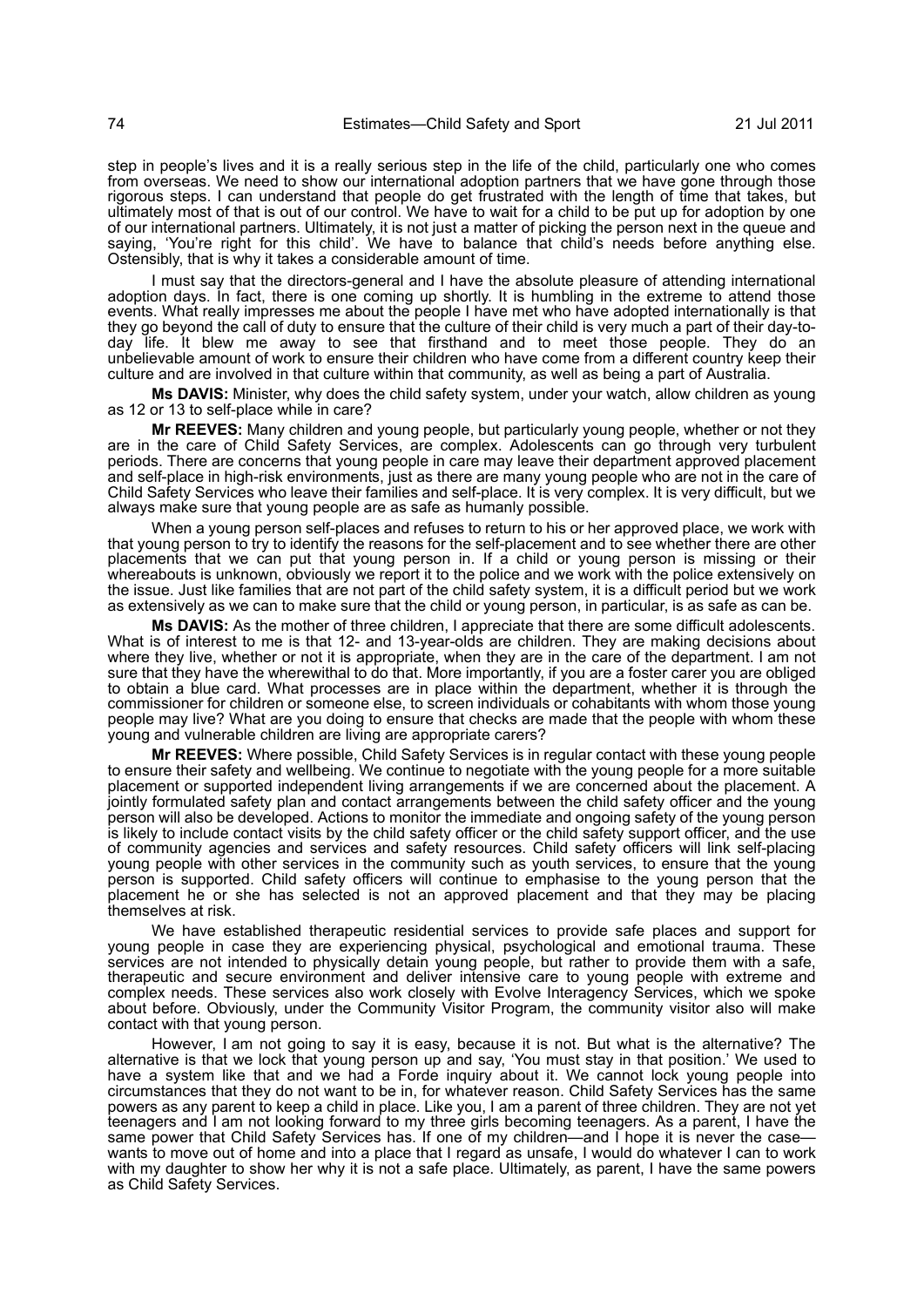**Ms DAVIS:** Unless I missed it in your answer, no formal screening is done of the individuals who the child self-places with?

**Mr REEVES:** Obviously, if a child self-places and that person or persons want to become carers, we would go through that process. However, let us be realistic here: in the circumstances you are talking about, whether we would get all the information about that person would be questionable. The child safety officers will work with those young persons to try to get them into a safe place. Ultimately, the police can remove that young person if we believe there is a risk of a crime being committed against that young person. However, if they go back there, it will just be a merry-go-round of picking them up and taking them back. We have to provide the support and services to try to place that young person in a safe place. I am not going to sit here today and say it is easy. Anyone who says it is easy needs to put a policy on the table, because I would like to see it.

**Ms DAVIS:** I have not suggested at all that it is easy. All I am asking is, if a child self-places in a home, it appears to me that whilst the department liaises with the child there is no liaison with the individual or individuals that the child is staying with.

## **Mr REEVES:** I did not say that.

**Ms DAVIS:** Can you tell me briefly—in fact, you can tell me yes or no and we can move on to the next question—is there screening done of the individuals with whom a child self-places whilst they are in the department's care? If it is overnight, I understand that that is difficult. However, if the child is staying with an individual or individuals over an extended period, does the department insist that those people are checked, whether it is a police check, getting a blue card or whatever screening needs to be done to ensure that that child is in safe circumstances?

**Mr REEVES:** The department can do a child protection history check. Obviously, we would advise the police if there was a concern in that regard. Ultimately, if it is not an approved placement, the key would be for Child Safety Services to work with the young person concerned, to try to convince that young person that they are in an unsafe place and there are better options, which obviously would not be just going back to where they have run away from. Initially, you would try that, but ultimately Child Safety Services would look at other options that may be available for that young person. You can remove that young person and put them back in a placement, but ultimately it is just like if a young child of yours or mine did the same thing.

**Ms DAVIS:** So what success have you had in taking them out of these unsafe circumstances?

**Mr REEVES:** Obviously that is looked at on a case-by-case basis. I do not have a statistic in that regard about success—

**Ms DAVIS:** It is either successful or it is not. I am not asking for a statistic. Do most of them come back to a safe place?

**Mr REEVES:** I do not have that information. I am not going to get Child Safety Services to go through 8,000 files to find out about individual cases—

**Ms DAVIS:** There are not 8,000 children who are self-placing.

**CHAIR:** Member for Aspley, would you please allow the minister to finish before you make your comments?

**Mr REEVES:** Ultimately, if one does not agree with the system as we speak, one should come up with an alternative policy. I am still waiting for the opposition to come up with an alternative policy. They did have a discussion paper some 14 months ago. But, wacky do, it has gone from the computer. We have had three different Child Safety shadow spokespersons in a period of seven months. There was a discussion paper, and we were trying to get a policy. Now we do not have a discussion paper. It has gone—gone from the computer, gone into the ether, just like the last two Child Safety shadow spokespeople obviously. It is all very well to criticise the work that Child Safety Services is doing—it is all right to have an alternative—but put an alternative on the table. We are still waiting for an alternative.

**Mr DOWLING:** The role of estimates, with all due respect, Mr Chair, is to exercise the budget process and to interrogate you and your position, not to put our own position. The minister clearly does not fully understand the process.

**CHAIR:** Member for Redlands, I am fully aware of the budget process. The question was asked by your own—

**Mr DOWLING:** I call on the chair perhaps to advise the minister.

**CHAIR:** I beg your pardon?

**Mr DOWLING:** I would ask the chair: are you going to advise the minister?

**CHAIR:** Member for Redlands, please do not interrupt. The question was asked by your spokesman. It was answered by the minister. It was not asked in terms of appropriation incidentally; it was asked in relation to a process. The minister answered that question. If the member for Aspley has anything further she wishes to ask it is open for her to ask it.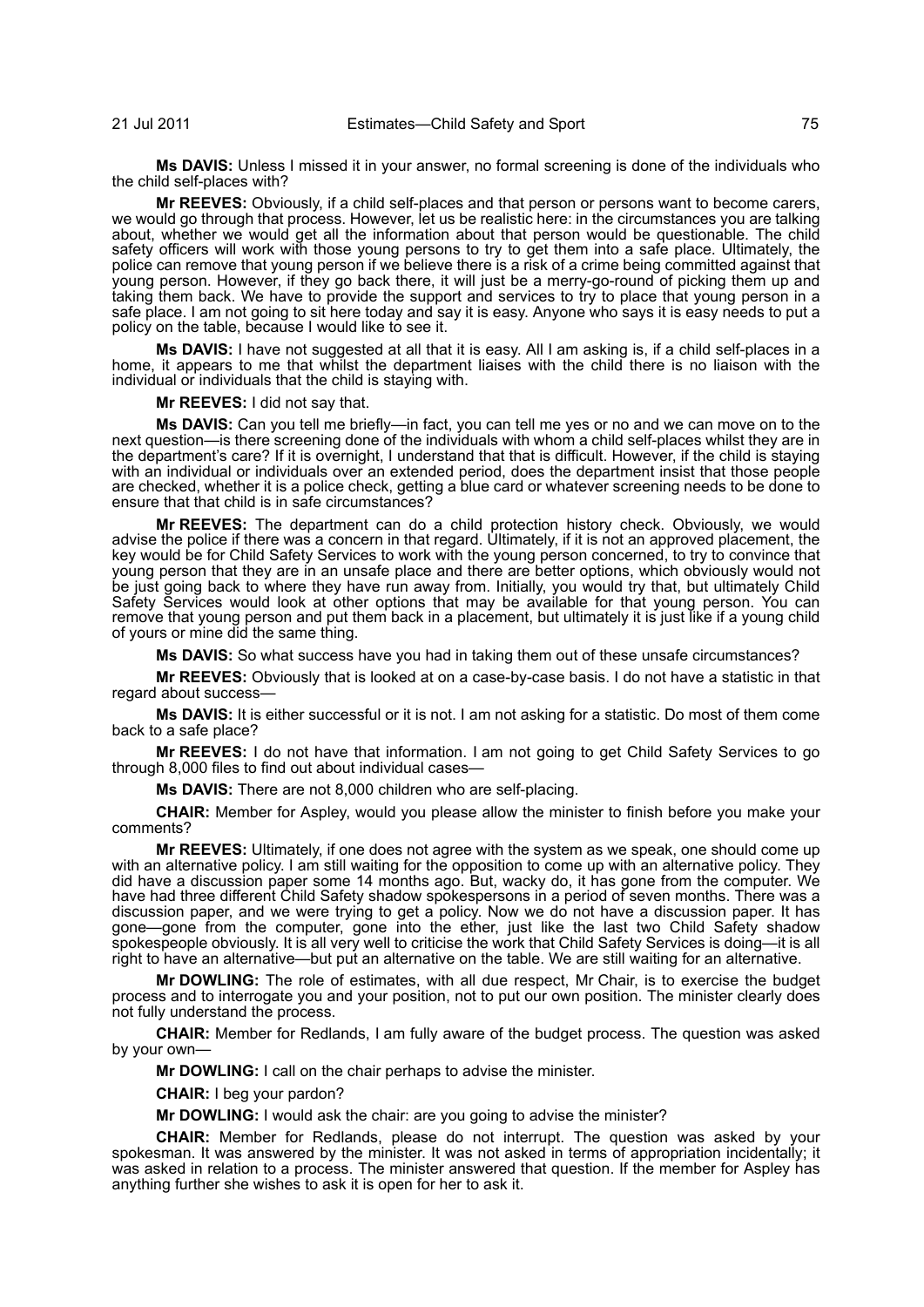**Ms DAVIS:** I will not ask any more questions on that particular matter.

**CHAIR:** The member for Cook has a question he would like to put to the minister.

**Mr O'BRIEN:** There has been a lot of talk today about the department dealing with children in families where things have gone wrong. I would like to know what the department is doing to try to stop things getting to that stage. What is the department doing to assist vulnerable children and families through early intervention strategies? Can you tell us what you are doing in that regard?

**Mr REEVES:** Early intervention and prevention is one of our major focuses within the whole Department of Communities. As I have previously stated, the Bligh government allocated \$55 million over four years to implement the new early intervention and prevention initiative to help families. This is on top of the other early intervention that we have within the whole Department of Communities such as referral for active intervention, targeted family support, neighbourhood centres, youth support coordinators, the south-west youth mentoring, Indigenous family support and family intervention services. That is just within the Department of Communities let alone what we do in Health and Education, such as the early years centres. Ultimately, the rollout of the kindy program is an early intervention and prevention program. It is secondary in nature in that it is a program related to education, but it will have a major impact on developing families.

Under the Helping Out Families initiative, families are assessed and referred to support services to help deal with issues including parenting, alcohol abuse and budgeting. Another significant investment includes the 49 family intervention services provided by our non-government partners. Family intervention services provide practical, commonsense assistance to families who require ongoing case management support by Child Safety Services. This include the re-unification of children from out-of-home care, placements where Child Safety Services has decided it is safe to do so and is in the best interests of the child. Obviously, the key there is that the trigger that brought them into the child protection system is no longer present. That is why we have the family intervention services. This year we have allocated \$20.6 million in that regard.

The Queensland government is committed to refining programs and responses to intervention and prevention to reduce the risk of children entering the child protection system. Our community organisations and carers help ensure that neglected children and young people receive the necessaries such as food, shelter and education opportunities for the future. Additionally, \$10.1 million has been allocated to the Aboriginal and Torres Strait Islander family functions program to provide family support to some of the most vulnerable children. As we said, early intervention has the best effect.

I notice that both the member for Redlands and the member for Aspley are very quick to criticise, but they have a lack of policy themselves. They sit on the sidelines with one meaningful contribution to Child Safety policy. I should actually say that they did have a policy once. Their last substantiated policy—

**CHAIR:** Perhaps, Minister, we could have the question answered. If you have finished answering the question, we can move on.

**Mr REEVES:** I was just going to talk about the policy in the 2006 election campaign.

**CHAIR:** No. I am sorry, Minister, but that is not relevant to the Appropriation Bill. I will pull you up there. The member for Capalaba has a question as does the member for Beaudesert.

**Mr CHOI:** In terms of children transitioning from care, can you elaborate a little bit more about what initiatives are available to assist them?

**Mr REEVES:** I thank the honourable member for the question. Improving the outcomes of young people transitioning from care to adulthood and independence is very important. The transition into adulthood is, therefore, a critical development event, and they need support and services to guide them through this phase of life. The Bligh government has funded a transition from care service for 90 young people in the Beenleigh, Logan and Goodna areas. This has been implemented over the last two years through joint funding of \$500,000 a year from the Department of Communities and the Department of Employment, Economic Development and Innovation. In addition, the Youth Housing and Reintegration Service and after care services have a strong focus on engaging young people in education, training and employment activities. This ensures young people transition to greater independence and stability.

Young people moving out of care and into independent living also now have access to essential information thanks to the new resources satchels funded by the Queensland government. The satchels contain the Go Your Own Way kit. It was launched in November last year by the CREATE Foundation and the department. It provides a range of resources to prepare young people for life as independent adults. All young people in the transition-from-care age group are able to access financial support to assist them in the plan for the future. This funding can cover the cost of things such as setting up for independent living, driving lessons, essential skills such as learning how to cook, and training or employment related activities. Throughout the past year I have been heartened by the consistent improvements in this key area of helping young people become independent as they move from adolescence into adulthood with the necessary means to lead balanced and fulfilling lives.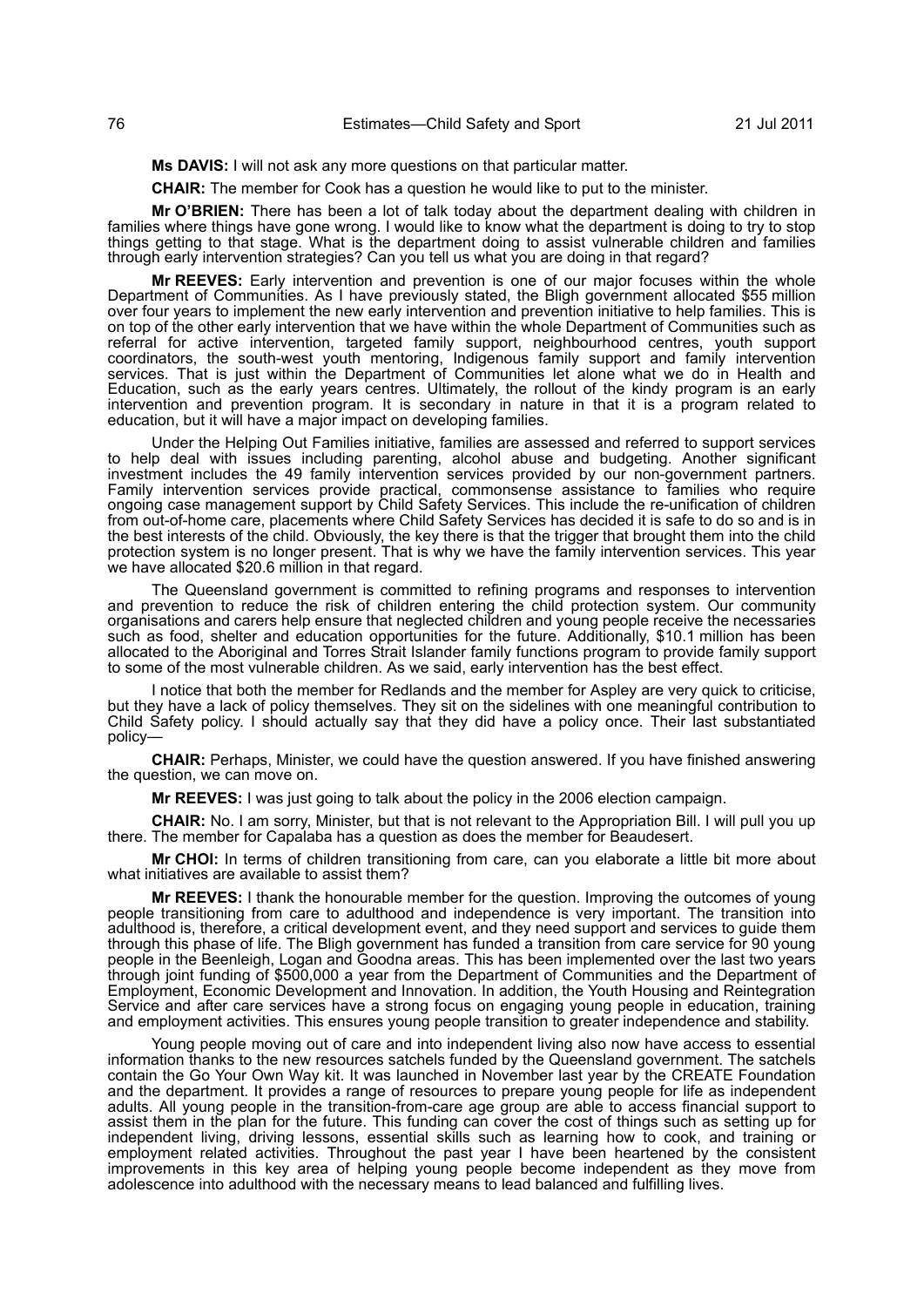**Mr McLINDON:** Minister, I understand that children in foster care who receive medication are fairly compensated by the government. I talk, for example, of those receiving medication for ADHD such as Ritalin. There was controversy earlier on in the year when the peak body for child protection in Queensland, PeakCare, expressed concern about the high level of ADHD medication prescribed to kids under government guardianship. I am also aware that the Youth Affairs Network is part of a coalition that is preparing a complaint to the Australian Human Rights Commission. What mechanisms are in place to ensure that children are not prescribed these drugs, particularly at a young age such as the vulnerable under-six-year-olds because obviously their neurological systems are still developing? What mechanisms are in place to ensure that these children are not given these prescription drugs against the manufacturer's advice?

**Mr REEVES:** Any decision to prescribe medication to a child is made by a health professional, not a Child Safety officer. Child Safety officers, directors-general and I are not the health experts. We go to the appropriate health experts and professionals. Any prescription for a child or a young person is written by them, not by a Child Safety officer.

**Mr McLINDON:** I understand that was your answer publicly some time ago. The number of children receiving Ritalin—and consider the side effects—because they supposedly suffer from ADHA is estimated to be 170. If that doctor, in their best knowledge, is prescribing that medication against the manufacturer's advice, surely the department would have some measure in place that provides a boundary for those doctors who may prescribe it against the advice of the manufacturer.

**Mr REEVES:** I repeat that Child Safety Services always relies on the expertise of the medical and mental health professionals in diagnosing and treating a child in out-of-home care. They are the professionals. We let the professionals make the judgement. It is not up to politicians or non-medical people to make a judgement on a child whom they may or may not have seen.

**Mr McLINDON:** So if there were a case in which a one-year-old was actually taking this medication against the strong advice of the manufacturer, would that be the department's fault for not doing anything or not having a mechanism in place, or would that be the GP's fault for prescribing it?

**Mr REEVES:** Child Safety Services has practice guidelines so that diagnosis, treatment and review of medication are undertaken by specialist health professionals who oversee any impact of possible side effects of the medication. In reality, if someone is concerned about the prescription that a doctor has written for a child, we would be happy to work with that person—if it were a foster-carer, for example—to gain a second opinion. Ultimately, decisions in a medical sense about children and young people in care are made by the medical profession. If someone has a concern about a doctor prescribing a drug for a person, then the appropriate body to deal with that is the doctors' registration board. They are the ones who look at the medical practices of a doctor.

**CHAIR:** Moving away from that for a moment, I asked you a question earlier about data. You mentioned a trend not only in Queensland but also right across Australia and probably internationally. The SDS at page 3-12 shows an increase in the number of intakes received. The difference between the estimated actual and the target estimated for 2011-12 is quite substantial; it is roughly 10,000. Can you outline some of the reasons for that increase?

**Mr REEVES:** I thank the honourable member for the question. We have obviously increased the budget and during the year we recorded 11,000 more intakes. Up to March 2011 we recorded 108,916 intakes. By comparison, in 2005-06 the number was 62,496; that is just under double the number of that earlier year. An increase in the number of intakes is proof of a couple of things such as people having more confidence in the system and more confidence in coming forward for assistance. It is also partly due to Child Safety being funded to increase the number of front-line services. I have already announced the 21. This comes on top of the other additional services.

One of the big issues is the confidence that people have. As I said, I think New South Wales received over 300,000 intakes. Some of the reports to Child Safety are reports that, in a realistic sense, should not have been reported. However, it takes a considerable amount of work for Child Safety officers to deal with that. We look into every referral that is made. That does put pressure on the system.

I think we need to work harder with our referrers with regard to what they are referring and also with the community. Some referrals—not a large number but some—are paybacks on family law issues, for example. There will be accusations against a particular partner in that regard. That is just one example of the impact of the intake system. If it were just a Queensland issue, then I would say that we could easily tackle it. But in one sense we have been a victim of our own success in that Queenslanders now have confidence in the child protection system and so they are reporting in that regard and as a result, that has created that large intake.

**CHAIR:** Thank you, Minister. I call the member for Cook.

**Mr O'BRIEN:** Minister, I noticed the member for Kallangur was recently collecting pyjamas. I do not know whether this is relevant or not. Can you tell me what the government does to support the Pyjama Foundation and how this benefits young people in care?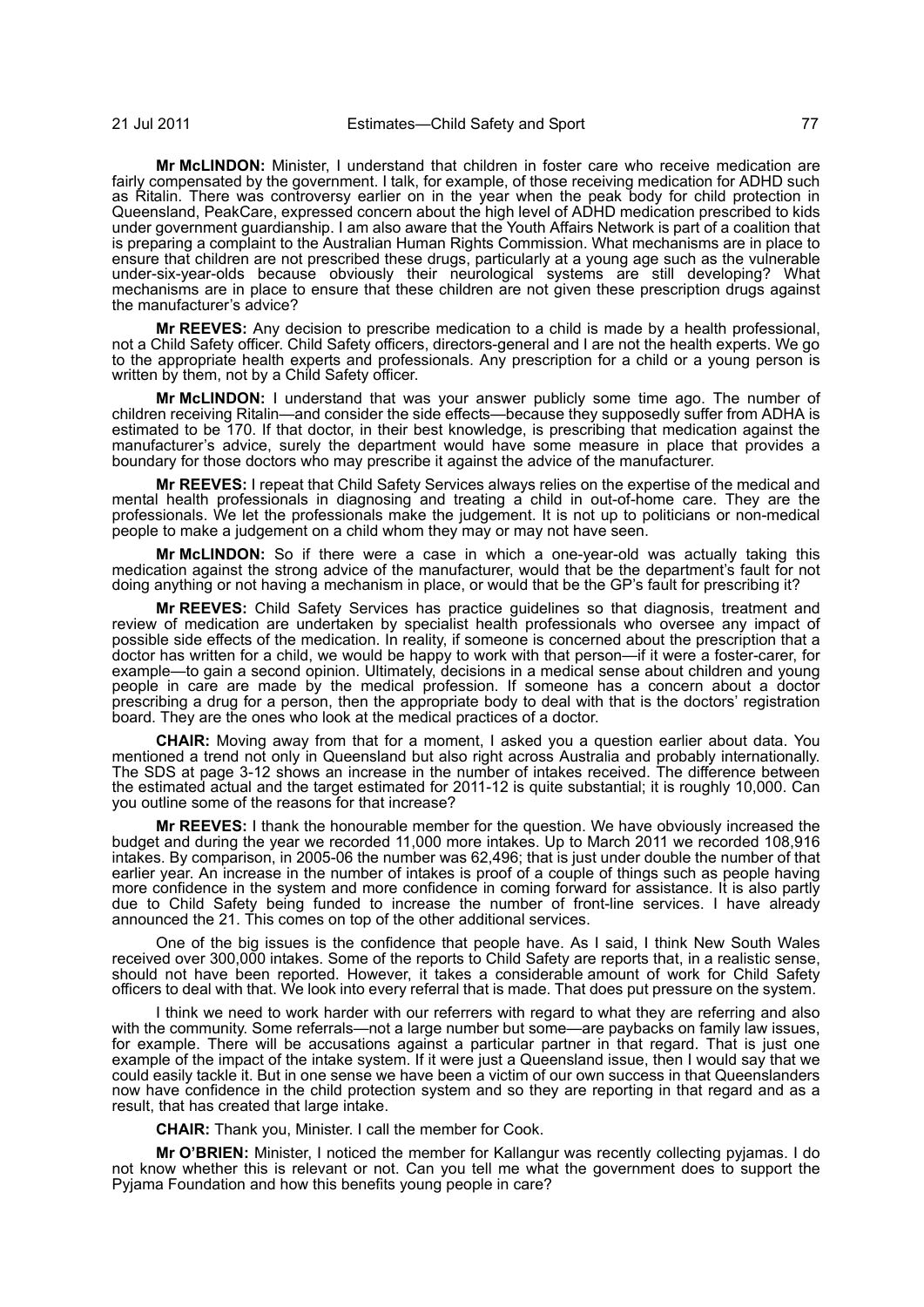**Mr REEVES:** The Pyjama Foundation, which is an absolutely terrific—

**Mr O'BRIEN:** Sorry, Minister, but I understand that the member for Capalaba has done that as well.

**Mr REEVES:** Yes, I think I have seen a picture of the member for Capalaba in his pyjamas in the local paper. It was a sight to behold. I do not think we should table that, Chair. The Pyjama Foundation is a valued non-government partner which provides innovative reading and literacy programs for vulnerable children in care. The Love of Learning Program receives funds of \$235,805 per annum from the Queensland government. I should declare my interest in the Pyjama Foundation. My wife is a pyjama angel. She loves it and so do the children and young people she reads to. These funds are provided jointly by the Department of Communities, Child Safety Services and the Department of Education and Training.

The Pyjama Foundation recruits, trains and supports volunteers known as the pyjama angels who commit at least one hour per week to visiting children in care to read, play literacy games and puzzles, and assist with homework. The children are referred to the foundation by child safety service centres and all volunteers are required to have blue cards. The Pyjama Foundation operates all throughout Queensland. The Bligh government has a strong commitment to ensuring individual education needs of children in care are met. This includes money provided to the Department of Education and Training to provide education support plans. This allows for specific tutoring, additional teacher aide time and other educational materials.

Last year I announced Department of Communities one-off funding of \$21,000 to the Pyjama Foundation to develop and produce a personalised colouring-in book for children from three to 10 years entering foster care to help introduce them to their new home and the people with whom they will be living. It is a terrific book if you ever get to see it. Earlier this year I was pleased to join the Pyjama Foundation to provide an additional \$35,000 as a one-off grant to print general copies of this resource because it was so popular. It is a small gesture that the Queensland government can provide. It enables carers to bond with the children when they are first placed with them. Thanks to organisations such as the Pyjama Foundation, children and young people who have been abused and neglected are receiving the support they need and have a much brighter future.

The Pyjama Foundation performs a valuable contribution to the wellbeing of our most vulnerable children state-wide by helping to empower them to become happy, confident young people with a love of learning. The Bligh government is committed to working with our non-government partners to ensure that every child has the opportunity to reach their full potential.

**CHAIR:** I think the member for Cook has a follow-up question and then the member for Aspley has a question.

**Mr O'BRIEN:** It is actually a follow-up from a line of questioning I was pursuing earlier. I meant to ask this question but did not. Minister, can you please outline to the committee any Indigenous specific foster and kinship carer recruitment strategies that you have recently launched?

**Mr REEVES:** I thank the honourable member for the question. It is appropriate that you mention it. I should have mentioned when I was talking about the pyjama angels that one of the people who has been heavily involved in the pyjama angels is Queensland Reds James Horville, the captain of the allconquering Queensland Reds. So there is another example of sport and child safety mixing.

Another example was the recently launched Indigenous Family and Child Support Service Indigenous foster and kinship care campaign, which was launched at Suncorp Stadium. The Bligh government and Indigenous Family and Child Support Service have a shared focus. We are both committed to ensuring that all children and young people have access to a safe and supportive home. This campaign 'Keeping our mob together' is all about recruiting more Indigenous foster and kinship carers. As we know, foster and kinship carers are the backbone of the child protection system and we always need more carers. It is a sad fact that tonight more than 8,000 children and young people will not be spending the night at home. If they did they would be abused or neglected. That is where carers come in. They have opened their hearts and homes to care for the most vulnerable children and young people.

The Bligh government is proud to support a grassroots campaign like this one which, as I said, is called 'Keeping our mob together'. It provides necessary information about how to become a carer and what steps are needed to be taken to care for foster-children. It also includes a website, Facebook page, TV commercials, DVD and information pack for potential carers. I would like to thank Sam Thaiday and Jharal Yow Yeh for supporting this campaign and being part of the ads and being involved in the campaign. So once again this is another example of sport and child safety mixing together. I know that with their help they can boost the number of Indigenous carers. It is great to see high-profile sporting stars supporting such a worthy cause.

The Bligh government is a proud supporter of IFACSS. It is interesting that IFACSS is mainly Brisbane based. But we are going to have a look at the success of this program and see how effective it is and then look at rolling it out state-wide. They did some television ads during Friday night football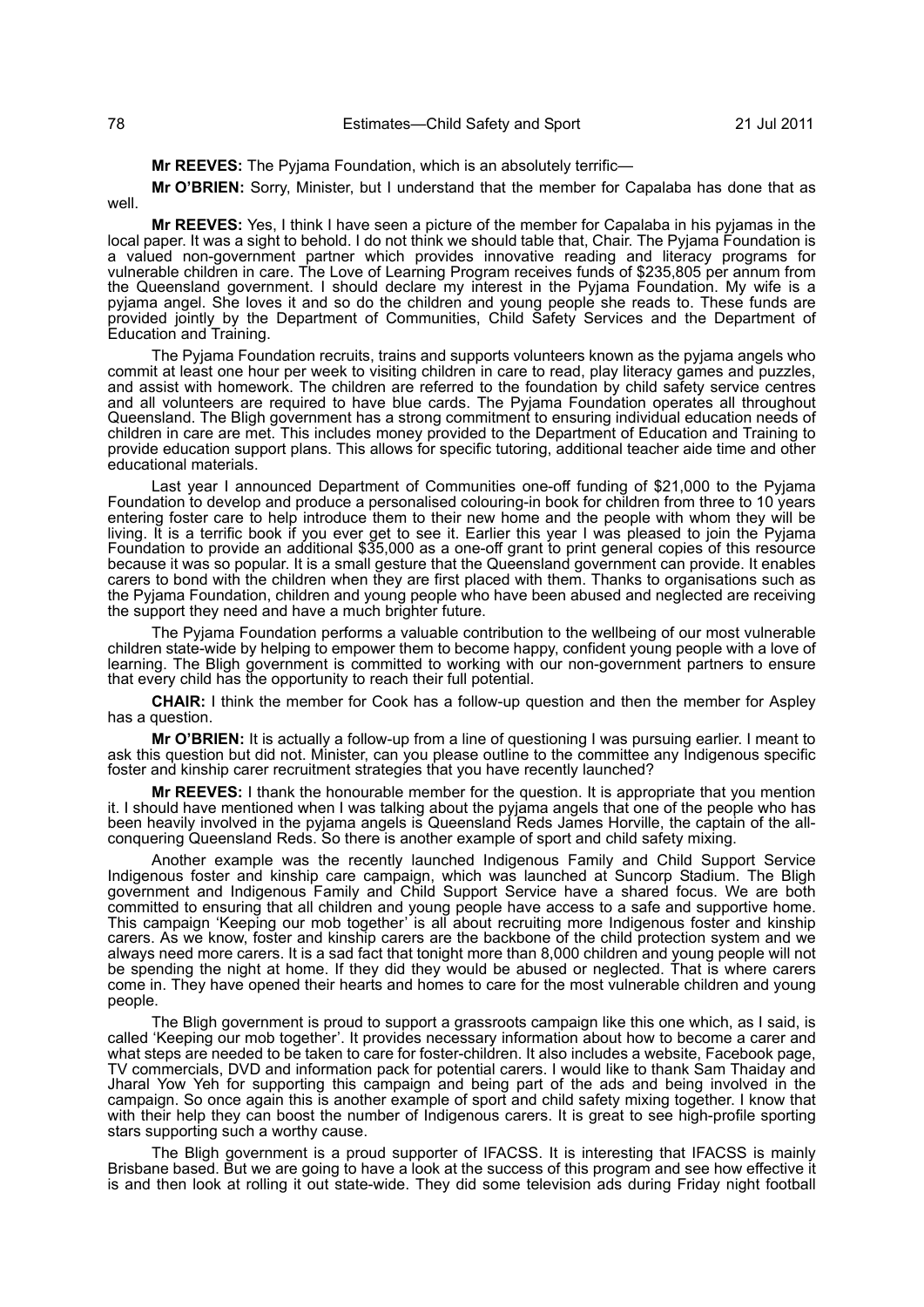recently and they are linking it with other community events. I am going to keep a close eye on it and see whether it makes a difference in recruiting more Indigenous foster and kinship carers. We need more Indigenous foster and kinship carers. If it is successful, we will look at rolling it out throughout the state.

## **CHAIR:** I call the member for Aspley.

**Ms DAVIS:** While we are on the issue of kinship carers, what are you doing to address the issues of payment to kinship carers?

**Mr REEVES:** I thank the honourable member for the question. Foster and kinship carers are paid the same I believe. Foster and kinship carers are the unsung heroes. The Bligh government is committed to ensuring foster and kinship carers. The government invests significantly in our nongovernment partners to ensure Queensland's vulnerable children and young people are protected. We give them support including financial support.

Foster and kinship carers receive a fortnightly carer allowance of between \$421 and \$493 depending on the age of the child; a one-off establishment payment of \$454 when a child first enters care; a start-up allowance of \$91 when a child changes placement; and a regional and remote loading of 10 per cent for carers in remote locations. Also, there is a high-support needs allowance of \$148 to assist with costs that exceed the fortnightly carer allowance. We also offer training packages for the kinship carers. Many of our carers are supported by our NGO partners. The payments are the same for foster and kinship carers in that regard. I will be striving in the next year to try to increase the number of foster carers and kinship carers. Unfortunately, as we have seen by the figures today, the number of children and young people in care is increasing, and I look forward to getting support from both sides of the House in that regard.

**Ms DAVIS:** Again, my question is to the minister. You spoke earlier about a number of reports and that included the Munro report that is coming out of the UK. It does have recommendations and parallels to the Queensland system. What consideration has been given to the recommendations of this report and have you commissioned any similar work in Queensland?

**Mr REEVES:** Eileen Munro is a world leader in child protection advocacy. In October 2010 she released her first report into the child protection system into the United Kingdom. The report described the driving forces of the British child protection system. The second report was released in February this year and considered the child's journey through the child protection system. The final report outlined 15 recommendations to assist reforms. Each of those recommendations were closely considered by the Bligh government to ensure that, where appropriate, Queensland could learn from the findings to further improve and enhance our child protection system.

I am pleased to advise the committee that each of the 15 recommendations Queensland is already delivering comparably, while still taking into account some of the differences in the child protection systems—bearing in mind that the UK is a locally based system. There was no uniformity. In fact, they had a computer database that they closed down because they believe it got out of control. In 2004 child protection in Queensland underwent significant reform. I am comfortable that we are leading the way in that regard.

It is interesting when you want to compare reports and compare jurisdictions. I mentioned before that we do not have a policy from the opposition, and I am concerned that we have to look across the border to see what the LNP are doing. The New South Wales minister for child safety has said, as quoted in the *Sydney Morning Herald*, 'Children should not be taken from their families simply because they live in terrible circumstances.' I think it is very important that if children are living in terrible circumstances we need to protect them. That is why I am confident that tonight over 8,000 children and young people are protected and they are away from harm and neglect. If the opposition eventually gets a policy, please do not replicate the New South Wales policy because our children are too important to live in terrible circumstances.

**Ms DAVIS:** You were speaking earlier about the length of time children are spending in care and that that is increasing. What are you doing in order to end up with successful reunification with families? If they are coming into care earlier, the longer they are away from their family they are not connecting with their family. So the concern is that they will stay in care for much longer than they need to. Can you please tell me what is happening in that regard?

**Mr REEVES:** It is obviously very important, where possible, to reunify children and young people with their families. Unfortunately, not in all cases is that able to happen. Obviously through the process families have contact with their children and young people. Family intervention services, which I mentioned before, help assist when the reunification occurs. What we do not want is to reunify and then the same triggers occur and there is a breakdown. In some cases, unfortunately, that happens. But we work extensively with the families, firstly, to try to see whether they are capable of being reunified and, secondly, if that is the decision that the professionals make then we will work with them in ensuring that enough support is wrapped around them in that regard. We will continue to work with them to try to get as many families to reunify as possible, but we will not do it at the expense of putting children at risk or letting children live in terrible circumstances as obviously the New South Wales LNP policy does.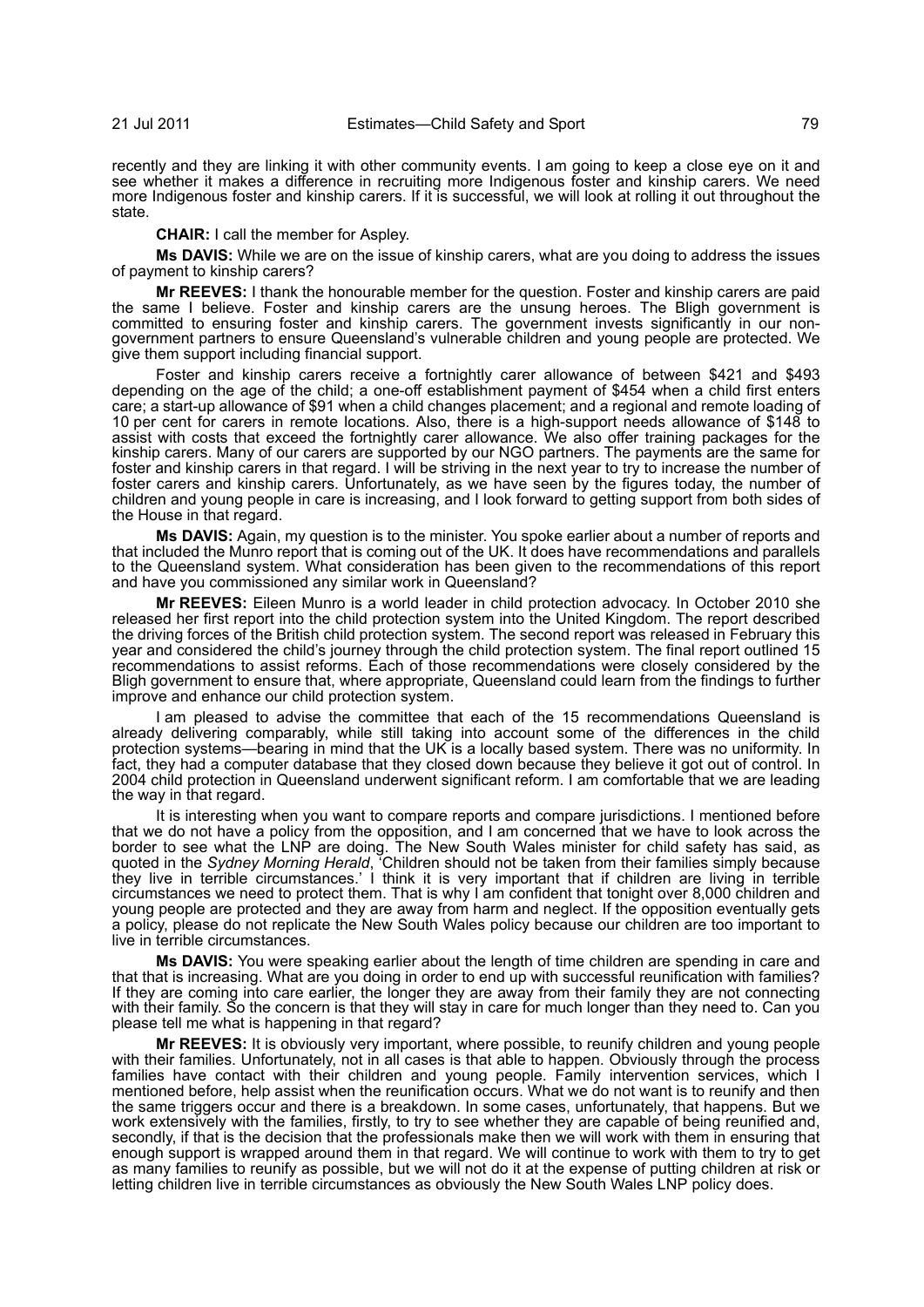**Ms DAVIS:** Minister, at what point do departmental officers determine that it is not worthy of trying to reunify because, due to whatever circumstance, the parents are not capable of taking them back. How long does the department work at trying to assist in reunification or is there a time period where it is just not going to work so we need to ensure that these children are in a safe environment for the long term rather than just working on something that is not going to have a positive outcome for the children?

**Mr REEVES:** Obviously in the first instance we have to protect the children and put them in the right placement that will protect them. I do not think it helps anybody by putting a time frame on it. For example, a young mother might have a child when she is 18 or 19. At that time she could be heavily involved in drugs. We have all heard of those stories. We have all seen or had experience of people in that situation. In five years time that person may be off drugs, for example, and during that time has had a connection with the child but has not looked after the child.

If we had a time frame of, say, two years then that person could not reunify. It is a case-by-case situation. It cannot be a black-and-white situation whereby we say that after three years, two years or 18 months the case is closed and that child will remain forever in care. It has to be done case by case, individual by individual. I have confidence in the abilities of child safety professionals to make the right judgements in that regard.

**CHAIR:** We are now just short of seven o'clock—we have about 30 seconds left—so I think it is appropriate to begin our questioning in relation to sport. That would end the questioning in relation to child safety. We will now commence the questioning in relation to sport. I call the member for Gympie.

**Mr GIBSON:** My first question is to the director-general. Local sporting clubs may be forced to pass on higher power bills to their membership or cut back on their services or facilities under the federal Labor government's proposed carbon tax. Can you advise if the department has undertaken any modelling on the impacts of a carbon tax on Queensland sporting clubs and, if so, what that modelling shows?

**Ms Apelt:** The department has not done extensive modelling on the impacts that you refer to. At this stage, clearly, it would be premature for us to be able to do that.

**Mr REEVES:** Can I add—

**Mr GIBSON:** I have another question for the director-general, if I can.

**Mr REEVES:** I was going to add to that.

**Mr GIBSON:** The question was not to you, Minister.

**Mr O'BRIEN:** Oh, if you are going to be rude!

**CHAIR:** Member for Cook, I have warned you previously today. Would you kindly cease your interjections. Member for Gympie, you are here by leave of the committee. If you persist in that sort of attitude, that leave will be withdrawn. You will ask your question of that person. You will not argue with anyone at the table. Thank you. I would also draw your attention, as I did this morning in relation to questions on the carbon tax, to the fact that we are dealing with the Appropriation Bill for 2011-12 and any carbon tax will not commence until 1 July 2012, which is outside the area of this Appropriation Bill. The director-general has answered your first question. I call the member for Gympie. You have another question.

**Mr GIBSON:** Director-General, you indicated that you have not done extensive modelling. Does that indicate that you have done some preliminary modelling?

**Ms Apelt:** It indicates that we have obviously studied the announcements that have been made to date in preparation for any modelling that we may need to do in the future.

**Mr GIBSON:** Of your study of the announcements, are you aware if there is any compensation available to local Queensland sporting clubs on the impact of the proposed carbon tax?

**Ms Apelt:** We have actually observed very closely what the cost-of-living compensation arrangements have been for lower income people in particular. We have not done an analysis in relation to sporting clubs.

**Mr GIBSON:** Is the department looking forward to any compensation that it may offer to sporting clubs if the impacts of the carbon tax are such that they cause clubs to reduce their services or facilities?

**Ms Apelt:** As I mentioned earlier, it is premature to be making any of those program decisions at this point in time.

**Mr GIBSON:** With regard to the funding provided for the local sport and recreation coordinators, I note there have been some ministerial statements which detail their responsibilities across the state. Can you advise the committee what key performance indicators will be used to ensure these coordinators are achieving their stated goal of helping grassroots organisations develop and prosper and how those KPIs will be reported to the department?

**Ms Apelt:** I expect that the member is referring to the local jobs plan?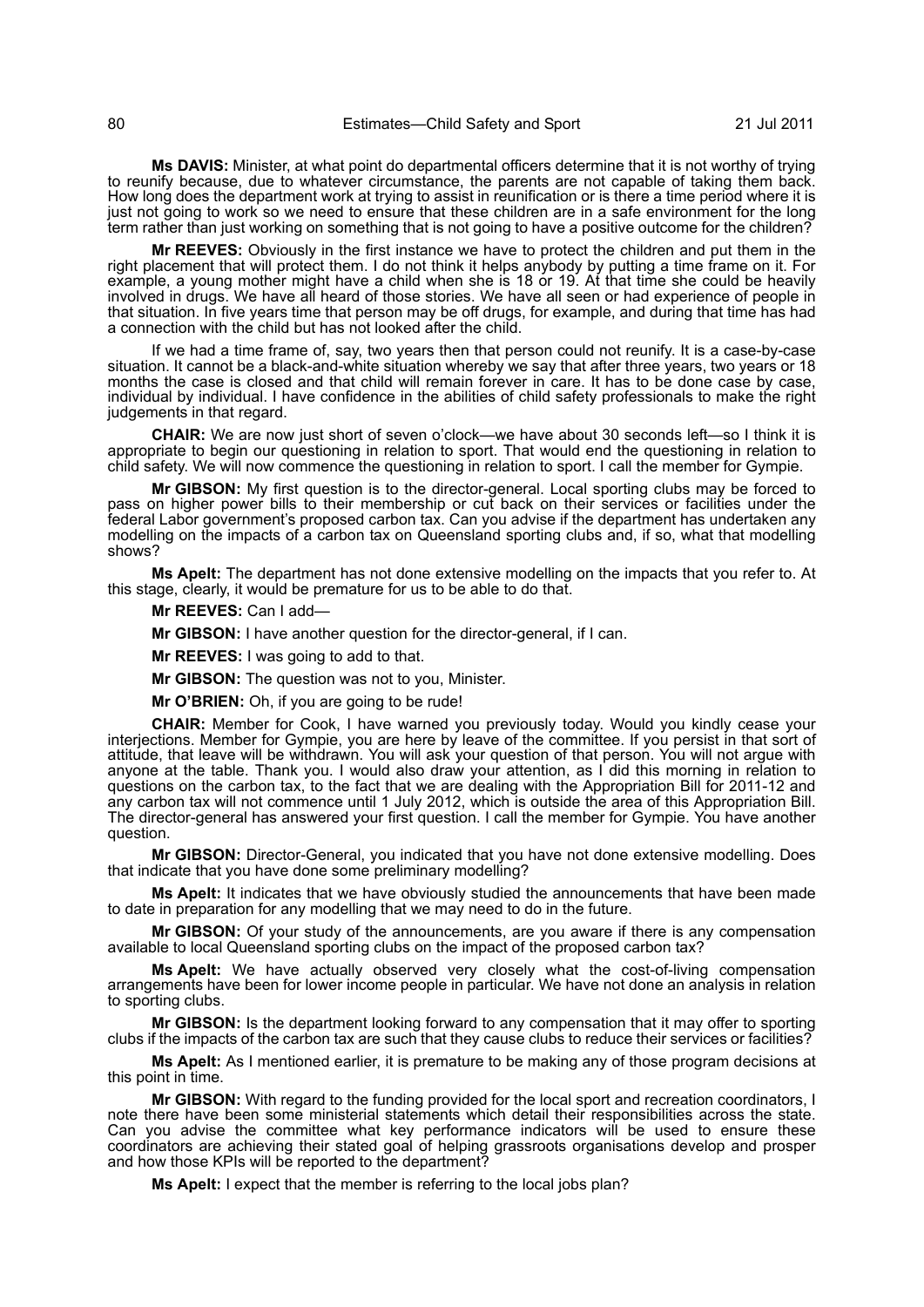**Mr GIBSON:** The local sport and recreation coordinators.

**Ms Apelt:** Thank you for the question. On 24 February 2010, as you mentioned, there was an announcement of a new suite of sport and recreation funding programs which have been designed to create jobs, help build infrastructure and deliver initiatives to encourage Queenslanders to participate more in sport and recreation activities. One of these funding programs was the Local Sport and Recreation Jobs Plan. It is designed as a three-year program providing \$38 million to employ local sport and recreation coordinators. The Local Sport and Recreation Jobs Plan provides funding towards the employment costs of a local sport and recreation coordinator, who will provide advice and support to organisations on matters such as fundraising, volunteer support, promotional activities and sponsorship at the grassroots level. To date, there are 111 local sport and recreation coordinator positions supporting 736 local sport and recreation organisations across the state for a total of approximately \$17.3 million over the next three years.

Obviously, with any of our grants to organisations we have funding agreements, and those funding agreements spell out very clearly what the performance indicators will be. One of the primary performance indicators to measure the performance of these coordinators will be the number of hours of support that they provide to their local organisations to achieve these objectives.

**Mr GIBSON:** So how will those performance indicators be reported to the department?

**Ms Apelt:** We have a very comprehensive reporting program with our funded organisations. In this case we collect that data on a six-monthly basis. We use that data to monitor the effectiveness of the funding agreements. We also have local staff. We are a highly regionalised department with officers located across the whole of the state who liaise very closely with organisations that are funded by the department. So while we receive the six-monthly report on data, in between times we have ongoing liaison to ensure that there is good surveillance of the work of these coordinators.

**Mr GIBSON:** Just so the committee is clear, then, you are indicating that the performance indicators will be provided by the sporting clubs, not the coordinators themselves? Is that how the information will be provided back to the department?

**Ms Apelt:** The information is provided by the clubs that have a funding agreement that auspice the employment of coordinators, and that is provided to the department in the usual way that we collect data from our funded organisations.

**Mr GIBSON:** Is there any restriction on the clubs not using the coordinators to fill out the reporting requirements and provide that information back? Could we in effect have a situation where these coordinators, in doing the work that they do for the clubs, are asked by the club, 'Hey, the department wants you to fill out your key performance indicators. Can you fill out that report and we will send it in?'

**Ms Apelt:** I am not quite sure of your question. Are you suggesting that if there was fraudulent behaviour—

**Mr GIBSON:** What I am concerned about is: what oversight do we have of the key performance indicators? Is it going to be a matter of the coordinator indicating, 'I have done 150 hours,' and putting that through, or are the clubs required to do that separately?

**Ms Apelt:** As I mentioned earlier, funding agreements are obviously a very serious situation. We have a very rigorous process with the selection of organisations to make sure that those organisations have the capacity to manage such a significant program. With that, we operate in good faith that they have the expertise, the honesty and also the capability of monitoring the work of the coordinators. But in addition to that, I must emphasise how significant the role of the regional staff is in actually monitoring funded bodies on a very close basis. You will note from the overall appropriation for the Department of Communities that about three-quarters of the overall appropriation is provided by way of funding agreements to third-party organisations, not-for-profit organisations. So we are, in terms of the state government, a centre of expertise in being able to monitor and manage funding agreements with organisations.

**Mr GIBSON:** You indicated in an earlier answer that one of the key performance indicators—or 'primary' I think was your word—would be the number of hours that they spent. What other key performance indicators is the department measuring their performance against?

**Ms Apelt:** Ultimately, the real performance of the coordinators is actually the way that the clubs are able to be sustainable and able to carry out the work that communities expect them to do in the interests of community cohesion and making sport available to communities. That is something that is easily monitored. Once again, I reiterate the role of our regional staff to keep a very close surveillance on the efficacy of funded organisations.

**Mr REEVES:** If I could assist the member and add: bear in mind that you will have one auspice body that is employing the person but you will have anywhere from five to eight clubs—volunteer clubs—involved with that person. In my experience with sport, if that person is not doing the job that he has been assigned to, you will hear the volunteers from those clubs telling the auspice body and telling the department that they are not performing the way we had thought. One of the big keys is to help increase volunteers.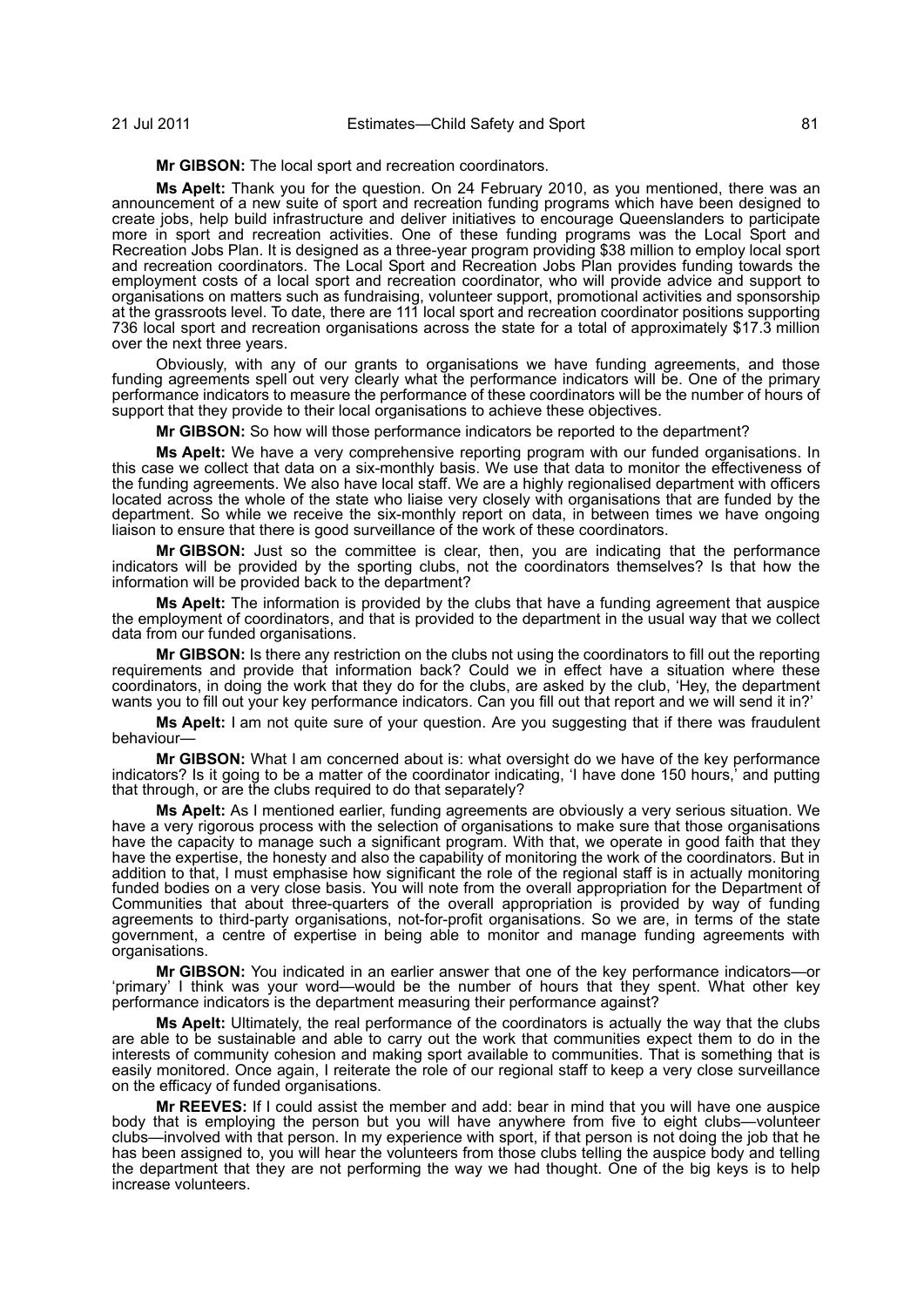**Mr GIBSON:** Minister, just on that, then, based on what the director-general has indicated, that the reporting will be six-monthly, do you give a commitment that that information will be available to the Queensland public?

**Mr REEVES:** Obviously we do not make available every single service agreement with organisations.

**Mr GIBSON:** Not the service agreement, the reporting.

**Mr REEVES:** Do not put words in the mouth of the director-general. I think she said that each position would report via their service agreement on a six-monthly basis. At the moment that will be 111, soon to be 150.

I will quite happily at any time get up and talk about the work that the local sport and recreation coordinators are doing. They are already doing successful jobs and already achieving. When I talk to the clubs from the cape all the way down to Coolangatta, they are excited about this and those that have employed them are really impressed about this service. I should add to make it clear that this is a threeyear program. In the selling of this we said that at about the 18-month to two-year period is when the clubs involved should look at whether it has been successful and how they are going to fund it for the future. I have been clear about that and the department has been clear about that. It is not an ongoing program after three years. I believe given my experience in the sporting industry that ultimately this is going to be successful, and bear in mind that a lot of councils have taken these up as well.

**Mr GIBSON:** Minister, you indicated that you are happy to get up and talk about it and I do not doubt that at all. What I am seeking is that the taxpayers of Queensland can have some confidence in the key performance indicators. Will you ensure that those six-monthly reports as they reveal those key performance indicators will show the people of Queensland that this program is in fact working?

**Mr REEVES:** I am very happy to put this in our annual report as normal and very happy to talk to anybody about any individual programs that are in place. I am happy to put it in our annual report and statements.

**Mr GIBSON:** So the commitment you are providing to the committee and to the parliament is that, despite the fact that the reporting is six monthly, you will advise us on an annual basis?

**Mr REEVES:** That is reasonable. When you think about all of the different service agreements across Queensland, what you are saying is that you want a copy of every key performance indicator that appears—

**Mr GIBSON:** No, Minister. What I am saying is that the people of Queensland want to know if this money is being spent properly.

**Mr REEVES:** I am quite happy to report it in the annual report like we do for many measures, but let us just say that what you are saying is for every service agreement—

**Mr GIBSON:** No, Minister.

**CHAIR:** Member for Gympie, would you let the minister answer the question before you interrupt him.

**Mr GIBSON:** With respect, Chair, the minister is putting words in my mouth.

**CHAIR:** No. With respect, you have interrupted the minister on a number of occasions—

**Mr GIBSON:** Only when he has—

**CHAIR:**—and I have reminded you and I would ask the member to respect the ruling that is made. When the minister finishes the answer, you can ask a supplementary question. There are other people who have questions to ask also, so I would ask you to allow the minister to finish.

**Mr REEVES:** If we took what you are saying to the nth degree, you would want to be provided with every service agreement across the whole government. They would have to triple the Table Office. However, all of these agreements are subject to audit purposes. I am happy to say that I am going into your patch in the next week or so to be at the launch of one of the programs with regard to Gympie Junior Rugby League and Gympie State High. I am sure that they will do a great job, as will Mary Valley Connect Inc.

**Mr GIBSON:** Hopefully this is one of those meetings in my patch where people actually turn up.

**CHAIR:** I call the member for Capalaba.

**Mr CHOI:** Minister, I refer to investment in the local job plans funding program. Can you provide an update on this program and the benefits to sporting clubs from this program?

**Mr REEVES:** I thank the honourable member for the question. I have to say that I am absolutely amazed in that the member opposite is the first person I have ever heard express negativity about the Local Sport and Recreation Jobs Plan. I am just flabbergasted, to tell you the truth. I thank the member for the question and acknowledge that he understands, unlike others, the benefit to sport and recreation clubs of having someone to assist them to build capacity with their clubs and the flow-on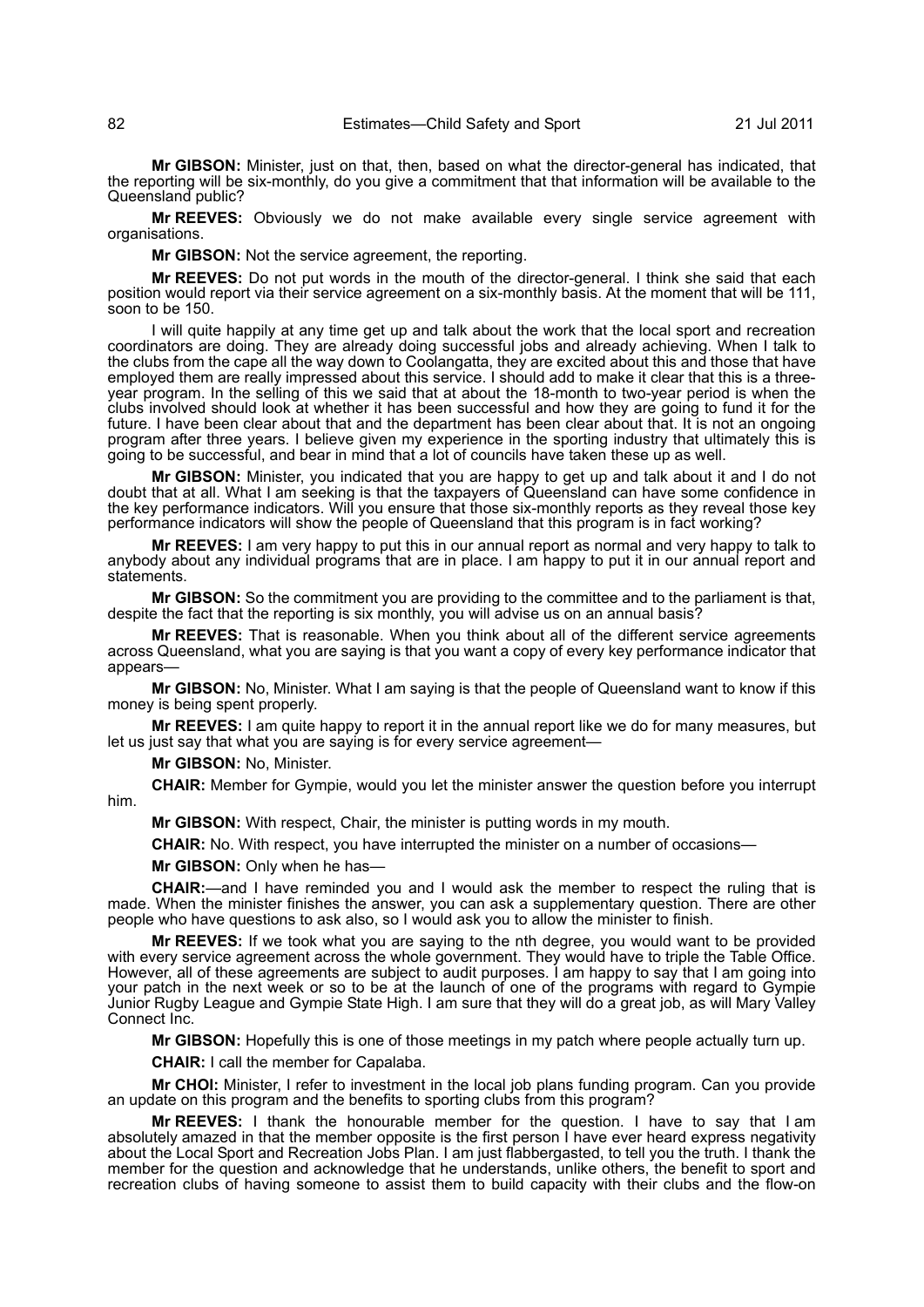effects it will have in the area. Last year I created the Local Sport and Recreation Jobs Plan. This program was designed as a three-year program providing organisations to employ local sports and recreation coordinators. Each coordinator would look after about five to eight local sports and recreation organisations and would provide advice and support to those organisations on matters such as fundraising, volunteer support, promotional activities and sponsorship at the grassroots level.

To date I have approved funding for 111 local sport and recreation coordinators supporting some 736 local sport and recreation organisations across the state. That is 736 local sports and recreation organisations across the state that are getting a benefit, and the overwhelming majority of them are volunteers. Funding approved so far is approximately \$17.3 million over the next three years. This is an average of about \$52,000 per year for the three years for each local sports and recreation coordinator. I can tell the member for Redlands that there are four local sports and recreation jobs coordinators looking after 25 clubs and associations. They include organisations such as Redlands Hockey, Redlands Touch, Redlands Gymnastics, Redlands Athletics, Redlands Lawn Tennis, Redlands Netball and Sports Karate Australia. The coordinators will work out of the Redland City Council, Redlands Sporting Club and the Victoria Point Sharks. The Cleveland District State High School will look after a range of clubs, both on the mainland and on the islands.

These coordinators will help sports such as rugby league, netball, rugby union, softball, triathlon, bowls, swimming, cricket, AFL and football. Coordinators will assist these clubs with strategies to manage their volunteers, increase membership and help in their governance and applications for grants. I congratulate these organisations for being part of the program and I, like the member for Capalaba, look forward to watching sport and recreation in the Redlands grow into the future. As the member knows only too well, the Redlands is a very strong sporting area and because of the employment of these four coordinators this is an opportunity for sport and recreation in that area to become even stronger. The department is supporting local sports and recreation coordinators through workshops at a regional level. A new round of the local sports jobs plan opened on 8 June and applications are currently being received by the department. I urge all sports and recreation clubs to get involved.

**CHAIR:** I call the member for Beaudesert.

**Mr McLINDON:** Minister, at the outset I want to thank you and the department for the good work you have done on the trail bike facility out Wyaralong way. That is something that the community is looking forward to. Minister, I was at a fundraiser for Nat Cole who is representing Australia at the Olympics next year for volleyball. Speaking to the Olympians, they were very concerned that there was no state funding available for them in terms of their training. In fact, some Olympians are actually training in South Australia because they get state funding, and these are people who live in Queensland. Can you outline in this budget, particularly with the Olympics coming up next year, what funding sources are available and to what extent are our Olympians living in Queensland funded to make sure that they are successful?

**Mr REEVES:** No problems at all. I am astounded by that. The Queensland Academy of Sport is second to none in Australia and Queensland is the only state—the only state—that gives \$5,600 per Queensland athlete who gets selected in Commonwealth or Olympic teams. I think the closest is about \$5,000 or something in the Northern Territory, but they only have one or two athletes. We are head and shoulders above the rest. I missed the sport you spoke about.

**Mr McLINDON:** It was volleyball.

**Mr REEVES:** You will probably find that the national body of volleyball choose a place to have their elite squad and that is probably where you said. I think it is more than likely that that would occur. We fund sport and recreation more than any other state in the country. Our budget for the Queensland Academy of Sport is \$11.9 million. The Queensland Academy of Sport looks after 70 volleyballers. In fact, by the look of it, volleyball has the highest number of athletes, even ahead of swimming. Volleyball has 70 athletes and the next is swimming at 41.

**Mr McLINDON:** So is there any category that is not getting funding at all in terms of the Olympics?

**Mr REEVES:** There is about \$150,000 to support volleyball athletes. If you go to the Queensland Academy of Sport, the facilities are second to none under the leadership of Bennett King and the advisory board with Tracey Stockwell as chair. They do a terrific job. Our target is usually about 25 per cent of the Australian team and we do extremely well year in, year out. I am happy to look at the individual and talk to the Queensland Academy of Sport about the individual, but in volleyball, as I said, there are 70 athletes. I mentioned the \$5,600 for Commonwealth, Paralympic and Olympic athletes and this year for the first time ever we gave Special Olympians the same amount of money—\$5,600—for them to go to the Special Olympics that have just recently been completed.

## **Mr McLINDON:** Thanks.

**CHAIR:** Minister, we have dealt with all aspects of it, but bearing in mind that the total allocation invested in sport and recreation is \$155 million, can you outline the overall social benefits that that investment brings for Queenslanders and possibly also mention any health benefits?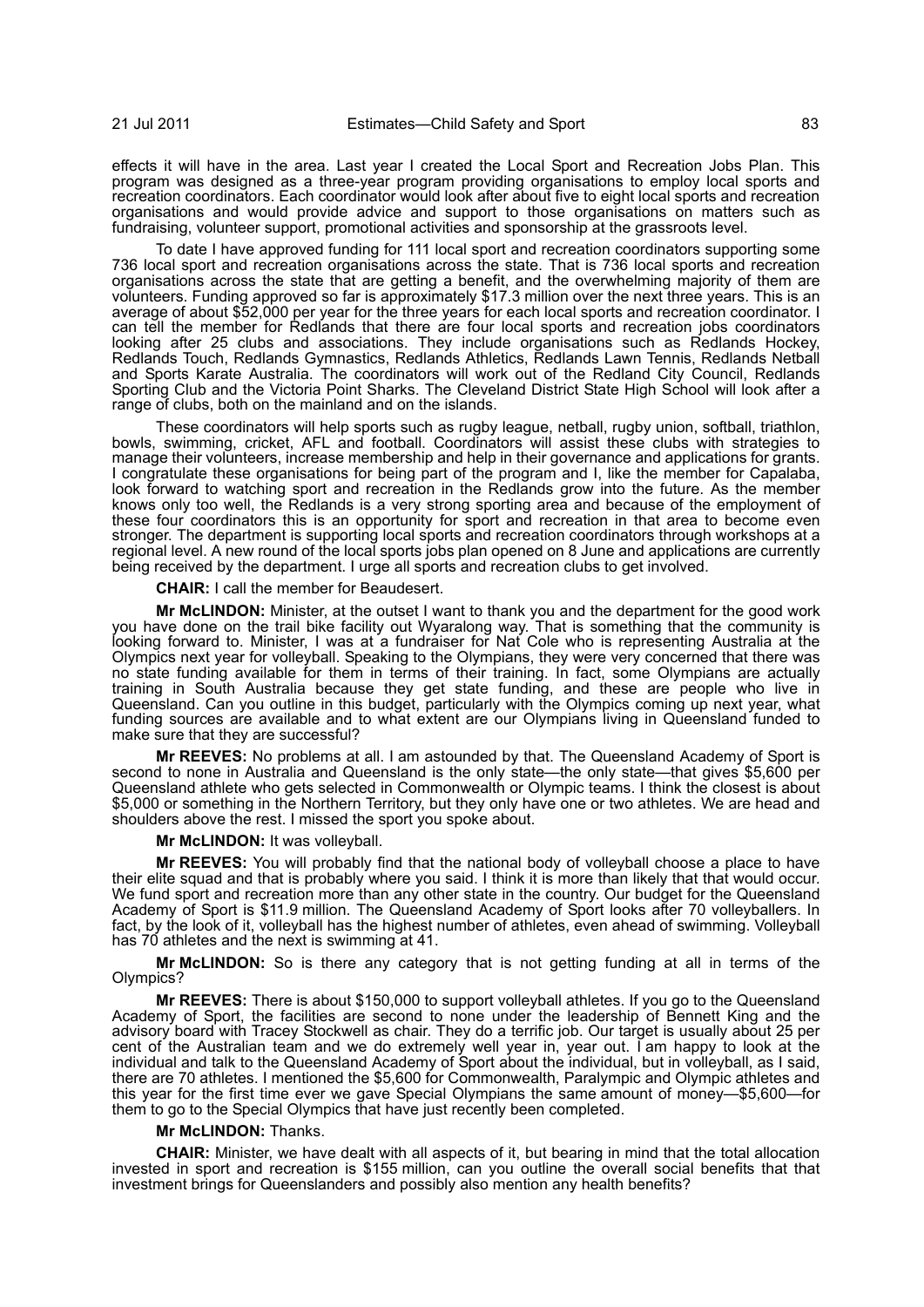**Mr REEVES:** There is no doubt that one of sports biggest drivers is convincing people to get active and get healthy. That is why a lot of our programs are at the grassroots level to encourage people to take up sport and recreation across-the-board, both organised sport and active recreation. Sport is also an economic driver, and that is why we invested in stadiums. Every year, just on the week-to-week games, stadiums have about a \$308 million economic impact to Queensland. That does not include one-off games like the Bledisloe Cup or grand finals, as we have had a few of them in Queensland recently if you have not realised. The Bligh government is committed to making Queenslanders Australia's healthiest people and we know that the key to good health and wellbeing is getting out there and getting active, and that is why we invest more funding in sport and recreation than any other state.

As a government we want to make sure that the investment delivers real benefits to Queenslanders, and sport and recreation funding programs assist in that way. It is also important to note that all Queensland communities benefit in some way from accessing sport and recreation funding. For example, in your own electorate via funding for the Active Inclusion Program Sailability Capricornia has conducted education and training for new volunteers, increased participation and purchased equipment to support sailing for people with a disability in Yeppoon. Through the same program Central Queensland Golf conducted a golf program for Aboriginal youth to support golf at multiple locations in Central Queensland and Yeppoon Swimming Club conducted coaching education and training to support swimming. All of these things have social benefits which flow through the entire community. We also had a focus of ensuring that when disaster hit we were there to make sure that sport and recreation clubs could get back on their feet as quickly as possible.

**CHAIR:** I call the member for Cook.

**Mr O'BRIEN:** Minister, just with regard to funding to support greater participation by Aboriginal and Torres Strait Islander people in sport, can you tell me if there are any specific initiatives for Cape York and the Torres Strait to assist increased participation?

**Mr REEVES:** I thank the honourable member for the question. In answering I would firstly say that we have a strong commitment to improving the wellbeing of our Indigenous people, and sport is a major component of that. As the member for Cook knows only too well, sport and recreation activities are an important part of the fabric of Indigenous communities, providing a meaningful diversion for children and youth at risk and teaching important life skills that can be used in a variety of circumstances. I know that the honourable member makes his own personal commitment being a rugby league referee now that he has left the rugby union, often refereeing in his local competition at Indigenous carnivals.

In answering the member's question, I say that in 2010 I announced a commitment through the Indigenous sports grants of \$1.3 million over three years for AFL, hockey and rugby league to improve program delivery, education and access for remote communities in Cape York and the Torres Strait. I should say that with the hockey program—and I think it is Julie McNeil who runs the hockey program—it was great that the *Courier-Mail* picked it up on Saturday and had an article about it. It is unique in that it mixes sport and art. It gets the hockey sticks and encourages young women to get involved by decorating the hockey sticks in Indigenous art. Obviously, it gets them involved in getting active and getting involved in the sport of hockey. The rugby league program and the AFL program is going well. On top of that is our support under the PCYC program and the program with Tagai State College.

Member for Beaudesert, I might have been overzealous. It was \$5,400 per athlete, not \$5,600 per athlete. I thought I would correct the record, but it is still head and shoulders above any other state.

**Mr O'BRIEN:** I note the recent AFL game in Cairns. I was not able to attend that, unfortunately; I was at my son's soccer. I know you are going to spend some money improving the facilities there. Can the minister provide a further outline of the benefit of bringing a premiership game to Cairns? How you are going to improve facilities at Cazaly's?

**Mr REEVES:** I thank the honourable member for the question. North Queenslanders love their sport. There is no doubt about that. They get behind their side, whether it is the Cairns basketball team, the Taipans, or whether it is the Townsville based North Queensland Cowboys. But I must say that last Saturday was a great day for North Queensland, in particular Cairns, with the first AFL premiership match ever held in Cairns. In fact, it was the first one played out of Brisbane in Queensland. It was obvious that the Gold Coast Suns took a liking to North Queensland. They particularly like their Gold Coast stadium, Metricon, but they really took a liking to North Queensland's Cazaly's Stadium because of their hard-fought 85 to 70 win over Richmond. In talking to a couple of players today, they could not believe the atmosphere and they loved it.

This will be the first of three matches the Gold Coast Suns and the Richmond Tigers will play next year and the year after. That has come about as a result of the backing by Events Queensland through the Queensland government, because these premiership matches draw AFL fans. I was there on the Friday evening and spoke to many of the Richmond fans who had travelled from Melbourne. And why would you not want to travel from Melbourne to Cairns in winter and see it firsthand? It was a great boost for the economy. There were a lot of 'No vacancy' signs up. It has a major impact for the people of Cairns. About 1,500 people travelled from Melbourne when you consider that a lot of them would have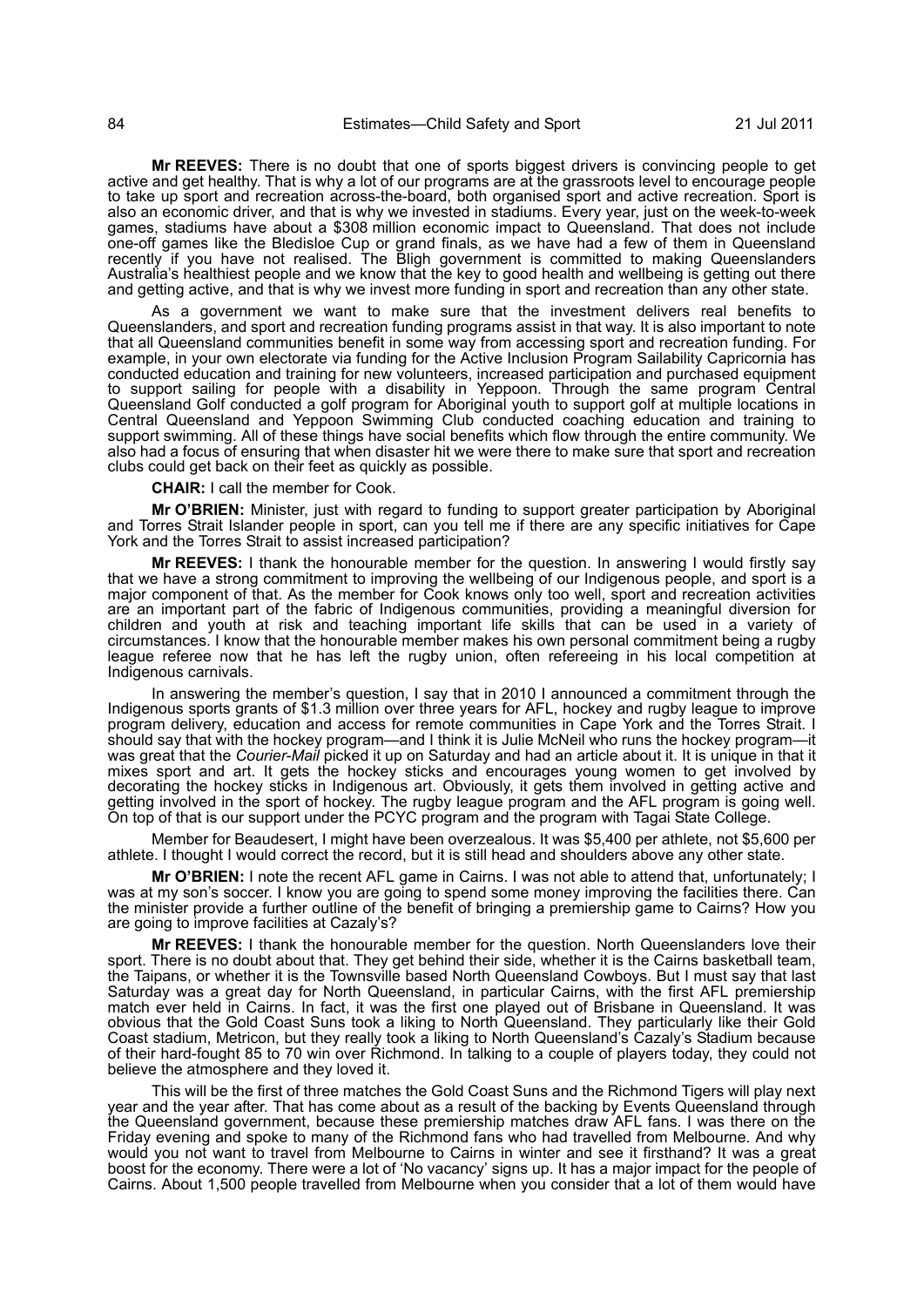come up early or stayed later, it was the end of the Victorian school holidays. Andrew Demetriou spent two weeks in your electorate at Port Douglas and then came to the game. We got some good money out of Andrew. He was a great supporter of the Cairns project.

This week we started the lights upgrade, which will ensure that these matches can be played at night but also international cricket will be able to be broadcast from Cazaly's. The total price is about \$2.75 million for the lights. The Bligh government has committed \$2 million to it and the Cairns Regional Council has committed \$750,000. There was an event last week—a week-long program—the North Queensland Secondary Schools Cup, a No Boundaries partnership program visited by the Suns at Bamaga, Richmond had an open training session, free AFL superclinics and the North East Australian Football League as a curtain-raiser. It was just a terrific event for Cairns. On top of Challenge Cairns, it is just a real boost. It just shows you what sport and events can do for a city like Cairns.

**Mr GIBSON:** I have a question to the director-general on the stadium theme. In light of the longstanding development approval condition on Suncorp Stadium being limited to 24 events attracting over 25,000 people each year, can you advise the committee on what date was the department made aware of the impending problem with regard to Suncorp and the Broncos?

**Mr REEVES:** Point of order. That is not the responsibility of the director-general; it is a responsibility of me as minister, or Kevin Yearbury, the CEO of Stadiums Queensland. I am quite happy-

**Mr GIBSON:** I am happy to rephrase the question.

**Mr REEVES:** I am quite happy to answer the question.

**Mr GIBSON:** No, I will rephrase the question to Mr Kevin Yearbury. Can you advise, based on the advice the minister has provided, on what date you informed the department of the upcoming problem?

**Mr Yearbury:** I do not have the specific date in my head for that.

**Mr GIBSON:** Can you give the committee an indication? Was it recent? In the last week? Two weeks? Was it a month ago? Two months ago?

**Mr Yearbury:** No, it was within the last month.

**Mr GIBSON:** It was within the last month?

**Mr Yearbury:** Correct.

**Mr GIBSON:** It is a great problem to have, may I say, because it is a reflection of great events that we have seen with Queensland sporting teams. What monitoring does Stadiums Queensland have in place to ensure that this development approval condition is met or at least when it is identified as a problem it is brought to the government's attention as quickly as possible?

**Mr Yearbury:** The development condition that applies to Suncorp Stadium is monitored every year by both the operator of Suncorp Stadium and ourselves. For the last eight years there has not been a problem in terms of that cap. The interesting thing that occurred this year—and you have alluded to it—is that the stadium has been host to two very successful teams, the Queensland Reds and the Brisbane Roar. If you analyse the figures, last year there were 39 events at the stadium and this year you would have expected there to be 39 regular events at the stadium. Of course, what has happened is that we now have the prospect of having 42 events. Those three events effectively can be accounted for by the Roar having a grand final, the Queensland Reds having a semifinal and then a grand final. So they are the additional three events.

 What that has meant is that we are now in a situation where that cap could potentially be reached within the final series of the NRL, which we are hoping we will see the Broncos play, if not the North Queensland Cowboys as well. So the response to your question is, yes, it is monitored and when that became apparent to us the advice was provided to the minister and an application made to the Minister for State Development, who is the assessment manager for the development approval seeking that cap to be removed or addressed in accordance with his powers under the Sustainable Planning Act.

**Mr GIBSON:** With what you have just indicated to the committee—and as I said earlier it is a great problem to have—in light of the fact that there is a fair bit of discussion about Brisbane being the base of a second NRL team and that team being based at Suncorp Stadium, how do these current restrictions impact on the ability of any second NRL team to be able to play, assuming that they would bring crowds of greater than 25,000?

**Mr Yearbury:** When that cap was first introduced there was, of course, a situation where the Reds were not playing at Suncorp Stadium and the Roar were not playing at Suncorp Stadium. So the question that you put to me is, of course, a continuation of a situation where the stadium has become increasingly popular and is attracting potential hirers, should they get a licence in the NRL. So the answer to your question is that, while that cap was put in place at a certain time when the stadium had a set of hirers who were essentially the Broncos, perhaps one or two Wallabies games and a State of Origin, we are now in a situation where there are a number of hirers plus the potential for future hirers if there was a further licence given. So the consequence of that is that there could be in the future a continuation of a situation where that cap comes under threat.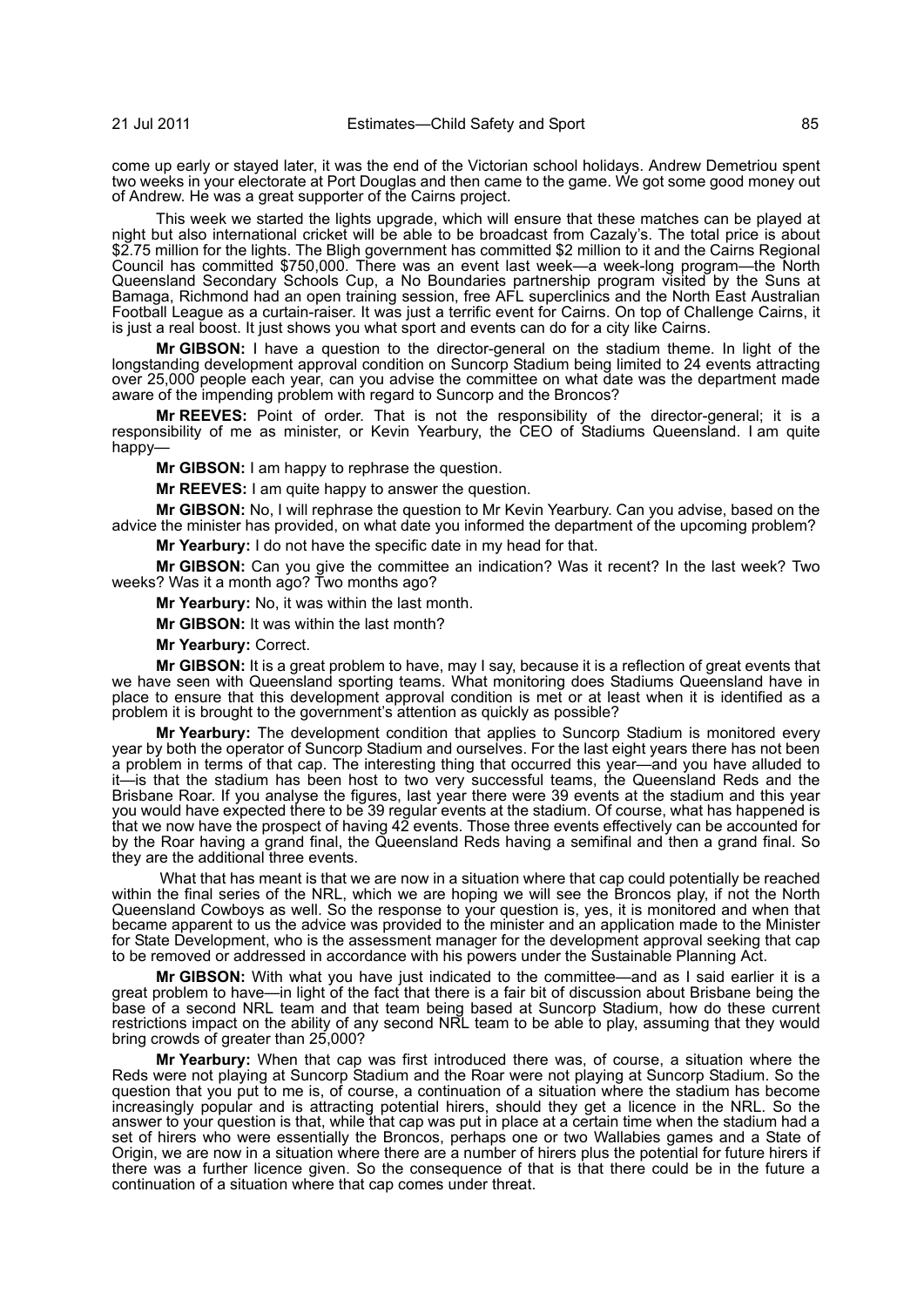**Mr REEVES:** Can I add that it just shows you an example that if you have budget allocations to build stadiums, build it and they will come. Metricon Stadium-

**Mr GIBSON:** Thank you, Minister. Can I just follow up—

**Mr REEVES:** No, I am further adding to the answer. This is budget estimates and I am talking about—

**Mr GIBSON:** And I have a further question for Mr Yearbury, if I can.

**Mr REEVES:** And I am entitled to add to the response.

**Mr GIBSON:** In light of the time—

**CHAIR:** Thank you, Minister. The member has a further question.

**Mr GIBSON:** Thank you. From what you have indicated, because obviously with the NRL season being the way it is they are at the greatest risk being at the end of the year of missing out of games if the cap was to remain in place, is Stadiums Queensland looking at some form of management model where perhaps lots are drawn—there are a variety of ways of doing it—or indicating to various codes that they are limited in their number of games that they may have over 25,000 spectators coming to it?

**Mr Yearbury:** Stadiums Queensland has not put any mechanism of that type in place with potential hirers. What it has done is applied to the minister who issued the development approval seeking that that condition be amended or varied to take account of the situation we are in.

**Mr GIBSON:** In seeking a variation, have you put forward a new number? Instead of 24 events have you indicated—

**Mr Yearbury:** No, the application we have lodged with the minister seeks a removal of the cap.

**Mr GIBSON:** A removal of the cap in total?

## **Mr Yearbury:** Yes.

**Mr GIBSON:** Just continuing on with regard to stadiums and the NRL, there has been a a fair bit of discussion with regard to another licence for Queensland. One of those places that is vying is Rockhampton. Can you advise the committee what work you have undertaken at the direction of the government in preparing for a possible new stadium at Rockhampton?

**Mr Yearbury:** Stadiums Queensland has undertaken no work at this stage in relation to preparing for a stadium in Rockhampton. It has had no request from the government to do work of that nature at this point and, therefore, it would not do work of that nature unless it was specifically requested to do so.

**CHAIR:** Following on from your answer, Mr Yearbury, I will declare that I am actually a member of this CQNRL bid. So I will declare my interest before asking the question. Perhaps the minister could outline the circumstances in relation to that? As I understand it, it has not yet got to the stage where Stadiums Queensland would be involved.

**Mr REEVES:** No. Obviously, the NRL has not even called for submissions yet. The Bligh government has given a commitment that if the CQ bid was successful, just like we have done for the Suns, just like we have done for the Titans and just like we have stadiums throughout, we will give a commitment that we will build a stadium. When we talk about the budget, it is interesting in the budget reply from the opposition they quite clearly said they do not support stadiums. We have heard examples today, even though the member for Gympie refuses to ask me a question, of what happens with stadiums. Stadiums are not just—

**Mr GIBSON:** I am happy to ask you a question but in light of the time—

**Mr REEVES:** I am answering the question. We have given the commitment, because we know what benefit stadiums give for jobs. For a normal Broncos home game, 1,200 people are employed just in the stadium let alone all the impact. Build it and they will come, unlike the opposition who refuse to.

**Mr GIBSON:** It is a great slogan.

**CHAIR:** It was from Kevin's Costner's movie.

**Mr GIBSON:** And I am happy to direct this to the minister. Minister, with recent media reports indicating that Queensland stadium costs are significantly higher for our own local teams than what their rival teams face in stadium costs in New South Wales and Victoria, I ask: do you believe that the current model with Stadiums Queensland is competitive in the Australian national stadiums market?

**Mr REEVES:** It is very important to get the record straight here. Obviously, the only research the opposition do is newspapers. The reality is that they are not judging apples with apples. They are judging on hearsay or speculation.

**Mr GIBSON:** It is a simple question, Minister. Do you believe it is competitive?

**Mr REEVES:** You asked the question; I answer the question and that is what I am doing. We ensure under Stadiums Queensland's structure that we have a commercial model. It is important budget wise that we build the stadiums. The Bligh government has built many stadiums, as I have stated